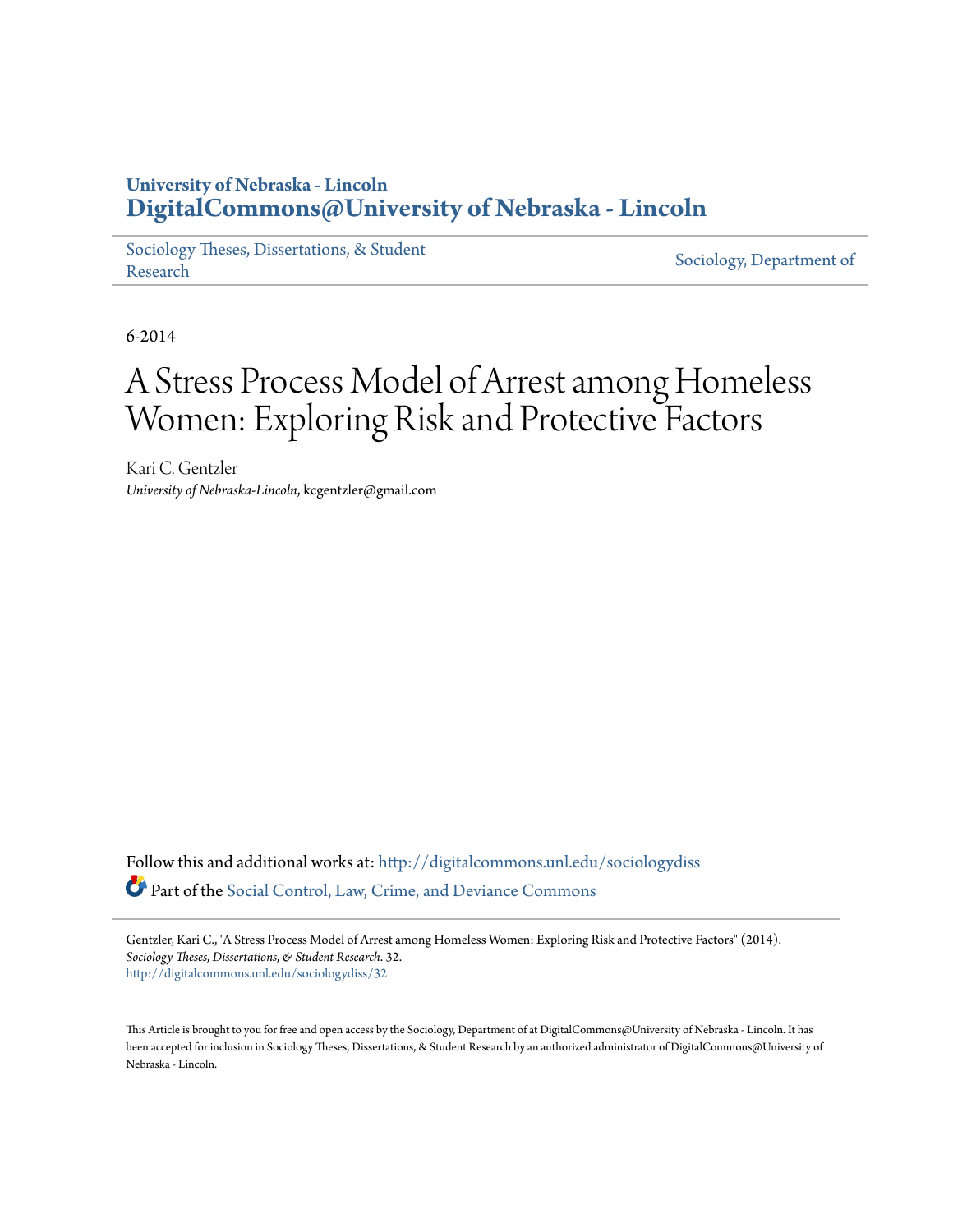# A STRESS PROCESS MODEL OF ARREST AMONG HOMELESS WOMEN:

# EXPLORING RISK AND PROTECTIVE FACTORS

by

Kari C. Gentzler

# A DISSERTATION

Presented to the Faculty of

The Graduate College at the University of Nebraska

In Partial Fulfillment of Requirements

For the Degree of Doctor of Philosophy

Major: Sociology

Under the Supervision of Professor Les B. Whitbeck

Lincoln, Nebraska

June, 2014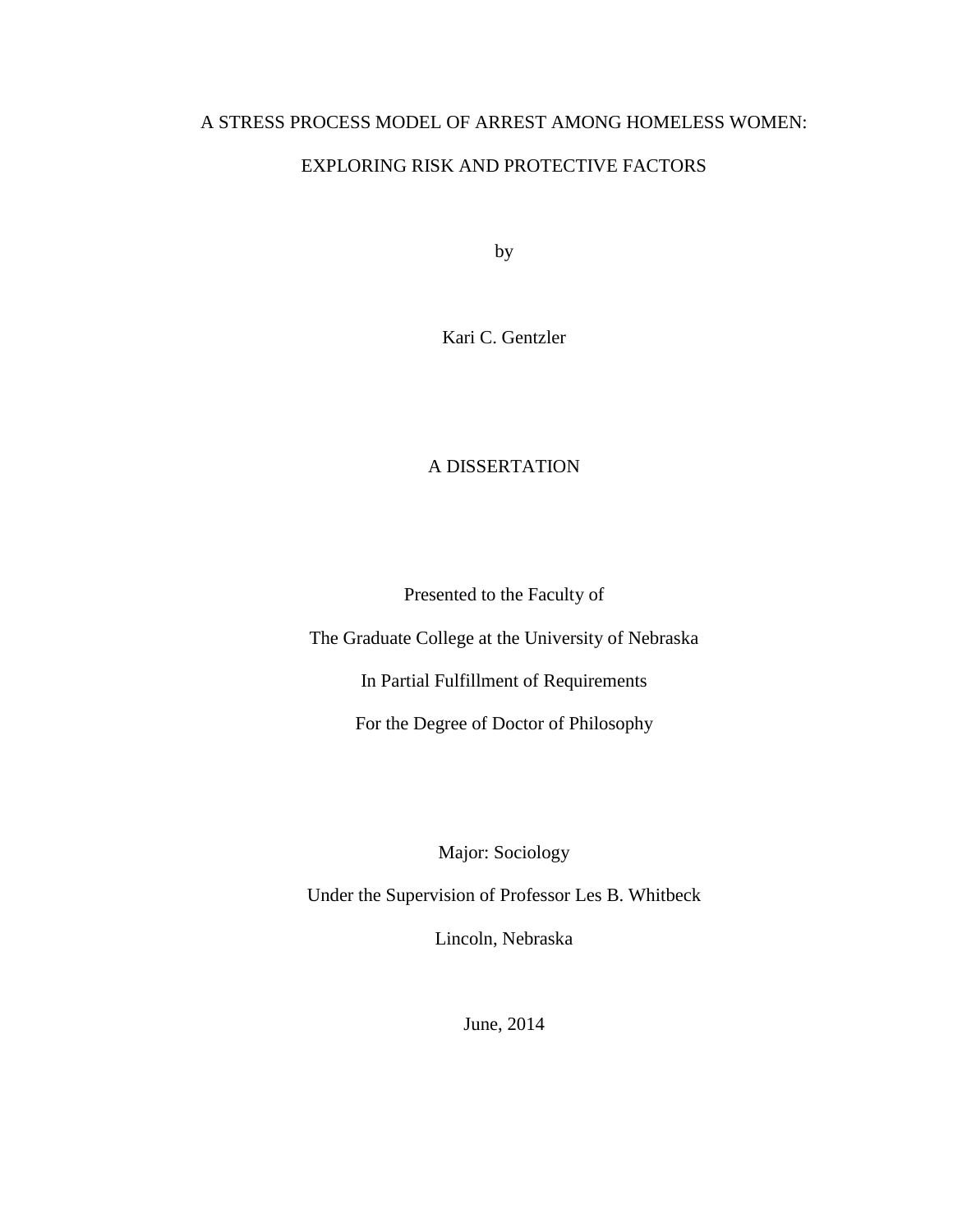# A STRESS PROCESS MODEL OF ARREST AMONG HOMELESS WOMEN: EXPLORING RISK AND PROTECTIVE FACTORS

Kari C. Gentzler, Ph.D.

University of Nebraska, 2014

Adviser: Les B. Whitbeck

**Objective:** Women constitute one of the fastest-growing segments of both the homeless and incarcerated populations. In addition, homeless women tend to have higher rates of victimization, mental illness, substance use, and criminal justice system involvement compared to non-homeless women, although this body of research is becoming dated. The current study situates homeless women's involvement in the criminal justice system within the stress process model and proposes that these factors—childhood abuse, psychiatric disorders, and homelessness—act as stressors that increase their risk of arrest. In addition, social support and self-efficacy are examined as potential protective factors that may act as buffers against arrest. **Method:** This study utilizes data from 159 homeless women from three U.S. cities: Omaha, Nebraska, Pittsburgh, Pennsylvania, and Portland, Oregon. **Results:** First, rates of childhood abuse and recent arrest were examined: 75% of the women had experienced some physical, verbal, or sexual abuse during childhood and 20% of the women had been arrested in the year prior to the study. Bivariate logistic regression results indicated that childhood sexual abuse was a significant correlate of recent arrests. Next, stressors related to mental illness, substance use, and women's experiences while homeless were tested as mediators of the focal relationship. Drug dependence disorder and victimization experienced while homeless emerged as significant mediators in the relationship between childhood sexual abuse and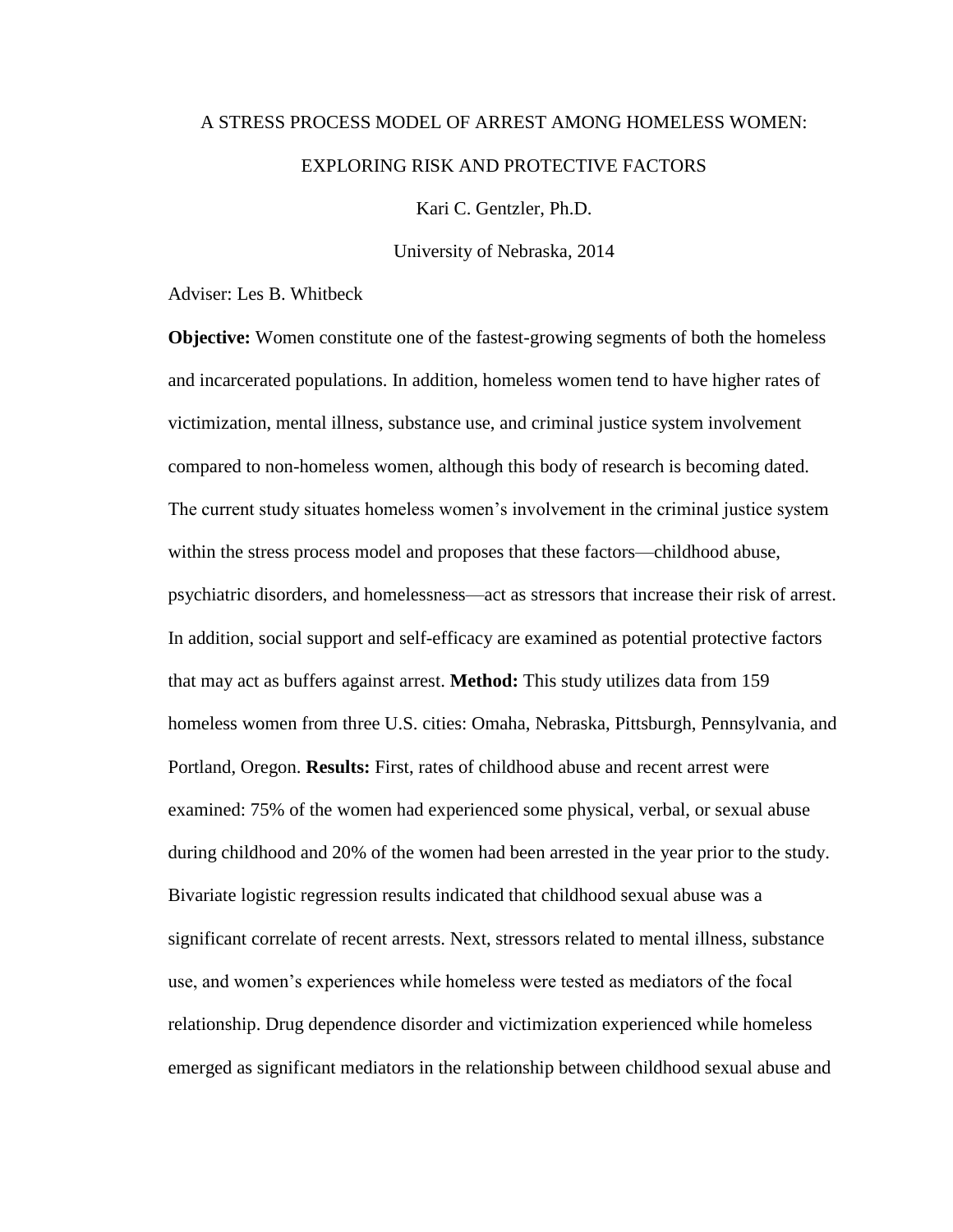arrest. Finally, social support and self-efficacy were explored as moderating resources. These protective factors, however, were unrelated to recent arrest and did not modify the relationship between psychiatric disorders or homelessness stressors and arrest. **Conclusions:** The current study supports the stress process model as a valid framework for studying risk and protective factors for arrest among homeless women. Stressors experienced early in life, such as childhood sexual abuse, give rise to stressors in other life domains and lead to maladaptive outcomes. Results of the current study provide evidence for the ongoing criminalization of mental illness and homelessness in contemporary society.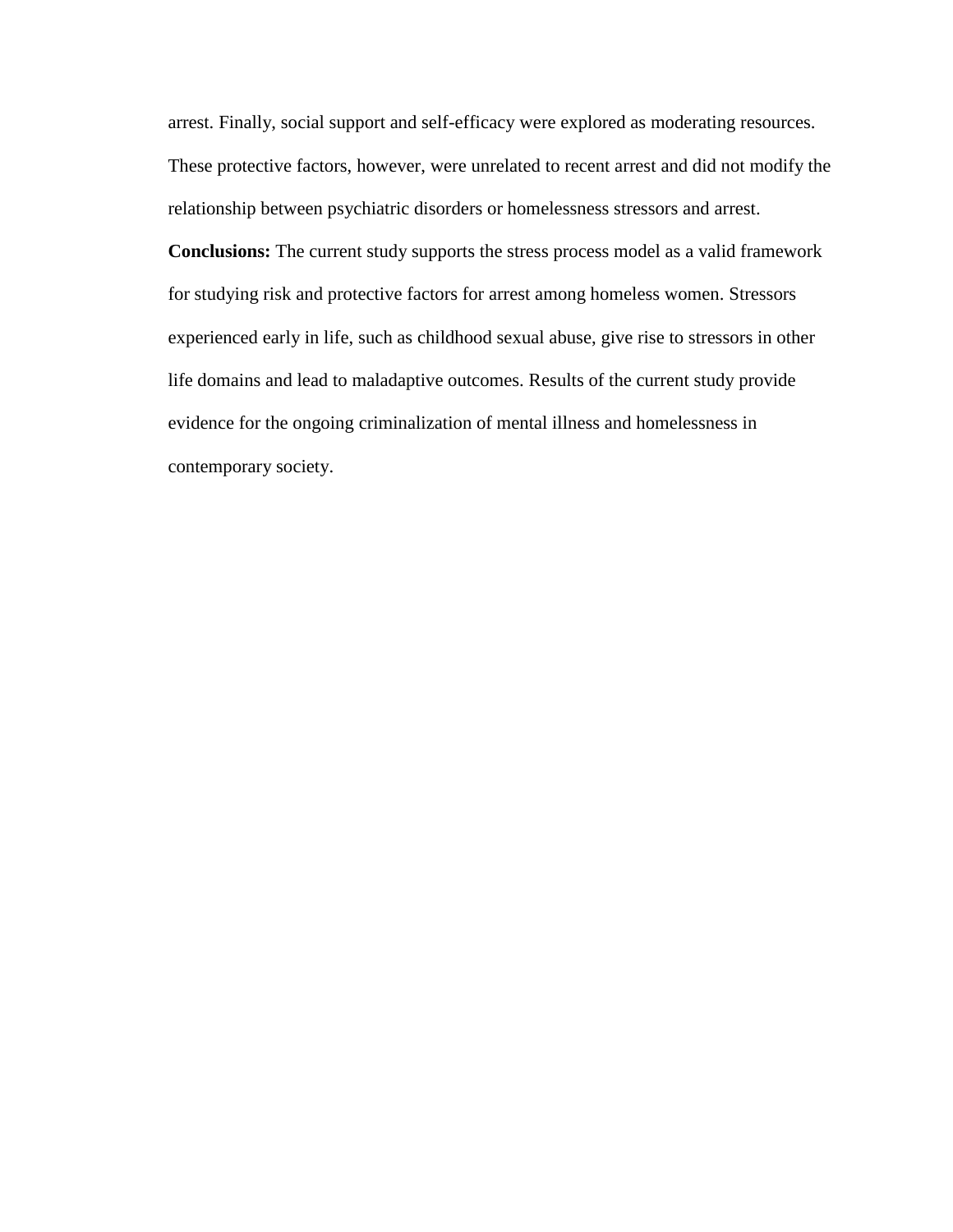#### Acknowledgements

Many people have helped me reach this point and deserve to be acknowledged for their guidance and support. I would like first to thank my parents, Bob and Mary Shanahan, for teaching me that working hard always pays off, in more ways than one. Dr. Danelle DeBoer, Professor of Sociology at Doane College, deserves thanks, as she quickly became my favorite professor, mentor, and friend, and encouraged me to pursue a future in Sociology. My parents-in-law, Bob and Kathi Gentzler, have been wonderful cheerleaders and were always there with a well-timed coffee shop gift card to facilitate long study hours!

I have also greatly benefited from the people I have interacted with during my time at the University of Nebraska-Lincoln. I would like to thank my advisor, Dr. Les Whitbeck, for allowing me to work as part of his research team. My work on Dr. Whitbeck's projects gave me the chance to apply skills I learned during graduate classes, and I was able to take advantage of a number of opportunities thanks to his support. The other members of the Healing Pathways team also deserve to be mentioned, as they have all helped me in some way and never failed to make Benton Hall a fun place to work.

I must also thank the other members of my supervisory committee for dedicating their time to this project over the last several years. I am grateful for the expertise of Drs. Kim Tyler and Lisa Kort-Butler and I have enjoyed learning from and working with them both. Additionally, Dr. Pauline Brennan provided valuable assistance and feedback on earlier drafts of this dissertation.

Finally, I would like to thank my husband, Adam, whose love and support for me has never wavered. The road to the Ph.D. would have been a lot bumpier without him.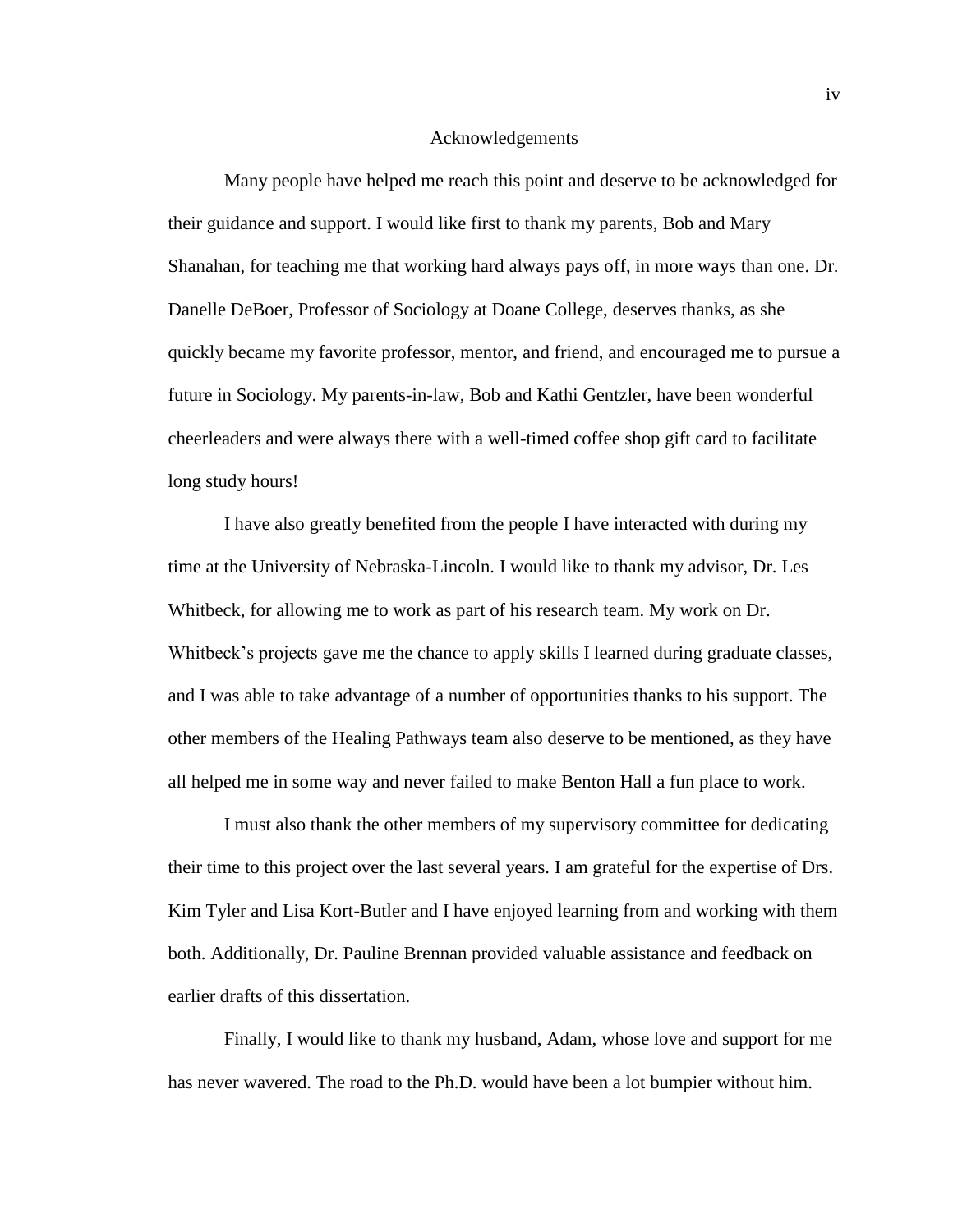#### Grant Information

This study is supported in part by a grant from the Eunice Kennedy Shriver National Institute of Child Health and Human Development (R21HD058989), Les B. Whitbeck, Principal Investigator.

The content is solely the responsibility of the author and does not necessarily represent the official view of Eunice Kennedy Shriver National Institute of Child Health and Human Development.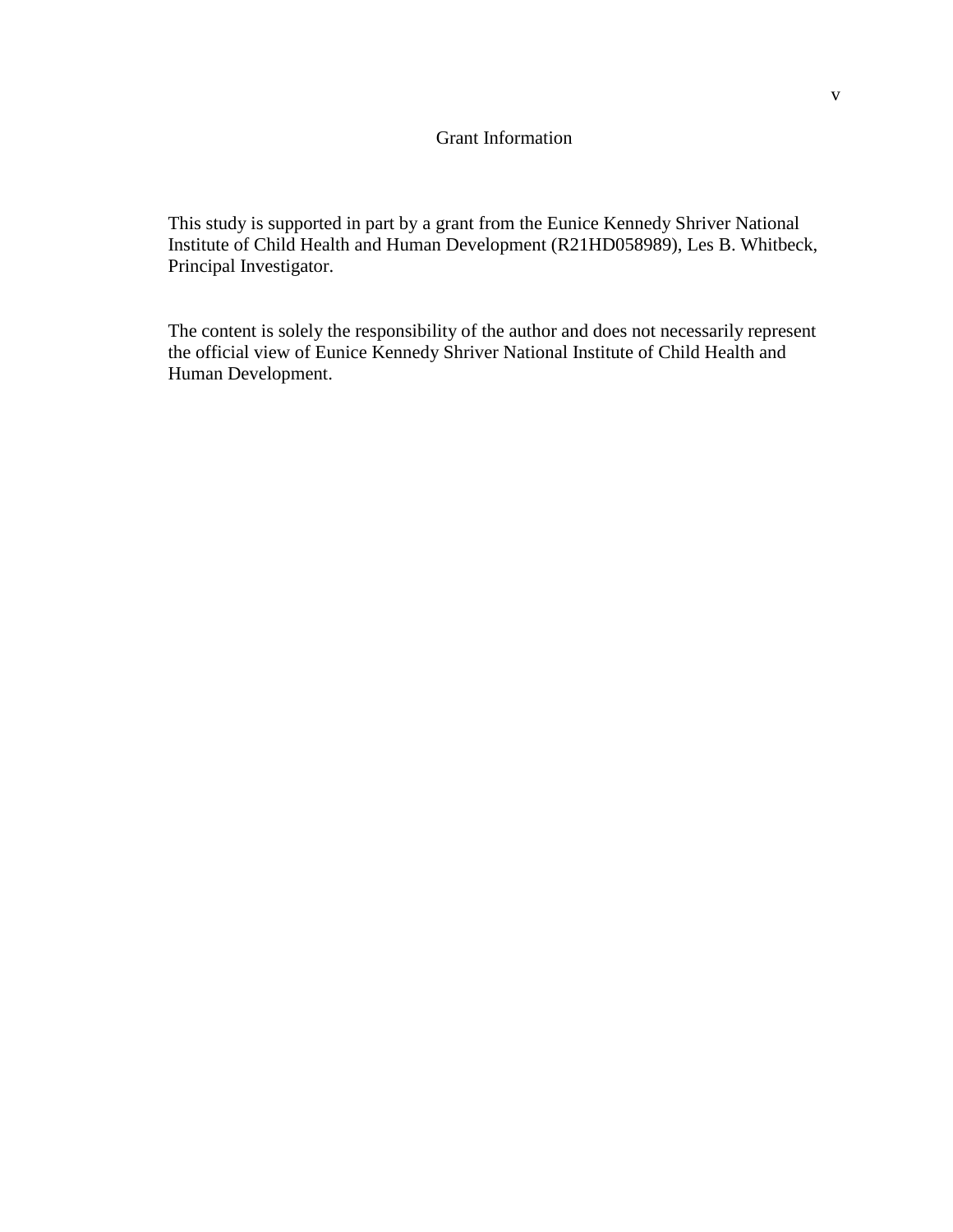# Table of Contents

| <b>Chapter 1</b>               |                |
|--------------------------------|----------------|
| Introduction                   | $\mathbf{1}$   |
| <b>Chapter 2</b>               |                |
| <b>Literature Review</b>       | $\overline{4}$ |
| <b>Chapter 3</b>               |                |
| <b>Theoretical Perspective</b> | 20             |
| <b>Chapter 4</b>               |                |
| <b>Research Methodology</b>    | 27             |
| <b>Chapter 5</b>               |                |
| <b>Primary Stressors</b>       | 36             |
| <b>Chapter 6</b>               |                |
| <b>Secondary Stressors</b>     | 44             |
| <b>Chapter 7</b>               |                |
| <b>Protective Factors</b>      | 49             |
| <b>Chapter 8</b>               |                |
| Discussion and Conclusions     | 51             |
| <b>References</b>              | 65             |
| <b>Tables and Figures</b>      | 87             |
| <b>Appendices</b>              | 102            |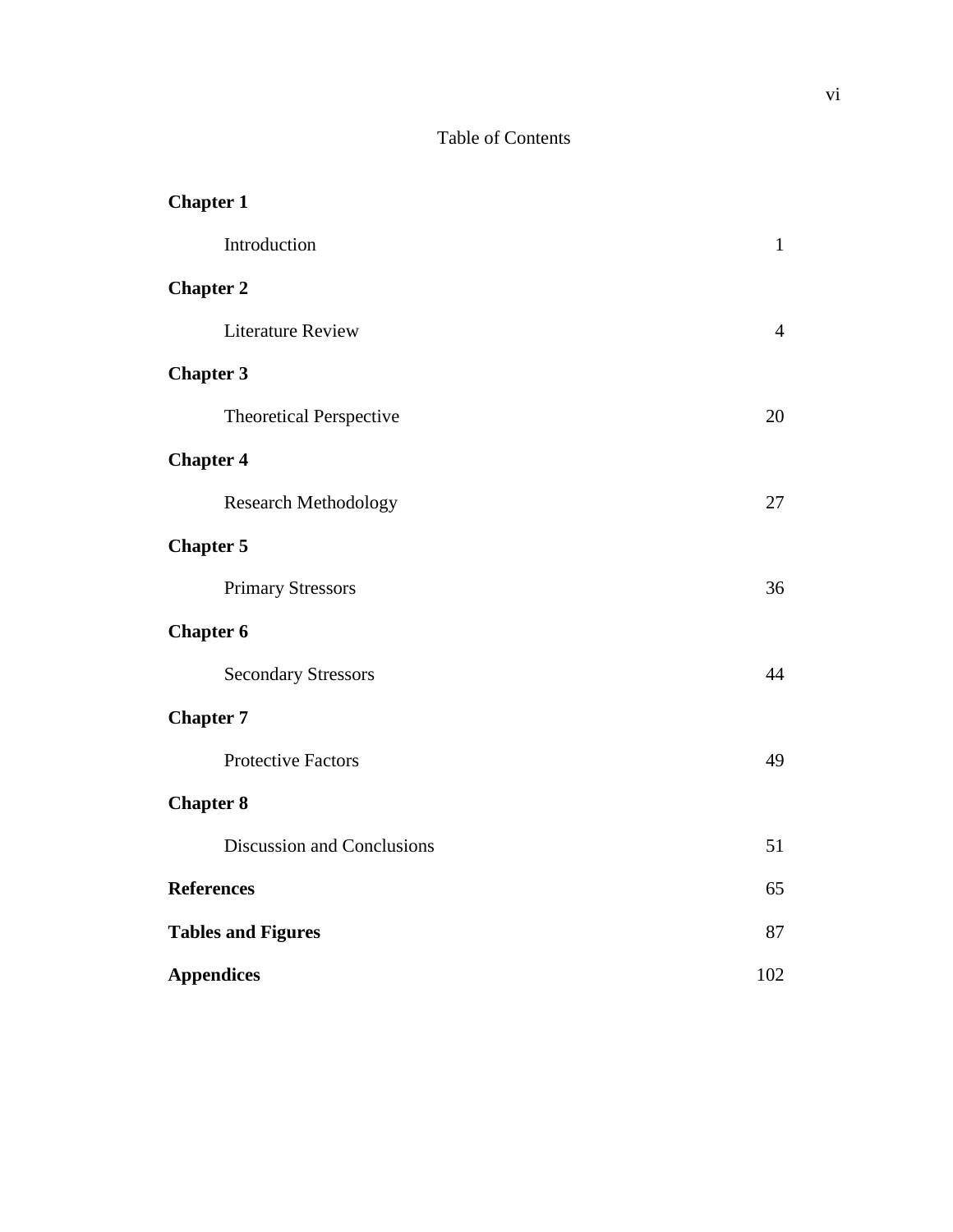#### **CHAPTER 1 INTRODUCTION**

Homelessness has been viewed as a major social problem in the United States for the past four decades (U.S. Conference of Mayors 2012). The hard-to-reach nature of the homeless population, as well as individuals' movements in and out of homelessness, makes it difficult to say with certainty the number of people experiencing homelessness. It is estimated that 2.3 million people experience homelessness at some point during a year (Burt et al. 1999). A recent "point-in-time" count, conducted across cities in the United States, found that 656,129 men, women, and children were homeless on one night in January 2009 (Sermons and Witte 2011). Despite efforts to reduce homelessness, the homeless population continues to increase; the U.S. had a three percent increase in the homeless population between 2008 and 2009 (Sermons and Witte 2011). The demographics of the homeless population, however, have been changing in recent years. Whereas homelessness was initially seen as a problem for veterans or young men in inner cities (Burt and Cohen 1989; Burt 1996), women and children now comprise the fastest growing sub-group of the homeless population (Zugazaga 2004).

The homeless, while certainly not a homogenous group, comprise one of the most vulnerable sociodemographic groups in our society. Despite the shift in the social landscape of homelessness, much of what we know about homeless individuals comes from studies of homeless men. Previous research has documented high rates of victimization (D'Ercole and Streuning 1990; Davies-Netzley, Hurlburt, and Hough 1996; Wenzel, Koegel, and Gelberg 2000), mental illness (Smith, North, and Spitznagel 1993; Robertson and Winkleyby 1996), substance use (Greenberg and Rosenheck 2008), and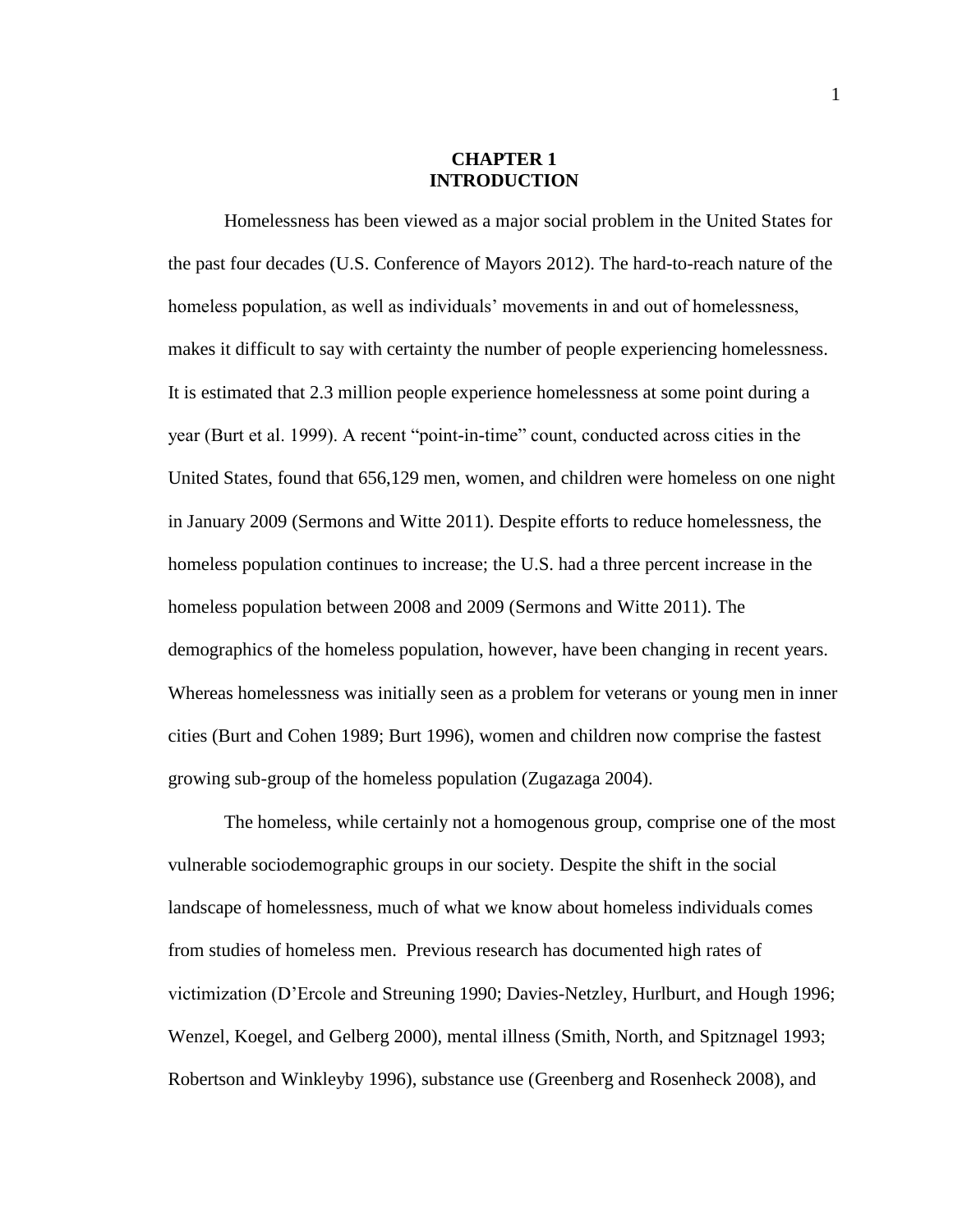criminal justice system involvement (Eberle et al. 2000) among homeless individuals. These factors are both contributors to and consequences of homelessness.

Studies that include both men and women typically have not examined sex differences. In 1993, North and Smith noted the pressing need for the separate analysis of homeless men and homeless women because the two populations have different characteristics and needs. For example, rates of childhood and adulthood victimization (Tolomiczenko and Goering 2001) and mental illness (Fischer 1991) tend to be higher among homeless women compared to homeless men. Additionally, a growing proportion of homeless women have been involved with the criminal justice system. Research indicates that 20% to 52% of women with a history of homelessness also have a history of arrest or incarceration (Smith and North 1993; Zugazaga 2004; Jasinski et al. 2007). Although a number of researchers have answered the call set forth by North and Smith (1993), many of the studies that focused exclusively on homeless women were conducted during the 1990s and are dated. As the population of homeless women continues to increase, newer research is necessary in order to gain a contemporary perspective of the social landscape that homeless women inhabit. Additionally, research that draws from multiple literatures such as victimization, mental health, and criminology will provide a more comprehensive view of the antecedents and outcomes of stress among homeless women.

To address these gaps, I will investigate a stress process model of risk for arrest among women experiencing homelessness. I will explore the consequences of childhood abuse across the life course in order to investigate the mechanisms through which childhood abuse is associated with homeless women's involvement in the criminal justice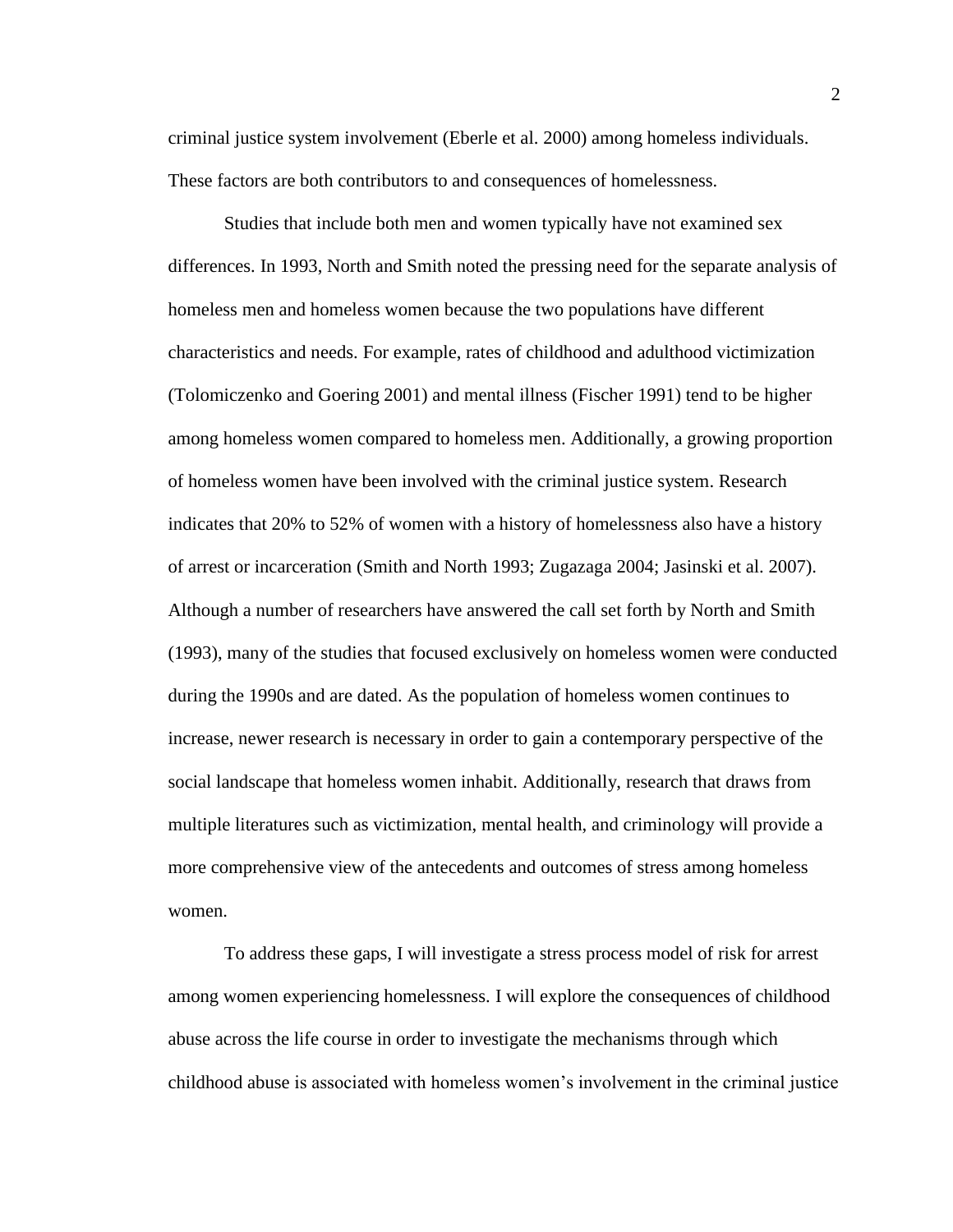system. Because rates of mental health problems are high among victims of childhood abuse, homeless women, and individuals with a history of involvement in the criminal justice system, I will consider mental health diagnoses as potential mediators in the focal relationship. Although there is plentiful evidence linking childhood abuse to later mental health problems and deviant behaviors among housed women (Duncan et al. 1996, Putnam 2002), researchers have not yet investigated the associations between mental disorders (e.g., posttraumatic stress disorder (PTSD) versus major depressive episode (MDE)) and arrest among homeless women. Additionally, homeless women face circumstances, such as exposure to victimization on the streets or in shelters and stressors associated with finding stable housing that domiciled women do not face. These factors also may contribute to the high rates of arrest among homeless women. Finally, it is important to consider potential factors that may act as buffers against criminal justice involvement, such as social support and self-efficacy; as such, these, will be examined as possible moderators.

#### **Summary of Chapters**

Chapter 1 provided a brief introduction to the current study. Chapter 2 provides a review of the literature most relevant to the dissertation. Chapter 3 places the study within the stress process model and lists the hypotheses to be tested. The research methodology to be used, including the study design, measures, and analytic plan are outlined in Chapter 4. Chapters 5, 6, and 7 present the results of the analyses that were conducted to test the study hypotheses. Finally, Chapter 8 contextualizes the results and connects them to the theoretical framework before discussing the limitations, strengths, implications, and conclusions that can be drawn from this dissertation.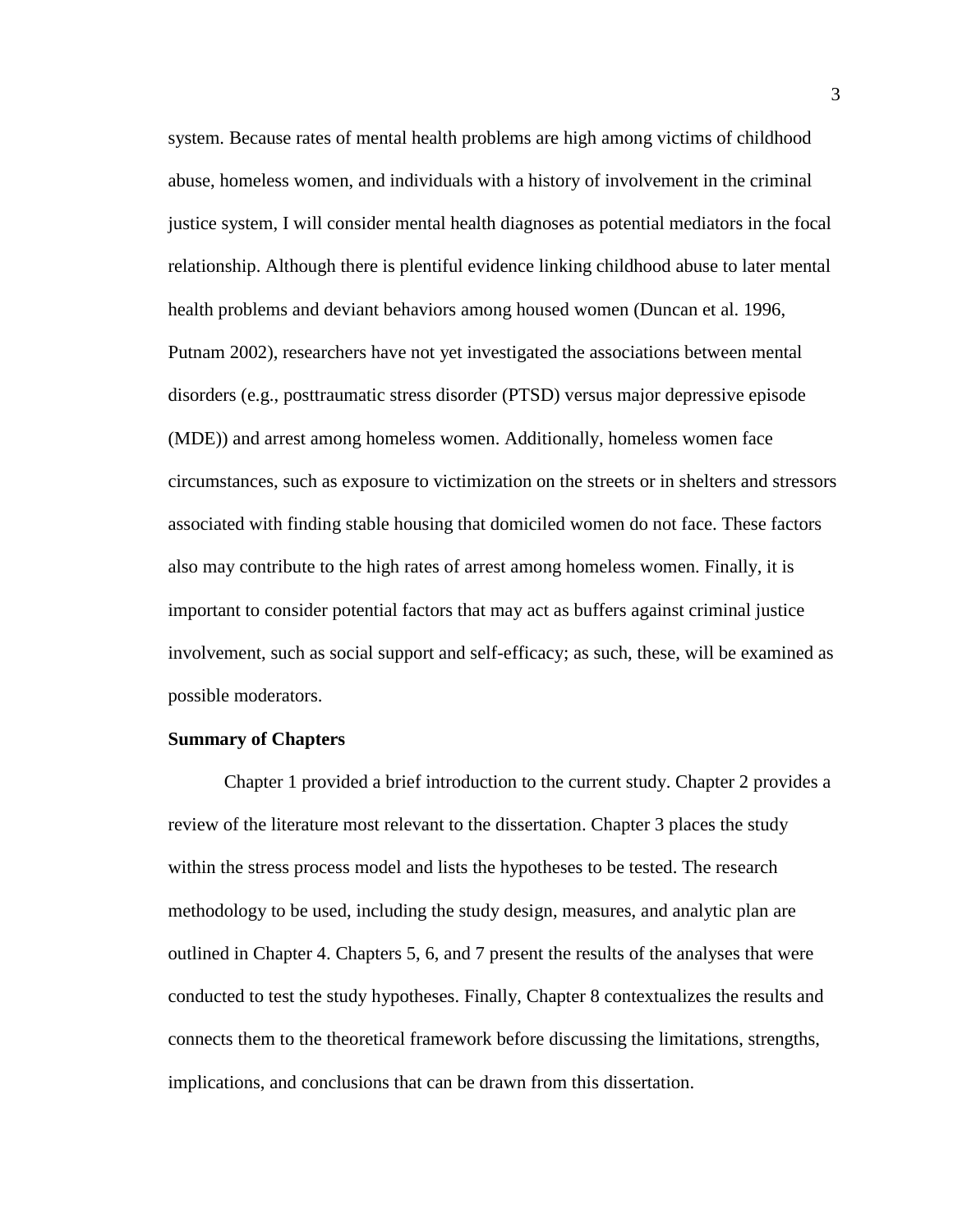#### **CHAPTER 2 LITERATURE REVIEW**

This dissertation proposes that the links between childhood abuse, negative mental health and arrest among homeless women can be examined within a stress process framework. The conceptual model guiding this research (see Figure 1) provides an organized way in which to examine the literature relevant to the current study. This chapter will begin with a review of the literature associated with criminal justice system involvement and then review the literature on the primary stressors (childhood abuse) and secondary stressors (mental health and substance use disorders and homelessness) that may act as mediators in the relationships between childhood abuse and arrest. The chapter concludes with a discussion of moderating resources (social support and selfefficacy) that affect homeless women's risk of arrest.

#### **Criminal Justice System Involvement**

Although more men than women are involved in the criminal justice system, the number of women under the supervision of the criminal justice system has risen over the past three decades (James 2004; Frost et al. 2006). Between 1995 and 2006, the number of incarcerated women rose by 62% (Kruttschnitt 2010). Research has documented that rates of arrest and incarceration are higher among the homeless population than the general population (Eberle et al. 2000). Rates of lifetime arrest among samples of homeless people range from 23% to nearly 60% (Caton et al. 2005; Metraux and Culhane 2006; Garland et al. 2010; Jasinski et al. 2010). Burt et al. (1999) noted that over half of the men and women who had received homeless services in their study had been incarcerated at some point, with 49% having spent time in city or county jail and 18% having spent time in state or federal prison. Nearly one-quarter of the men and women in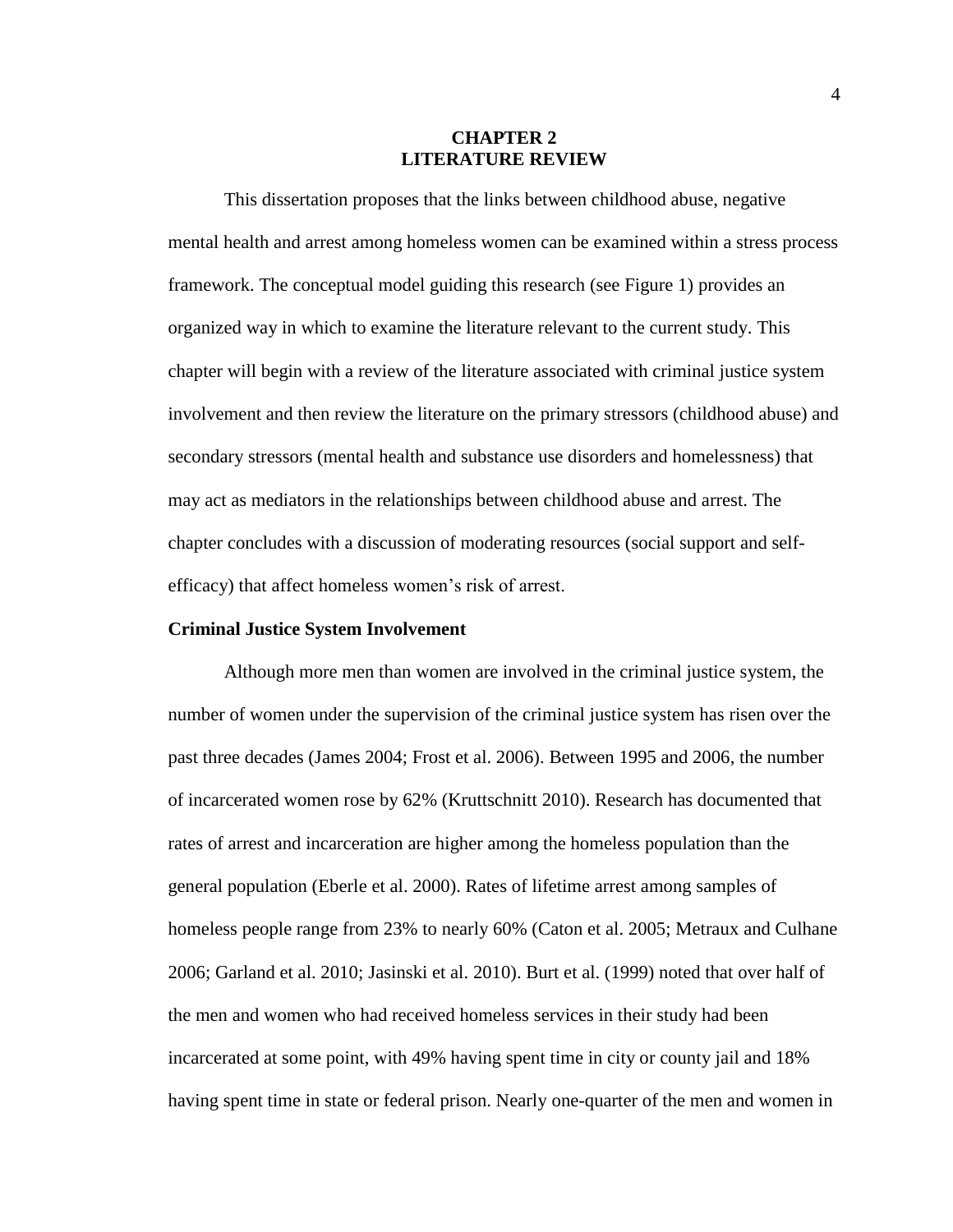a sample of homeless people from single adult shelters in New York City had a history of incarceration (Metraux and Culhane 2006). Similarly, 23.1% of the homeless and marginally housed adults in Kushel and colleagues' (2005) study had been incarcerated at least once during adulthood. Zugazaga (2004) compared the lifetime occurrence of incarceration among homeless men, single women and homeless women with children. Although men had the highest rates of lifetime incarceration (81.5%), a sizable proportion of single women (51.9%) and women with children (33.3%) had spent some time incarcerated during adulthood (Zugazaga 2004).

Some researchers have focused specifically on homeless women's involvement in the criminal justice system. In their study of 700 homeless women in Florida, Jasinski and colleagues (2007) found that half of the women had spent some time incarcerated during adulthood. Just under half of the women in the Los Angeles "Courses of Homelessness Study" had been incarcerated as adults (Koegel, Melamid, and Burnam 1995). Nearly 30% of the homeless women in the St. Louis homelessness study had spent time in jail and 4.6% were convicted felons (North, Smith, and Spitznagel 1994). Similarly, Burt and Cohen (1989) reported that 23% of homeless single women and 15% of homeless women with children had spent at least five days in city or county jail.

#### **Primary Stressors**

#### *Childhood Abuse*

Definitive prevalence rates of childhood abuse are difficult to ascertain due to a number of factors. For example, many people may be hesitant to disclose information about childhood abuse experiences due to social desirability. On the other hand, some people may have experienced childhood abuse at such a young age that they do not have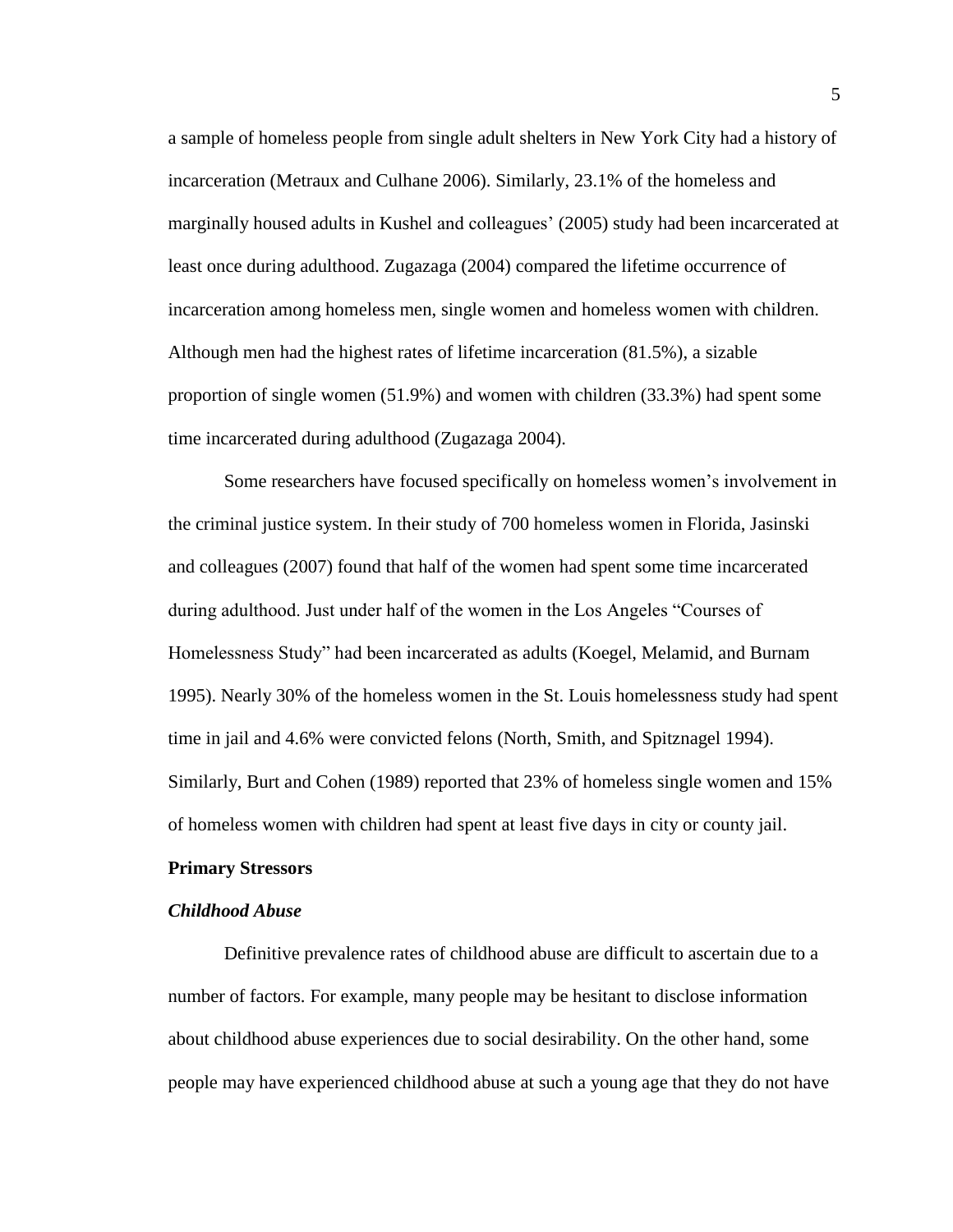a memory of the event(s). In retrospective studies, recall is always an issue. Prevalence rates differ based on the nature of the sample (e.g., clinical vs. community vs. national). Additionally, researchers may define child abuse in different ways across studies. Among females, rates of physical childhood abuse range from 2.6% to 22% depending on the type of sample and definition of abuse used (Duncan et al. 1996; Briere and Elliott 2003; Sousa 2011). Rates of sexual childhood abuse among females range from 12% to 35% (Horowitz et al. 1997; Putnam 2002; Briere and Elliott 2003). Some studies examine rates of "childhood maltreatment", that is typically a combination of child physical, sexual, and psychological abuse and child neglect (Wolfe et al. 2001). Duncan et al. (1996) found that psychological abuse often accompanies childhood physical and sexual abuse, but it is difficult to measure and substantiate childhood psychological abuse. In the National Comorbidity Survey, 9.5% of respondents experienced physical and/or sexual abuse (Sachs-Ericsson et al. 2005).

Homeless women report higher rates of child abuse (both physical and sexual) compared to low-income women who are not homeless (Bassuk and Rosenberg 1988; Butterfield, Panzer, and Forneris 1999) and women in the general population (Duncan et al. 1996). Among homeless women, researchers have found rates of physical child abuse that range from 19% (North et al. 1994) to 63% (Bassuk, Melnick, and Browne 1998). Additionally, rates of sexual childhood abuse range from 23% (North et al. 1994; D'Ercole and Streuning 1997) to 40% (Bassuk et al. 1998). The homeless and runaway youth in Whitbeck's (2009) longitudinal study reported extremely high rates of physical and emotional caretaker abuse. Over 80% reported that a parent or caretaker had been critical of them or had insulted them, and over 70% of the youth reported experiencing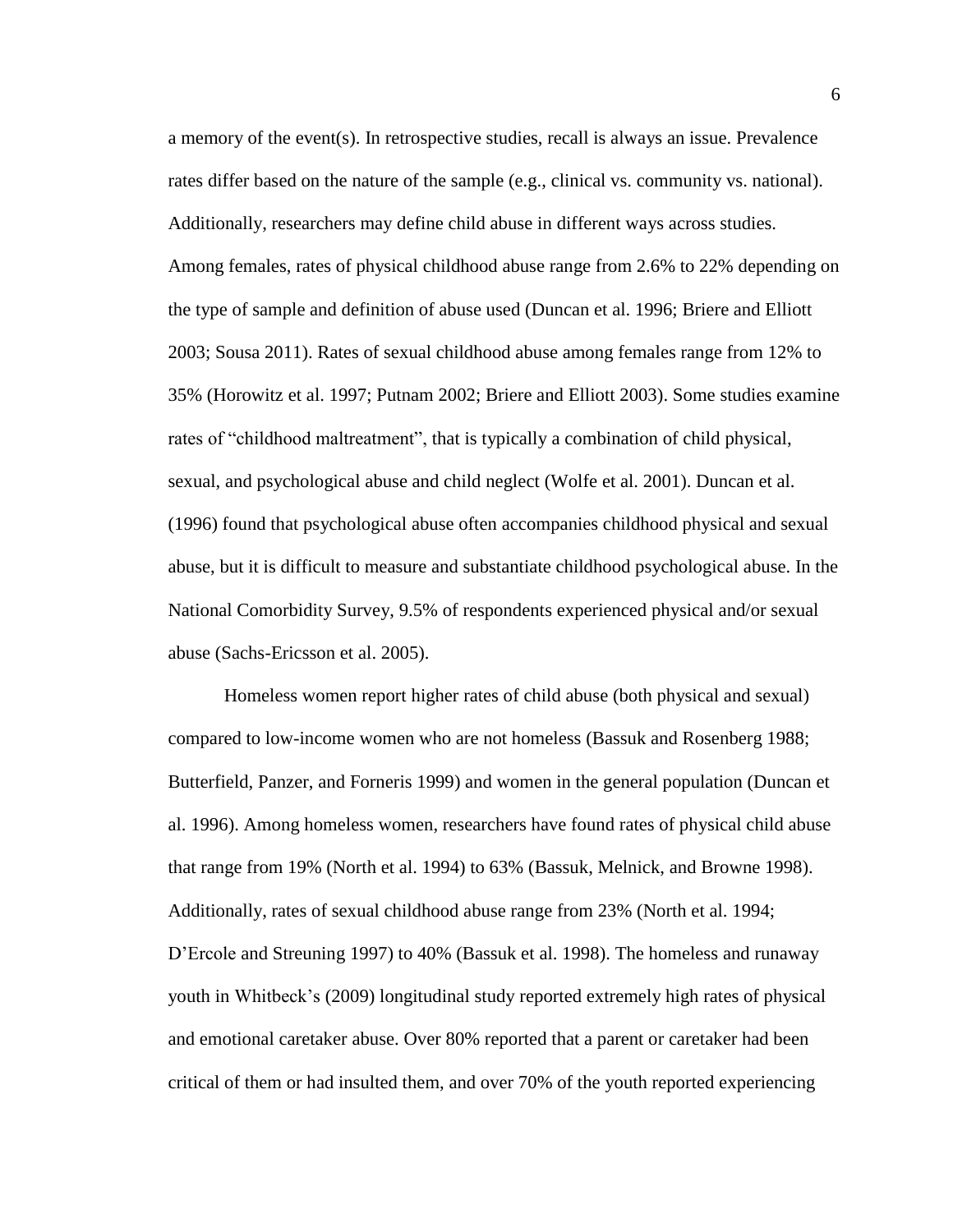physical abuse at the hands of a parent or caretaker. Additionally, one-third of the females in the sample had experienced sexual abuse as children (Whitbeck 2009).

Prior literature has demonstrated that a history of childhood abuse is associated with criminal justice system involvement across the life course. Studies of children who have been abused have shown that victims become involved in crime and deviance at earlier ages compared to non-victims (Widom 2000). In a sample of adult women currently in a detention center, Simpson and colleagues (2008) found that a history of childhood sexual abuse significantly increased the odds for childhood-onset of offending. The criminogenic consequences of early victimization are evident in both prospective and retrospective studies. Widom (1989) drew on validated cases of physical and sexual childhood abuse and neglect and found that, compared to a matched control group, victims were more likely than non-victims to have criminal records as adults. In another prospective study, childhood sexual abuse victims were twice as likely as non-victims to have been arrested as adults (Siegel and Williams 2003). Prospective studies have identified childhood abuse as a salient correlate of later offending, as approximately 20% to 50% of abused children are involved in the criminal justice system as adolescents or adults (Fagan 2001). Retrospective studies have shown that between 15% and 49% of female offenders report histories of physical abuse and 14% to 55% report histories of sexual abuse (Lake 1995; McClellan, Farabee, and Crouch 1997; Fagan 2001; DeHart et al. 2013). Official data from the Bureau of Justice report that one in five women in U.S. jails experienced physical or sexual abuse prior to age 18 (James 2004).

Fewer studies have examined the link between early victimization and later criminal justice system involvement among the homeless population. The studies that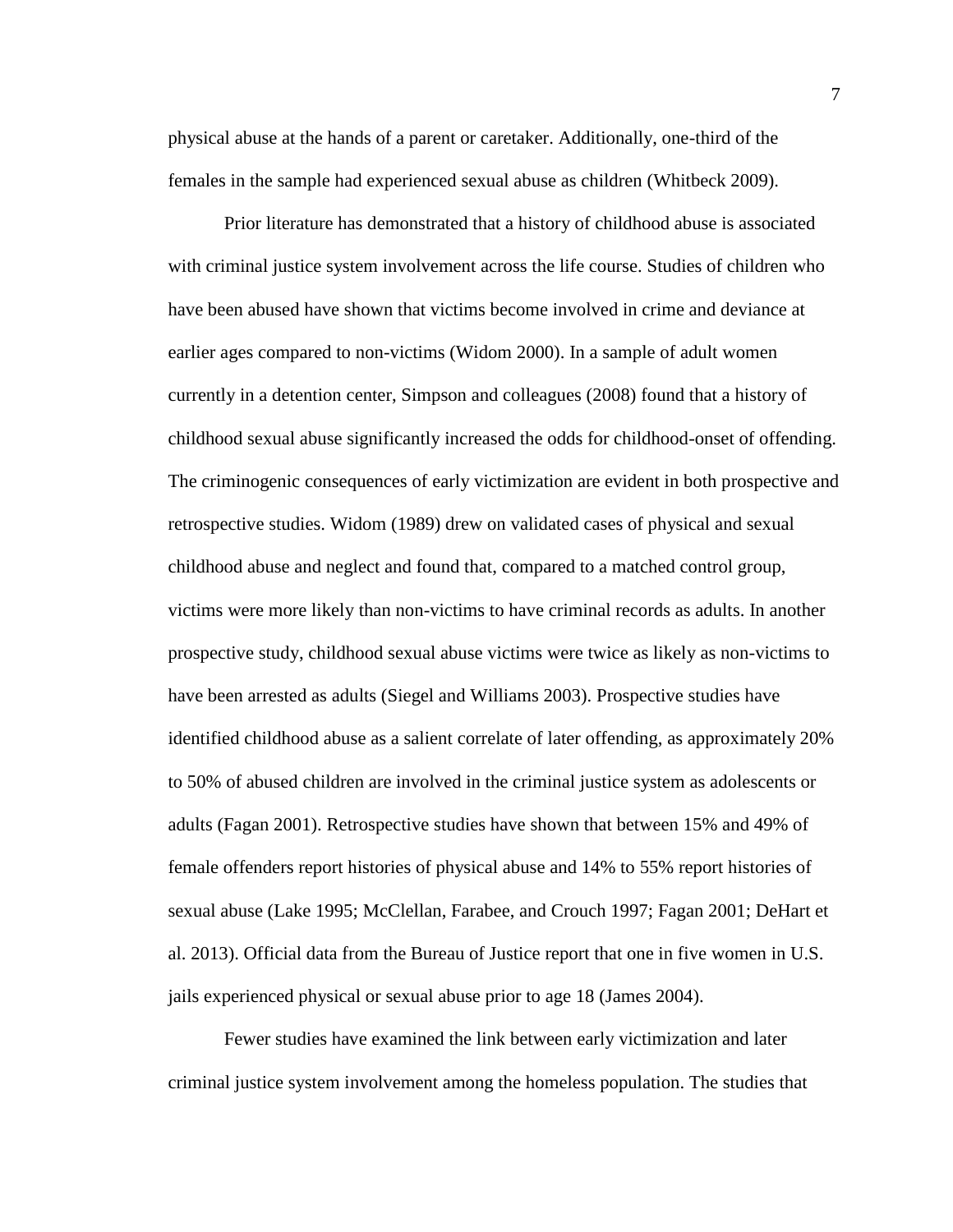have examined this relationship among homeless individuals, however, found that childhood abuse is associated with criminal behavior in young adulthood (Whitbeck and Hoyt 1999; Chapple, Johnson, and Whitbeck 2004; Chen et al. 2006; Kort-Butler, Tyler, and Melander 2011) and adulthood (Tolomiczenko and Goering 2001). In their study of homeless women's experiences of violence, Jasinski and colleagues (2010) found that abuse experienced during childhood was strongly and significantly related to having spent time in a correctional facility as an adult. On the other hand, Garland, Richards, and Cooney (2010) found no relationship between childhood sexual abuse and arrest history in a sample of homeless men and women.

In summary, studies tend to find that victims of childhood abuse are more likely than non-victims to be involved in the criminal justice system as adolescents, young adults, and adults. Retrospective, self-report, and official data show that adult offenders report high rates of both physical and sexual abuse and neglect. Prospective research, which studies victims of child abuse based on substantiated cases, shows that victims are more likely than their non-victimized counterparts to have criminal records later in the life course. Many scholars have pointed out, however, that although there is an association between childhood abuse and later criminal justice system involvement, the relationship is likely conditioned by intervening factors, such as mental health or substance use problems that develop as a result of early victimization (Smith and Thornberry 1995; Goodman, Dutton, and Harris 1997; Swartz and Lurigio 2007). The following sections will review the literature that finds that negative mental health is associated with both childhood abuse and criminal justice system involvement, and in some cases mediates the relationship between the two.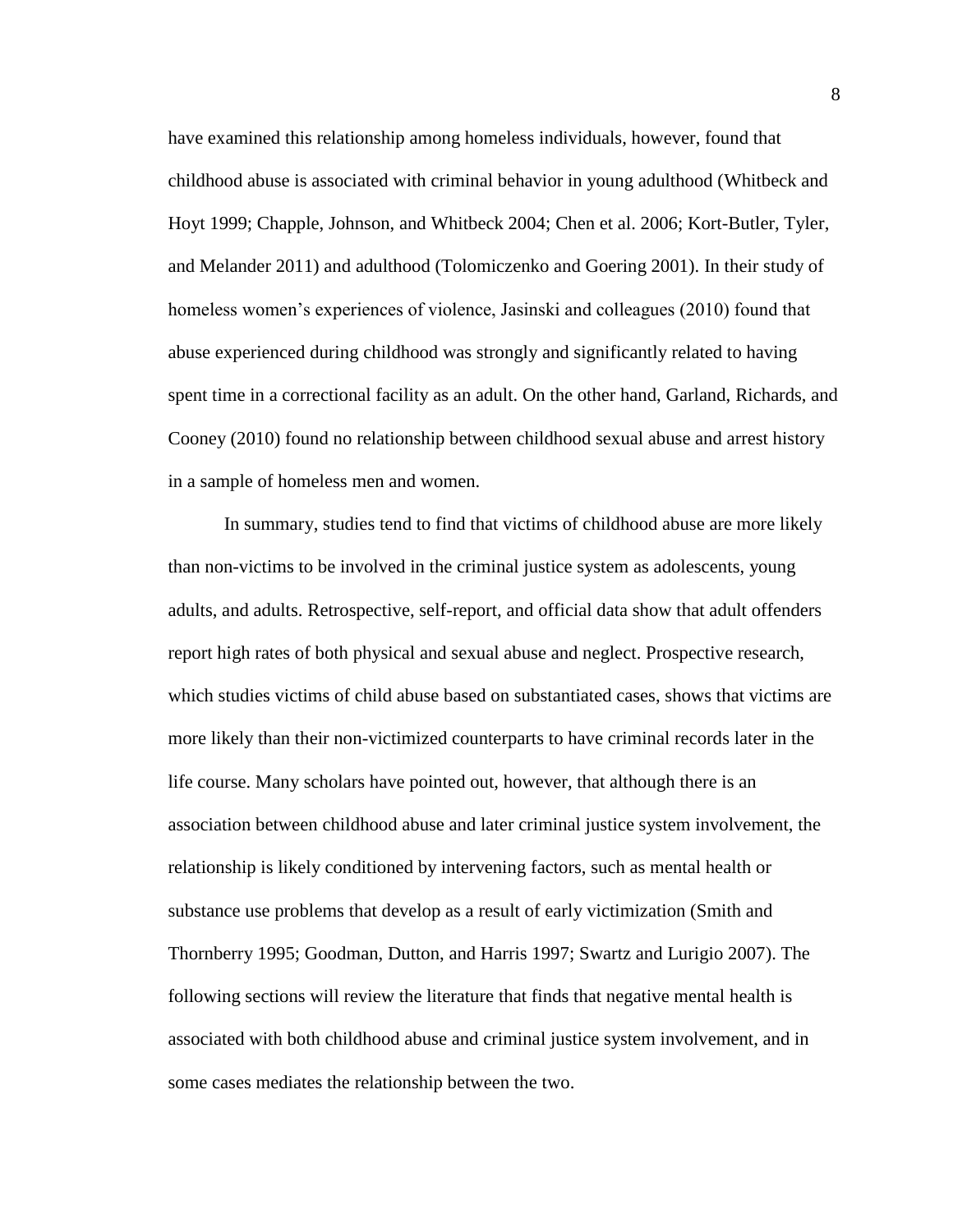#### *Childhood Abuse and Mental Health*

Childhood physical abuse has been found to have a direct effect on subsequent mental health disorders in both housed and homeless samples. In their meta-analysis, Norman and colleagues (2012) found that child physical abuse victims were more likely than non-victims to have PTSD and other panic disorders. The relationship between childhood abuse and PTSD was also demonstrated in a sample of homeless and runaway adolescents (Whitbeck et al. 2007). Using nationally representative data, Duncan and colleagues (1996) found that child physical abuse victims were twice as likely as nonvictims to have a lifetime diagnosis of major depressive episode (MDE).

In general, the relationships between childhood physical abuse and mental health outcomes are similar to those found when examining the association between child sexual abuse and mental health disorders. Duncan and colleagues (1996) noted that "child physical abuse victims displayed psychiatric symptoms similar to childhood sexual abuse victims" (445). Stein, Golding, Siegal, Burnham, and Sorenson (1988) found that women who were sexually abused as children were more than twice as likely as non-victims to have a lifetime or current psychiatric disorder. More specifically, the odds of having a lifetime diagnosis of PTSD were over two times higher for respondents who experienced any type of childhood sexual abuse, compared to non-victims (Widom 1999). Findings from two community samples show that a history of child sexual abuse was associated with the development of MDE, substance use disorders, and anxiety disorders (Burnam et al. 1988). In a review of research that spanned ten years, Putnam (2002) found that a number of psychiatric disorders, including MDE, dysthymia, borderline personality disorder, substance use disorders, eating disorders, and dissociative disorders were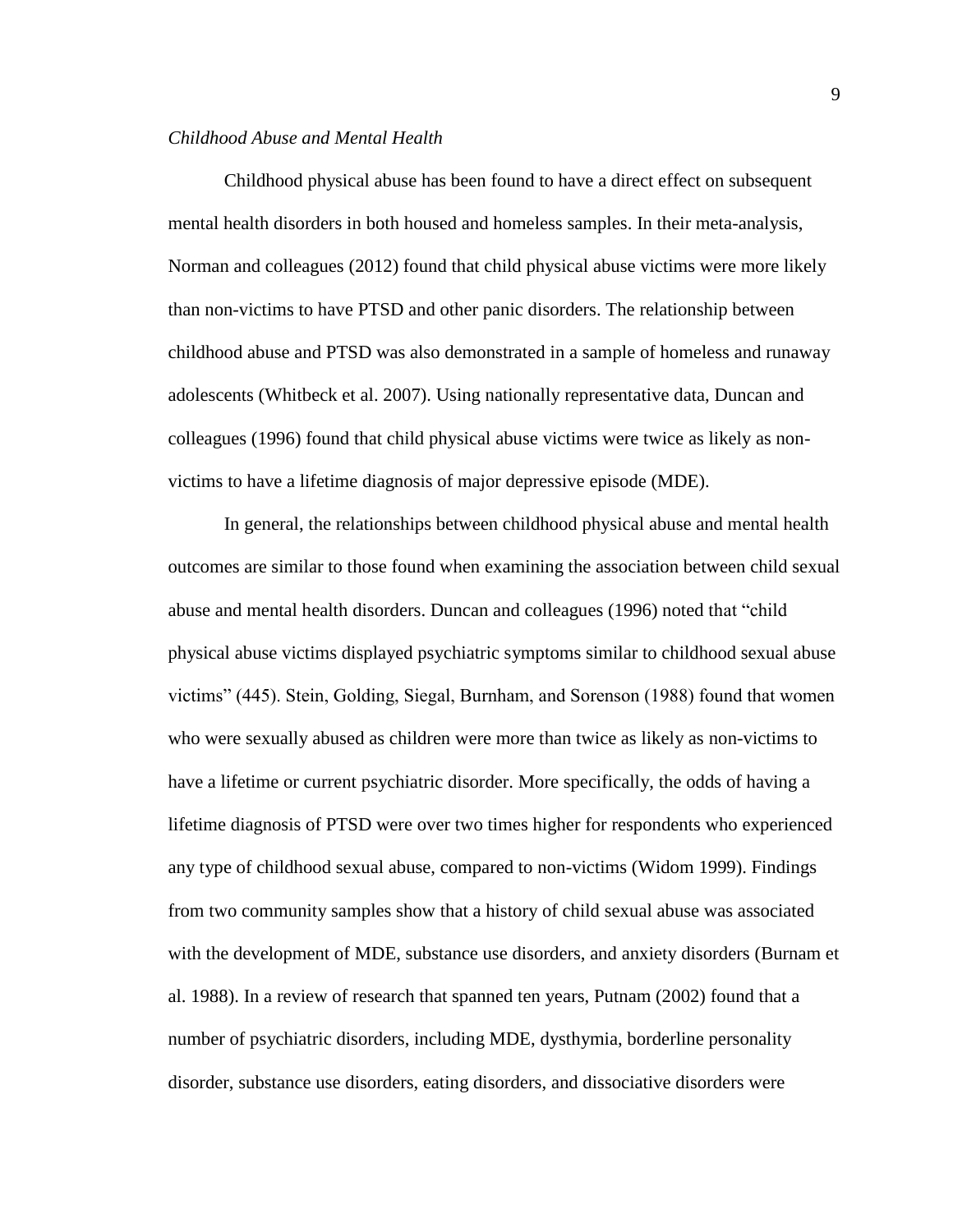significantly more common among childhood sexual abuse victims compared to nonvictims. More specifically, a lifetime diagnosis of MDE was three to five times more common among female victims of child sexual abuse compared to non-victims (Putnam 2002).

Some researchers who study the effects of child abuse on mental health outcomes do not differentiate between individual types of child abuse. For example, some researchers conceptualize "child abuse" as any experience of physical, sexual, or emotional abuse or child neglect (Norman et al. 2012). Vranceau, Hobfoll, and Johnson (2007) have an even more broad definition of child abuse. Their term, "child multimaltreatment" encompasses sexual, physical, and psychological abuse, neglect, and witnessing family violence (Vranceau et al. 2007). Scholars who use combined measures of child abuse find that the effects of abuse during childhood on mental health are similar to the effects found when examining specific types of child abuse. Vranceau and colleagues (2007) found that child multi-maltreatment was directly related to PTSD among low-income women, and Weissmann and Silvern (1994) found that childhood abuse was directly associated with PTSD among women. Using a sample of homeless women from Los Angeles, California, Stein, Leslie, and Nyamathi (2002) found that childhood abuse was associated with increased depression. Among substantiated cases of child abuse and neglect, Widom (1999) found that a child abuse history increased the odds that an individual would be diagnosed with PTSD. Additionally, Norman et al. (2012) reported that child abuse is associated with a higher risk of developing depressive and anxiety disorders.

#### **Secondary Stressors**

10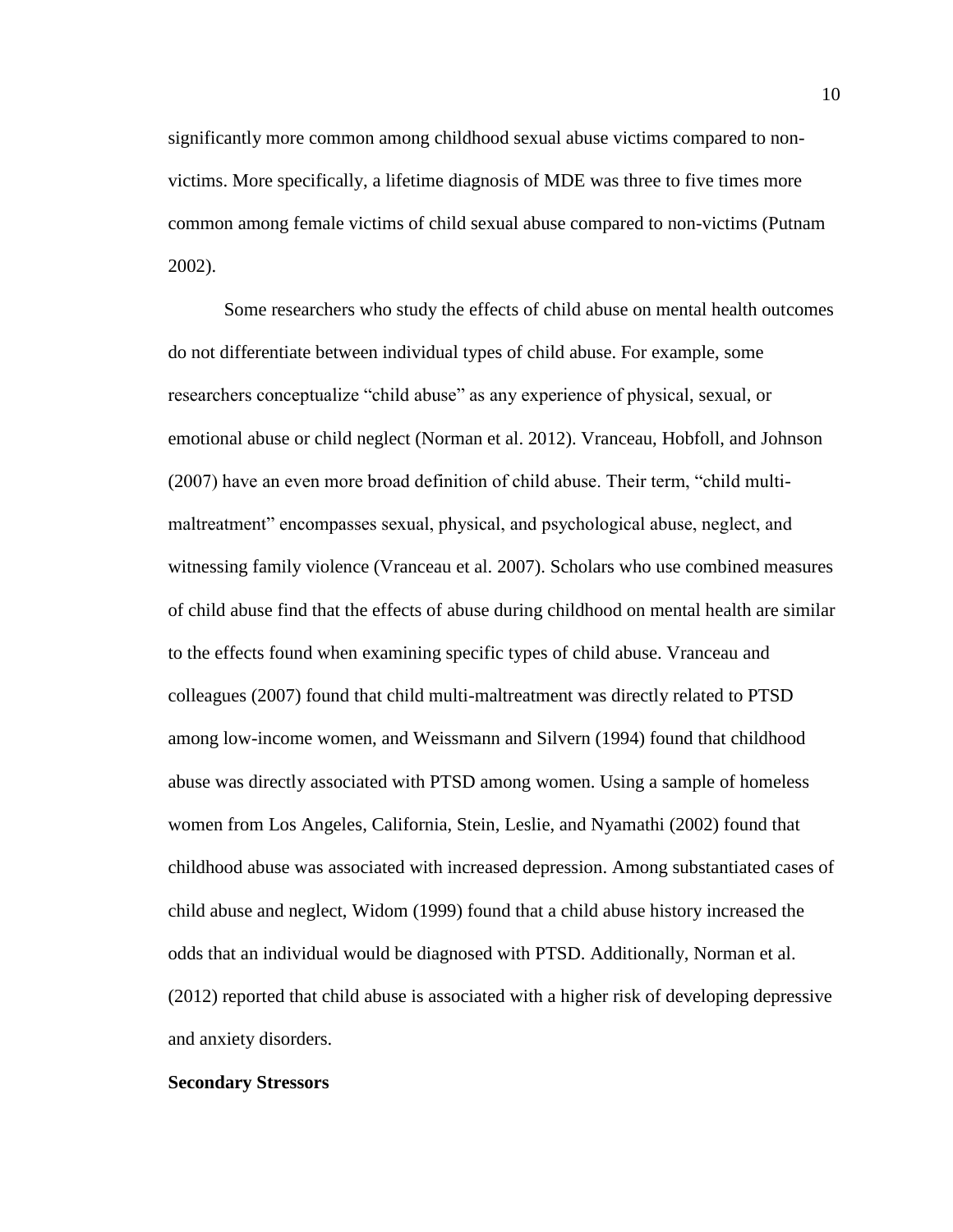#### *Mental Illness and Substance Use*

In addition to being associated with childhood abuse, mental illness is also a risk factor for involvement in the criminal justice system. Scholars point to the deinstitutionalization of state mental hospitals and lack of adequate community support services as factors that have contributed to the criminalization of those with mental illness (Lamb, Weinberger, and Gross 2004; Torrey et al. 2010). In nationally representative population samples, those with any mental illness were more likely than those without to have been arrested in the past year (Swartz and Lurigio 2007; Glasheen et al. 2012). In addition, having more serious mental health problems was associated with increased odds of having an arrest history (Swartz and Lurigio 2007). Both first arrest and re-arrest are more common among persons with serious mental illness (Cox et al. 2001; Hartwell 2003).

Research regarding the mental health status of women involved in the criminal justice system comes largely from studies that survey female jail detainees and inmates in state and federal prisons. Measures of mental health in these studies range from selfreported symptoms and diagnoses (James and Glaze 2006) to structured diagnostic instruments (Teplin et al. 1996; Constantine et al. 2010). In general, compared to their non-incarcerated counterparts, women in jails and prisons are more likely to have mental health and substance use problems. And even though women make up a smaller share of the arrestee population than men, incarcerated females are more likely than incarcerated males to have problems related to mental illness and substance use (Teplin, Abram, and McClelland 1996; Salisbury and Van Voorhis 2009). The following sub-sections will review literature related to mood and anxiety disorders, particularly depression and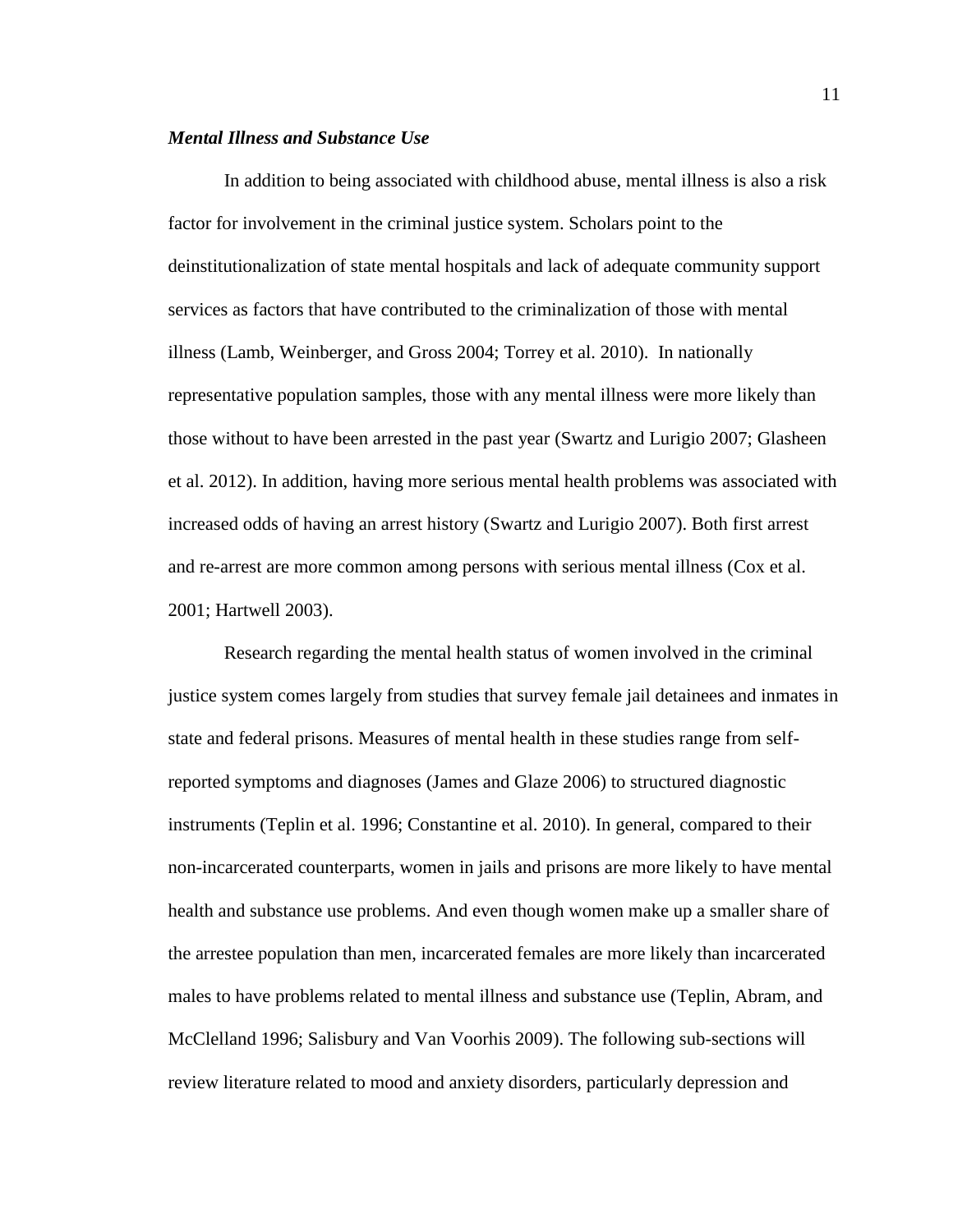PTSD, antisocial personality disorder (ASPD), and substance use disorders among women involved in the criminal justice system before moving on to an examination of the literature on the intersection of mental health, criminal justice system involvement, and homelessness.

#### *Mood and Anxiety Disorders*

In a Bureau of Justice report, James and Glaze (2006) found that 62% of women in state prisons and 70% of women in local jails had mental health symptoms related to major depression, mania, and psychosis. Additionally, 23% of the women reported being diagnosed with a mental health problem by a mental health professional in the year prior to their arrest (James and Glaze 2006). Constantine, Petrila, and colleagues (2010) surveyed adult offenders who had been diagnosed with a serious mental illness and found that 31% had major depressive disorder. Their results, however, were not reported separately for men and women. In a study that focused specifically on female jail detainees, Teplin and colleagues (1996) found that 17% of the women met lifetime criteria for MDE and one-third of the women met criteria for lifetime PTSD.

#### *Antisocial Personality Disorder*

Other researchers have paid attention to the role that antisocial personality disorder plays in women's involvement in the criminal justice system. In general, ASPD is characterized by a pervasive pattern of disregard for others accompanied by impulsive or aggressive behavior (American Psychological Association 2000). Therefore it is not surprising that rates of ASPD are higher among women with a history of arrest or incarceration (Cale and Lilienfeld 2002). For example 14% of the women in Teplin and colleagues' (1996) study of female jail detainees met lifetime criteria for ASPD, whereas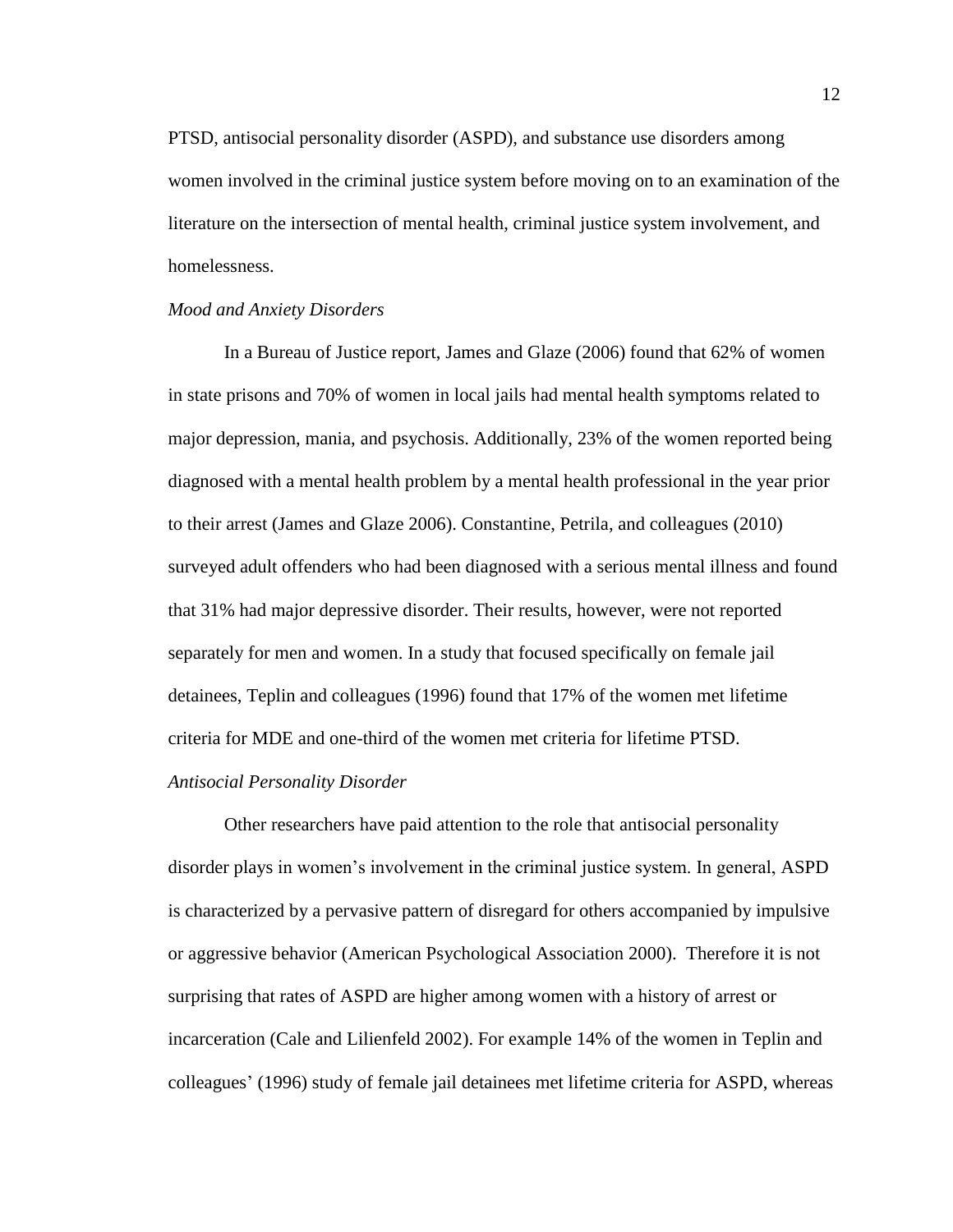rates of antisocial personality disorder among women in the general population ranged from 1.2% to 2.0%, depending on age and race.

#### *Substance Use Disorders*

Much attention also has been paid to the high rates of substance use among women involved in the criminal justice system. In a nationally representative sample those with a substance use disorder were six times more likely than those without a substance use disorder to have ever been arrested (Glasheen et al. 2012). Using diagnostic criteria, Teplin and colleagues (1996) reported that 70% of the female jail detainees met lifetime criteria for at least one substance use disorder (32% alcohol abuse/dependence; 64% drug abuse/dependence). In a study of females on probation, Salisbury and Van Voorhis (2009) found that 64% of the women met DSM-IV criteria for drug abuse or dependence in the year before they were incarcerated. It is not surprising that problems related to drug and alcohol use are associated with increased involvement in the criminal justice system, as substance use can alter women's behaviors in such a way that captures the attention of law enforcement. Additionally, simply possessing or using some substances is illegal.

#### *Co-Occurring Mental Health and Substance Use Disorders*

Scholars also have recognized that mental health and substance use problems often co-occur. Approximately 50% of adults with substance use disorders also have cooccurring mental illness, and vice versa (Kessler 2004). Among jail detainees with serious mental illness, co-occurring substance use disorder was strongly associated with repeated arrest (Constantine, Petrila et al. 2010) and in a study of adults in dual disorder treatment programs, 44% were arrested during the three year study period (Clark,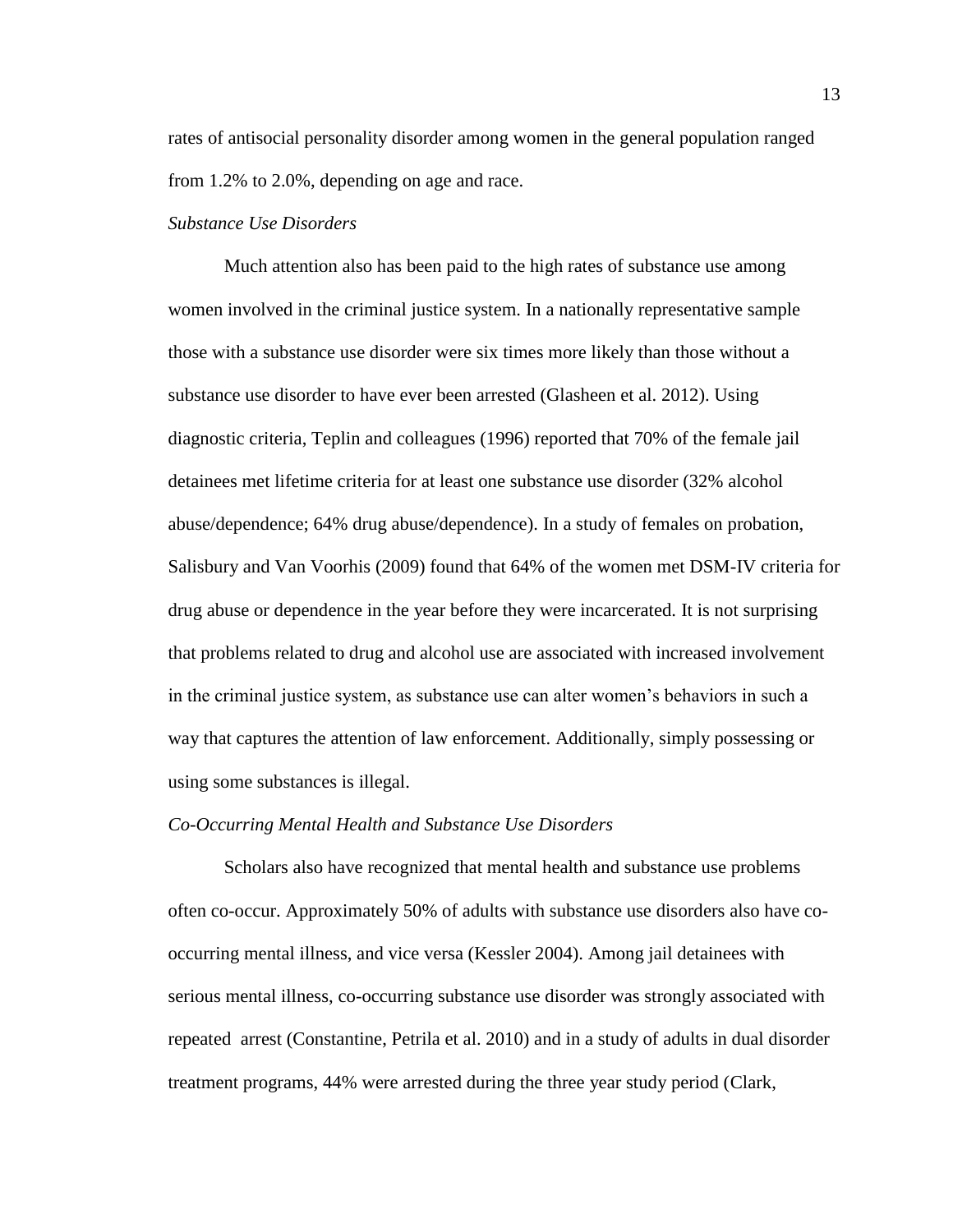Ricketts, and McHugo 1999). Studies that focus specifically on women also find high rates of co-occurring mental health and substance use problems (Houser, Belenko, and Brennan 2012). Among female jail detainees with severe mental disorder, 72% also met criteria for at least one substance use disorder (Teplin et al. 1996). Swartz and Lurigio (2007) found that the relationship between mental illness and arrest for nonviolent crimes was largely mediated by substance use disorders. However, Glasheen and colleagues (2010) found that having any mental illness was still a significant predictor of past-year arrest even after controlling for substance use disorder, signaling that mental health and substance use problems make independent contributions to the likelihood of arrest.

Research has consistently demonstrated that mental health and substance use problems are related to a higher likelihood of criminal justice system involvement. A minority of the research in this area has focused exclusively on women, but these studies find that women are dealing with more mental health problems than their male counterparts even though women represent a smaller share of the overall incarcerated population (James and Glaze 2006). A small number of studies have examined the link between mental health and criminal justice system involvement among the homeless; even fewer have focused specifically on homeless women.

#### *Mental Health and Substance Use among the Homeless*

In addition to noting that criminal justice system involvement is more prevalent in the homeless population than in the general population, research also cites the high prevalence of mental illness among the homeless population (Breakey et al. 1989; Fischer and Breakey 1991; Smith et al. 1993; Robertson and Winkleby 1996; Greenberg and Rosenheck 2008). North and Smith and colleagues' work with homeless adults in St.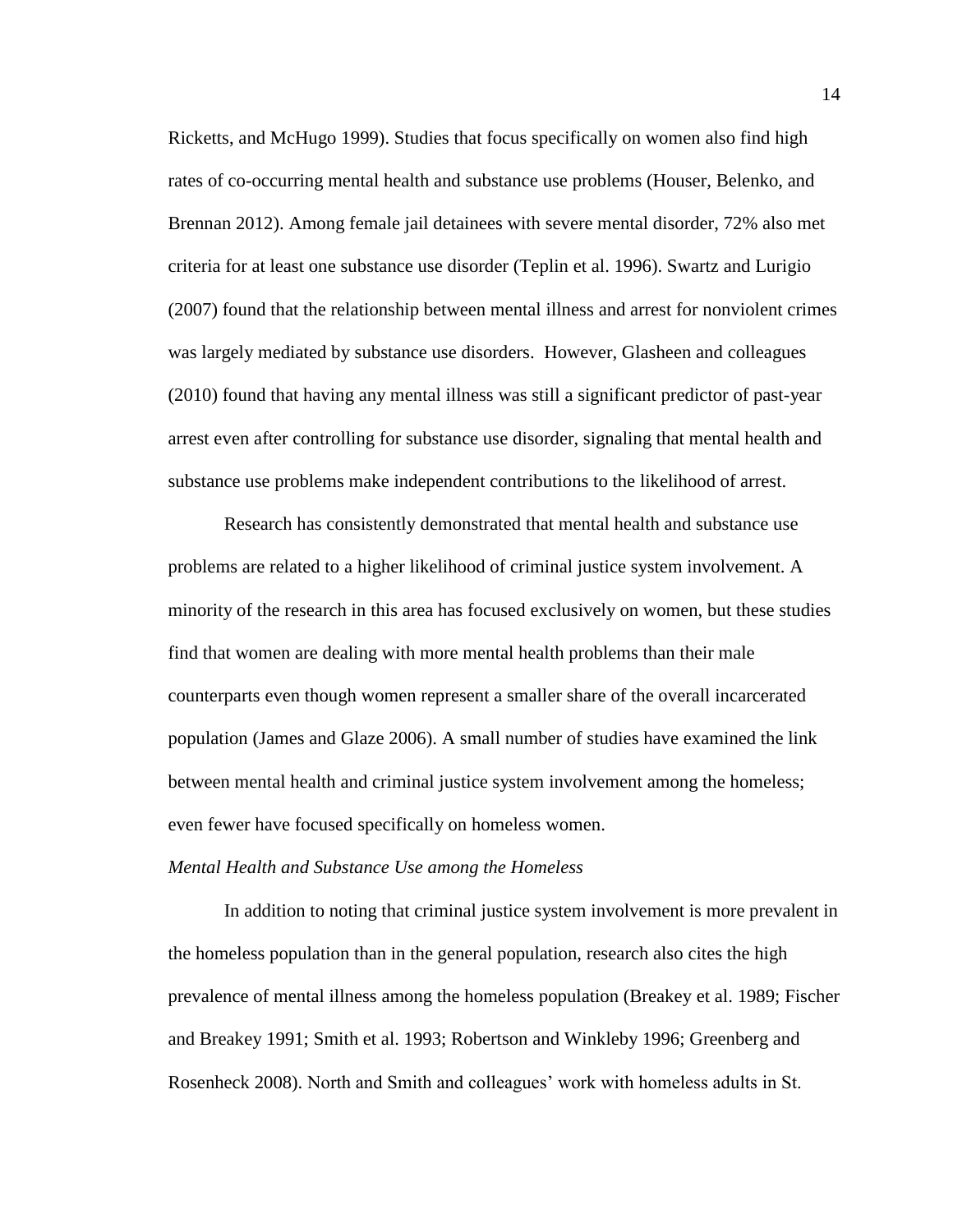Louis, Missouri in the early 1990s was an important contribution to the mental health literature in terms of documenting mental disorder diagnoses among homeless men and women. They found that 25% of the women in their sample met lifetime criteria for major depression, 34% had a diagnosis of PTSD (North and Smith 1992), and 10% had a lifetime diagnosis of ASPD (Smith et al. 1993). Other studies of homeless women report rates of lifetime major depression between 16 to 32% (Robertson and Winkleby 1996; Whitbeck 2009) and rates of PTSD between 38 to 79% (Taylor and Sharpe 2008; Whitbeck 2009). Although they did not examine rates of ASPD by sex, Breakey and colleagues (1989) noted that rates of ASPD among homeless men and women ranged from 14 to 21% across studies from the 1980s. Whitbeck (2009) found that half of the homeless young adults in his study met criteria for past-year ASPD.

Rates of substance use disorders among homeless samples also tend to be higher than among the general population. In samples of homeless men and women, rates of substance use disorders hover near the 50% mark (Koegel 1995; Caton 2005). In studies that present rates specifically for homeless women, substance abuse disorders are slightly less common, although still more prevalent than among the general population. For example, Breakey et al. (1989) reported that 38% of the homeless women in their sample met criteria for a substance use disorder. Among the women in the St. Louis homelessness study, 17% met criteria for lifetime alcohol use disorder and 23% met criteria for a lifetime drug use disorder (North and Smith 1992). Overall, lifetime rates of alcohol use disorders range from 16 to 43% and lifetime rates of drug use disorders range from 16 to 51% among homeless women (Robertson and Winkleby 1996; Whitbeck 2009).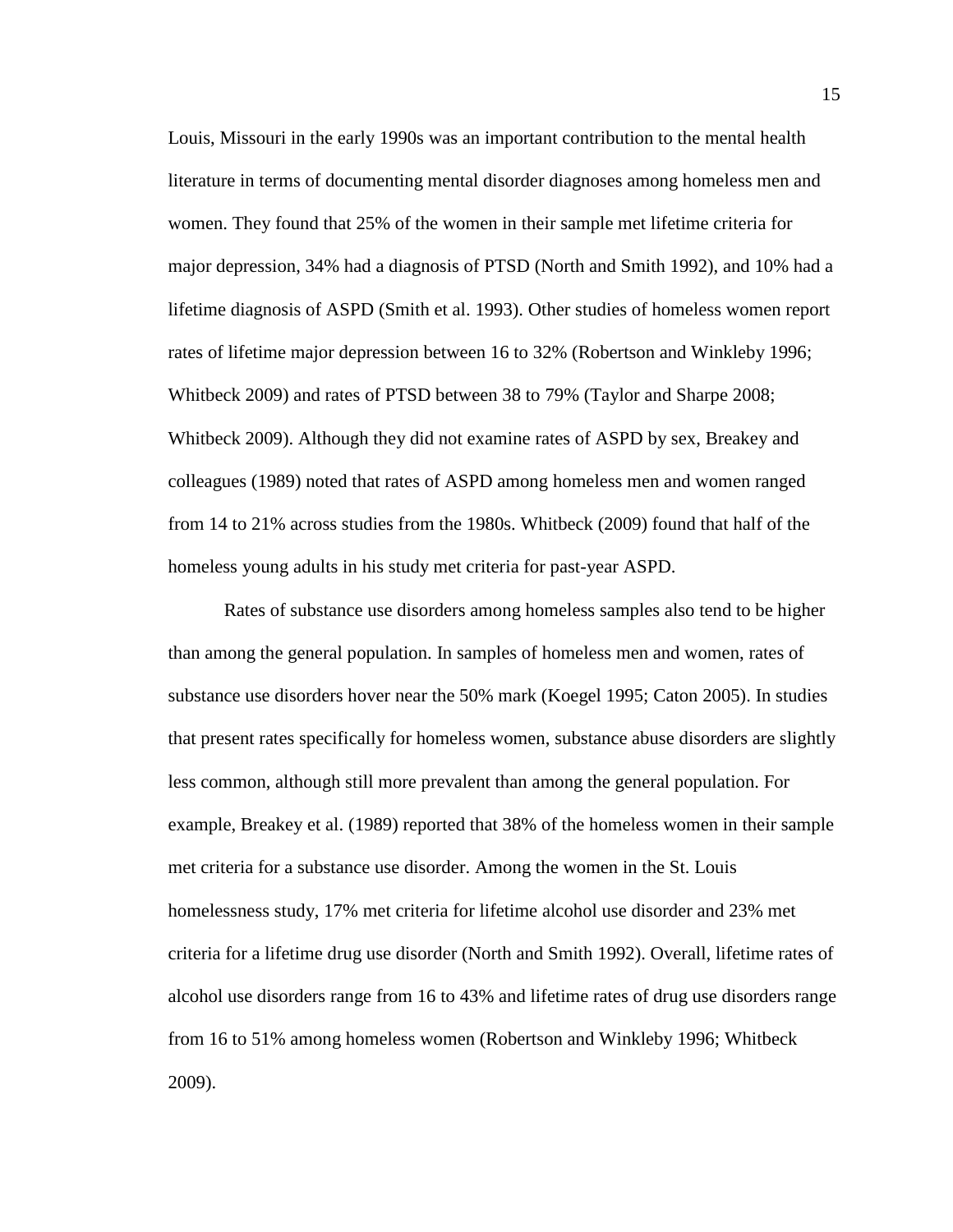Mental health and substance use disorders tend to co-occur among homeless samples, just as they do among the general population. Koegel et al. (1995) found that 16% of the homeless men and women in their study had co-occurring mental health and substance use diagnoses. Among homeless women, Smith and colleagues (1994) reported that 44% had co-occurring Axis I and substance use disorder diagnoses and 62% had cooccurring ASPD and substance use disorder diagnoses. Whitbeck (2009) also found high rates of comorbidity in his sample of homeless young adults.

#### *Mental Health and Criminal Justice System Involvement among the Homeless*

A small number of scholars have documented the intersection of homelessness, criminal justice system involvement, and mental health disorders. Homeless individuals and individuals with mental illness both have higher rates of arrest and imprisonment compared to domiciled individuals and those without mental illnesses, respectively (Fischer and Breakey 1991; Greenberg and Rosenheck 2008). In a sample of homeless and runaway adolescents, those with substance use and conduct disorder were more likely than nondisordered youth to have been arrested while homeless (Chen et al. 2006). Mental illness is a risk factor for both homelessness and incarceration (Kushel et al. 2005) and homeless arrestees are more likely than arrestees who are not homeless to have spent at least one night in a mental health facility (Fitzpatrick and Myrstol 2011). Very few scholars have studied the associations between homelessness, incarceration and mental health among women. Related studies typically use jail or prison intake records and do not differentiate between men and women. For example, Greenberg and Rosenheck (2008) used a national jail sample to examine the correlates and prevalence of homelessness among inmates. They found that 15.3% of the sample had been homeless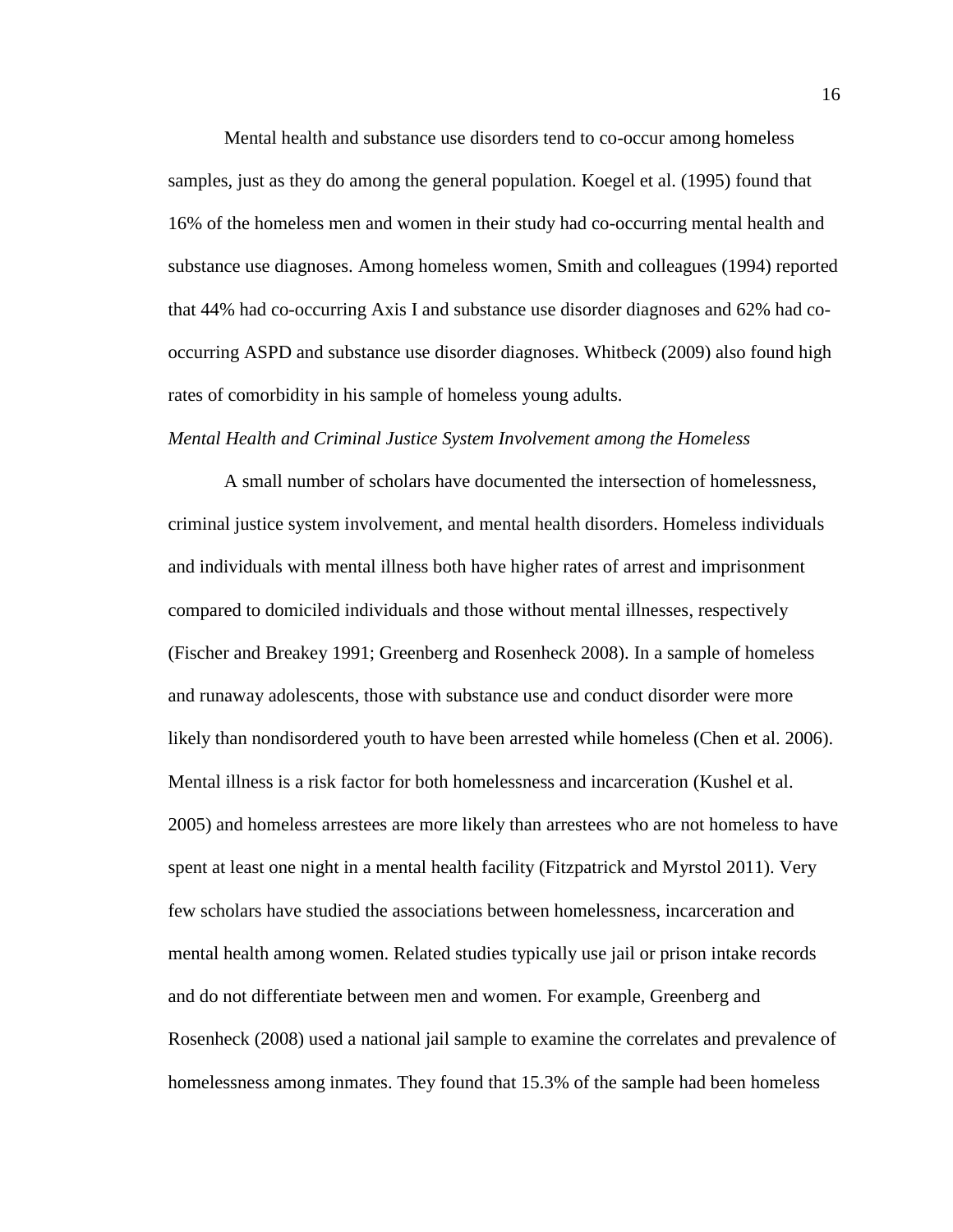during the previous year or at the time of arrest. Additionally, they noted that those with psychiatric symptoms were 1.5 times more likely than those without symptoms to be homeless (Greenberg and Rosenheck 2008). McNiel, Binder and Robinson (2005) studied the incarceration records at San Francisco jails for six months in 2000 to examine the co-occurrence of mental illness and jail stays. Similar to Greenberg and Rosenheck (2008), McNiel et al. (2005) found that 16% of the sample had been homeless at the time of incarceration.

#### *Homelessness*

Homeless individuals may be at greater risk for involvement in the criminal justice system compared to domiciled individuals because they carry out their lives in public areas (Metraux, Roman, and Cho 2007). In homeless shelters, women often share close quarters with other women whom they may not know (National Law Center on Homelessness and Poverty 2009). Noise, crowding, and competition for resources such as a shower with hot water are daily hassles that women in homeless shelters face (Klitzing 2004). And although shelters take measures to prevent theft and physical or verbal altercations, they still occur (Grunberg and Eagle 1990; Jasinksi et al. 2010). Homeless women who are unsheltered are even more visible to the public and to law enforcement officials compared to sheltered women. Oftentimes the homeless are perceived as offensive or dangerous to society (Barak and Bohm 1989; Gans 1995) and, as a result, legislators in cities across the country have passed quality of life initiatives that may be more aptly referred to as "anti-homeless laws" (Mitchell 2003). For example, the Berkeley, California City Council passed legislation that outlawed begging at night, "aggressive panhandling", and begging within ten feet of an ATM (Mitchell 2003: 161).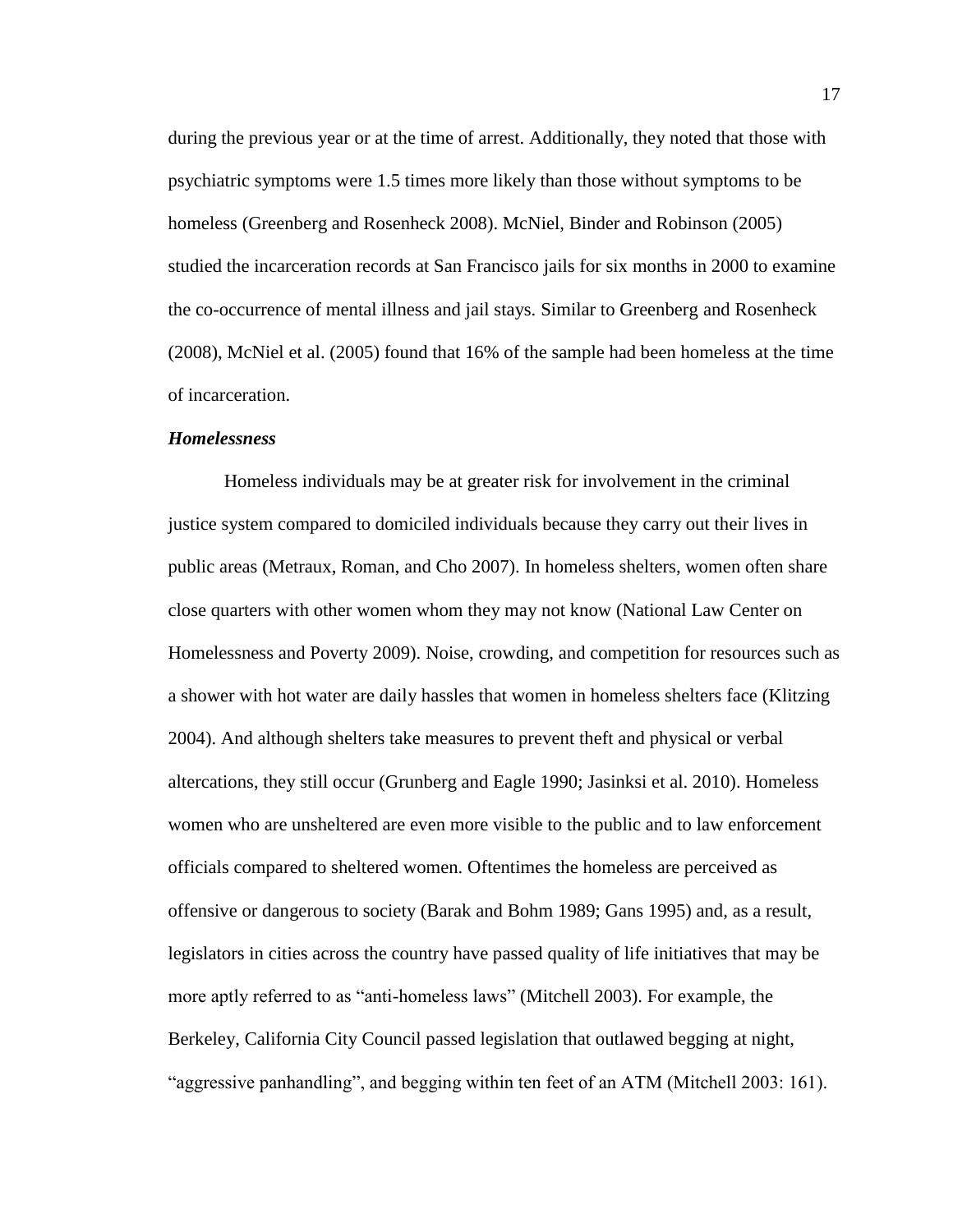In addition to restricting activities in which typically only the homeless or poor engage, laws dictate how public space may be used, in some cases making it illegal to sit on a sidewalk (Donley 2008). Anti-homeless legislation is not limited to Berkeley, however. For example, it is illegal to sleep in public in Santa Cruz, California, San Diego, California, Phoenix, Arizona and Seattle, Washington (Mitchell 2003). Homeless women report being cited for these types of order maintenance crimes (Donley 2008). Furthermore, performing activities that may be routine for people with homes (e.g., sleeping, drinking alcohol, urinating) is grounds for arrest for unsheltered women (National Law Center on Homelessness and Poverty 2009). Prior literature from homeless young adults finds that length of time spent homeless is also associated with an increased risk for criminal justice involvement (Gelberg, Linn, and Leake 1988; Ferguson et al. 2012)

#### **Summary**

Research has documented higher rates of childhood abuse (Bassuk and Rosenberg 1988; Duncan et al. 1996; Butterfield et al. 1999) and mental disorders (Breakey et al. 1989; Fischer and Breakey 1991; Smith et al. 1993; Robertson and Winkleby 1996; Greenberg and Rosenheck 2008) among homeless women compared to non-homeless women. These factors put homeless women at greater risk for arrest. Because prior empirical research has shown that mental illness and substance use are associated with childhood abuse and with criminal justice system involvement (Fischer and Breakey 1991; Greenberg and Rosenheck 2008), it is likely that mental health diagnoses mediate the relationship between early victimization and recent arrest. However, the literature is unclear as to whether different mental disorder diagnoses operate in similar or different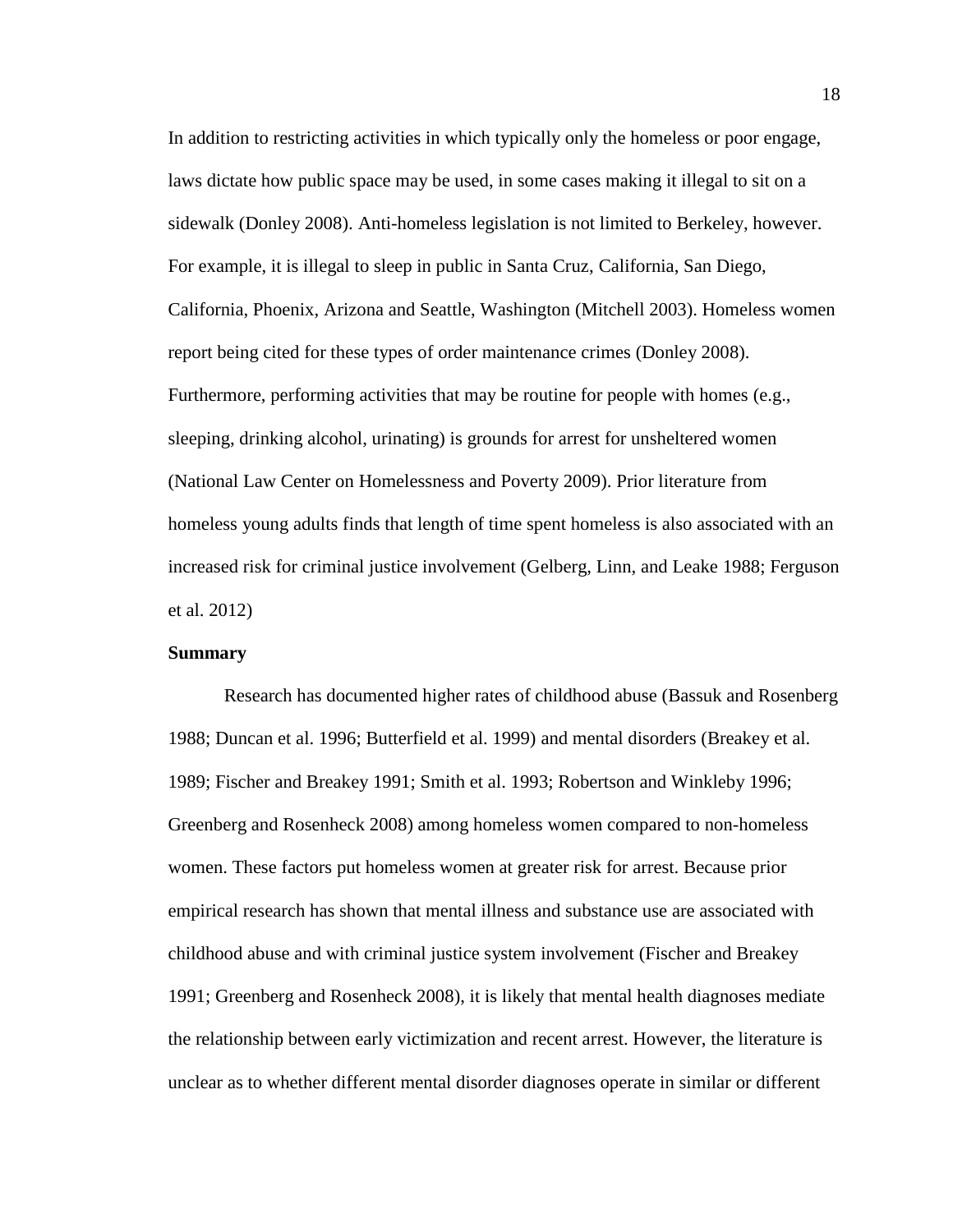ways as intervening variables. Additionally, very little research has examined the extent to which factors related to being homeless, such as living in public areas or being victimized while homeless, put women at risk for arrest. The next chapter provides a theoretical framework through which to understand how childhood abuse is related to arrest among homeless women, and what potential mediating risk factors and moderating protective factors may be at play.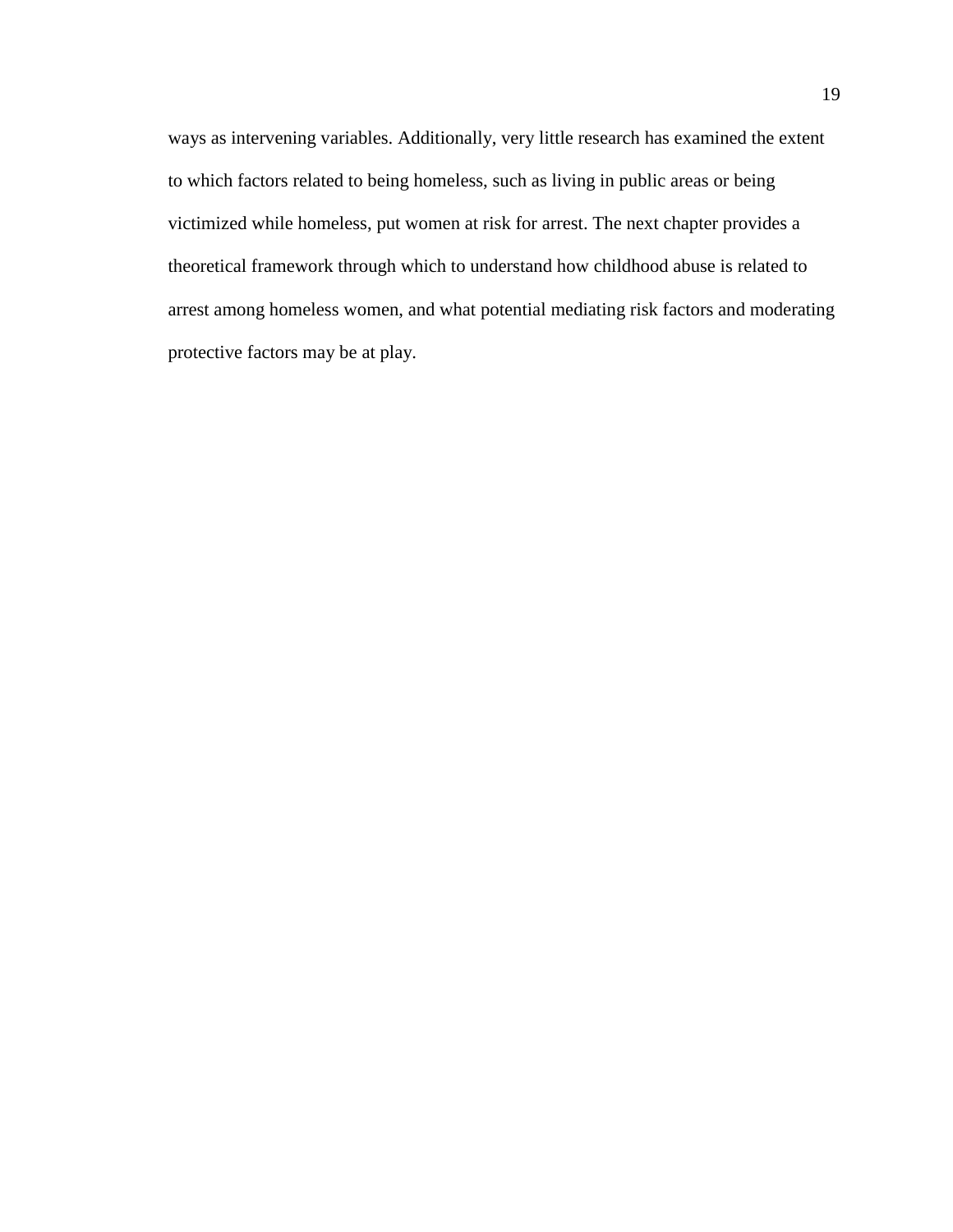#### **CHAPTER 3 THEORETICAL PERSPECTIVE**

This dissertation draws on a stress process model of arrest among homeless women. This chapter will describe the basic tenets of the stress process model and illustrate how the current study is situated within a stress process framework. I conclude the chapter by presenting the hypotheses that will be tested in this study.

### **The Stress Process Model**

The stress process model, first articulated by Leonard Pearlin and colleagues (1981; 1989) posits that the manifestation of social stress is a dynamic process that includes sources of stress and coping resources. This dissertation is guided by a conceptual model that outlines the proposed relationships between the variables discussed in Chapter 2 (see Figure 1). Involvement in the criminal justice system, conceptualized as recent arrest, is the outcome variable of interest. I propose that being arrested is the behavioral manifestation of stress. Although the stress process model was developed to explain mental health outcomes (Pearlin 1989; 1999), I argue that problematic mental health and substance use are manifestations of stress for homeless women and may contribute to arrest rates that are higher than among the general population (Avison 1999). For homeless women, arrest is the culmination of their underclass economic status, exposure to primary and secondary stressors, and lack of moderating resources.

An important factor to consider when outlining a stress process model of criminal justice involvement is individuals' location in the social structure. The social and economic statuses that individuals hold are a key component in stress theory, as they are connected to all parts of the stress process (Pearlin 1989). As Pearlin (1999) noted, "these statuses have the potential to impact well-being directly through their influence in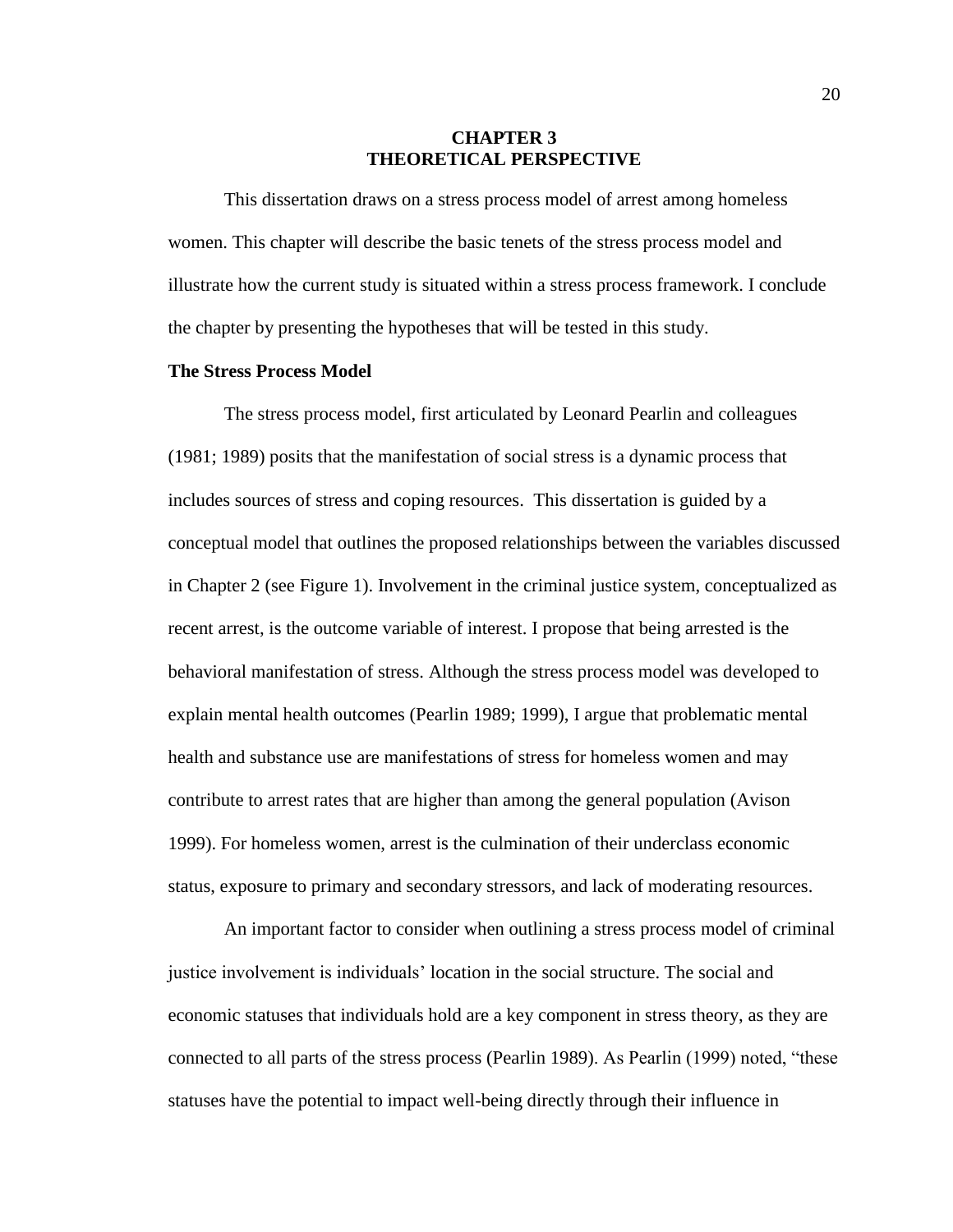shaping the context of people's lives, the stressors to which they are exposed, and the moderating resources they possess" (399). Homeless women occupy a marginalized underclass status in today's society, and this underclass status permeates all of their interactions and experiences (Bernard 1990; Goodman, Saxe, and Harvey 1991).

As life course theorists have shown (Elder 1998; Elder, Johnson, and Crosnoe 2003), early life events play a key role in shaping one's trajectory and future outcomes. Therefore it is crucial to consider individuals' personal histories when examining their reactions to or outcomes of stress. Although child abuse is a relatively rare stressor, research has shown that most victims perceive it as a traumatic event (Wheaton 1996). The stress process suggests that exposure to childhood abuse has negative consequences for women in both the short- and long-term (Finklehor 1990; Carlson et al. 1997; Turner 2010). One way that traumatic experiences may be related to future involvement in the criminal justice system is by modifying one's reactions to future stressors. Experiencing stressful events during childhood, such as childhood abuse, has been found to change the way in which individuals react to stress later in the life course (Glaser et al. 2006). This might occur by decreasing their positive coping resources (Taylor and Aspinwall 1996; Rutter et al. 1997) and/or by altering their disposition in such a way that keeps others at a far social distance (Dodge, Bates, and Pettit 1990). For example, Dodge, Pettit, Bates and Valente (1995) found that victims of childhood abuse were more likely than non-victims to interpret others' actions as being hostile, and then react with aggression. Both of these scenarios—decreased coping skills and hostile disposition—reduce individuals' abilities to handle future stress in a prosocial manner. Therefore, childhood abuse is a critical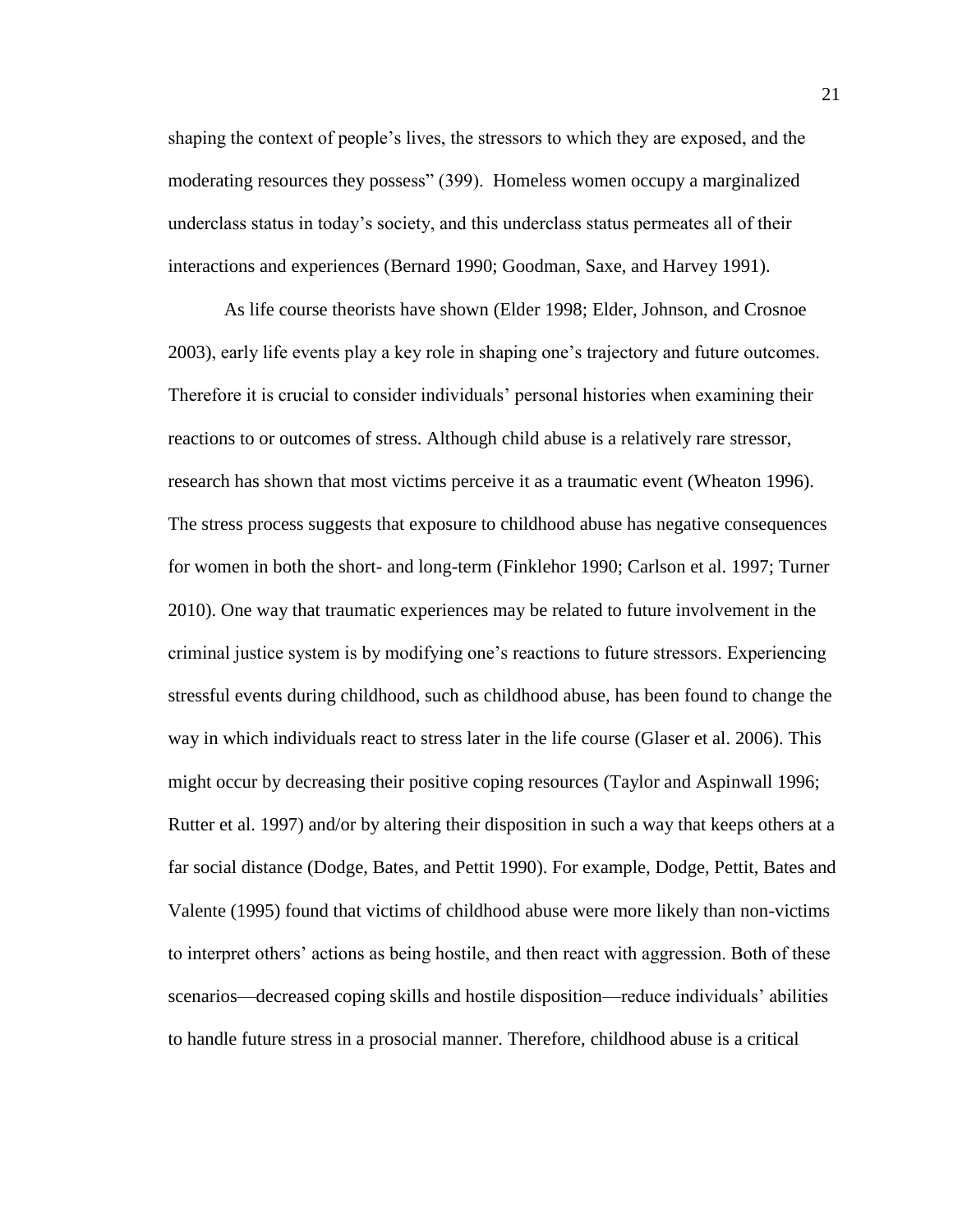primary stressor to be considered in an examination of individuals' later mental illness, substance abuse, and criminal justice involvement within the context of homelessness.

The stress process model also suggests that stress begets stress. The process by which early stressors have a direct effect on later stressors is known as stress proliferation (Pearlin, Aneshensel, and LeBlanc 1997). This dynamic process was defined by Pearlin and colleagues (1997) as "the expansion or emergence of stressors within and beyond a situation whose stressfulness was initially more circumscribed" (223). Stress proliferation helps to explain how stressors may accumulate over time. In this dissertation I am particularly interested in secondary stress proliferation (Pearlin et al. 1997), which occurs when "primary stressors disrupt patterns of social interactions, obligations, and expectations and lead to problems in other life domains" (214). In other words, through the process of secondary stress proliferation, primary stressors give rise to secondary stressors.

The secondary stressors of particular relevance to the current study are associated with mental illness, substance use and homelessness. Although mental illness and substance use disorders are not stressors in and of themselves, the diagnoses signal that individuals have difficulties in functioning that may be perceived as stressful and may heighten their vulnerability to stressful circumstances. For example, chronic sleep disturbance, which can be caused by insomnia (a symptom of MDE) or distressing dreams (a symptom of PTSD), is associated with higher levels of stress hormones (Sapolsky 2004). Irritability, aggressiveness, and consistent irresponsibility are symptoms of ASPD that can lead to job loss and the stress associated with unemployment (American Psychological Association 2000). Additionally, alcohol and drug use that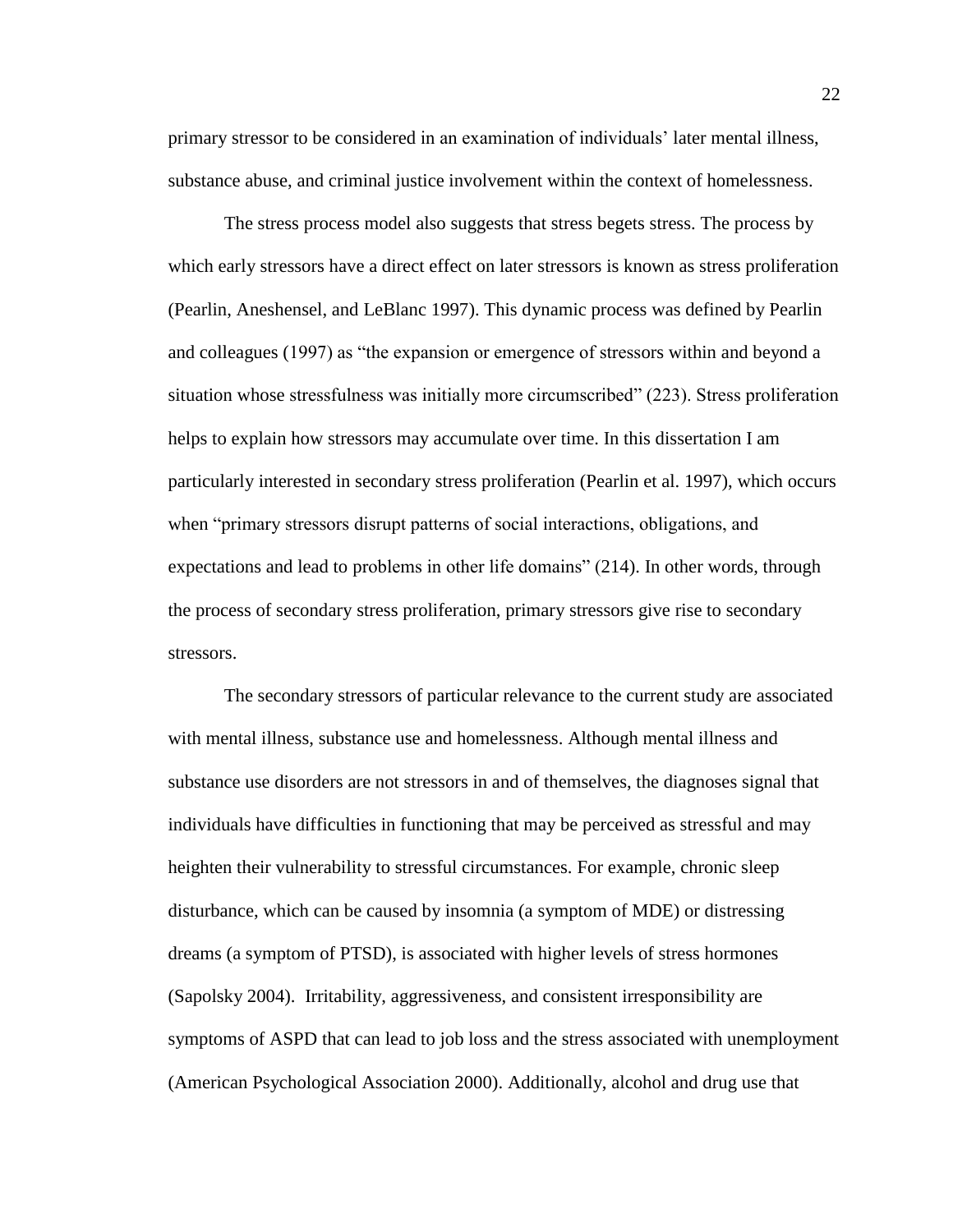meets diagnostic criteria for abuse or dependence oftentimes leads to legal problems, unemployment, physical fights, and strained interpersonal relationships (American Psychological Association 2000). Mental health problems, including the disorders discussed here, have been documented as potential outcomes of childhood abuse (Turner 2010) and are associated with criminal offending (Eitle and Turner 2003).

Stressors associated with being homeless are also important secondary stressors to consider. Women who do not have a permanent residence run the risk of being victimized while living on the streets or in shelters (Wenzel, Koegel, and Gelberg 2000). Homeless women who sleep outside or in other places not intended for habitation report feelings of hyper-vigilance and sleep deprivation in order to protect themselves if needed (Jasinski et al. 2010). This heightened, chronic level of arousal corresponds with high levels of distress (Goodman et al. 1991). Other research has found that living in shelters, that are often noisy and crowded, is a distressful situation in that the residents must abide by a schedule for eating, sleeping, and recreation that is set by the shelter (Dachner and Tarasuk, 2002; Meadows-Oliver 2003). Therefore, a stress process model of arrest among homeless women cannot ignore the contributions of mental illness, substance abuse, and homelessness as both direct and potentially indirect stressors.

#### *Protective Factors*

Not all women who are exposed to these stressors are arrested, however. Important protective factors, that may "hinder, prevent, or cushion the development of the stress process and its outcomes" (Pearlin 1999: 405), include social support (both emotional and instrumental) and a sense of personal control (i.e., self-efficacy or mastery). The importance of social support in buffering the effects of stress on outcomes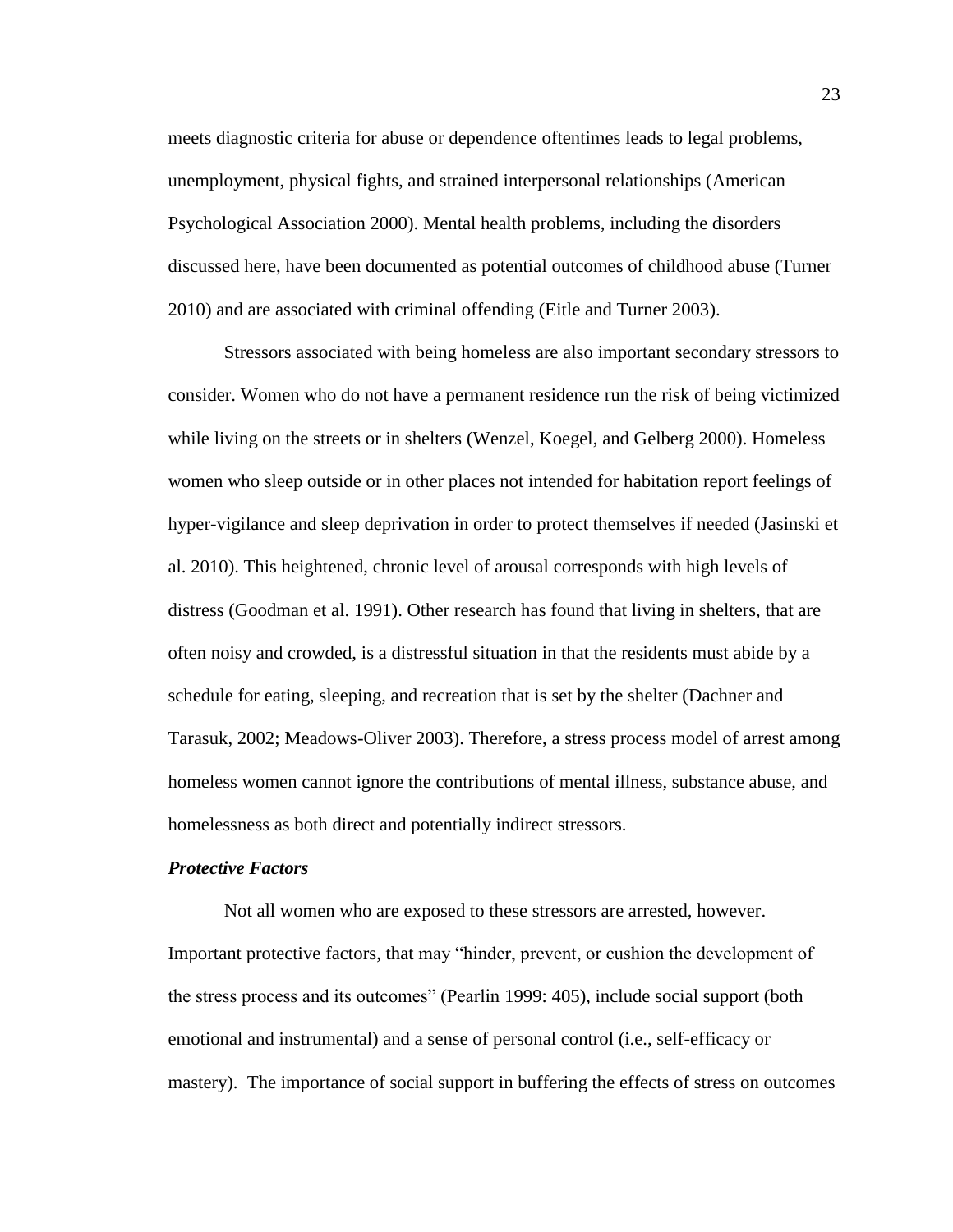has been documented in theoretical and empirical work (Turner and Turner 1999; Pearlin 1999; Thoits 2010; 2011). Criminologists have also demonstrated that social support prevents crime by "providing resources that allow individuals to cope with adversity through noncriminal means" (Cullen 1994; Colvin, Cullen, and Vander Ven 2002:24). Mastery also has been documented as a potential moderator of stress (Eshbaugh 2010; Thoits 2010). Pearlin (1999) hypothesized that mastery works to moderate the effects of stressors on outcomes in two ways. First, those with high levels of mastery may be less threatened in the face of stressors compared to those with lower levels of mastery. Second, if people perceive a high level of control over their lives their actions are likely to reflect that. In essence, mastery becomes a self-fulfilling prophecy. The role of social support and self-efficacy as moderators in the current stress process model of arrest will be examined.

#### **Summary and Hypotheses**

To summarize, the purpose of this study is to employ the stress process model to examine risk and protective factors that relate to recent arrest among homeless women. Although childhood abuse has been linked to negative outcomes such as diminished mental health, increased substance use, criminal activity, and homelessness, prior research has not situated the relationship between childhood abuse and arrest within a stress process framework. Additionally, it is unclear whether the relationship between childhood abuse and adulthood arrest differs based on the type of secondary stressor developed. Finally, no research has examined this model among homeless women, who comprise one of the most vulnerable, marginalized groups in our society. Based on the literature reviewed in Chapter 2 and the stress process theoretical framework discussed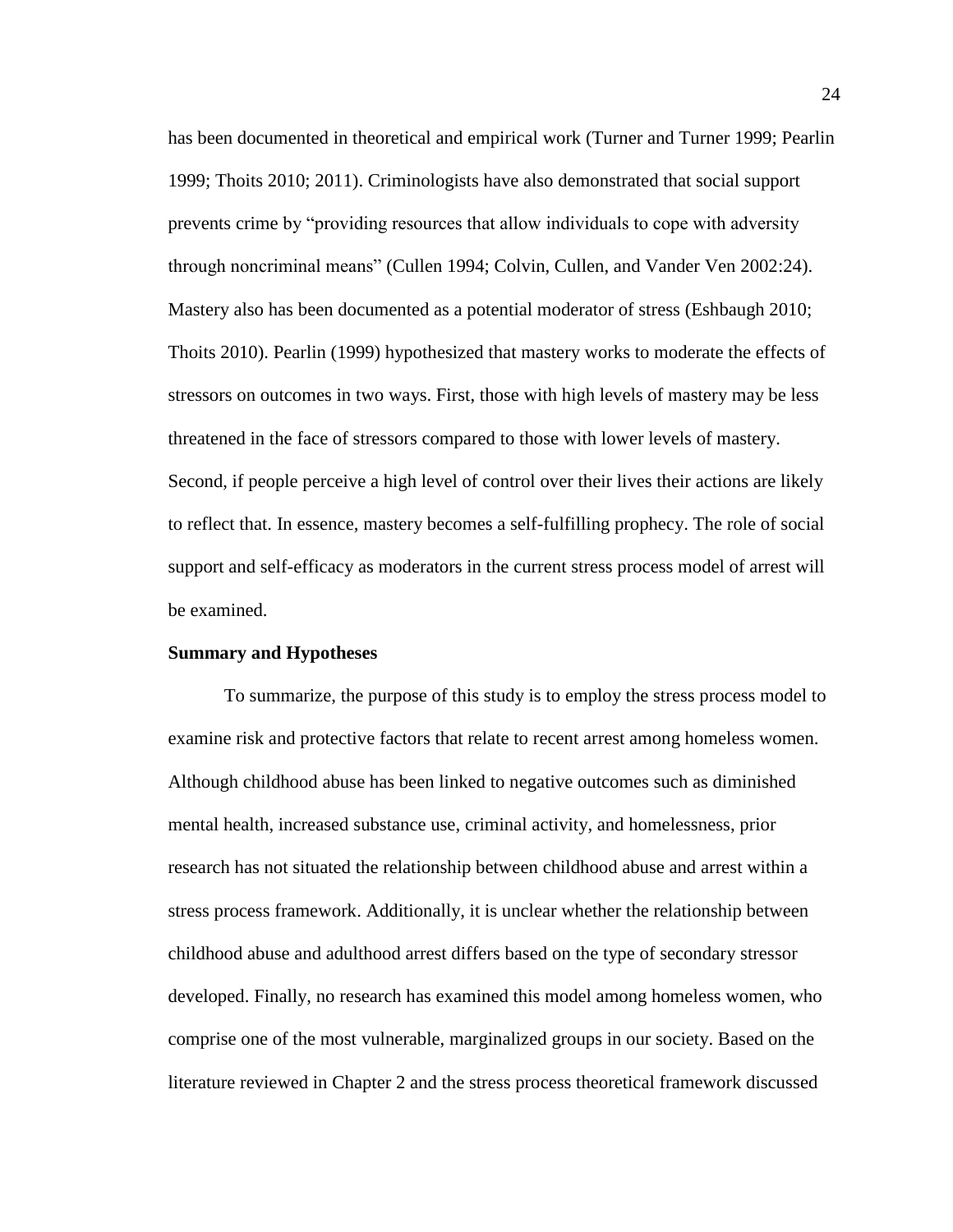above, this dissertation will test the following hypotheses using a sample of homeless women from three U.S. cities. See Figure 1 for a visual representation of the hypothesized pathways outlined below:

H1) Childhood abuse, including physical, sexual, and verbal abuse, will be positively associated with past-year arrest (path A).

H2) Childhood abuse will be positively associated with mental health disorders including diagnoses of PTSD, major depressive disorder, personality disorders, and substance use disorders (path B).

H3) Childhood abuse will be positively associated with stressors related to homelessness, including victimization while homeless, housing-related stressors, months with homeless episode, and a history of sleeping outside (path C).

H4) Diagnoses of PTSD, MDE, ASPD, and substance use disorders will be positively associated with past-year arrest (path D).

H5) Homelessness stressors will be positively associated with past-year arrest (path E).

H6) Mental health diagnoses will mediate the relationship between childhood abuse and arrest.

H7) Homelessness stressors will mediate the relationship between childhood abuse and arrest.

H8) Moderating resources, including instrumental social support, emotional social support, and self-efficacy, will be negatively associated with past-year arrest (Path F).

H9) Social support and self-efficacy will moderate the effect of mental health diagnoses on past-year arrest (path G).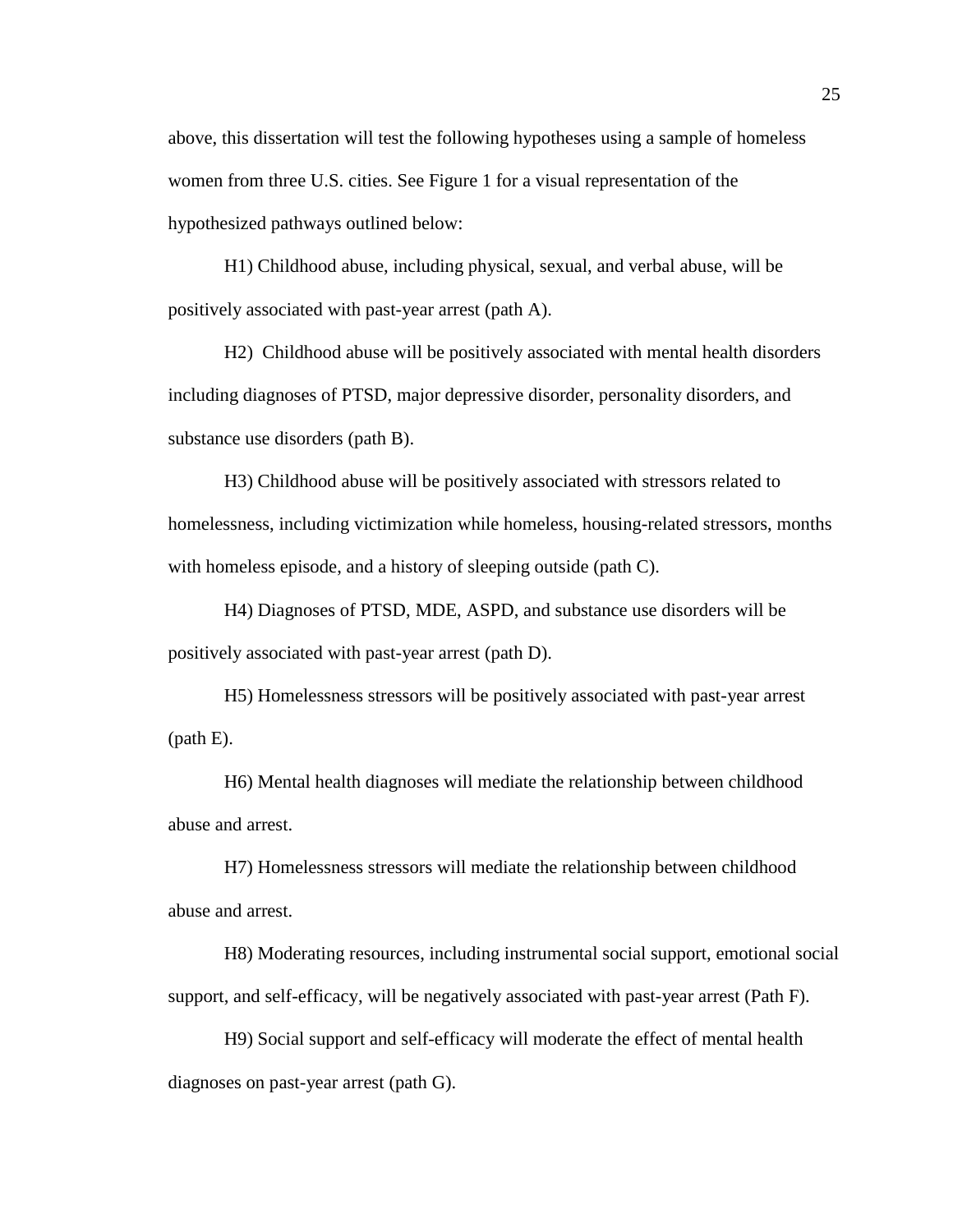H10) Social support and self-efficacy will moderate the effect homelessness stressors on past-year arrest (path H).

The next chapter describes the sample and outlines the research methodology that will be used to test these hypotheses.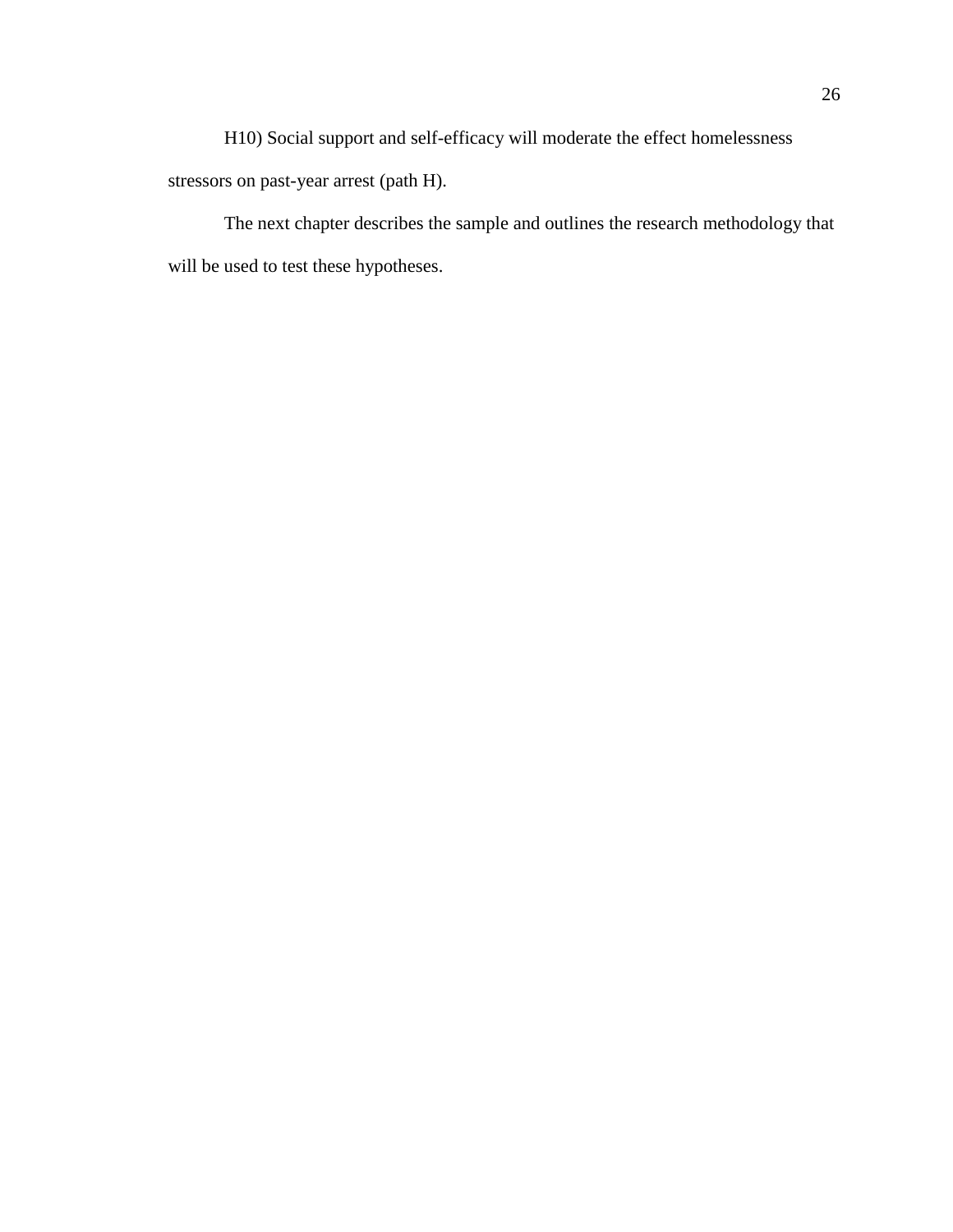#### **CHAPTER 4 RESEARCH METHODOLODY**

#### **Sample**

These data were collected as part of the Novel Approaches to Understanding Mental Disorder, Substance Abuse and HIV Risk among Homeless Women Pilot Study (funded by the National Institute of Child Health and Human Development HD058989), that involved interviews with 159 women who self-identified as "homeless" based on the definition used in the Steward A. McKinney Act of 1987 (U.S. Department of Housing and Urban Development 1995) or reported that they were "doubling up" (Burt 1996) in Omaha, Nebraska, Pittsburgh, Pennsylvania, and Portland, Oregon. The Steward A. McKinney Act defines a person as homeless if they lack "a fixed, regular, and adequate nighttime residence", if their primary nighttime residence is a "supervised, publicly or privately operated shelter designed to provide temporary living accommodations, an institution that provides temporary residence for individuals intended to be institutionalized, or a public or private place not designed for or ordinarily used as a regular sleeping accommodation for human beings" (U.S. Department of Housing and Urban Development 1995). "Doubling up" refers to situations in which an individual is staying with family, friends, or someone else where they are not contributing to the rent and they expect to be asked to leave in less than two months (Burt 1996). Interviews were conducted between August 2010 and May 2011 in order to account for the effects of seasonality on sampling outcomes and on mental health outcomes.

Because no single list exists from which to draw a sample of homeless women, the current study utilized a multiple frame sampling approach (Hartley 1962; Sudman, Sirken, and Cowan 1988) that has been used to study homeless populations in many U.S.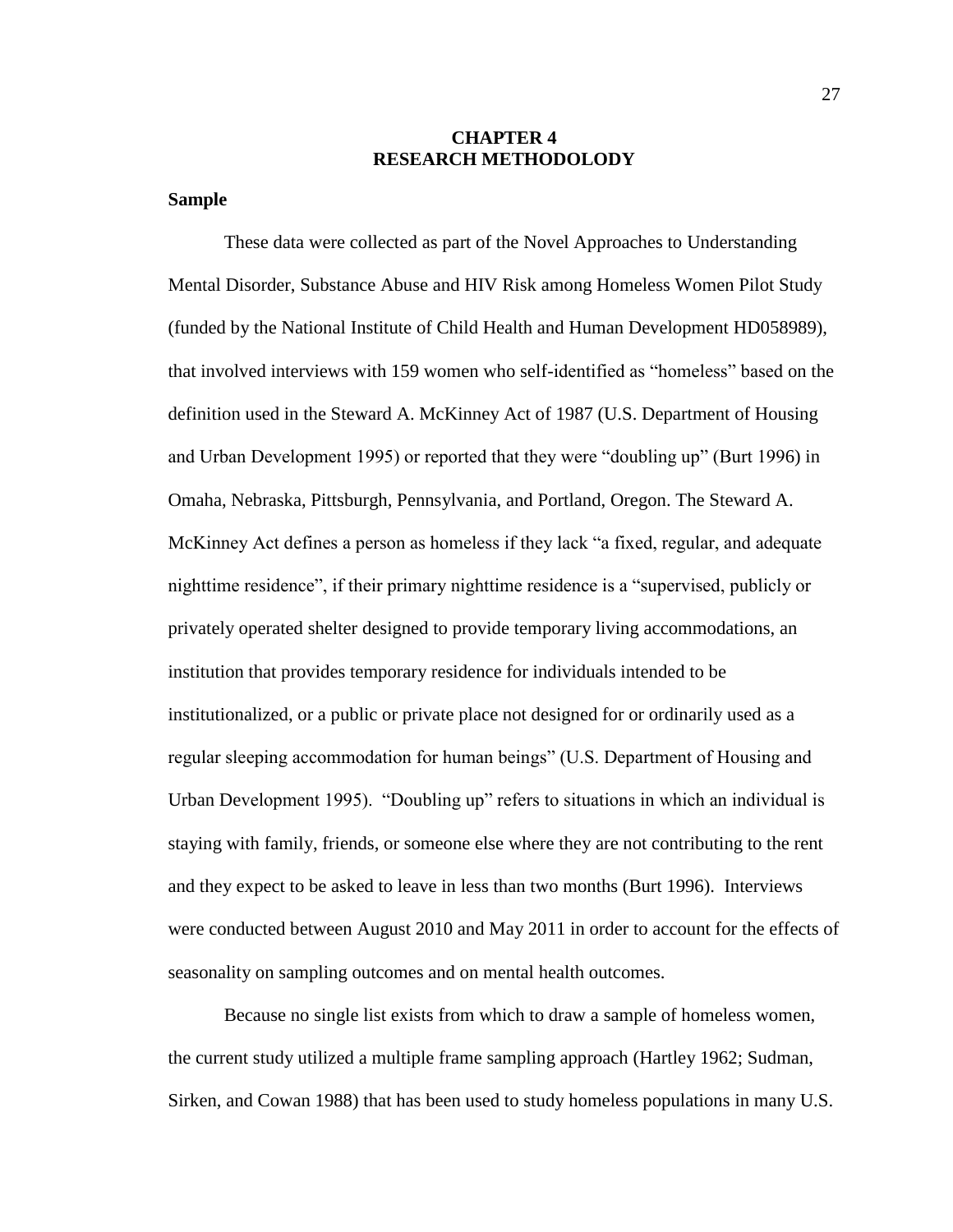cities (Rossi, Fisher, and Willis 1986; Iachan and Dennis 1993; Smith, North, and Spitznagel 1993; Koegel, Burnam, and Morton 1996) and nationally (Burt and Cohen 1989; Burt et al. 1999). The target population was homeless women in Omaha, Nebraska, Pittsburgh, Pennsylvania, and Portland, Oregon. Shelters, meal kitchens, and high concentration outdoor areas served as the three frames in each city of this study. In each of the three cities, shelters, meal kitchens, and high concentration outdoor areas within the city limits were enumerated and an estimated measure of size was obtained (e.g., the number of beds allocated to or typically occupied by women in shelters, the number of people served during each meal time at a meal kitchen and the proportion of those guests who are typically women, and the number of homeless women who can be typically found in outdoor locations). The estimated measure of size was obtained for shelters by contacting shelter staff and asking for a count of the number of beds overall and by gender (including beds in family rooms). Estimated measures of size from meal kitchens and outdoor locations were obtained by sending an interviewer to the location who was trained to record the number of people and the number of women in the location, using forms called quick counts. In each of the three frames, locations were selected with probabilities proportional to size to achieve a desired sample size of 100 women in Omaha, 50 women in Portland, and 50 women in Pittsburgh after accounting for eligibility and nonresponse. Within selected locations, a systematic random sample was taken from lists of residents or overnight guests in shelters, a systematic random sample of persons using a predetermined random start and a skip interval existing from the meal kitchen, and all observed women at the outdoor locations.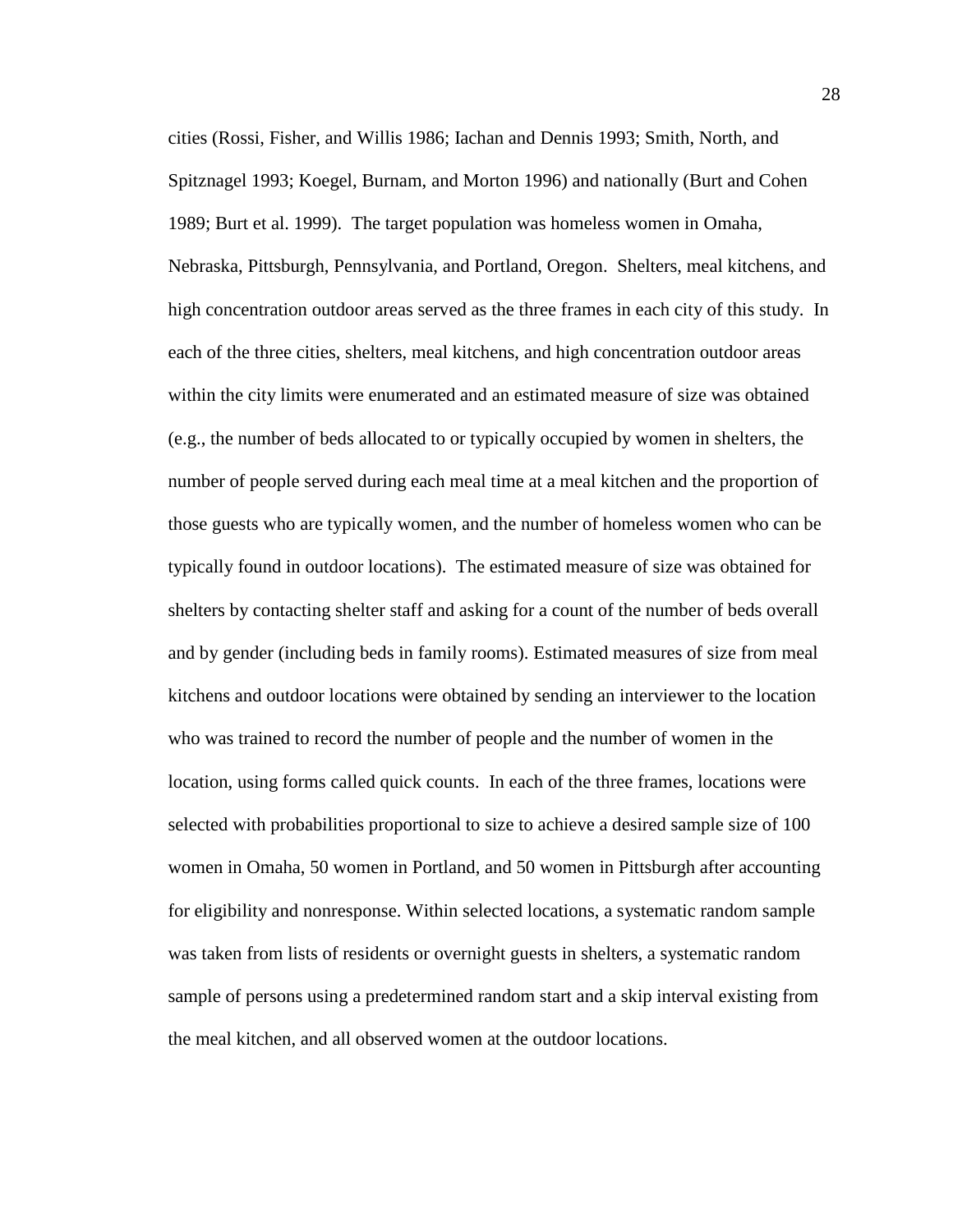Contact letters were sent to selected beds in shelter locations, explaining the purpose of the study, inviting the individual to participate, and providing the individual with contact information of project staff. In meal and outdoor locations, selected women were approached by project staff who explained the purpose of the study and invited them to participate. Each selected person was screened to determine whether they were homeless. All women between the ages of 19 to 54 years were eligible to be selected from shelters, women at meal locations were eligible if they fell in the appropriate age range and they had not stayed in a shelter during the last week, and women in outdoor locations were eligible only if they fell in the appropriate age range and had not utilized shelter or meal location services during the last week. Our sampling frame did not capture marginally housed women (e.g., those doubling up or couch surfing) except for those who used meal locations. Due to the fluid nature of homelessness (Piliavin et al. 1996; Lee, Tyler, and Wright 2010), the multiple frame sampling approach was employed in order to reach a diverse sample of homeless women with varying connections to social service agencies. Our goal was to recruit sheltered homeless women, unsheltered homeless women who accessed occasional services (e.g., meal locations), and unsheltered women who rarely accessed services (e.g., outdoor locations). The final sample, however, consisted primarily of sheltered homeless women, as 142 women were recruited from shelters, 16 women were recruited from meal locations, and one woman was recruited from an outdoor location. Researchers contacted or attempted to contact (letters in shelter locations and approaches in meal/outdoor locations) a total of 561 potential participants during the summer of 2010 and winter of 2010-2011. Approximately 37% of the women (N=207) were missed—they either did not respond to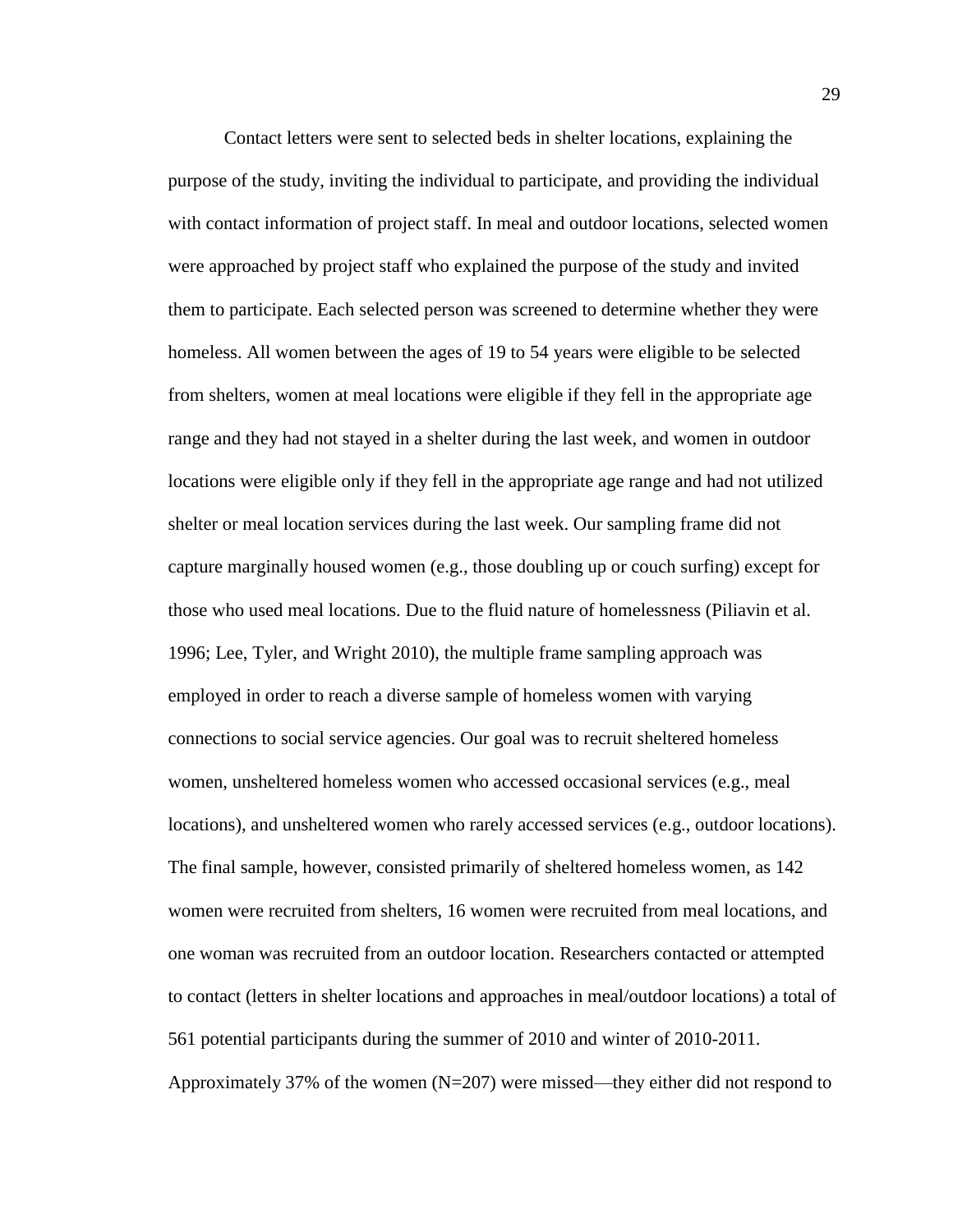the letters at shelters or project staff was unable to make contact with the selected person in meal or outdoor locations. Twenty six percent of the contacts  $(N=146)$  were to ineligible individuals (due to not identifying as homeless  $(N=64)$ , gender  $(N=33)$ , age (N=38), or being selected at a meal or outdoor location when they had utilized a shelter within the past week  $(N=11)$ . Forty-four women were contacted and eligible but refused to participate. Overall, 164 women were contacted, eligible, and interviewed for this project (78.8% of the contacted, eligible women). Five of these women were interviewed during both the first (summer) and second (winter) round of sampling selection, and thus were interviewed twice. Their second interviews were removed from the dataset, leaving a total of 159 women who completed at least one section of the interview (N=80 Omaha; N=39 Pittsburgh; N=40 Portland).

Interviewers administered four survey instruments to each respondent. These were administered during two interview sessions. In the first session, respondents completed the World Health Organization Composite International Diagnostic Interview (WHO-CIDI) computer assisted interview as well as the paper and pencil Diagnostic Interview for DSM-IV Personality Disorders (DIPD-IV). The paper and pencil personal interview (which included an Event History Calendar) and a self-administered questionnaire were administered during the second session. Each session lasted two hours or less. Respondents were reimbursed for their time and effort in each session with a \$20 gift card to a local store (i.e., \$40 gift card for completing both sessions). The local stores were establishments that sold food, clothing, and hygiene products but did not sell cigarettes or alcohol.

### **Measures**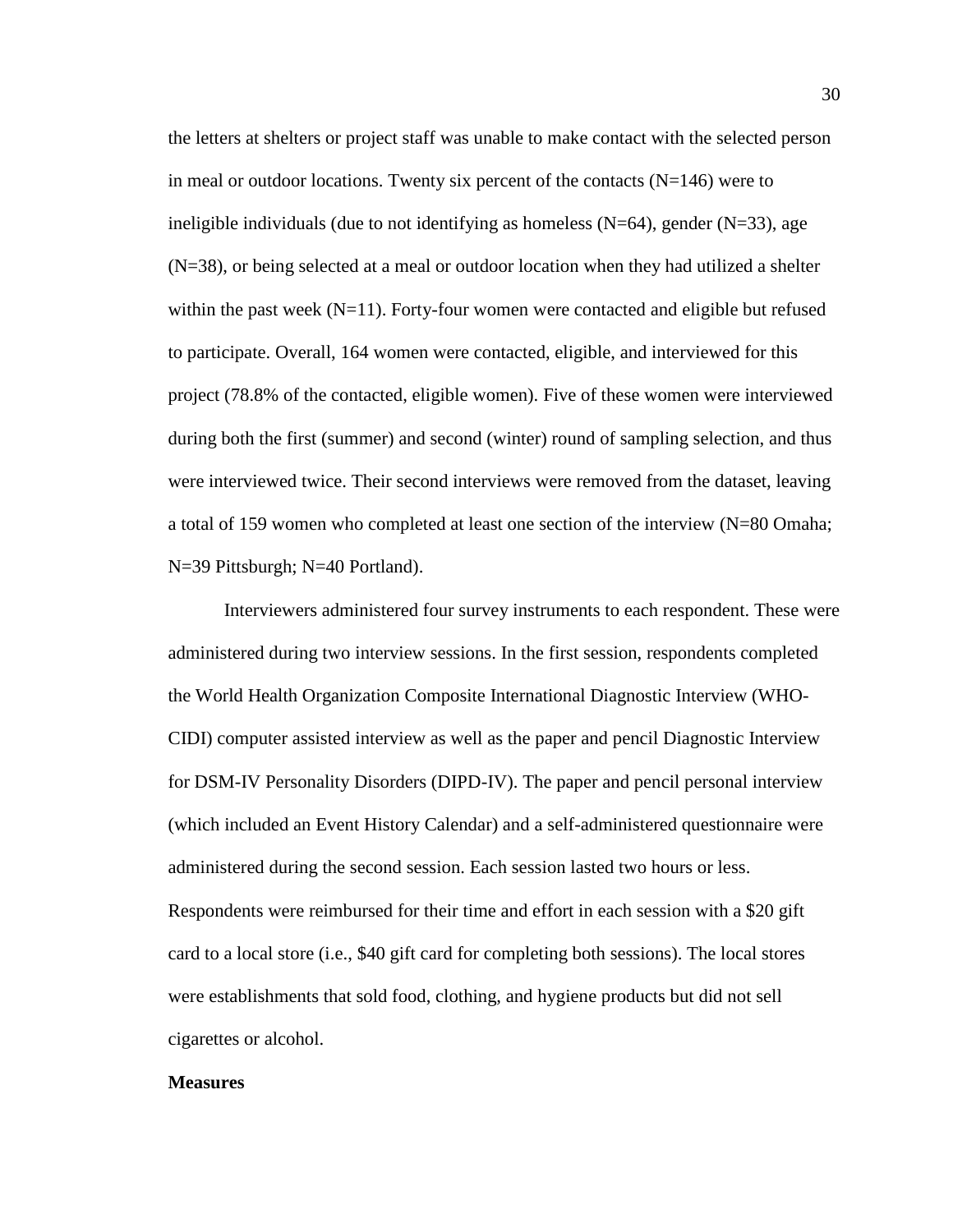### *Dependent Variable*

*Past-year arrest.* The focal dependent variable is a dichotomous indicator of pastyear arrest. The women were asked, "Were you arrested in the past 12 months?" The variable was coded so that  $1 =$  "yes" and  $0 =$  "no".

## *Independent Variables*

*Primary Stressors.* The focal independent variables are three measures of childhood abuse that occurred before age 18. Physical abuse was assessed with a single item that asked whether an adult ever hit, beat, kicked, or physically hurt the women. Verbal abuse was assessed with a single item that asked whether an adult had ever called them names, said mean things to them, or told them they were unwanted. Sexual abuse was assessed by asking the women three separate questions that asked whether an adult had ever: 1) touched them in a sexual way that was unwanted by the woman, 2) made the woman touch the adult in a sexual way that was unwanted by the woman, and 3) forced the woman to have sex. The childhood sexual abuse variables were collapsed into one indicator for childhood sexual abuse such that  $1=$  "experienced any type of childhood sexual abuse" and 0= "experienced no childhood sexual abuse". An overall indicator for any childhood abuse was created such that women who answered positively to any of the childhood abuse items were given a '1' and women who answered negatively to all of the items were given a '0'.

*Secondary Stressors.* Eight measures of secondary stressors were included in the analyses: four measures of mental health and substance use diagnoses and four measures related to the women's homelessness episodes. The mental health diagnoses served as proxies for the stresses that may be associated with each disorder. Lifetime criteria for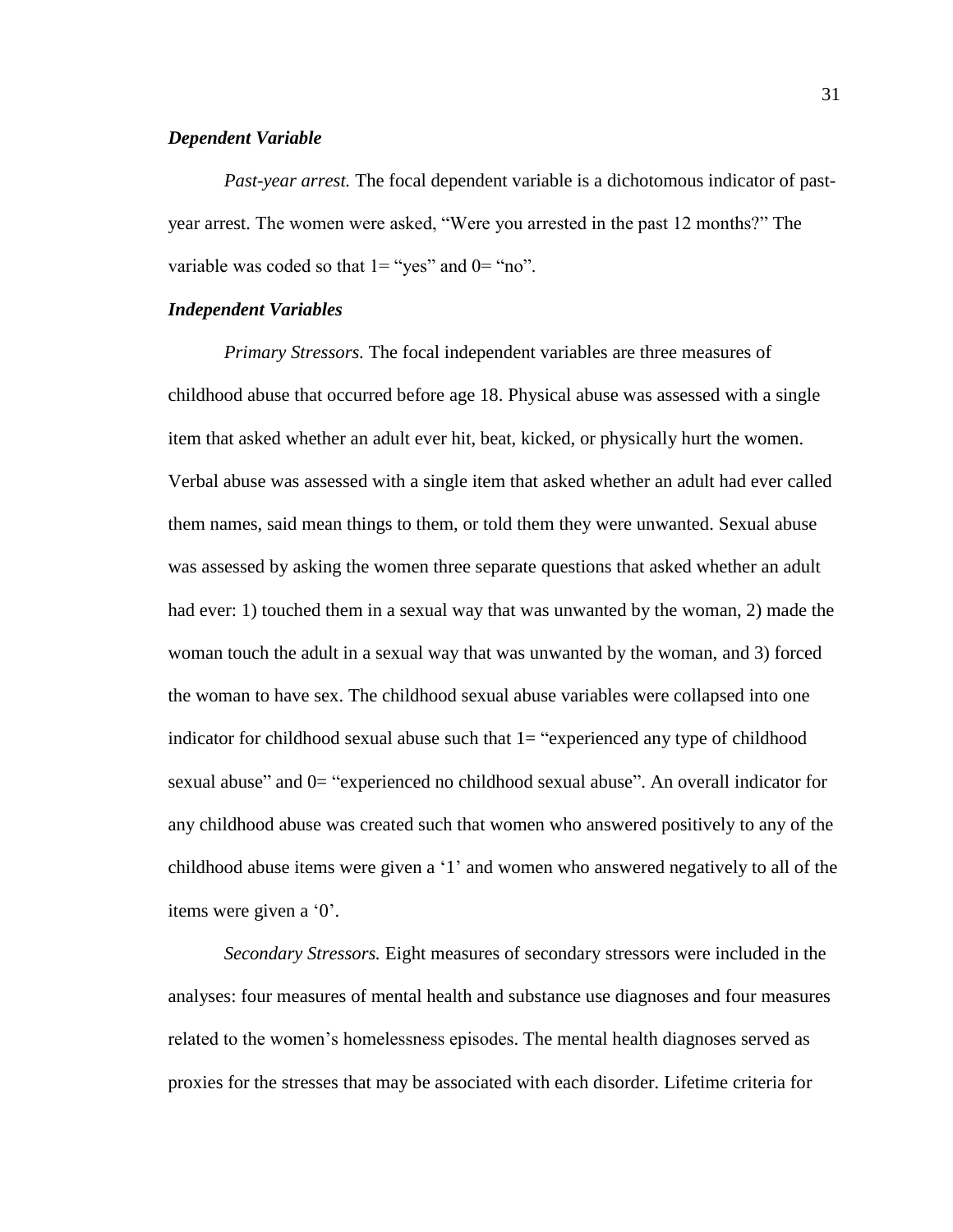DSM-IV-TR (2000) Axis I mood and anxiety disorders and substance use disorders were assessed with the World Health Organization Composite International Diagnostic Interview (WHO-CIDI) (Kessler, Berglund et al. 2005; Kessler, Chiu et al. 2005). A subset of the CIDI modules was included to identify women with *internalizing disorders*  (MDE, PTSD) and *substance abuse disorders* (alcohol abuse and dependence, drug abuse and dependence). A standardized version of the Diagnostic Interview for DSM-IV Personality Disorders (DIPD-IV) (Zanarini et al. 1996), adapted for administration by lay interviewers, was used to assess Axis II *antisocial personality disorder* (Armenta, Whitbeck, and Zanarini 2012). In order to be consistent with the DSM-IV-TR, the DIPD-IV also includes a module to assess adolescent criteria for Conduct Disorder (CD). The DIPD-IV assessed past-year criteria for ASPD (and CD). In line with the DSM-IV-TR, final ASPD diagnoses required classification as both CD and ASPD. Computer algorithms were used to determine whether women met diagnostic criteria for each mental health or substance use disorder.

Four measures assessed women's stressful experiences while homeless. First, *months with homeless episode* was a continuous variable of the total number of months during which the women had an episode of homelessness, as reported on the event history calendar. Second, *slept outside* was a dichotomous indicator of whether the women had ever slept anywhere outside while homeless, such as a street, park, campground, bench, or under a bridge or overpass. An index of *victimization while homeless* was assessed with six items in which women were asked to report how many times they had been beaten up, robbed, asked to do something sexual, sexually assaulted or raped, threatened with a weapon, or assaulted with a weapon at any time while they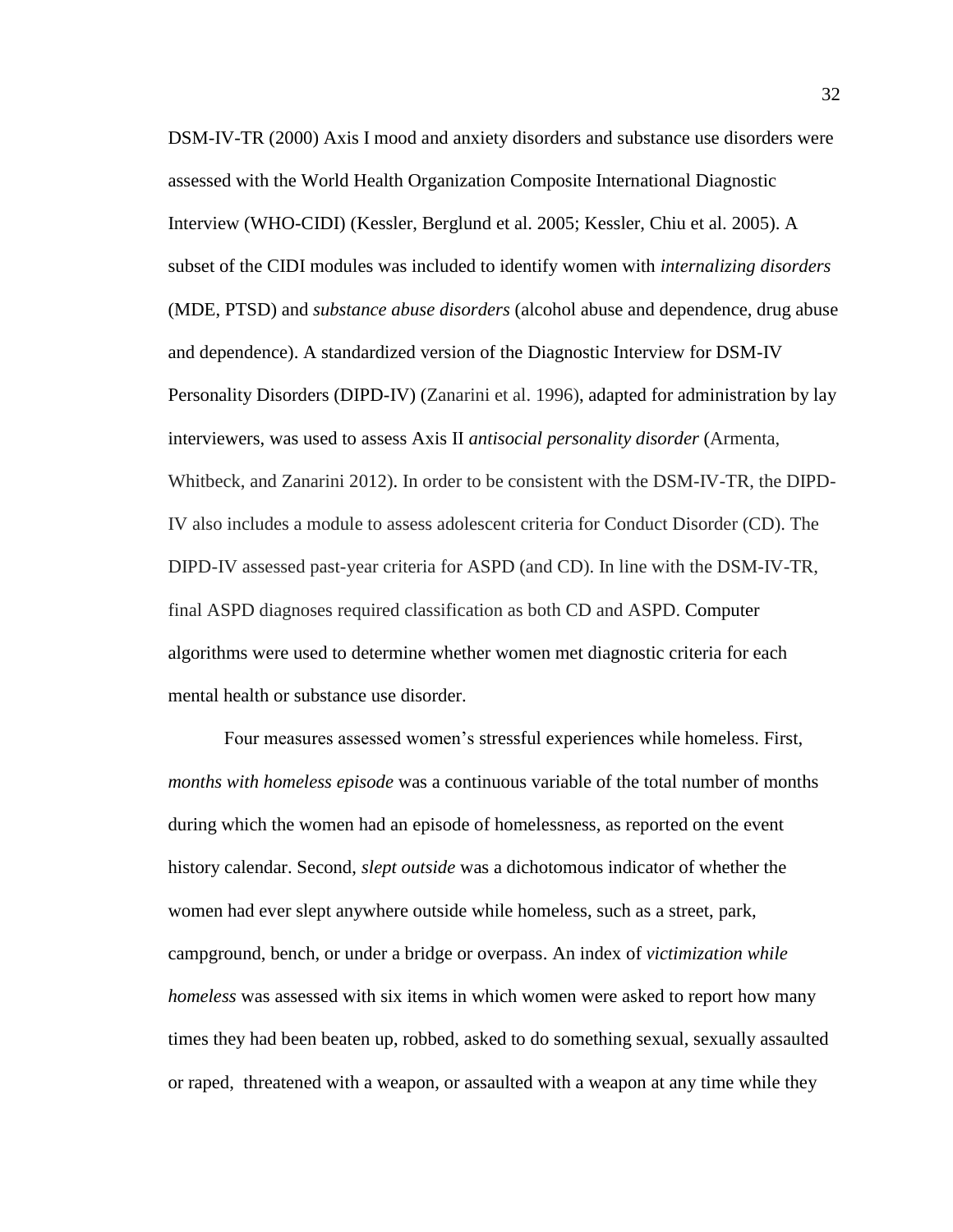were homeless. Each of the six items were dichotomized such that 1= "experienced" and 0= "did not experience". Then the items were summed to create a count of the types of victimization experienced while homeless (range 0 to 6). An index of *housing-related stressors* was constructed with six dichotomous indicators of hassles associated with finding and maintaining shelter. The items included in this index can be found in Appendix A.

*Moderating Resources.* Three potential moderating factors were included in the analyses: emotional social support, instrumental social support, and self-efficacy. *Emotional social support* was assessed by asking respondents to list the number of people in their lives who they "can count on to care about you, no matter what is happening to you? People that accept you totally, including your good and bad points, people who are ready to accept you when you are upset, and who are really concerned about your feelings and welfare?" *Instrumental social support* was assessed by asking respondents to list the number of people in their lives who they "can count on to give you help and aid? People who may lend you money, give you food, or give you a place to stay without asking for anything in return?" After examining the distribution for the two social support items and identifying outliers, the number of both instrumental and social supporters was capped at 10. *Self-efficacy* is a construct measured with eight indicators of personal control (see Appendix B for individual items). Response categories were coded on a Likert Scale (1= "strongly agree" to 4= "strongly disagree"). The items were summed such that a higher number indicates more self-efficacy (range 1 to 12). Cronbach's alpha for the scale was .62.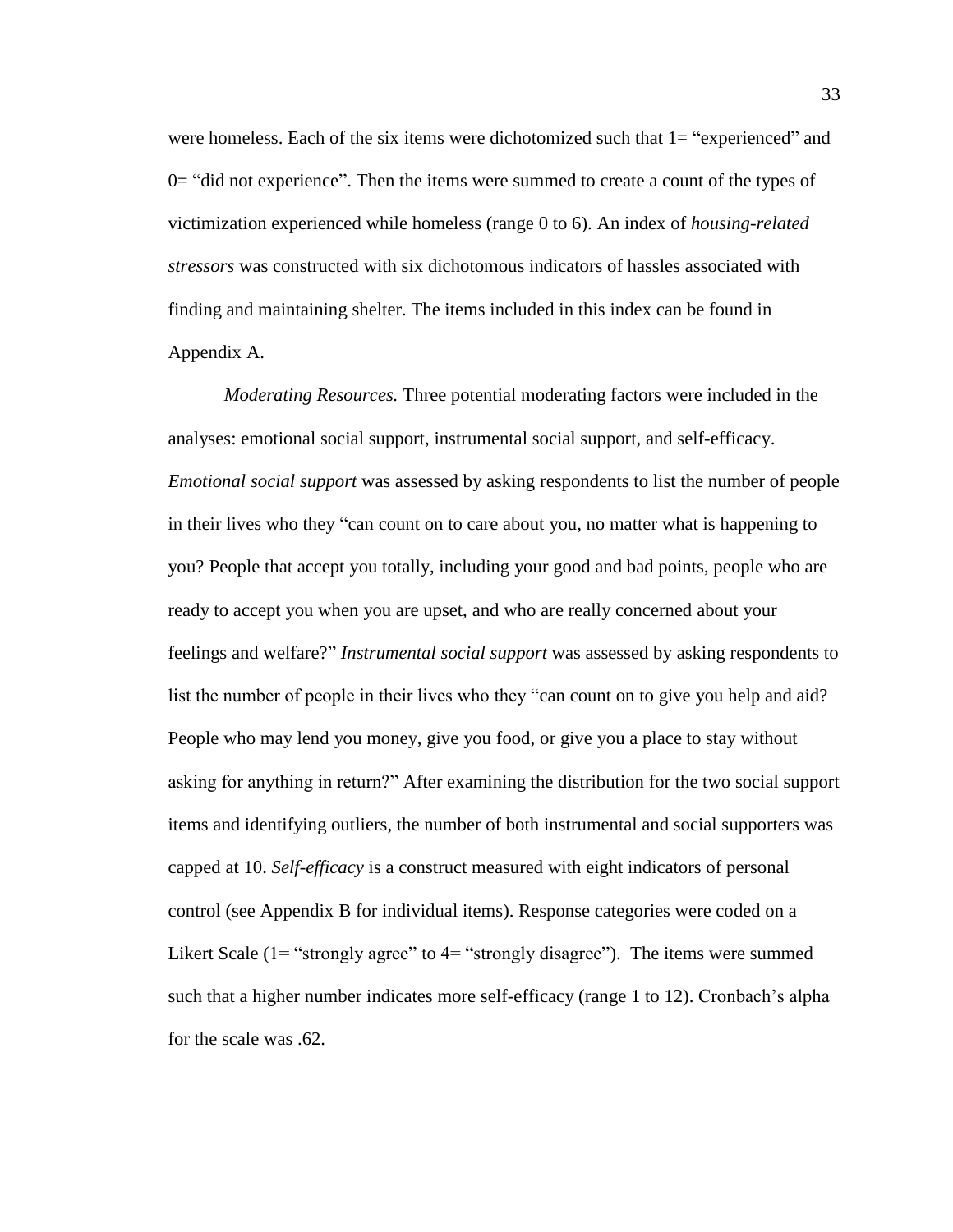*Sociodemographic Variables. Age* of the women, in years, was asked and recorded at the time of the interview. Race and ethnicity was assessed with a *racial/ethnic minority* dichotomous variable where a '1' included women who identified as anything other than Non-Hispanic white. Sexual orientation was assessed with a dichotomous variable where a '1' included women who identified as *lesbian/bisexual. Education* was measured in years. Women were asked to report their total income, from all sources, for the month prior to the interview. Women who earned less than \$300 were given a '1' and women who earned more than \$300 were given a zero. Marital status was assessed with a dichotomous variable where a '1' included women who were married and a '0' included unmarried women.

## **Analytic Procedures**

To test the hypotheses proposed in Chapter 3, I utilized several analytic techniques. First, descriptive and bivariate analyses were conducted to depict the sociodemographic characteristics of the homeless women in the study and to examine correlations between the variables of interest (see Tables 1 and 2). With the exception of Hypothesis 3, each of the hypotheses was tested using binary logistic regression. Because three of the homelessness stressors were count variables (victimization on the street, housing stressors, and months with homelessness episode), they were estimated using negative binomial regression in Stata version 11 (StataCorp 2009). In all regression analyses, categorical independent variables were specified as such. I followed Jose's (2013) procedures for conducting mediation and moderation analyses that is based on the approach outlined by Baron and Kenny (1986). For Hypotheses 6 and 7, I used Sobel's ztest to determine whether the reduction in the relationship between the primary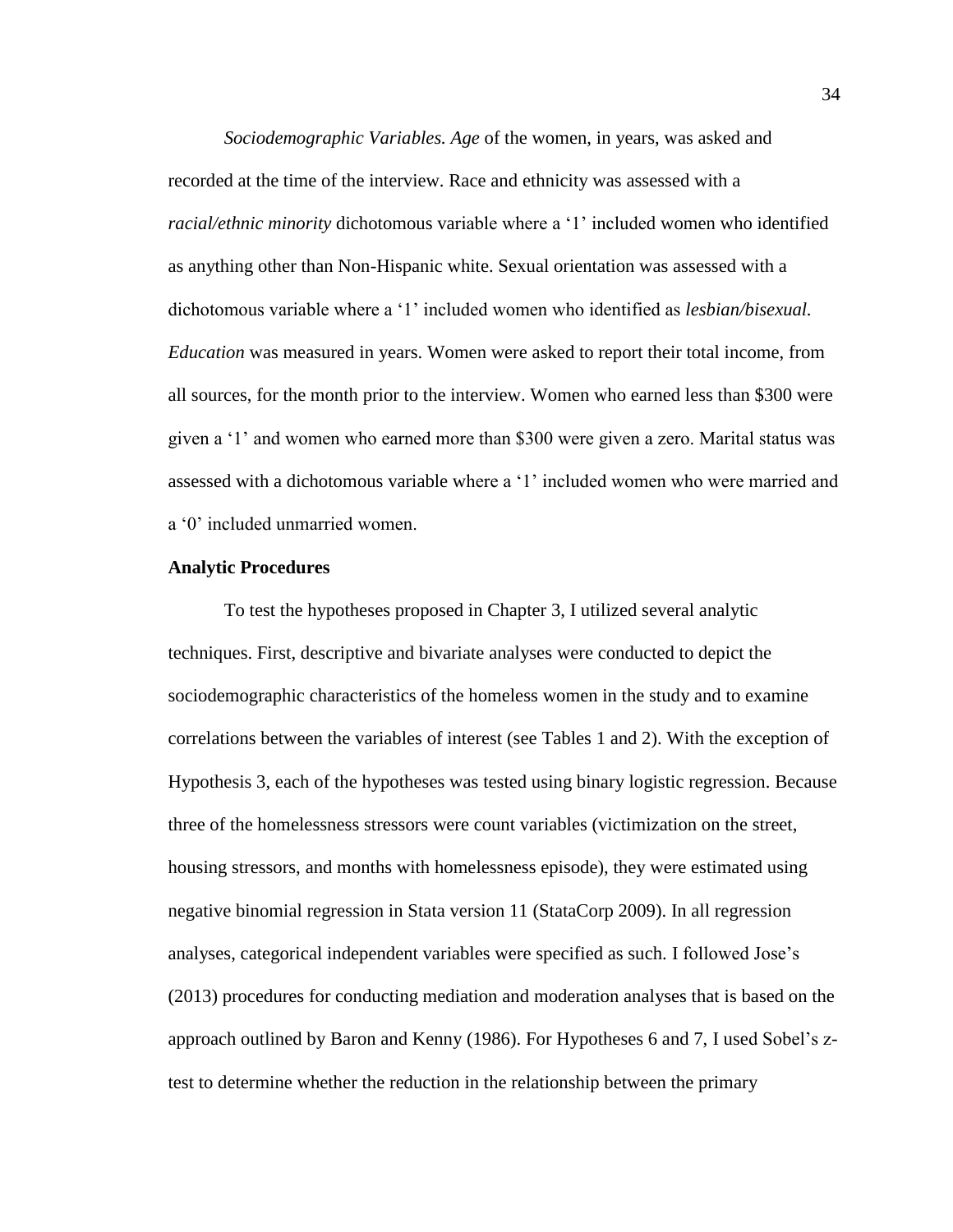independent and dependent variables upon inclusion of the mediating variable was statistically significant (Sobel 1982). For Hypotheses 9 and 10, I created interaction terms between each of the secondary stressors and each of the protective factors. I then conducted a series of binary logistic regressions which included a secondary stressor, a protective factor, and their interaction term. With the exception of the negative binomial regression analyses, all analyses for this study were performed using SPSS version 21 (IBM Corp. 2011).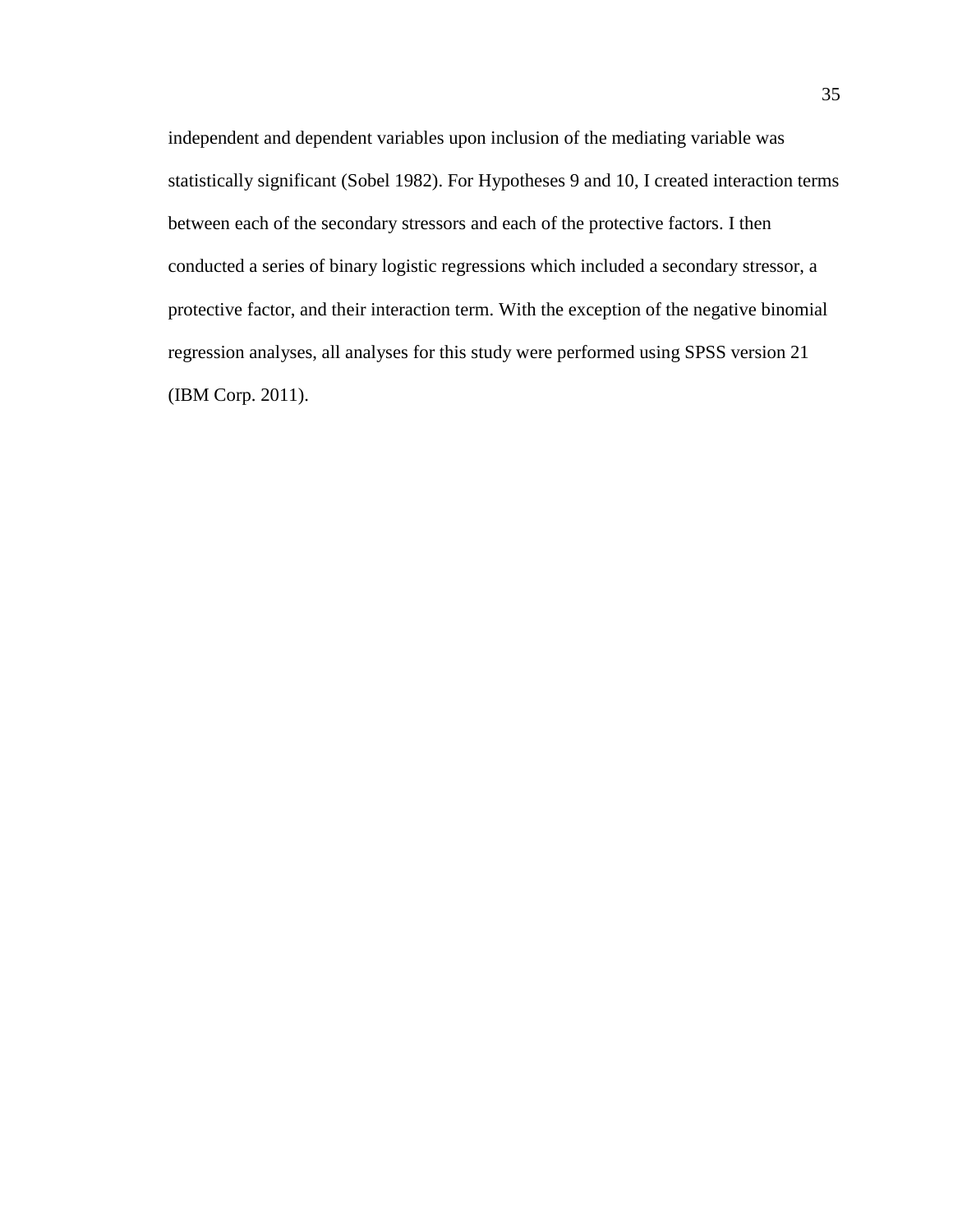## **CHAPTER 5 PRIMARY STRESSORS**

#### **Descriptive Statistics and Bivariate Correlations**

(Table 1 about here)

Descriptive statistics for the study variables are presented in Table 1. Twenty percent of the homeless women indicated they had been arrested in the year prior to the interview, the dependent variable in this dissertation. The women were, on average, 39 years old. Over half (52.5%) identified as a racial or ethnic minority, and a small proportion identified as lesbian or bisexual (13.3%). The women reported an average of 12 years of education, however over half (53.4%) reported earning less than \$300 in the month prior to the interview. Just over one-fifth of the sample (22.0%) reported that they were currently married.

Victimization during childhood was prevalent among the homeless women in the sample. An examination of the specific types of childhood abuse reported revealed that physical abuse was the most common (54.0%), followed closely by psychological abuse (53.7%), and sexual abuse (51.9%). Overall, 75.3% of the women experienced some type of childhood abuse (e.g., physical, sexual, and/or psychological).

Mental health and substance use disorders were also a problem for many of the women in the study. Half of the women met lifetime criteria for major depressive episode, and 41.1% met lifetime criteria for posttraumatic stress disorder. Over onequarter of the women (27.2%) met lifetime criteria for alcohol abuse (without dependence), and nearly that many (26.6%) met criteria for alcohol dependence. Sixteen percent of the women were diagnosed with lifetime drug abuse (without dependence)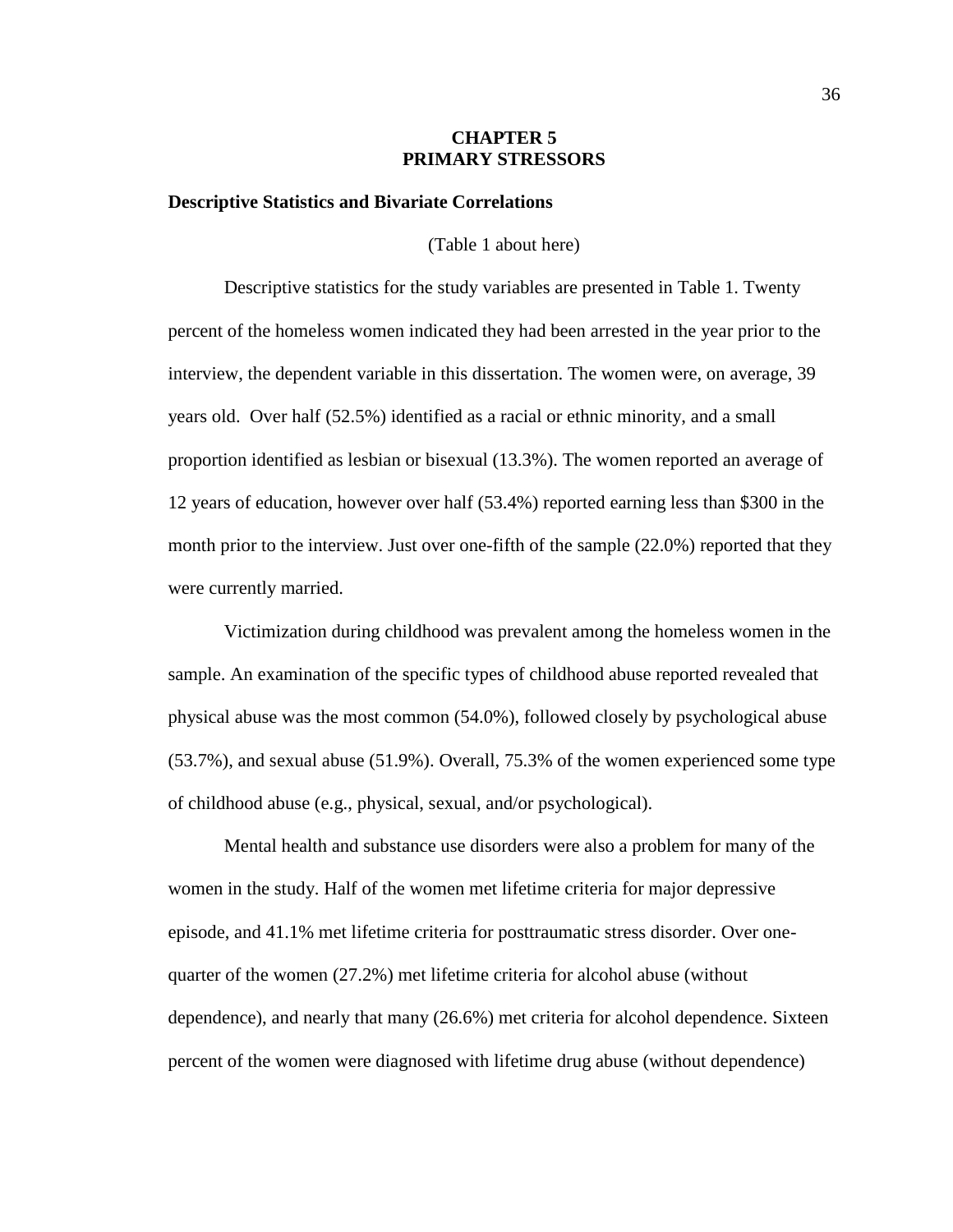disorder and 42.4% of the women met lifetime criteria for drug dependence disorder. Few women met lifetime criteria for antisocial personality disorder (7.5%).

Women reported experiencing an average of one type of victimization while homeless (range: 0-6) and 1.44 housing-related stressors in the past year (range: 0-6). More than forty percent of the women (41.3%) reported that they had spent at least one night while homeless sleeping outside. The women averaged 36 months in which they experienced at least one episode of homelessness (range: 1-333). To correct for its substantial positive skew, the variable measuring the number of months in which women reported at least one episode of homelessness was transformed using the natural log for regression analyses.

# (Table 2 about here)

Table 2 presents the Pearson correlation matrix for all of the study variables. The dependent variable, past-year arrest, was significantly and positively correlated with any childhood abuse (r= .17, *p*< .05), sexual childhood abuse (r= .18, *p*< .05), alcohol dependence disorder ( $r = .23$ ,  $p < .001$ ), drug dependence disorder ( $r = .27$ ,  $p < .01$ ), victimization while homeless ( $r = .31$ ,  $p < .001$ ), and a history of sleeping outside ( $r = .19$ ,  $p$ < .05). The positive correlation between arrest and ASPD approached significance ( $r=$ .16,  $p = .07$ ), as did the negative correlation between recent arrest and the number of reported instrumental supporters (r= -.20, *p*= .08). Because none of the sociodemographic variables were significantly correlated with the dependent variable at the bivariate level, they were excluded as control variables in the subsequent analyses in an effort to conserve statistical power. An examination of the correlations among the primary stressors revealed that physical childhood abuse and verbal childhood abuse were highly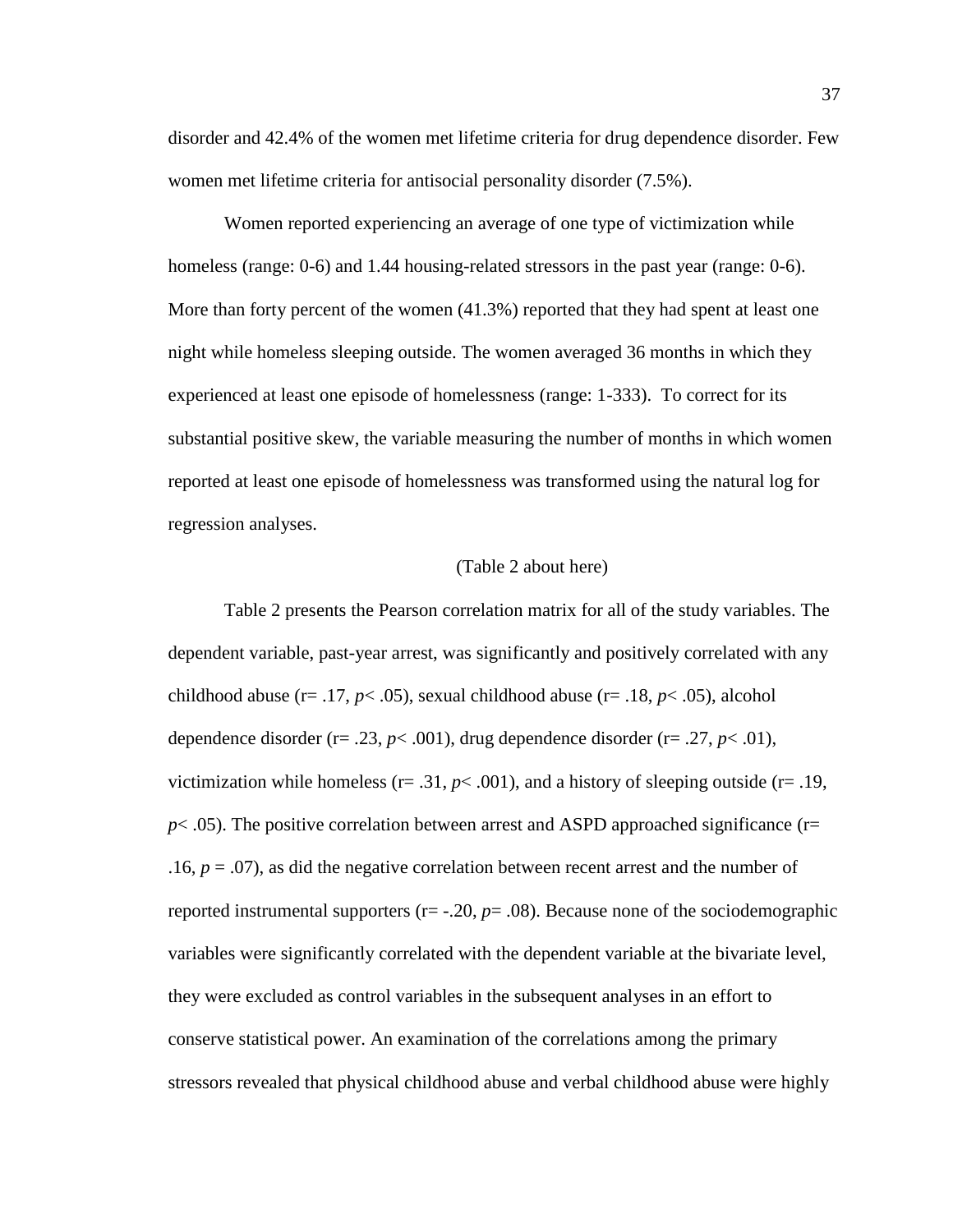correlated ( $r = .65$ ,  $p < .001$ ). Therefore the two variables were combined for subsequent analyses to avoid problems associated with collinearity (Jose 2013). Significant correlations among the secondary stressors did not exceed .53, indicating collinearity among these variables was not a problem (Pedhazur 1997).

### **The Focal Relationship**

#### (Table 3 about here)

Binary logistic regression was used to test Hypothesis 1 and assess the focal relationship between childhood abuse and past-year arrest (Path A in the conceptual model). Table 3 presents these results. The overall measure of childhood abuse was significantly and positively associated with past-year risk of arrest. Compared to those who had never experienced childhood abuse, women who had experienced any type of childhood abuse (e.g., physical, sexual, and/or psychological) were three and a half times more likely to have been arrested in the past year (OR=  $3.56$ ,  $p<0.05$ ). Of the individual childhood abuse measures, only sexual abuse was significantly and positively associated with past-year arrest. Women who reported being victims of sexual abuse during childhood were 2.66 times more likely than women who reported no childhood sexual abuse to have been arrested in the past year  $(p<0.05)$ . Hypothesis 1, which proposed childhood abuse would be positively associated with recent arrest, was supported by the data.

# **The Relationship between Primary and Secondary Stressors**

# *Mental Health and Substance Use Disorders*

Hypothesis 2 proposed that childhood abuse would be positively associated with mental health problems. To test this hypothesis, each of the mental health and substance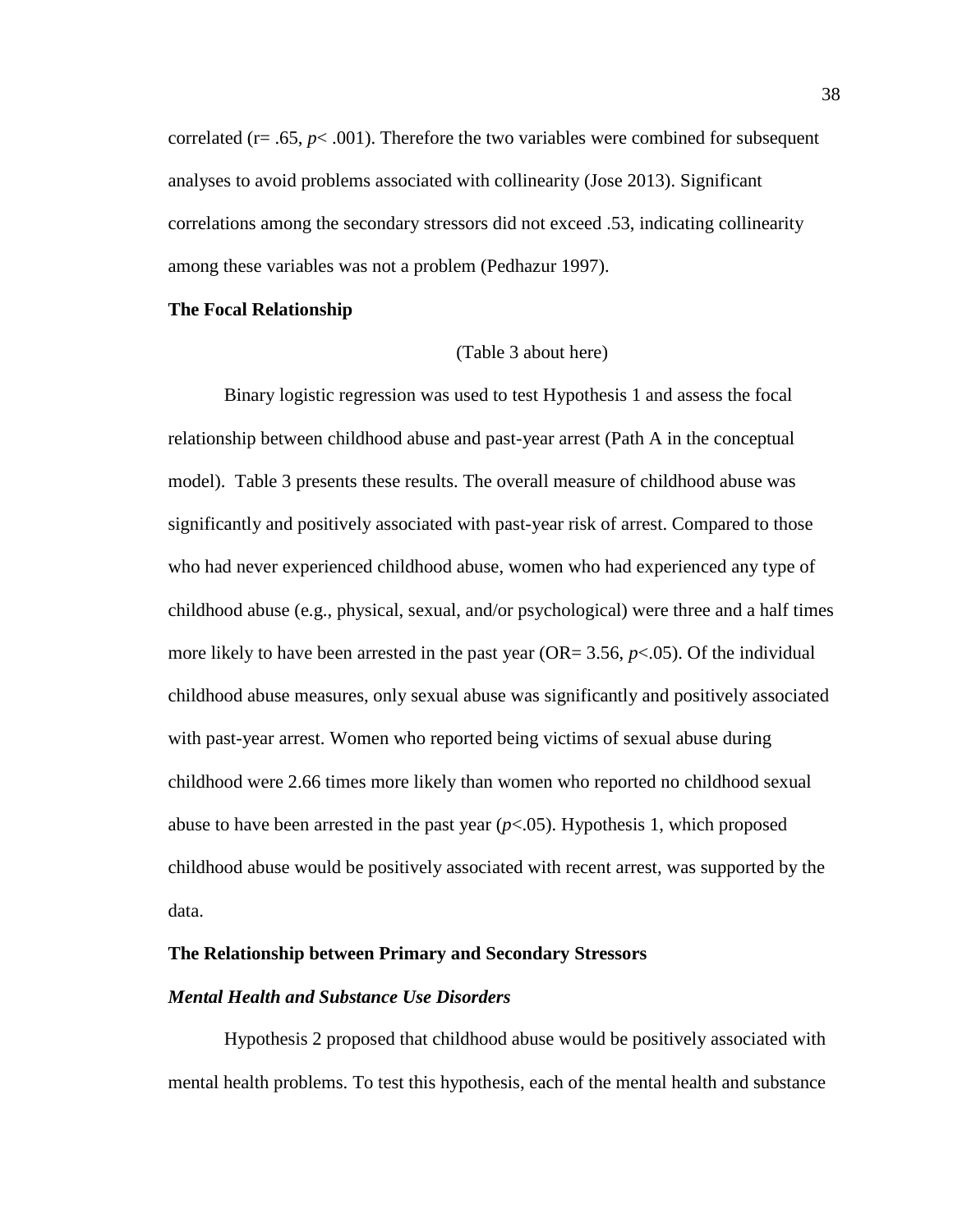use disorders were separately regressed on the childhood abuse measures (path B of the conceptual model). The following paragraphs will describe the relationship between the primary stressors and each of the mental health and substance use secondary stressors.

## (Table 4 about here)

Table 4 shows the relationship between childhood abuse and major depressive episode. Women who reported physical or verbal childhood abuse were nearly twice as likely as women who did not report physical or verbal abuse to meet lifetime criteria for major depressive episode. This association approached statistical significance ( $OR = 1.94$ , *p*= .06). The overall measure of childhood abuse was not significantly associated with major depressive episode, nor was the individual childhood sexual abuse measure.

#### (Table 5 about here)

Next, PTSD was regressed on each of the childhood abuse measures. The results are presented in Table 5. Experiencing any childhood abuse doubled the odds of meeting lifetime criteria for PTSD (OR= 2.05, *p*= .08). Women who were physically or verbally abused as children were nearly twice as likely as those who were not physically or verbally abused to have PTSD ( $OR = 1.98$ ;  $p = .05$ ). Having a history of sexual childhood abuse was associated with a three-fold increase in the odds of PTSD (OR=  $3.03$ ;  $p < .01$ ).

# (Table 6 about here)

Table 6 shows that none of the childhood abuse measures were significantly associated with a diagnosis of antisocial personality disorder.

> (Table 7 about here) (Table 8 about here)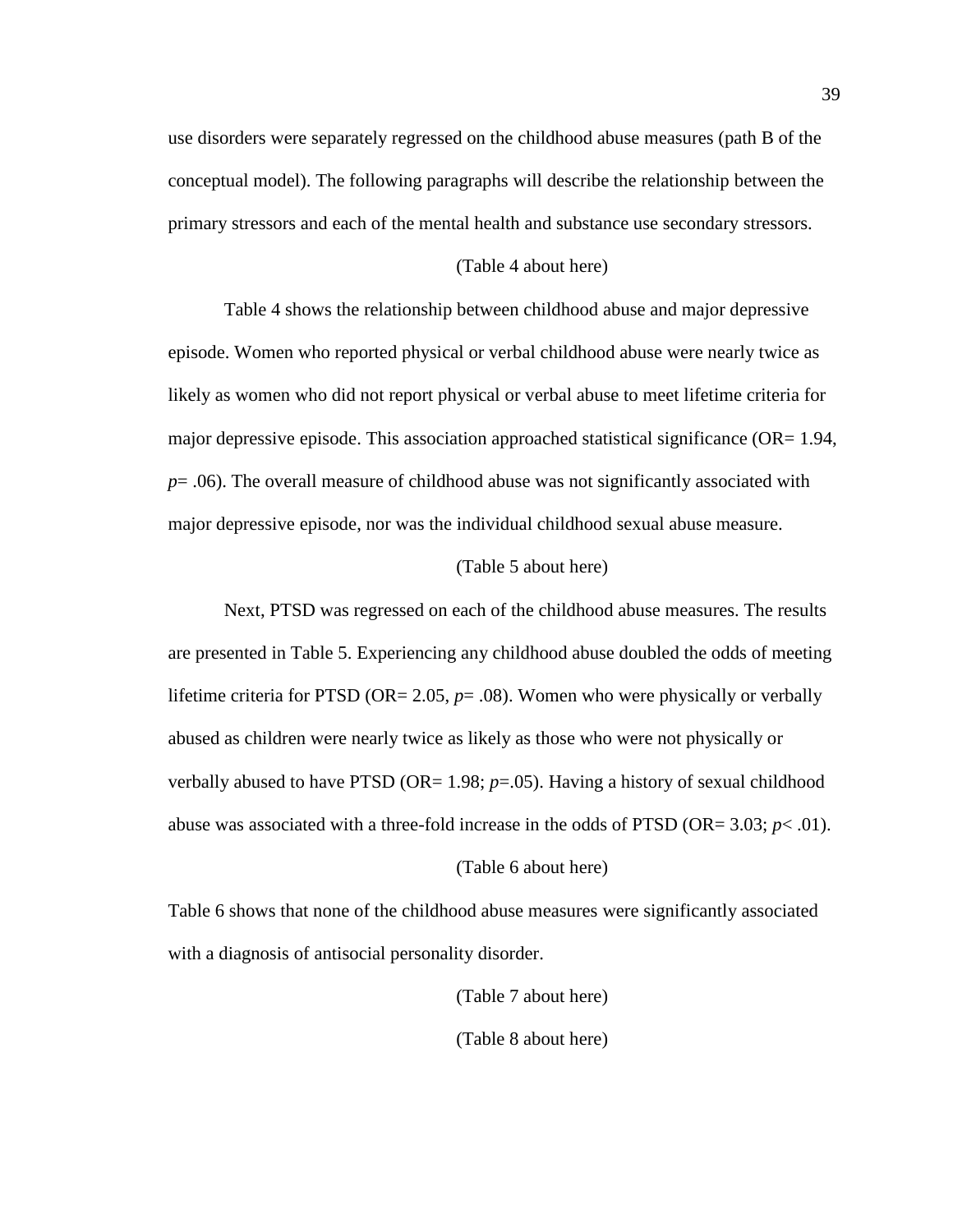Next, I tested the associations between childhood abuse and substance use disorders, including alcohol abuse disorder, alcohol dependence disorder, drug abuse disorder, and drug dependence disorder. Tables 7 and 8 present the results for alcohol abuse and alcohol dependence disorders, respectively. None of the childhood abuse measures were significantly associated with lifetime alcohol abuse or alcohol dependence disorders.

### (Table 9 about here)

### (Table 10 about here)

Table 9 shows that none of the childhood abuse measures were significantly associated with lifetime drug abuse disorder. The overall measure of childhood abuse was significantly and positively related with drug dependence disorder (Table 10). Women who experienced any childhood abuse were 2.12 times more likely than those who were not abused to be drug dependent  $(p=0.06)$ . Victims of sexual childhood abuse were also more than twice as likely as non-victims to meet lifetime criteria for drug dependence disorder (OR=2.36, *p*<.05).

Taken together, Tables 3 through 10 provide partial support for my second hypothesis, which proposed that childhood abuse would be positively associated with mental health and substance use disorders. The overall measure of childhood abuse was significantly associated with increased odds of PTSD and drug dependence. Physical or verbal childhood abuse was significantly associated with increased odds of MDE and PTSD. Sexual childhood abuse was significantly associated with increased odds of PTSD and drug dependence.

# *Homelessness Stressors*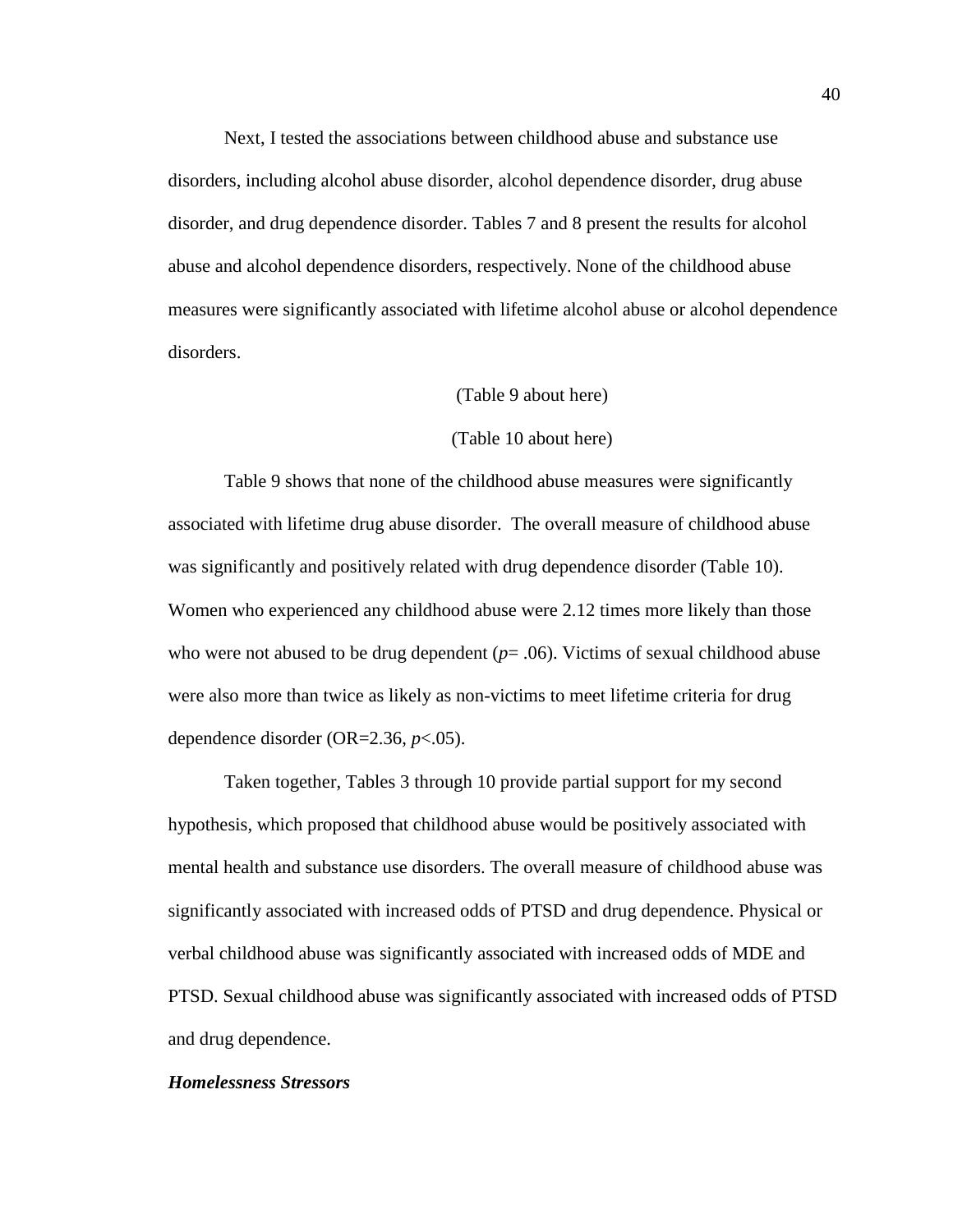To test Hypothesis 3, each of the secondary stressors related to homelessness were separately regressed on the childhood abuse measures (path C of the conceptual model). Because they were count outcomes, negative binomial regression was used to predict victimization while homeless, homelessness stressors, and months with a homeless episode. Tables 11 through 14 present these results.

#### (Table 11 about here)

All of the childhood abuse measures were positively associated with victimization experienced while homeless (Table 11). The association between overall childhood abuse and victimization while homeless approached significance (b= .54; *p*= .09). Experiencing physical or verbal childhood abuse was associated with a 0.75 increase in types of victimization experienced while homeless  $(p< .01)$ . The number of types of victimization women experienced while homeless was expected to be 0.60 higher for women who experienced sexual childhood abuse compared to women who did not report sexual abuse  $(p<.05)$ .

#### (Table 12 about here)

Next, the housing stressors index was regressed on the each of the primary stressors. Table 12 shows that experiencing any childhood abuse was associated with a significant increase in the number of housing stressors women experienced (*b=* .49, *p*<.05). Additionally, experiencing physical or verbal childhood abuse was associated with a 0.73 increase in housing stressors  $(p< .001)$ . Sexual childhood abuse was not significantly associated with housing stressors.

(Table 13 about here)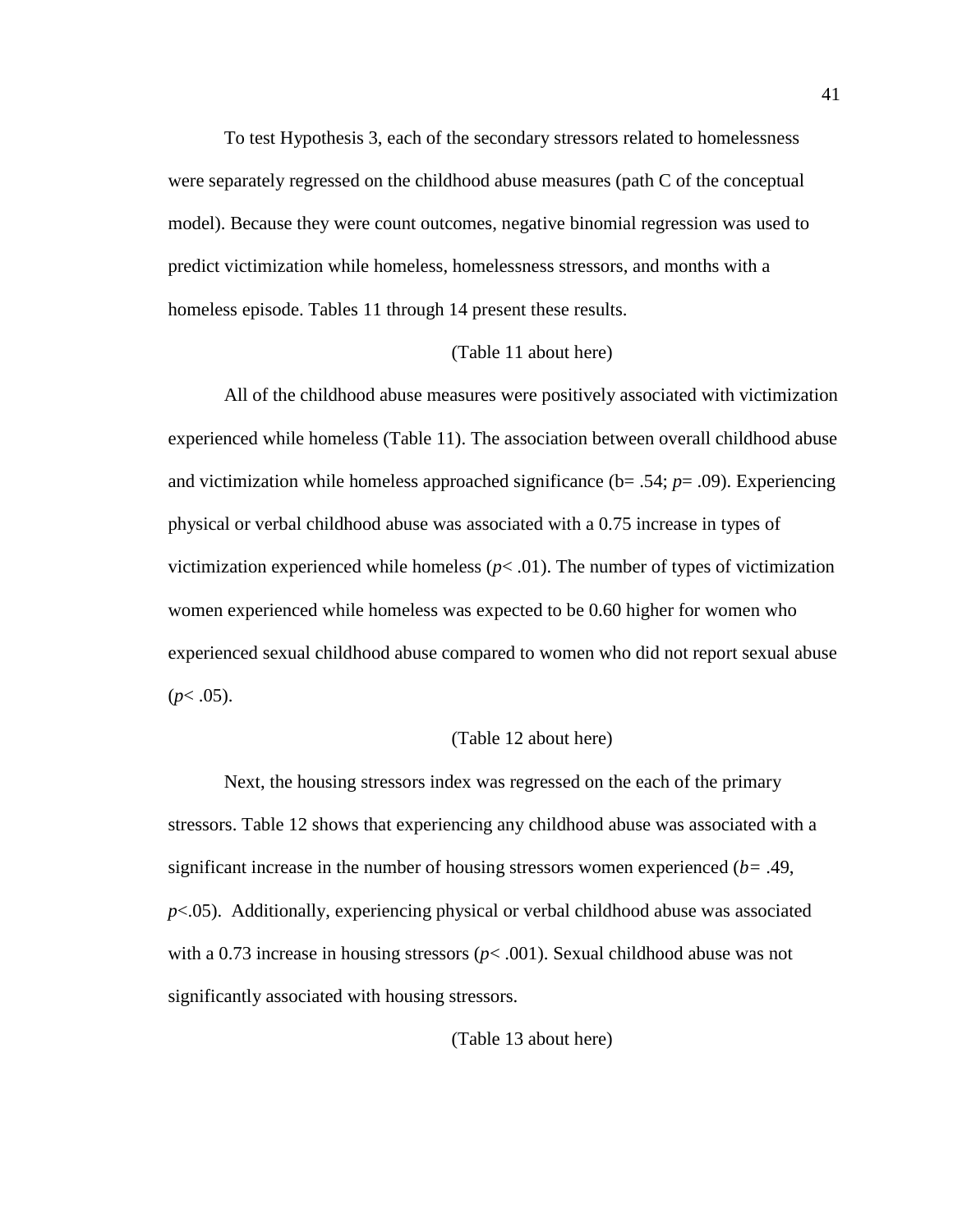Table 13 presents the bivariate logistic regression results when a history of ever sleeping outside was regressed on the primary stressors. The overall measure of childhood abuse was not significantly associated with sleeping outside. Women who reported physical or verbal childhood abuse, however, were more than two and a half times as likely to have ever slept outside compared to women who did not report physical abuse ( $OR = 2.73$ ,  $p < .01$ ). Additionally, women who reported sexual childhood abuse were nearly twice as likely as women who did not report sexual abuse to have ever slept outside (OR= 1.99, *p*< .05).

## (Table 14 about here)

None of the primary stressors were significantly associated with the number of months women experienced homelessness, as shown in Table 14.

Taken together, Tables 11 through 14 provide partial support for Hypothesis 3, which proposed that childhood abuse would be positively associated with secondary stressors related to the women's homelessness experiences. The overall measure of childhood abuse was significantly associated with increased victimization on the street and housing stressors. Physical/verbal childhood abuse was significantly associated with increased victimization on the street, housing stressors, and having ever slept outside. Sexual childhood abuse was associated with increased victimization on the street and having ever slept outside.

# **Summary**

This chapter outlined the direct effects between the primary stressors and arrest, as well as the direct effects between the primary stressors and the secondary stressors. In general, the association between overall childhood abuse and recent arrest seems to be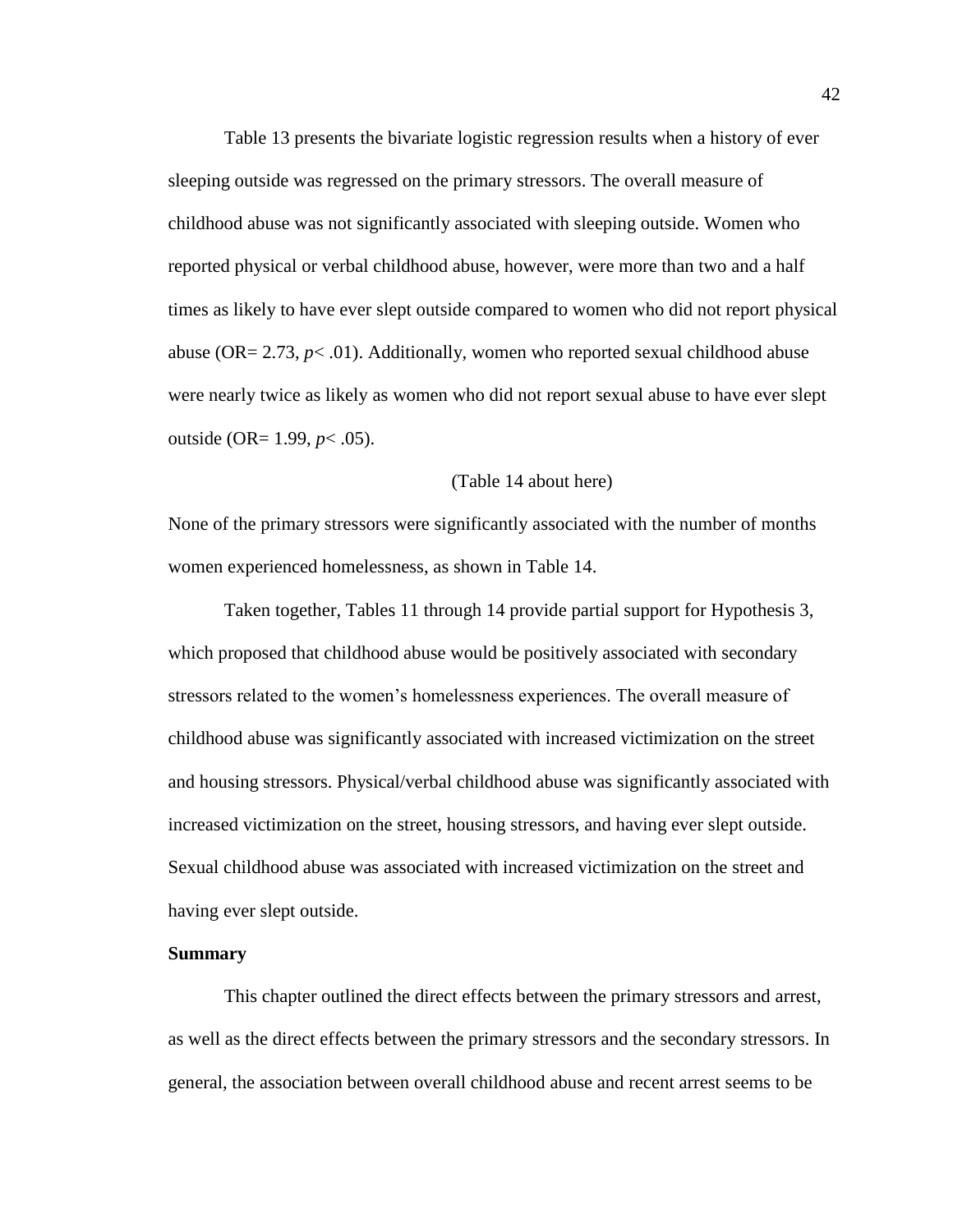driven by childhood sexual abuse, as physical or verbal childhood abuse was not significantly associated with arrest. Separating the overall childhood abuse measure into two measures, sexual abuse and physical or verbal abuse shows that the type of abuse matters for the type of secondary stressor. For example, physical or verbal abuse was associated with MDE but sexual abuse was not. Additionally, sexual abuse was associated with drug dependence but physical or verbal abuse was not. Although both childhood abuse variables were associated with sleeping outside and victimization while homeless, only women with a history of physical or verbal abuse had significantly more housing stressors. The next chapter examines the direct effects between the secondary stressors and arrest and tests whether the secondary stressors mediate the association between childhood abuse and arrest.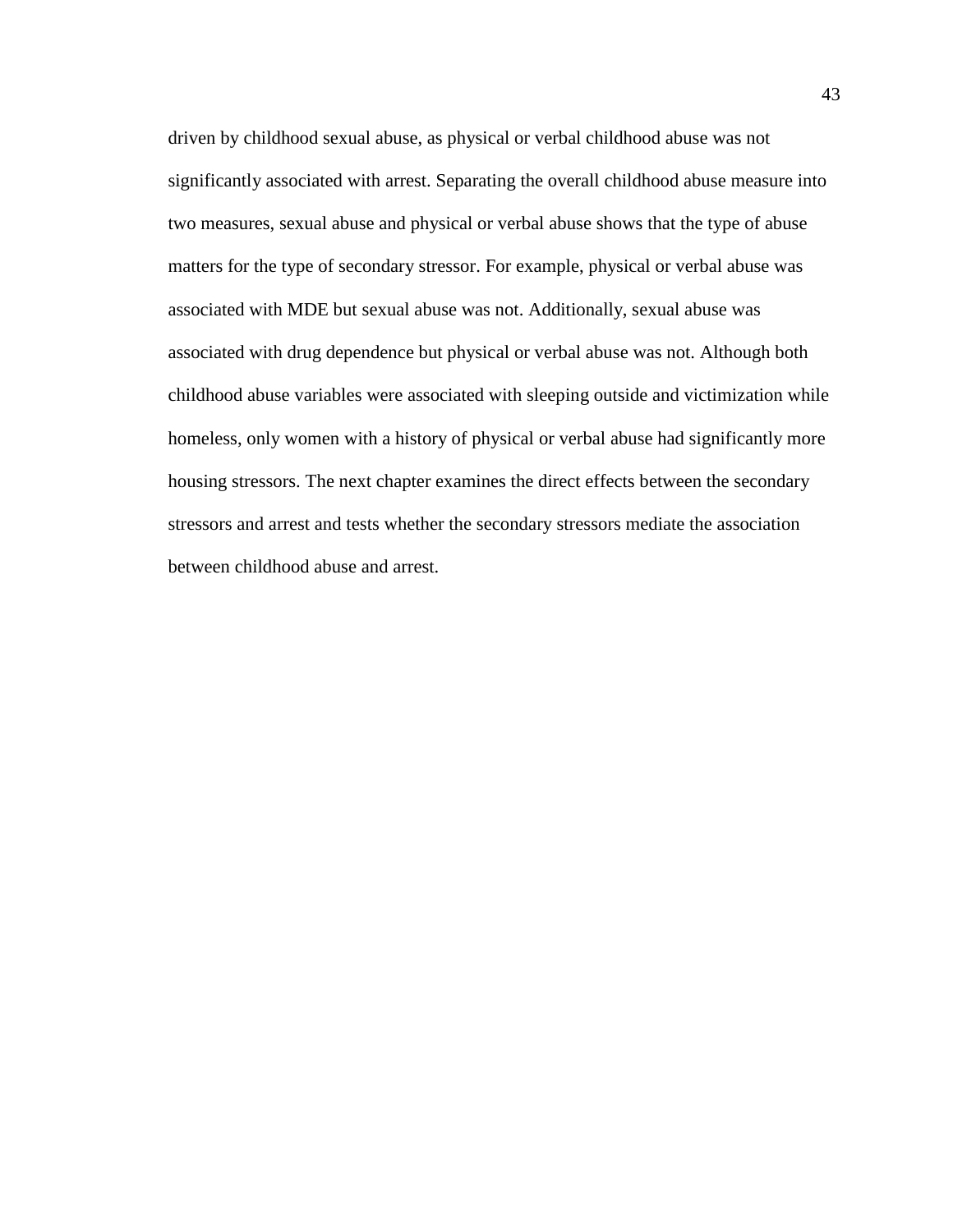## **CHAPTER 6 SECONDARY STRESSORS**

**The Relationship between Secondary Stressors and Arrest**

#### *Mental Health and Substance Use Disorders*

(Table 15 about here)

Hypothesis 4 proposed that the secondary stressors related to mental health and substance use disorders would be positively associated with past-year arrest (path D in the conceptual model). To test this hypothesis I again employed bivariate logistic regression. Table 15 presents these results. Neither of the internalizing disorders (e.g., MDE, PTSD) was significantly associated with past-year arrest. The odds of past-year arrest were over three times higher among women who met lifetime criteria for ASPD compared to women who did not meet criteria ( $OR = 3.33$ ,  $p = .08$ ). Each of the substance use dependence diagnoses was significantly and positively associated with past-year arrest. Women who met criteria for alcohol dependence were 3.29 times more likely (*p*< .01) to have been arrested in the past year compared to their non-diagnosed counterparts. Additionally, women who were drug dependent were more than four times as likely than women without drug dependence to have been arrested in the previous year  $(OR = 4.12,$ *p*< .01).

## (Table 16 about here)

Next I conducted a multivariate logistic regression of arrest using the significant mental health and substance use diagnoses from the bivariate analyses (Table 16). Model 1, which includes only ASPD, shows that the relationship between ASPD and arrest approaches statistical significance (OR=3.30, *p*< .08). The inclusion of alcohol dependence disorder in Model 2 rendered the effect of ASPD on arrest nonsignificant.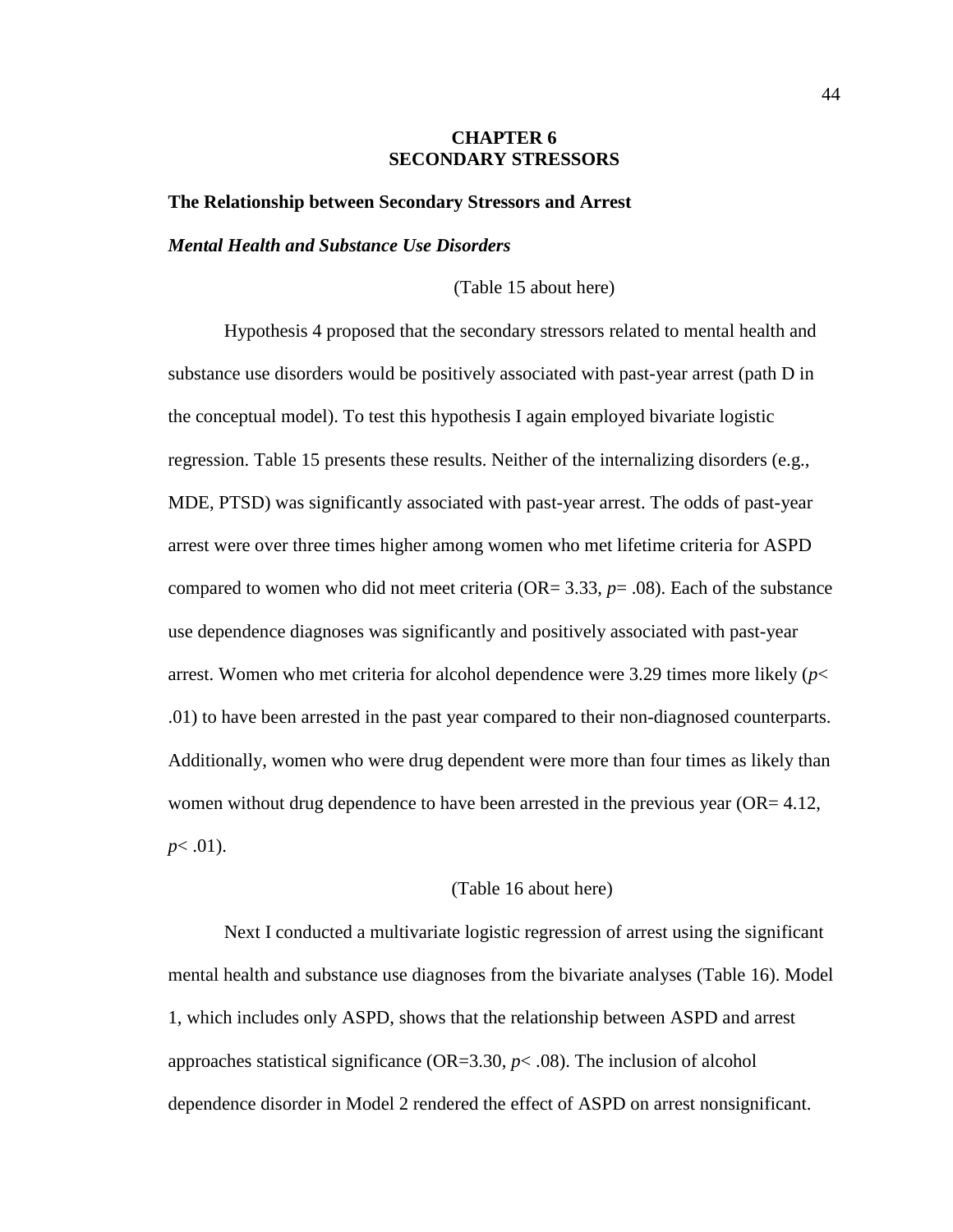Controlling for ASPD, women who met criteria for alcohol dependence disorder were three and a half times more likely than women without alcohol dependence to have been arrested in the past year (OR=  $3.58$ ,  $p<01$ ). The final model includes the indicator for drug dependence disorder. Model 3 shows that drug dependence increases the odds of recent arrest 6.20 times  $(p< .01)$ . Overall, I found partial support for Hypothesis 4. Although ASPD and alcohol abuse disorder have direct effects on arrest at the bivariate level, Table 16 shows that much of their influence on arrest is likely explained by drug dependence disorder.

### *Homelessness Stressors*

# (Table 17 about here)

Table 17 presents the bivariate logistic regression results when arrest was regressed on each of the homelessness stressors. Hypothesis 5 proposed that each homelessness stressor—victimization while homeless, housing stressors, sleeping outside, and months with homeless episode—would be positively associated with pastyear arrest (path E in the conceptual model). Table 17 shows that only two of the homelessness stressors were significantly associated with recent arrest. Each increase in the type of victimization women experienced while homeless was associated with a 59% increase in the odds of past-year arrest  $(p< .001)$ . Women who had slept outside at least once while homeless were over two and a half times more likely than women who had never slept outside to have been arrested in the past year ( $OR = 2.59$ ,  $p < .05$ ).

# (Table 18 about here)

Table 18 presents the multivariate logistic regression results when arrest was regressed on sleeping outside and victimization while homeless. Having slept outside is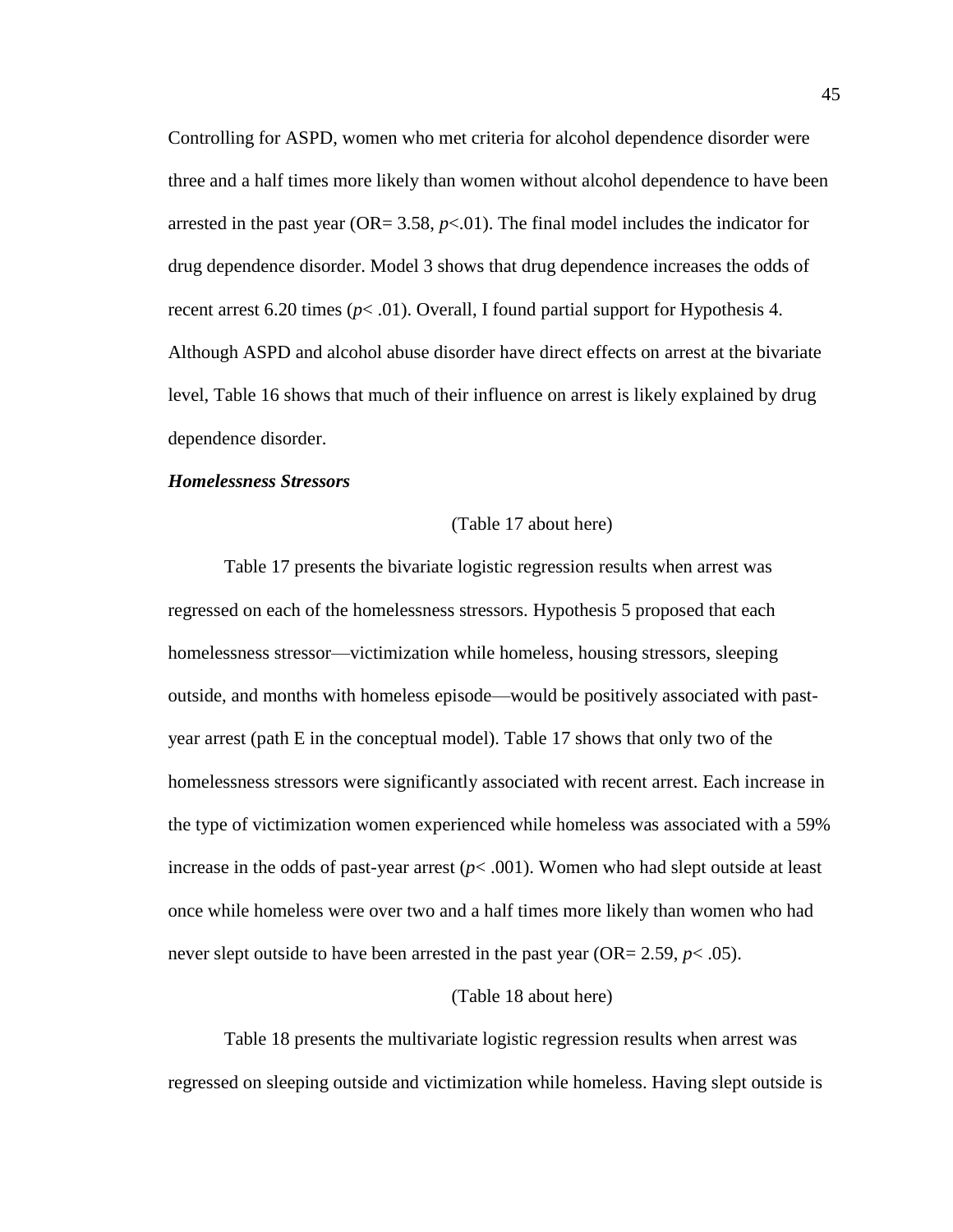associated with significantly increased odds of recent arrest (Model 1). When victimization while homeless is added to Model 2, however, the effects of a history of sleeping outside are rendered nonsignificant. Controlling for a history of sleeping outside, each increase in the count of victimization experienced while homeless is associated with a 1.52 increase in the odds of arrest  $(p<.01)$ . Overall, the results in Table 18 provide partial support for Hypothesis 5.

### **Secondary Stressors as Mediating Variables**

(Figures 2 and 3 about here)

(Table 19 about here)

Hypotheses 6 and 7 proposed that the secondary stressors related to mental health, substance use and homelessness would mediate the relationship between childhood abuse and recent arrest. According to Baron and Kenny (1986), variables must be significantly associated with both the independent and dependent variables in order to act as mediators. Mediation analyses were conducted by comparing the association between the primary independent variable and the dependent variable before (Path C' in Figures 2-6) and after (Path C in Figures 2-6) the mediating variable was added to the model, using Sobel's test. Based on the previous bivariate regression analyses, I tested the effects of two potential mediators on the relationship between any childhood abuse and arrest: drug dependence disorder and victimization while homeless. Figures 2 and 3 illustrate the mediation models that were tested. The nonsignificant p-values for Sobel's *z*-score indicate that the inclusion of drug dependence does not explain any statistically significant portion of the basic relationship between any childhood abuse and arrest, nor does the inclusion of victimization while homeless (Table 19).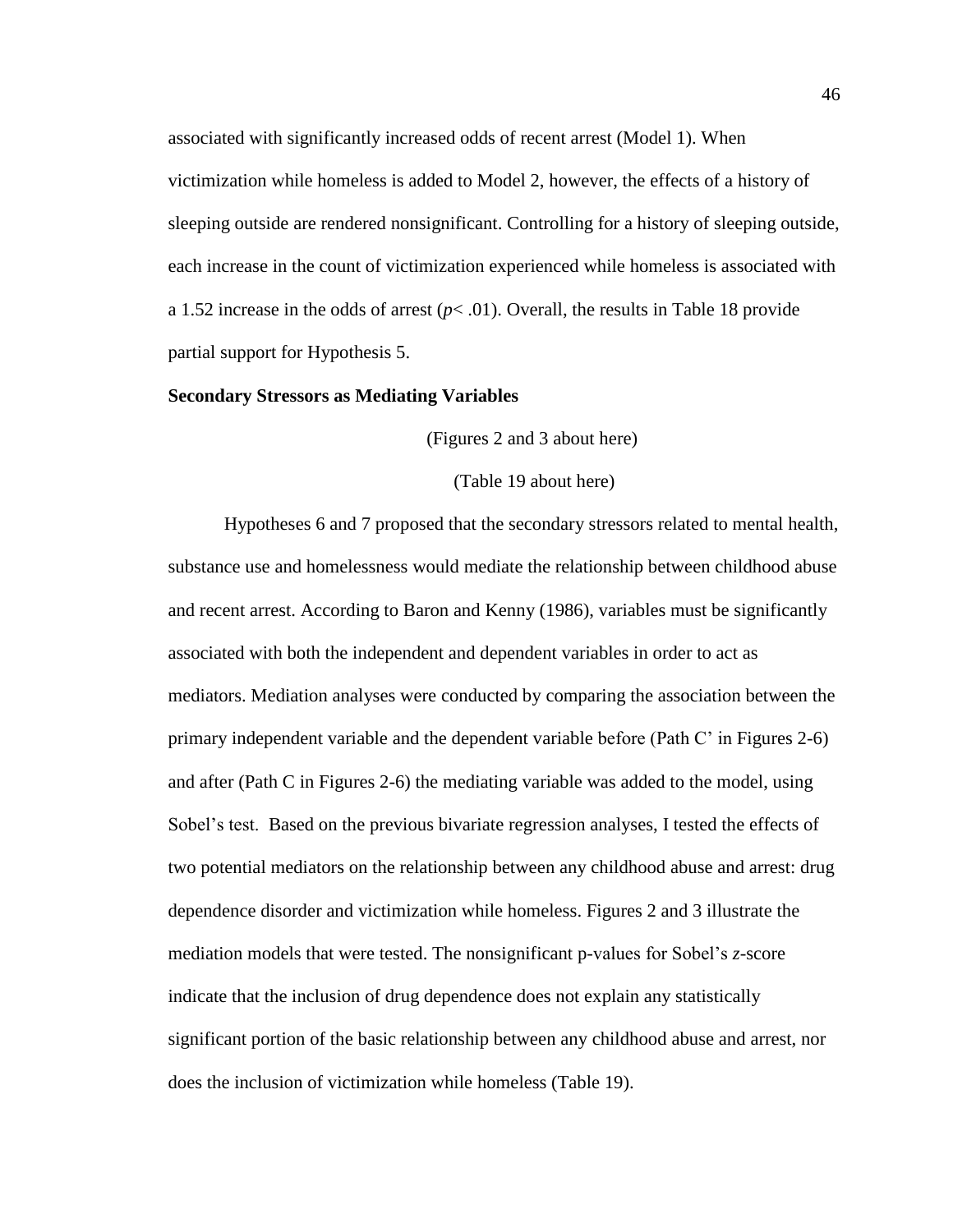### (Figures 4 through 6 about here)

(Table 20 about here)

I also tested the effect of three potential mediators on the relationship between childhood sexual abuse and arrest: drug dependence disorder, victimization while homeless, and history of sleeping outside. Figures 4, 5, 6 illustrate these mediation analyses. Table 20 shows that drug dependence disorder partially mediates the relationship between sexual childhood abuse and arrest (Sobel *z*-score= 1.87, *p*= .06). Including drug dependence disorder in the analysis significantly reduced the effect of childhood sexual abuse on arrest. The size of the indirect effect of any childhood abuse on arrest through drug dependence is 1.10. Table 20 also shows that victimization while homeless partially mediates the relationship between sexual childhood abuse and arrest (Sobel *z-*score= 1.86; *p*= .06). The relationship between childhood sexual abuse and arrest was significantly reduced in strength upon the inclusion of victimization while homeless. The size of the indirect effect of sexual abuse on arrest through victimization while homeless is 0.26. Sleeping outside did not significantly mediate the relationship between childhood sexual abuse and arrest. Both Hypotheses 6 and 7 were partially supported.

## **Summary**

The purpose of this chapter was twofold: to examine the direct effects of secondary stressors on past-year arrest among homeless women and to test whether these secondary stressors acted as mediators in the focal relationship between childhood abuse and arrest. The secondary stressors were divided into two groups: mental health and substance use disorders and homelessness stressors. Among the mental health and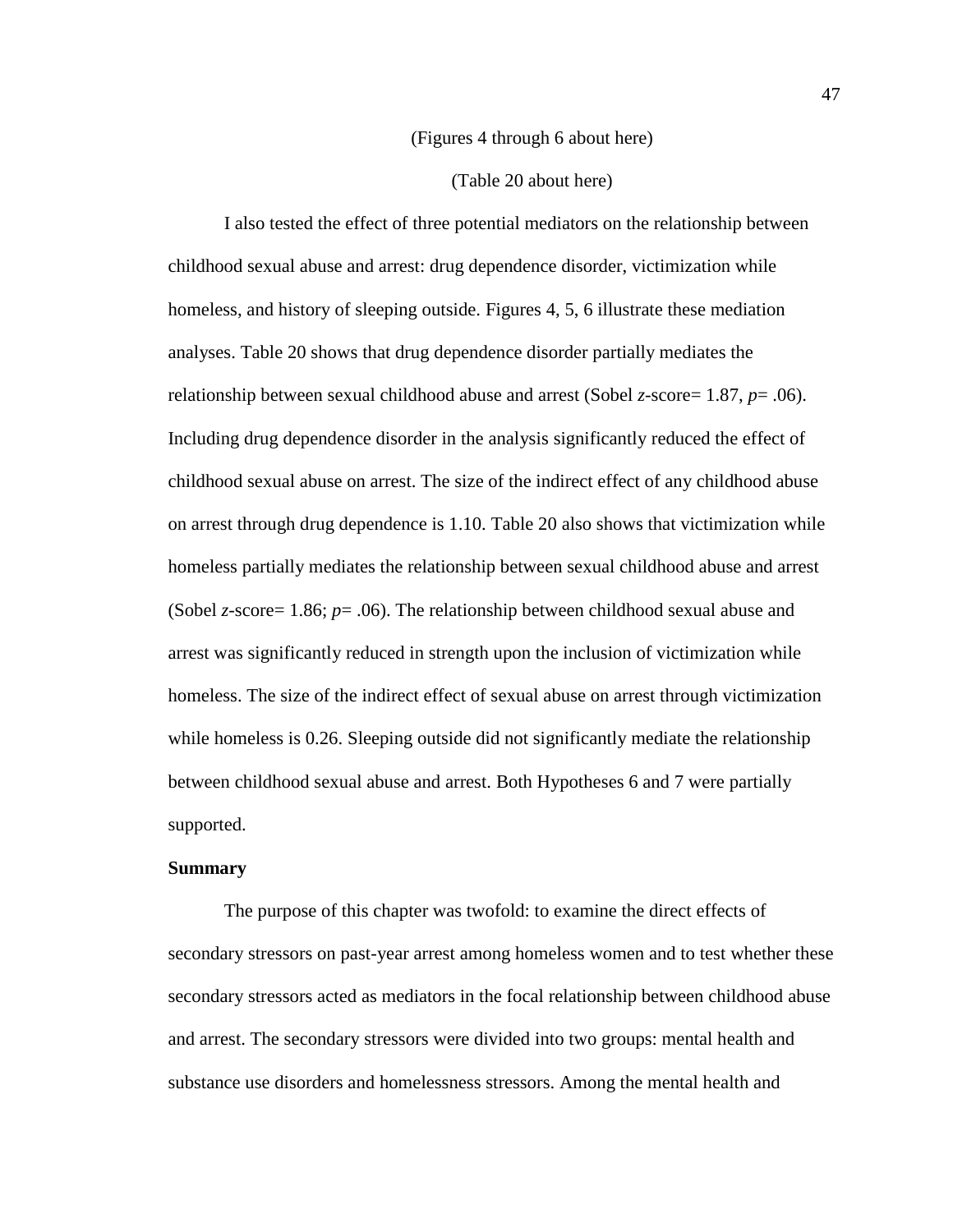substance use disorders, only ASPD, alcohol dependence disorder, and drug dependence disorder had significant bivariate effects on arrest. Multivariate analysis revealed that the odds of recent arrest among homeless women were most heavily influenced by drug dependence disorder. Of the four homelessness stressors, only two were significantly associated with arrest at the bivariate level: victimization while homeless and a history of sleeping outside. Mediation analyses showed that a statistically significant portion of the association between childhood sexual abuse was indirect, through drug dependence and through victimization experienced while homeless. The next chapter will examine the role of social support and self-efficacy as potential moderating resources that may protect against arrest.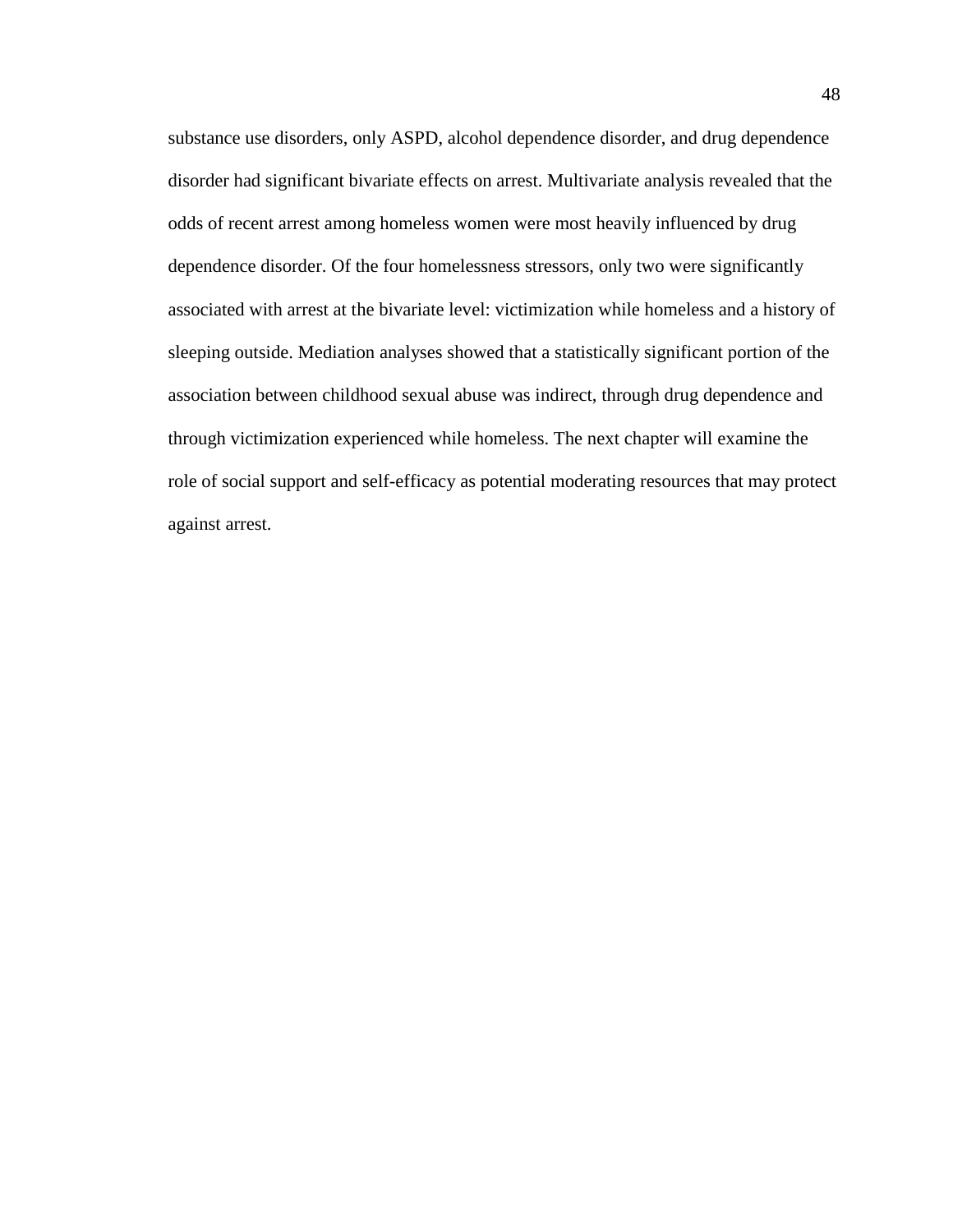### **CHAPTER 7 PROTECTIVE FACTORS**

### **Protective Factors: Direct Effects**

(Table 21 about here)

Hypothesis 8 proposed that the potential protective factors in the conceptual model, instrumental social support, emotional social support, and self-efficacy, would be negatively associated with past-year arrest (path F of the conceptual model). Table 21 presents these results. None of the protective factors were significantly associated with past-year arrest, providing no support for Hypothesis 8.

### **Protective Factors as Moderating Variables**

Hypotheses 9 and 10 proposed that social support and self-efficacy would act as moderators in the relationships between the secondary stressors (mental health/substance use disorders and homelessness stressors) and recent arrest (paths G and H of the conceptual model). To test these hypotheses, interaction variables were created for each secondary stressor and potential moderator. Next, arrest was regressed on each secondary stressor, then each secondary stressor and the moderator, and finally each secondary stressor, moderator, and interaction term. None of the interaction terms were significantly associated with arrest, providing no support for Hypotheses 9 and 10.

#### **Summary**

Although it was hypothesized that having more people to lean on emotionally and instrumentally, and having a greater sense of self-efficacy would reduce the odds of arrest, none of the protective factors were significantly related to recent arrest at the bivariate level. Additionally, none of the interaction terms were significantly associated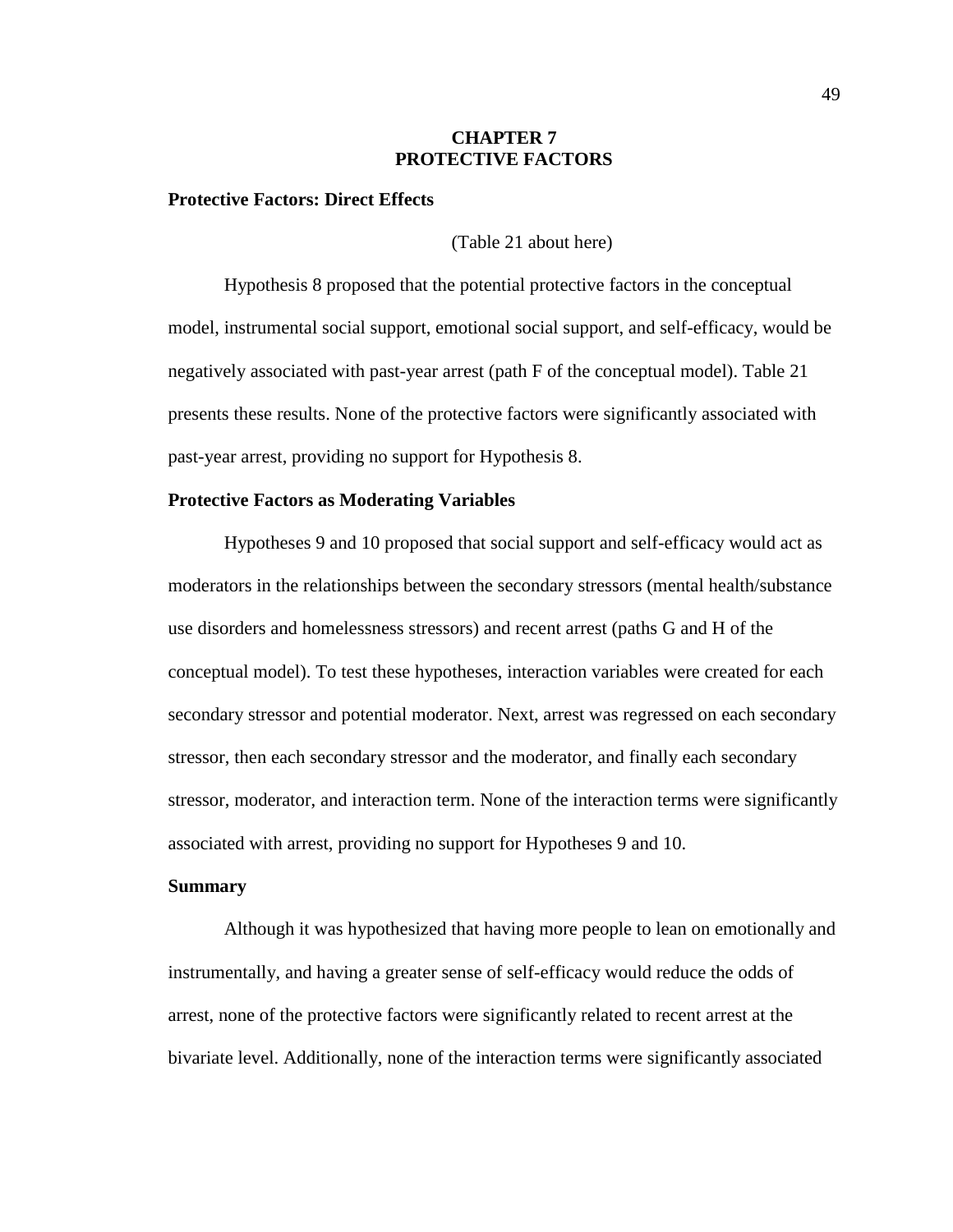with recent arrest, providing no support for the hypotheses that social support and selfefficacy would moderate the associations between secondary stressors and arrest.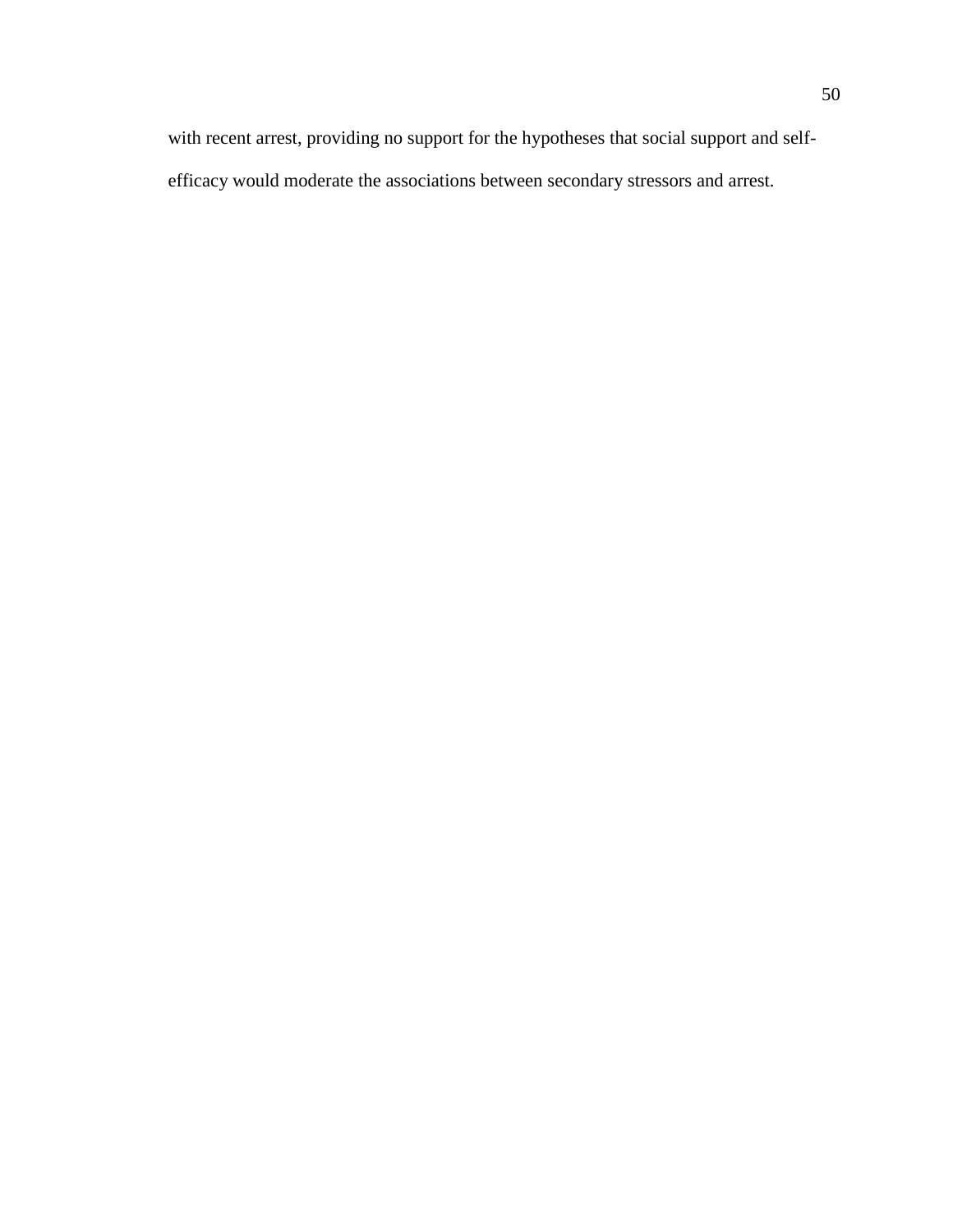# **CHAPTER 8 DISCUSSION AND CONCLUSIONS**

The general purpose of this dissertation was to build upon the currently limited body of literature that examines risk and protective factors for criminal justice system involvement among homeless women. More specifically, I situated these risk and protective factors within Pearlin's (Pearlin et al. 1981; Pearlin 1989; 1999) stress process model to predict recent arrest among homeless women. To that end, the goals of this study were three-fold: 1) to examine rates of arrest and childhood abuse among homeless women and to test the focal association between childhood abuse and recent arrest; 2) to examine secondary stressors related to mental health, substance use, and homelessness, and to investigate them as mediators in the association between childhood abuse and arrest; and 3) to identify protective factors related to social support and self-efficacy that may moderate the relationship between secondary stressors and arrest. To facilitate a clear discussion of the results presented in Chapter 7, I have structured this chapter according to the conceptual model. After first discussing the outcome, I will move on to a discussion of the primary stressors and their relationship to the outcome and to secondary stressors. Next I will discuss the direct influence of secondary stressors on arrest and their roles as mediators before moving on to a discussion of the protective factors. Finally, the limitations of this study will be discussed, followed by my concluding thoughts and directions for future research.

#### **Criminal Justice System Involvement**

Pearlin and colleagues (1981; Pearlin 1999) proposed that negative outcomes are the result of the convergence of numerous interrelated sources of stress, and that the entire process is embedded within the larger social structure. Although the stress process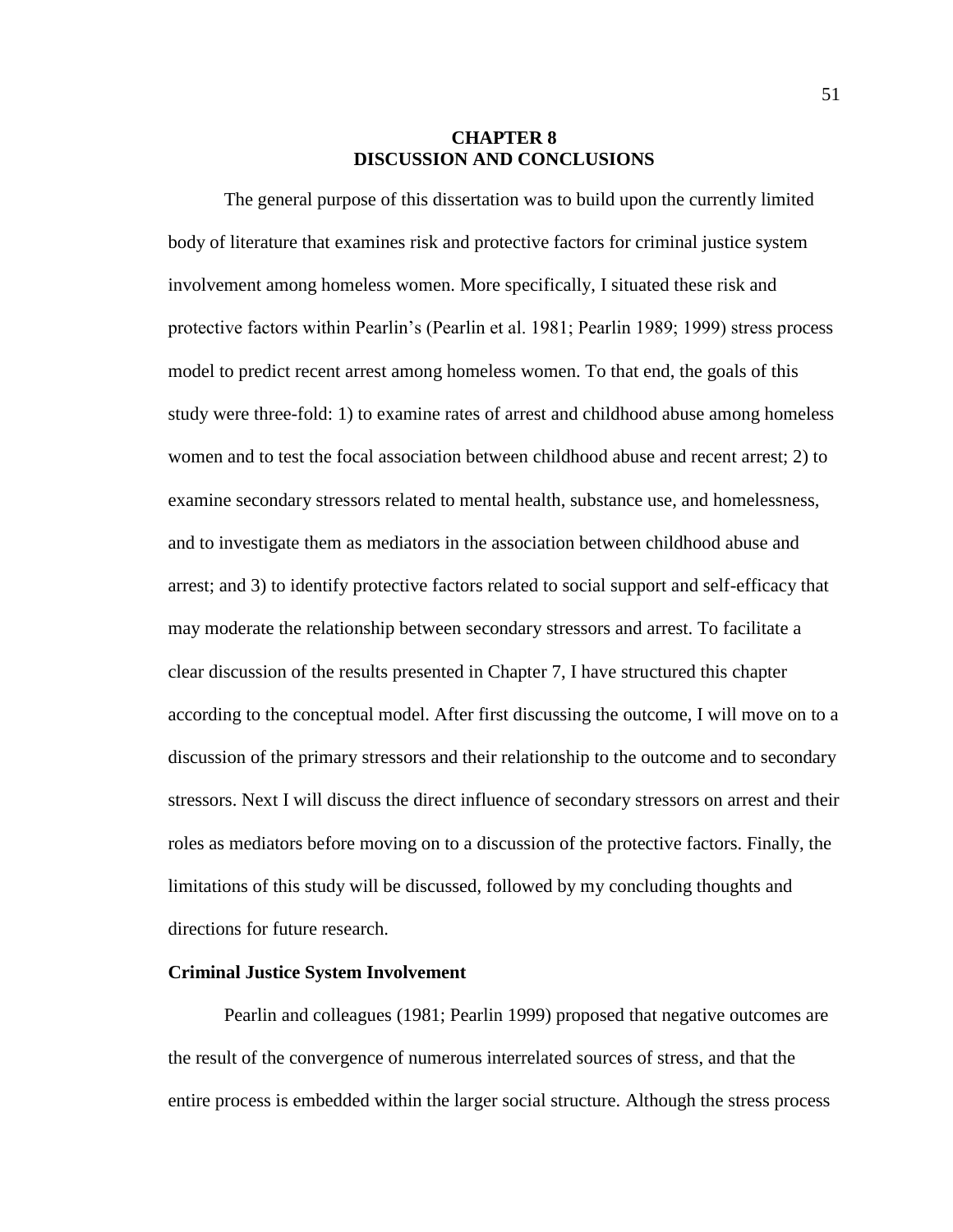model was designed originally to predict decreases in mental health and well-being (Pearlin et al. 1981; Pearlin 1989; 1999), I proposed that arrest among homeless women can be conceptualized as the behavioral manifestation of stress, triggered by primary and secondary stressors that are embedded within the women's marginalized socioeconomic status in society. One-fifth of the homeless women in the current study had been arrested in the past year. Prior research, which has not included rates of recent arrest among homeless women, has shown that lifetime arrest rates among homeless samples range from 23% to 60% (Caton et al. 2005; Metraux and Culhane 2006; Garland et al. 2010; Jasinski et al. 2010). Studies of homeless women report that one-fifth to one-half of homeless women have been arrested or incarcerated at some point during adulthood (Burt and Cohen 1989; North et al. 1994; Koegel et al. 1995; Jasinski et al. 2010). Thus, an arrest rate of 20% in the past year alone among the homeless women in the current study seems to be a substantial amount that warrants further investigation.

### **Influence of Primary Stressors**

Childhood abuse, that by definition occurs early in the life course, fits into the stress process model as a primary stressor (Pearlin 1989; 1999). Childhood abuse was a common experience for many of the women in this study, as more than three-quarters had experienced some physical, verbal, or sexual abuse. The proportion of women in this study who experienced childhood abuse is much higher than general population estimates (Sachs-Ericsson et al. 2005). Additionally, rates of specific types of abuse found here tend to be consistent with, or higher than, previously published estimates from high-risk samples. For example, the proportion of women who reported childhood physical/verbal abuse (63%) is towards the high end of the range of rates reported in other data from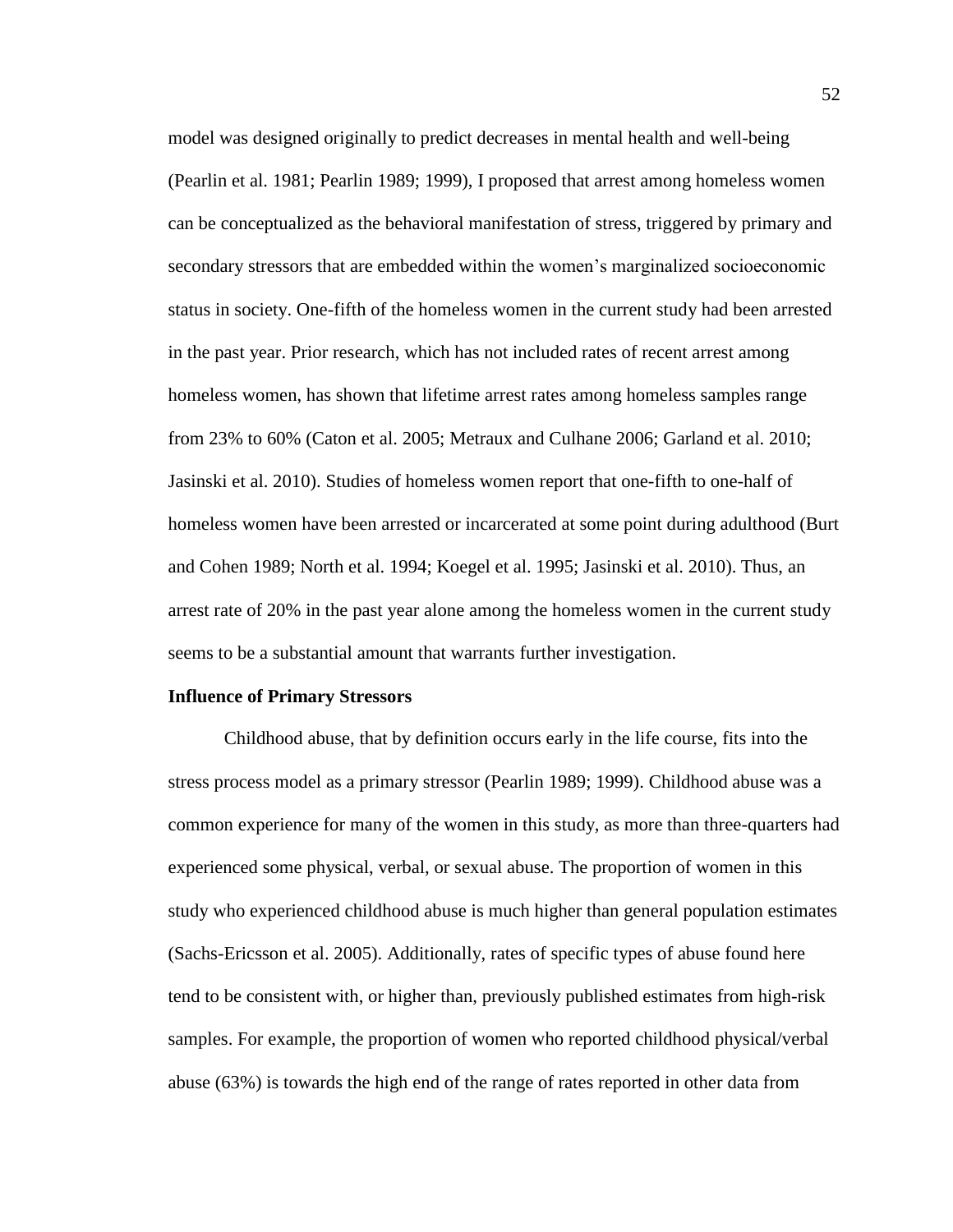homeless women (North et al. 1994; Bassuk et al. 1998). Additionally, the rate of childhood sexual abuse reported here (52%) exceeds rates of childhood sexual abuse reported in prior literature on homeless women (North et al. 1994; D'Ercole and Streuning 1997; Bassuk et al. 1998).

In addition to updating the literature on rates of childhood abuse among homeless women, I proposed that abuse experienced during childhood would be directly associated with arrest in adulthood. Hypothesis 1 was supported as the overall measure of childhood abuse was associated with increased odds of arrest. An examination of the specific forms of abuse, however, revealed that the association between childhood abuse and arrest is likely being driven by the influence of sexual abuse, in that the measure of physical/verbal abuse was not significantly associated with recent arrest. This finding is consistent with past literature that reported a significant correlation between sexual abuse and arrest among homeless women but found no relationship between physical abuse and arrest (Tolomiczenko and Goering 2001). The relationship between childhood sexual abuse and arrest also supports the body of feminist criminological research that proposes pathways to crime are gendered (Widom 1989; Holsinger 2000; Hagan and Foster 2003) and that victimization experiences are especially important to consider in any study of female criminality (Chesney-Lind 1989; Belknap and Holsinger 2006; Belknap 2007).

The stress process model suggests that primary stressors should be associated not only with negative outcomes, but also with the emergence of secondary stressors (Pearlin et al. 1997). I tested two hypotheses regarding the association between primary and secondary stressors. Partial support for Hypothesis 2 and 3 was found in this study, as both physical/verbal and sexual childhood abuse were associated with the emergence of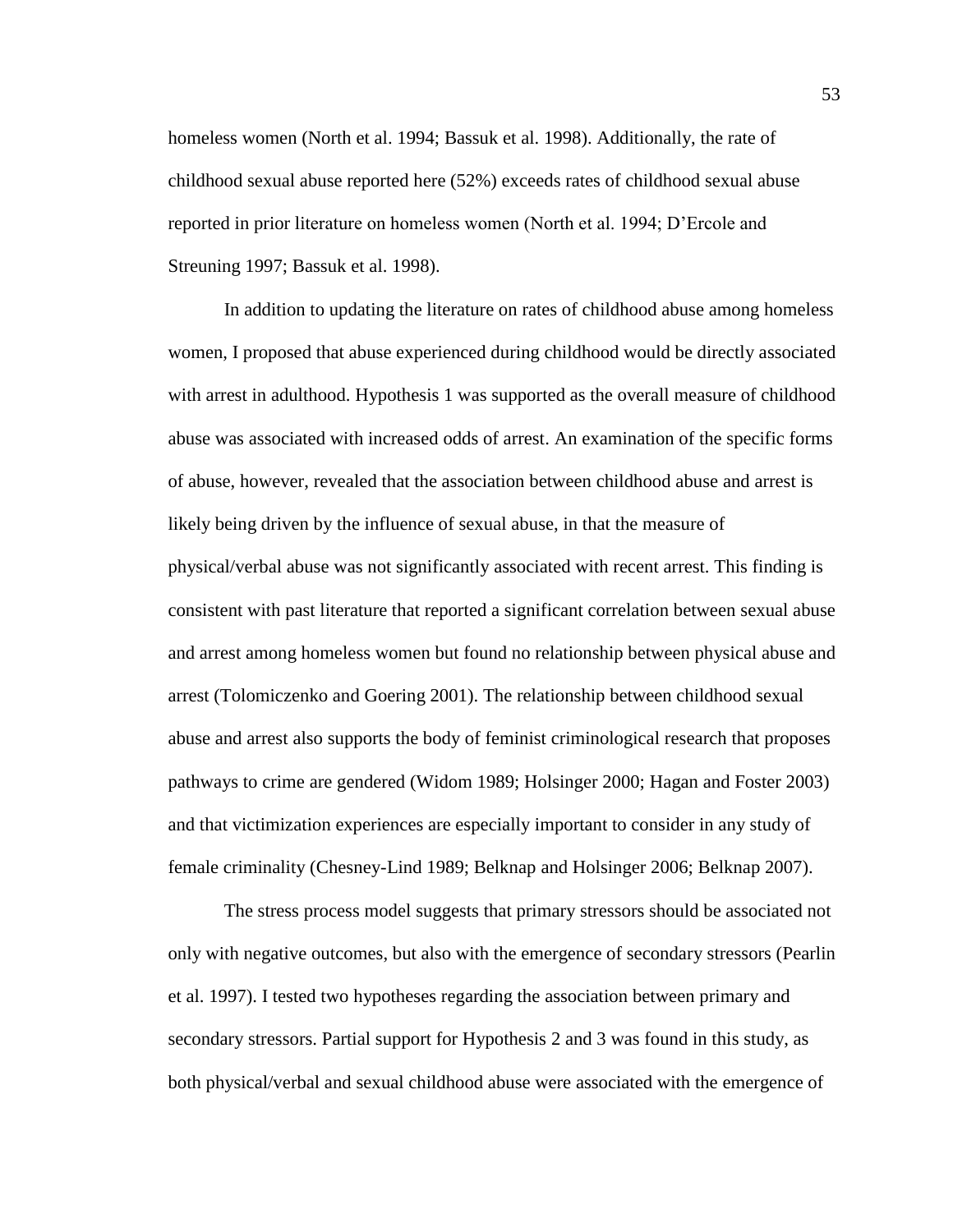stressors related to mental illness, substance use, and homelessness. This speaks to the concept of stress proliferation, or the tendency for stress to beget stress in other domains of life (Pearlin 1981; Pearlin et al. 1997).

### *Mental Illness and Substance Use*

It is important to note again that psychiatric disorders are not stressors in and of themselves. Instead, mental illness and substance use diagnoses are proxies for stressors, as they are associated with impairments that may be perceived as stressful. Psychiatric disorders also are associated with both exposure and vulnerability to additional stressful circumstances (Hagan and Foster 2003). Both childhood sexual and physical/verbal abuse were associated with PTSD, supporting numerous findings from prior literature that childhood abuse is a traumatic event with both short- and long-term negative effects (Boney-McCoy and Finklehor 1995; Wheaton 1996; Carlson et al. 1997; for a review see Yehuda, Spertus, and Golier 2001). Of the two types of childhood abuse, only childhood physical/verbal abuse was associated with MDE. It could be that women who experienced verbal abuse internalized those negative messages and developed symptoms associated with depression, such as feelings of worthlessness (Sachs-Ericsson, Verona, Joiner and Preacher 2006). Childhood sexual abuse was associated with drug dependence, consistent with both quantitative (Watts and Ellis 1993; Polusny and Follette 1995; Min et al. 2007) and qualitative (Jasinski et al. 2010; DeHart et al. 2013) research that reports victims of childhood sexual abuse often turn to drugs as a means of coping with traumatic sexual abuse experiences. Although I expected childhood abuse to be associated with problematic alcohol use based on prior literature (Widom and Hiller-Sturmhofel 2001), that was not the case in the current study. I was also surprised that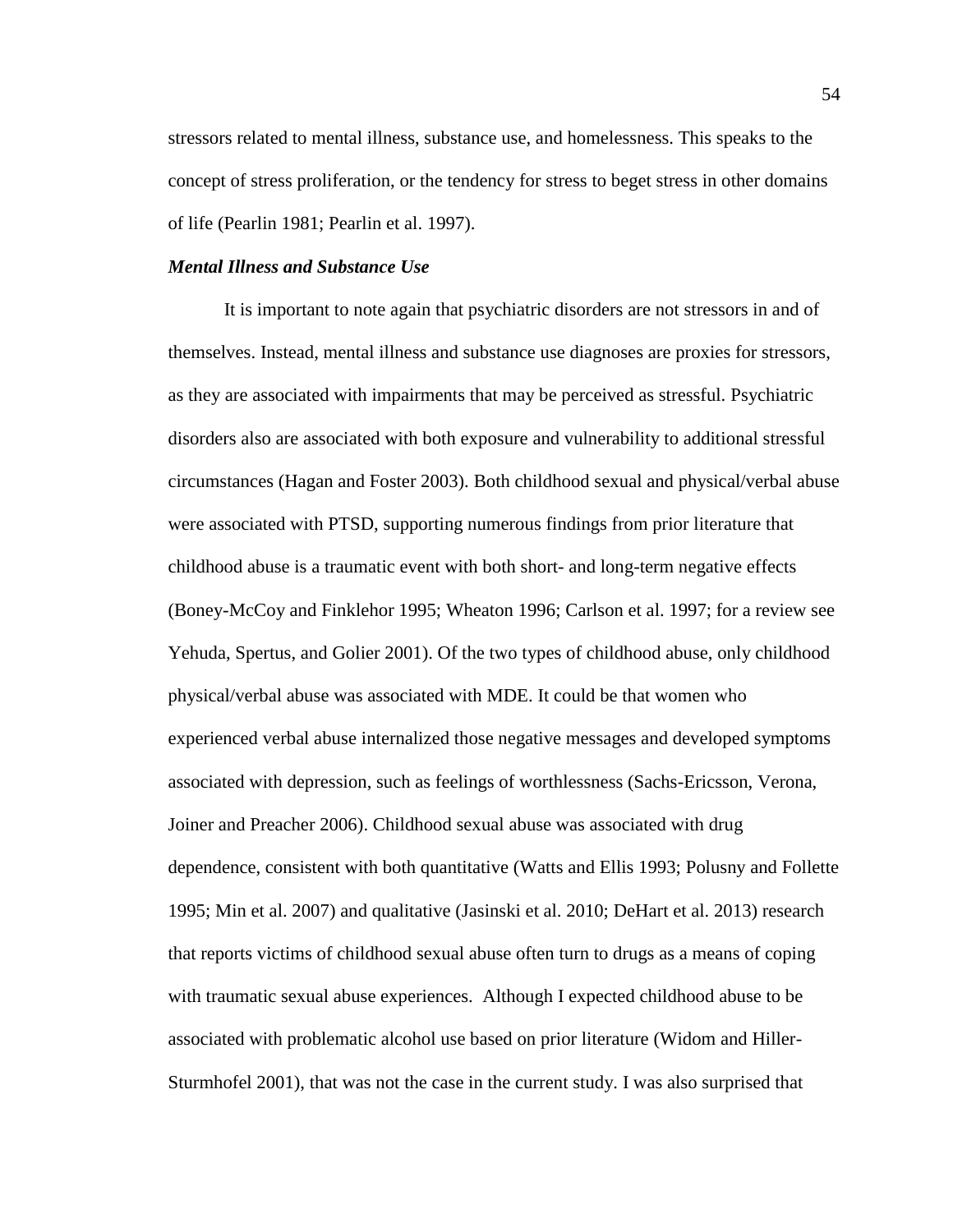childhood abuse was not related to ASPD, as prior research indicates childhood abuse victims are at an increased risk for personality disorders, though this is likely due to measurement, as not all prior studies used diagnostic criteria for ASPD (Luntz and Widom 1994; Johnson et al. 2001).

# *Homelessness Stressors*

I also examined a group of stressors unique to the study population that were related to the women's experiences while homeless. Both childhood sexual and physical/verbal abuse were associated with increases in the types of victimization women experienced while homeless. The pattern of victimization predicting subsequent victimization is something that has been established in prior literature with both nonhomeless (Stein et al. 2002; Messman-Moore and Long 2003; Turner 2010) and homeless (Tyler, Hoyt, and Whitbeck 2000; Jasinski et al. 2010) samples. Few researchers have focused on stressors related to women's sleeping and housing circumstances. In the present study, both types of childhood abuse were associated with a history of sleeping outside while homeless. Studies of childhood abuse victims often report that girls run away escape to abuse (Terrell 1997; Kauffman and Widom 1999; Whitbeck and Hoyt 1999; DeHart et al. 2008). Although the present study does not include information about the onset of the women's first homeless episode, it is plausible that victims of childhood abuse who left home to escape an abusive environment but did not have street connections (to shelters, etc.) would be likely to spend at least one night sleeping outside. Only childhood physical/verbal abuse was associated with increased housing stressors. Although I did not test the interaction between psychiatric diagnoses and housing stressors, this could be related to the association between childhood physical/verbal abuse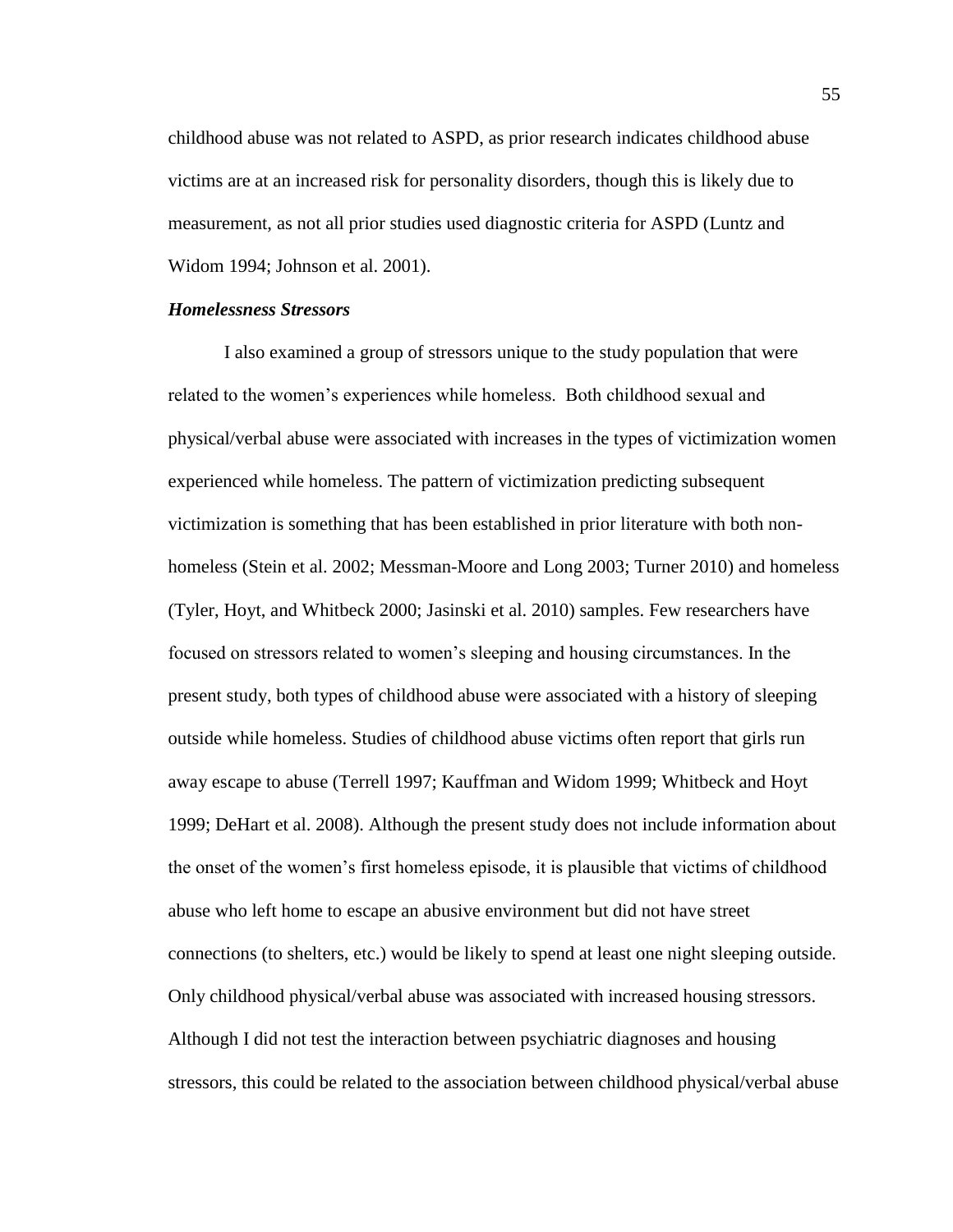and MDE, as women who are depressed may be more vulnerable or sensitive to shelter noise levels or overcrowding and therefore more likely to perceive those things as stressful.

#### **Direct Influences of Secondary Stressors and Their Mediated Effects**

#### *Mental Illness and Substance Use Disorders: Rates and Direct Effects on Arrest*

A sizable proportion of the women in the current study met criteria for lifetime mental illness or substance use disorders. Half of the women in the current study met lifetime criteria for MDE and 40% met criteria for PTSD, compared to 25% and 34% in North and Smith's (1992) work, respectively. The proportion of women in the current study with ASPD is consistent with prior literature that has assessed personality disorders among the homeless (Breakey et al. 1989; North and Smith 1992). Overall, rates of alcohol and drug use disorders in the current study are also consistent with prior literature (North and Smith 1992; Robertson and Winkleby 1996; Whitbeck 2009). What is troubling about the rates of substance use disorders reported here, however, is the high proportion of women who meet criteria for substance *dependence* compared to abuse, as criteria for a dependence diagnosis is more stringent than criteria for a diagnosis of abuse without dependence. Substance dependence signals that the women have decreased functioning and increased impairment compared to women who meet criteria for drug abuse without dependence (APA 2000). Put another way, a sizable proportion of women in the current study have very problematic drug and alcohol addictions.

The theoretical framework suggests that secondary stressors, like primary stressors are directly related to negative outcomes (Pearlin et al. 1981; Pearlin 1989; 1999). Hypotheses 4 and 5 were partially supported, as a number of the secondary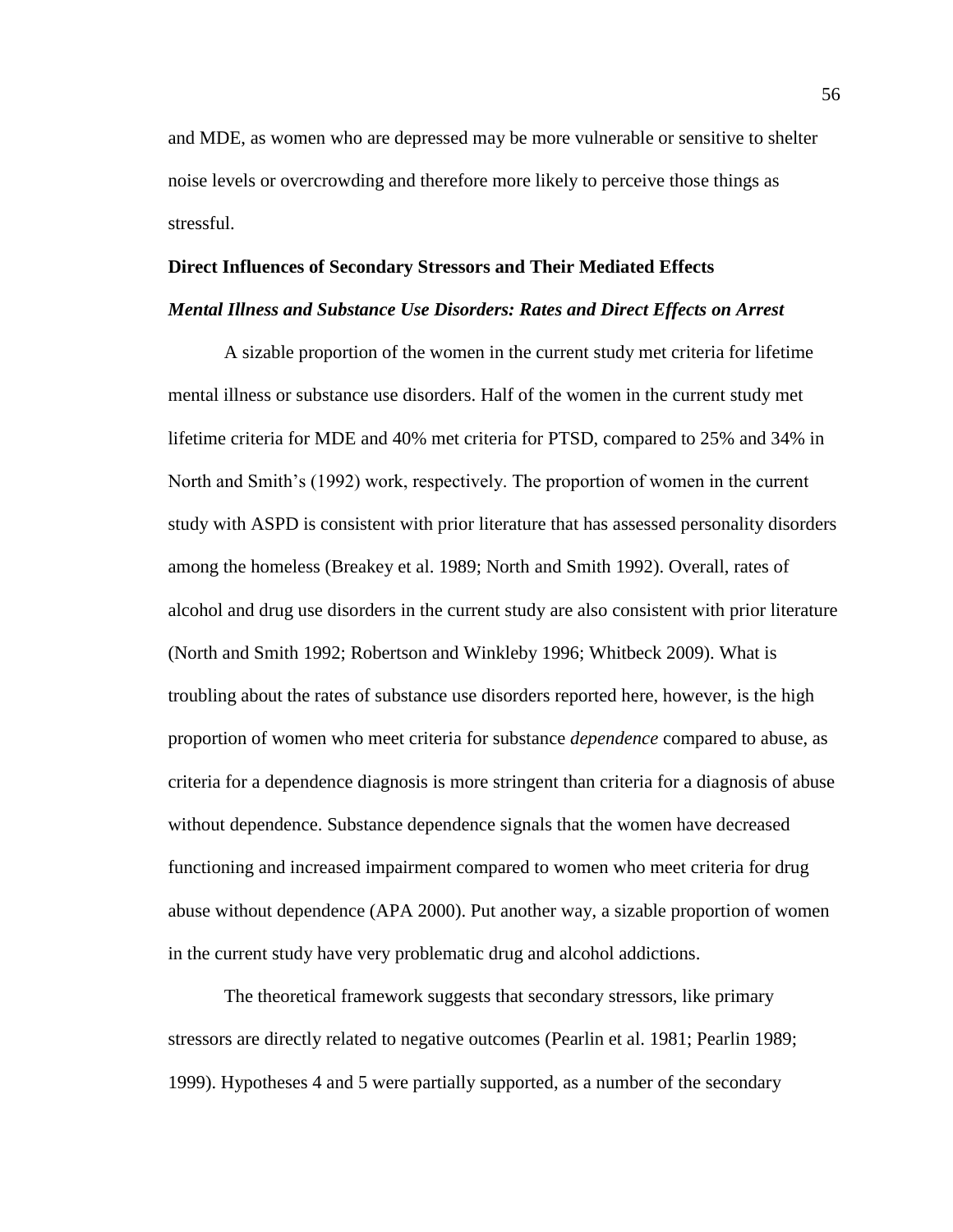stressors from both the mental health and homelessness domains were associated with increased risk of recent arrest. Multivariate analyses indicated that the exposure and vulnerability associated with having a drug dependence disorder was the strongest correlate of arrest. This finding makes sense both theoretically and empirically for a number of reasons. First, simply possessing drugs is illegal and grounds for arrest. Second, shelters that have a "zero tolerance" policy towards drug and alcohol use will turn away women who appear to be under the influence leaving them little option but to spend their time in public places. Third, drug dependence symptoms (e.g., withdrawal, tolerance, spending a lot of time in pursuit, under the influence, or recovering from the effects of the drug, and continued use despite physical and psychological effects of the drug) impair women's behaviors and functioning to the extent that they draw the attention of bystanders and law enforcement officials (Ferguson et al. 2012).

### *Homelessness Stressors: Rates and Direct Effects on Arrest*

In addition to stressors associated with mental illness and substance use, I also proposed that stressors related to the women's homelessness experiences (e.g., sleeping outside, victimization while homeless, housing stressors, and months with homeless episode) are important to consider in a stress process model of arrest among homeless women. More than 40% of the women had slept outside at some point during an episode of homelessness. Women who use public spaces, such as park benches or alleyways, to sleep or rest run the risk of arrest for misuse of public space (Dachner and Tarasuk 2002; Mitchell 2003). Only a small body of literature has focused specifically on victimization women experience during episodes of homelessness (Grunberg and Eagle 1990; Wenzel et al. 2001; Jasinksi et al. 2010). The current study adds to that body of the literature. On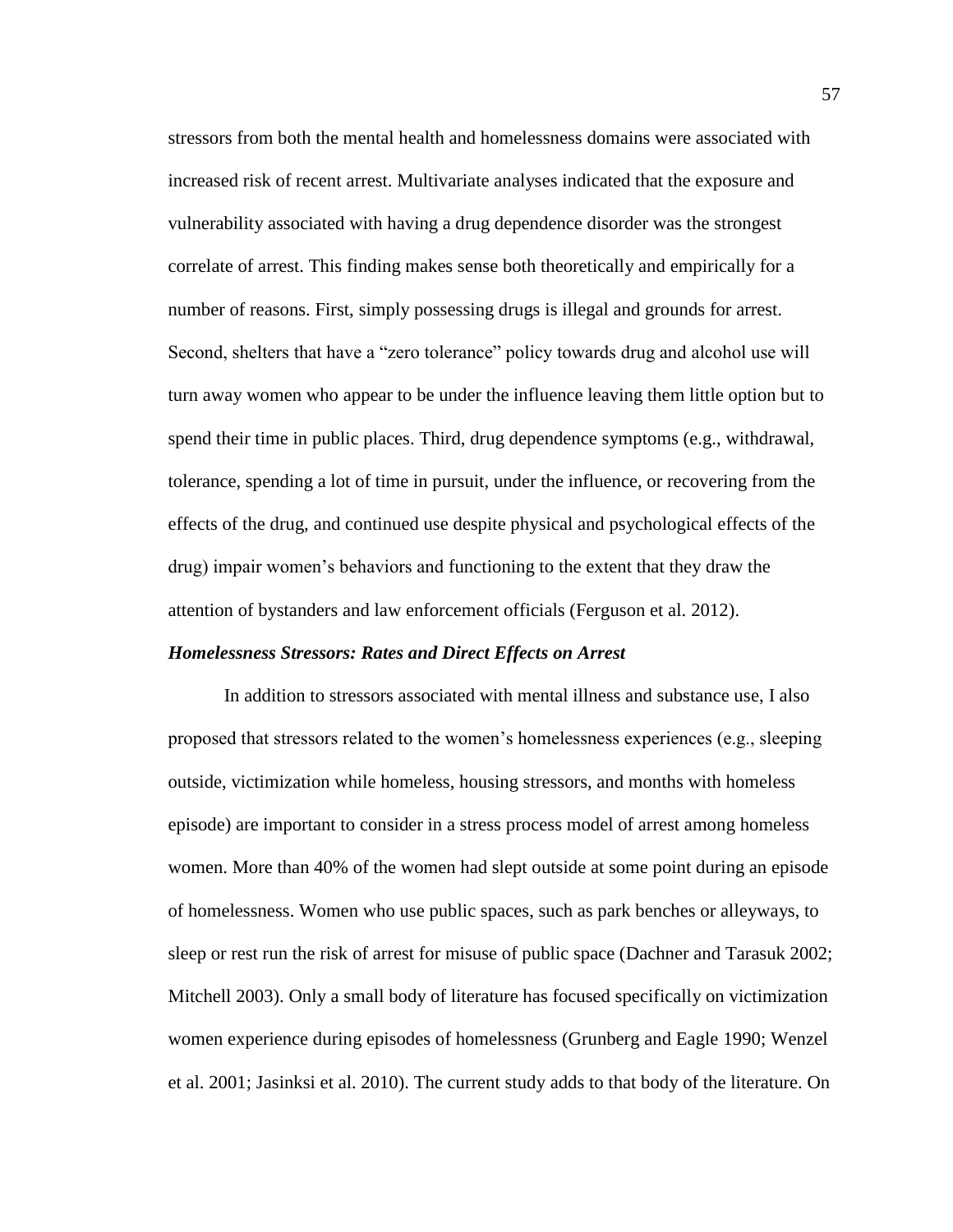average, women had experienced one type of victimization during an episode of homelessness. In the multivariate analyses, victimization while homeless emerged as the only homelessness stressor that was significantly correlated with recent arrest. This lends support to Widom's (1989) cycle of violence hypothesis, as victims of childhood abuse are more vulnerable than their non-victimized counterparts to experience subsequent victimization, in this case perpetrated in or around shelters (Grunberg and Eagle 1995; Jasinski 2010) or on the streets (Jasinski 2010). The association between victimization during episodes of homelessness and arrest supports the argument that homelessness itself is a stressful condition (Gory, Ritchey, and Mullis 1990; Goodman et al. 1991; Milburn and D'Ercole 1991).

# *Mediating Effects*

According to the theoretical framework, secondary stressors may also act as intervening variables in the relationship between primary stressors and negative outcomes. That is, the stress associated with childhood abuse may be related to risk of arrest indirectly, through stressors associated with mental illness, substance use, and homelessness. Hypotheses 6 and 7, which proposed mediating effects, were only supported in two instances. Drug dependence disorder and victimization while homeless each explained a significant portion of the relationship between childhood sexual abuse and arrest. This finding indicates that stressors associated with extreme drug use and victimization experiences, developed at least in part from childhood sexual abuse, manifest in criminal justice system involvement. Empirical evidence for the relationship between early trauma, substance use problems, and offending has been documented in feminist criminological literature (Chesney-Lind 1989; Belknap 2007) and research with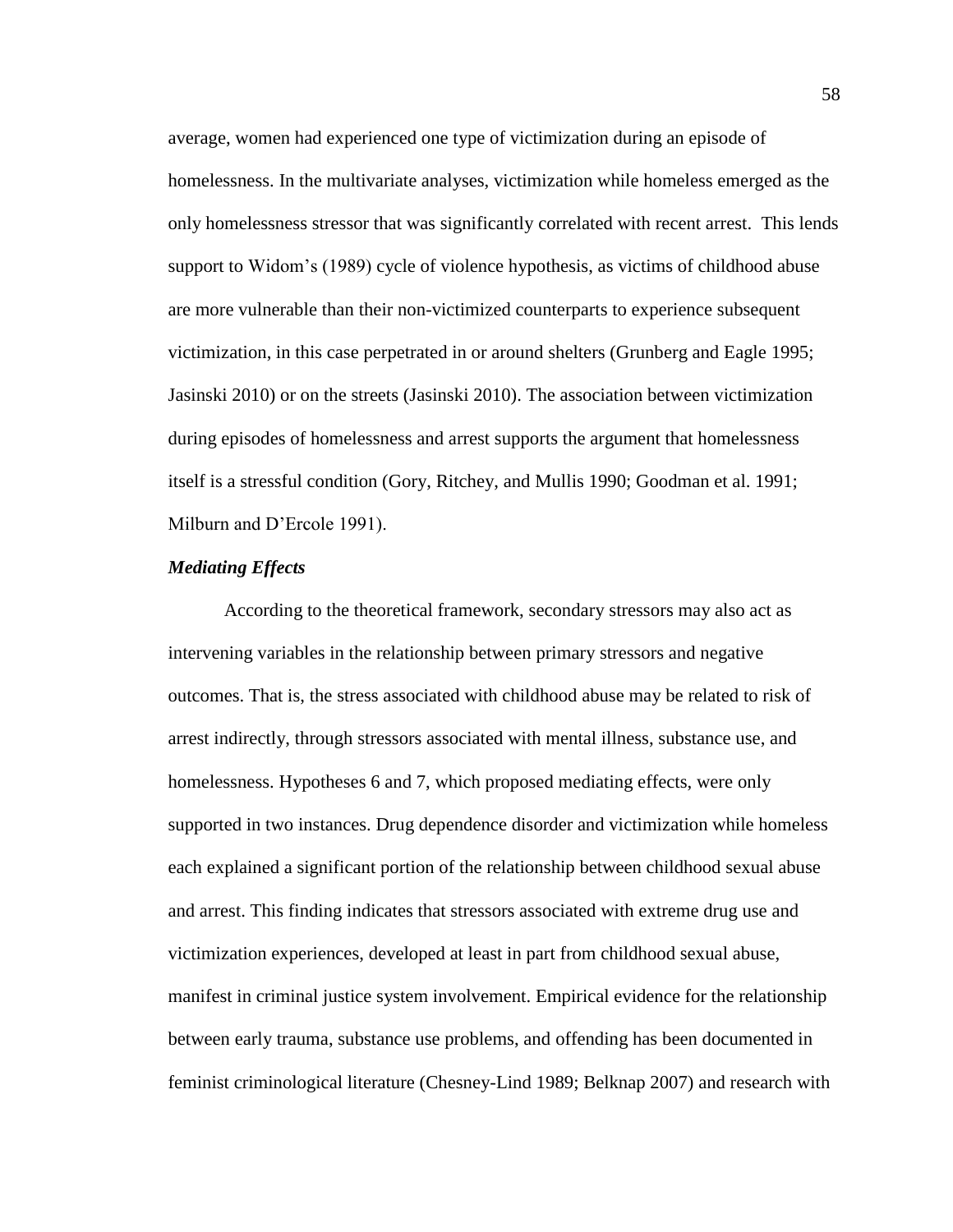homeless young adults (Whitbeck and Hoyt 1999; Chapple, Johnson, and Whitbeck 2004; Chen et al. 2006), but has been less established among samples of homeless adult women.

### **Moderating Effects**

None of the protective factors examined in the current study reduced the likelihood of arrest, as proposed in Hypothesis 8, nor did they moderate the relationship between the secondary stressors and arrest, as proposed in Hypotheses 9 and 10. This could be due to the measurement of social support and self-efficacy. Social support in the current study was measured by asking the women to list the number of people in their lives that *could* provide emotional (i.e., caring, accepting and concerned individuals) and instrumental (i.e., lending money, providing food or shelter) support, rather than the context of such support. It may have been more fruitful to know how many people the women had *actually* turned to for emotional and instrumental social support during episodes of homelessness. Future research would benefit from a deeper examination of the context of social support in the lives of homeless women, as Bassuk (1993) found homeless women's social networks tend to be smaller and less stable compared to the networks of low-income housed women. Perhaps in the present study the people women considered their supporters also were homeless and thus may have been unable to actually provide the type of social support that would buffer the effects of stress and prevent criminal justice system involvement. Additionally, those supporters may not always provide pro-social support. Prior research with homeless populations has shown that, in some cases, members of homeless individuals' social networks may be anti-social influences (Rice, Stein, and Milburn 2008). For example, a woman may count her drug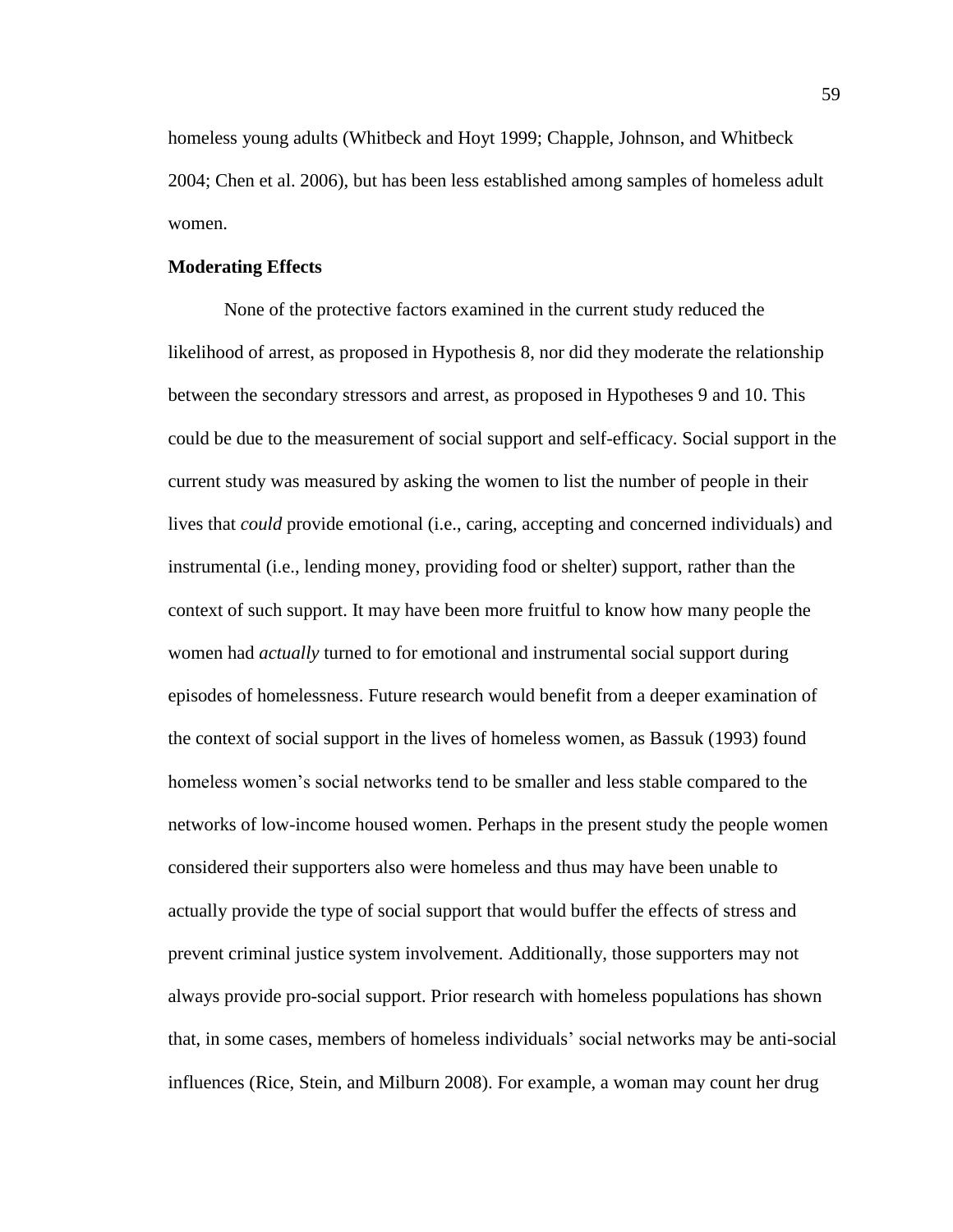dealer in amongst the people who lend her money, food, or a place to stay. In addition, it is worth considering that conventional measures of self-efficacy may operate differently for homeless women, as prior research on the moderating effects of self-efficacy has produced mixed findings (see Baron and Hartnagel 2002).

# **Limitations**

This study is not without its limitations, including a small sample size. Although I was able to test the direct, mediating, and moderating effects for separate segments of the conceptual model, the sample size prevented me from being able to test the entire conceptual model at one time. Additionally, a small sample limits the amount of statistical power necessary to detect effects that may be statistically significant in a larger sample. Put another way, having a small sample size increases the chance of making a type II error (Cohen 1992).

The cross-sectional nature of the data is also a limitation that must be recognized, as it prevents me from making causal statements about the relationships among the study variables. Although the variables themselves provide rough temporal ordering, as childhood abuse necessarily occurred before age 18, secondary stressors were measured as "lifetime" occurrences, and arrest was limited to the past year, it is possible that arrest may have preceded the secondary stressors in time. A study using data from the general population, however, indicated that among those with a history of both incarceration and mental illness, onset of psychiatric disorders preceded incarceration in the majority of cases (Schnittiker, Massoglia, and Uggen 2012).

I am also limited in that I am unable also to test associations *between* the secondary stressors. A fruitful area for future research would be to test, for example,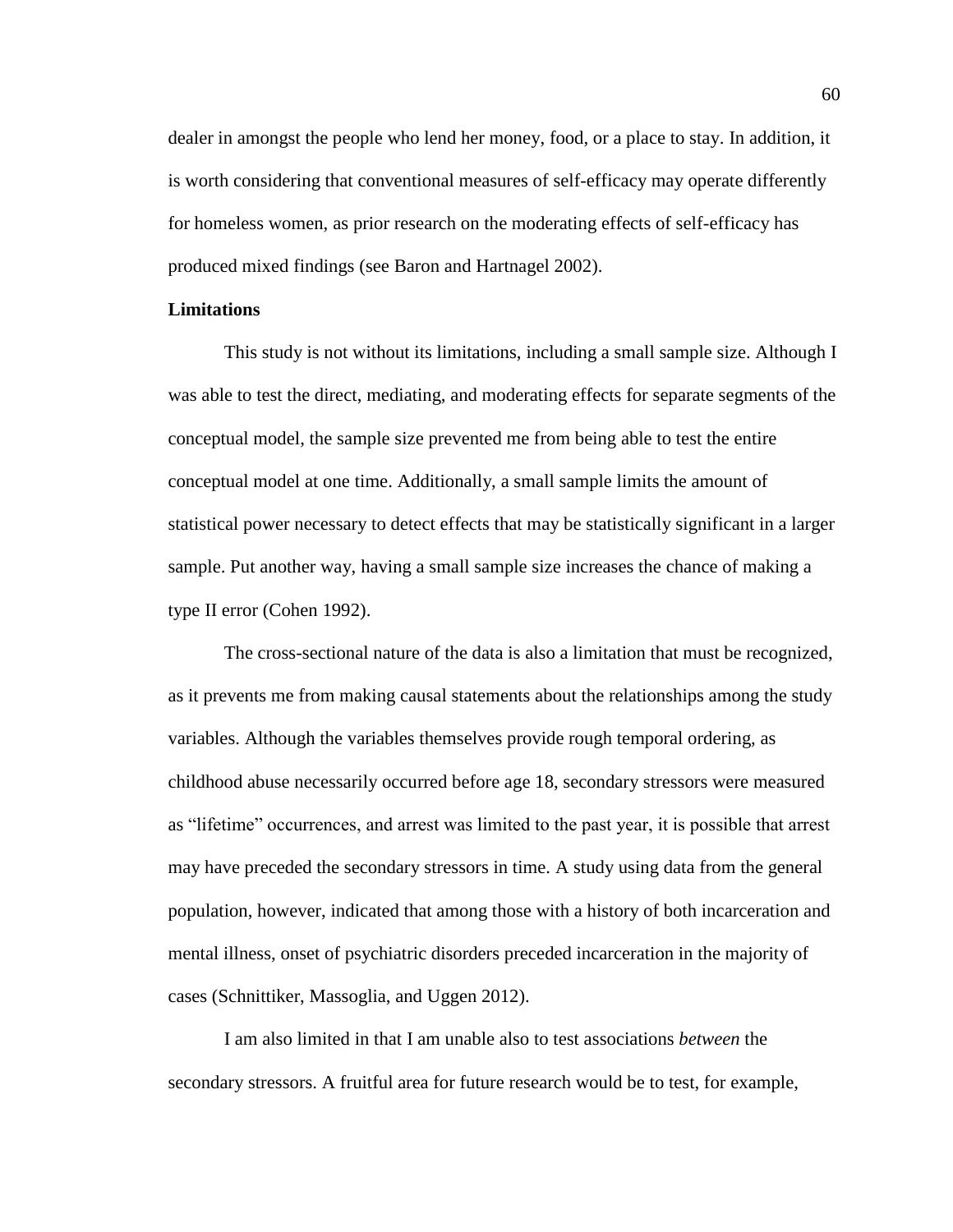whether mental health or substance use disorders expose women to more stressors while homeless, or whether homelessness stressors lead to the development of mental health and substance use problems.

The measurement of some of the study variables also presents limitations. While I am able to provide a rate of recent arrest among homeless women, I am unable to include contextual information about the types of crimes for which the women were arrested. Prior research has shown that the homeless are often arrested for maintenance and property crimes, rather than violent crimes (Snow, Baker, and Anderson 1989; Greenberg and Rosenheck 2008; Fitzpatrick and Myrstol 2011). I also have no information about the depth of women's involvement in the criminal justice system. That is, I do not know whether they were formally charged or incarcerated as a result of the reported arrest(s).

The measures of childhood abuse used in this study capture the occurrence of abuse but not the context in which the abuse occurred. For example, I am unable to differentiate between women who were victimized once during childhood versus women who experienced chronic abuse. Child abuse research indicates that abuse characteristics, such as age of onset, frequency, duration, severity, use of force, and the relationship between victim and perpetrator, are important factors to consider in examinations of outcomes for child abuse victims (Tyler 2002). Recall bias is also a limitation associated with collecting data about early life events in retrospective studies (Raphael 1987; Hardt and Rutter 2004).

The measure for victimization while homeless captures the range of types of victimization women may have experienced during homeless episodes, but it does not account for the frequency, severity, or chronicity of abuse. Future research using more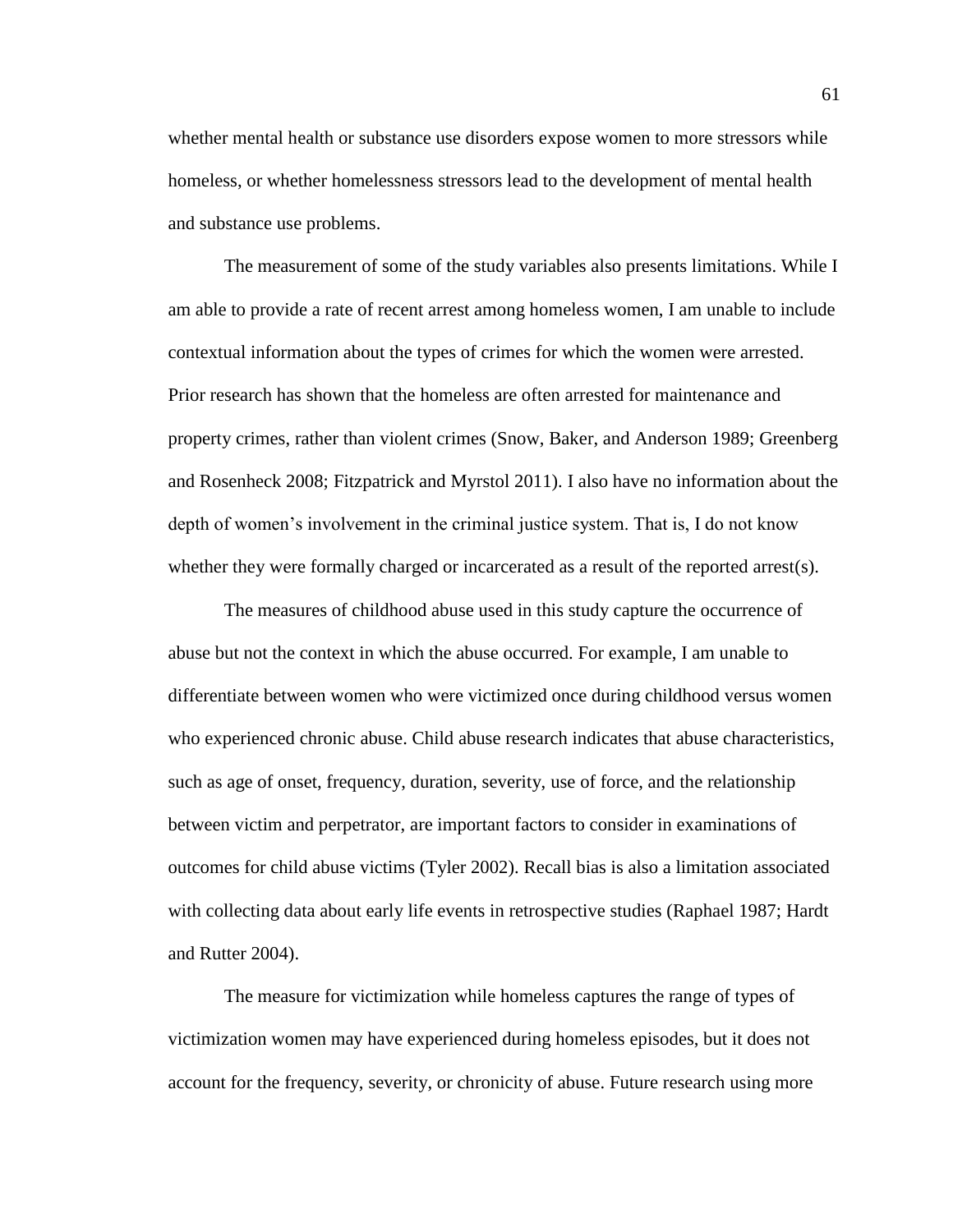contextual measures of victimization while homeless is necessary to further support the finding that victimization while homeless mediates the relationship between childhood abuse and arrest among homeless women.

Finally, the count of number of months in which women experienced at least one episode of homelessness appears to have low validity. The measure served as a proxy for the length of time that women had spent homeless. It is possible, however, that a woman who reported a higher number of months with a homeless episode could have been homeless for less time compared to a women who reported a lower number of months with a homeless episode. For instance, a woman who had been homeless for seven days in six separate months would have reported a "6" for the months with homeless episode variable. This woman would have spent 42 total days homeless. Another woman may have been homeless for 20 days per month in 4 months. Although this woman would have spent 80 total days homeless (more than the first woman), she would have a value of "4" for the months with homeless episode variable. Thus, the current measure appears to be a poor proxy, and a continuous measure of total time homeless, which has been used in prior research (Nyamathi, Leake, and Gelberg 2001; Tyler et al. 2001; McMorris et al. 2002) is most likely a better indicator of time spent homeless.

## **Conclusions**

Despite these limitations, I believe this dissertation makes several important contributions to the study of victimization, mental illness, substance use, and criminal justice system involvement among homeless women. First, it provides recent estimates of childhood abuse, psychiatric disorders, and arrest among homeless women and demonstrates that homeless women are multiply marginalized and victimized across the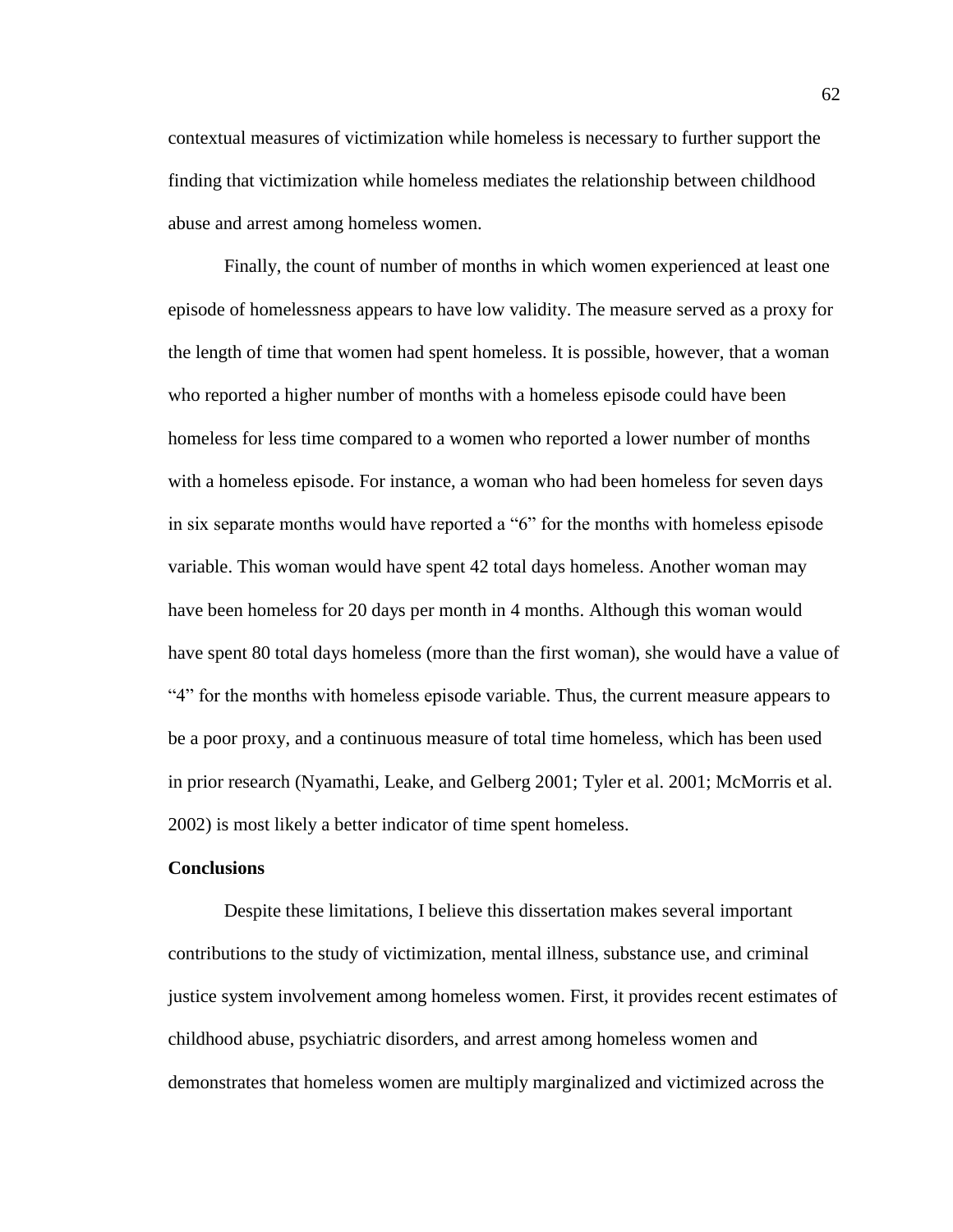life course. Second, it demonstrates that homeless women face stressors that women who are not homeless do not face, such as street victimization and having to sleep outside, that increase homeless women's likelihood of arrest.

Third, this study demonstrates the ongoing criminalization of mental illness and homelessness in U.S. society. The finding that drug dependence disorder and victimization while homeless mediate the relationship between childhood sexual abuse and arrest speaks volumes about this criminalization among homeless women. This is a subgroup of women who were sexually traumatized as children and grew up to develop extreme drug addictions and experience subsequent victimization after becoming homeless. Instead of identifying these women as victims and attempting to connect them to rehabilitative services, we arrest them. Criminalizing homeless women does nothing to address the stressors they face; instead it further removes them from important services. Even if women are not incarcerated, having a criminal arrest record acts as a barrier to future housing and employment (Richie 2001; Caton et al. 2005).

Finally, the current study supports the stress process model as a valid approach to studying risk and protective factors for arrest among homeless women. Stressors experienced early in the life course give rise to stressors in other life domains and lead to maladaptive outcomes. The results from the focal relationship in the study—childhood abuse and arrest—cannot emphasize enough the value of early interventions for victims of childhood abuse. Not only may such interventions prevent subsequent criminal involvement, they may also prevent the development of stressors associated with mental illness, substance use, and homelessness.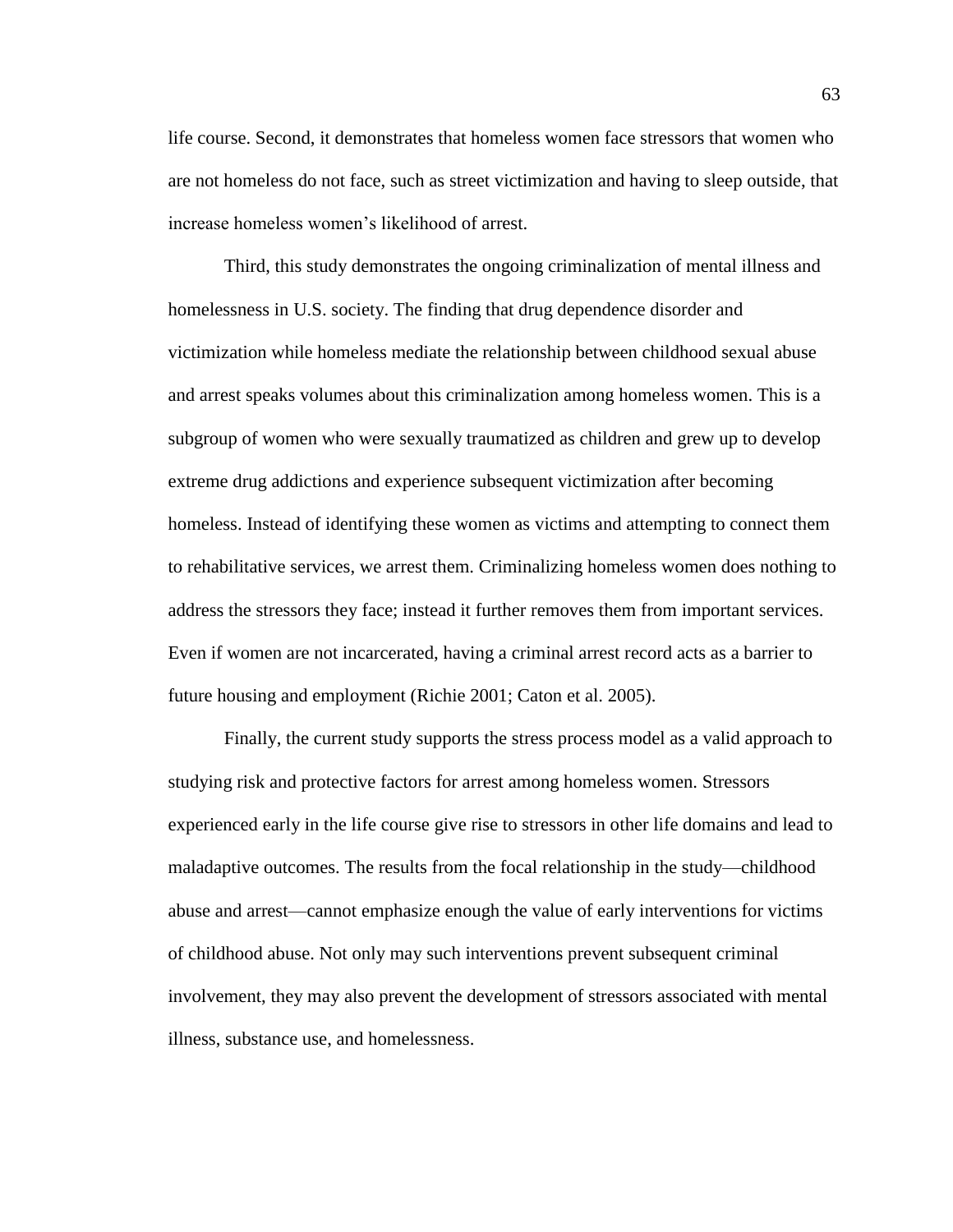Scholars interested in this area of research would benefit from a long-term study of homeless women, as a longitudinal study design would better capture the dynamic nature of homelessness, social support, and stress. As the female segments of both the homeless population and the incarcerated population continue to grow, this dissertation should provide the impetus for future prevention and intervention research.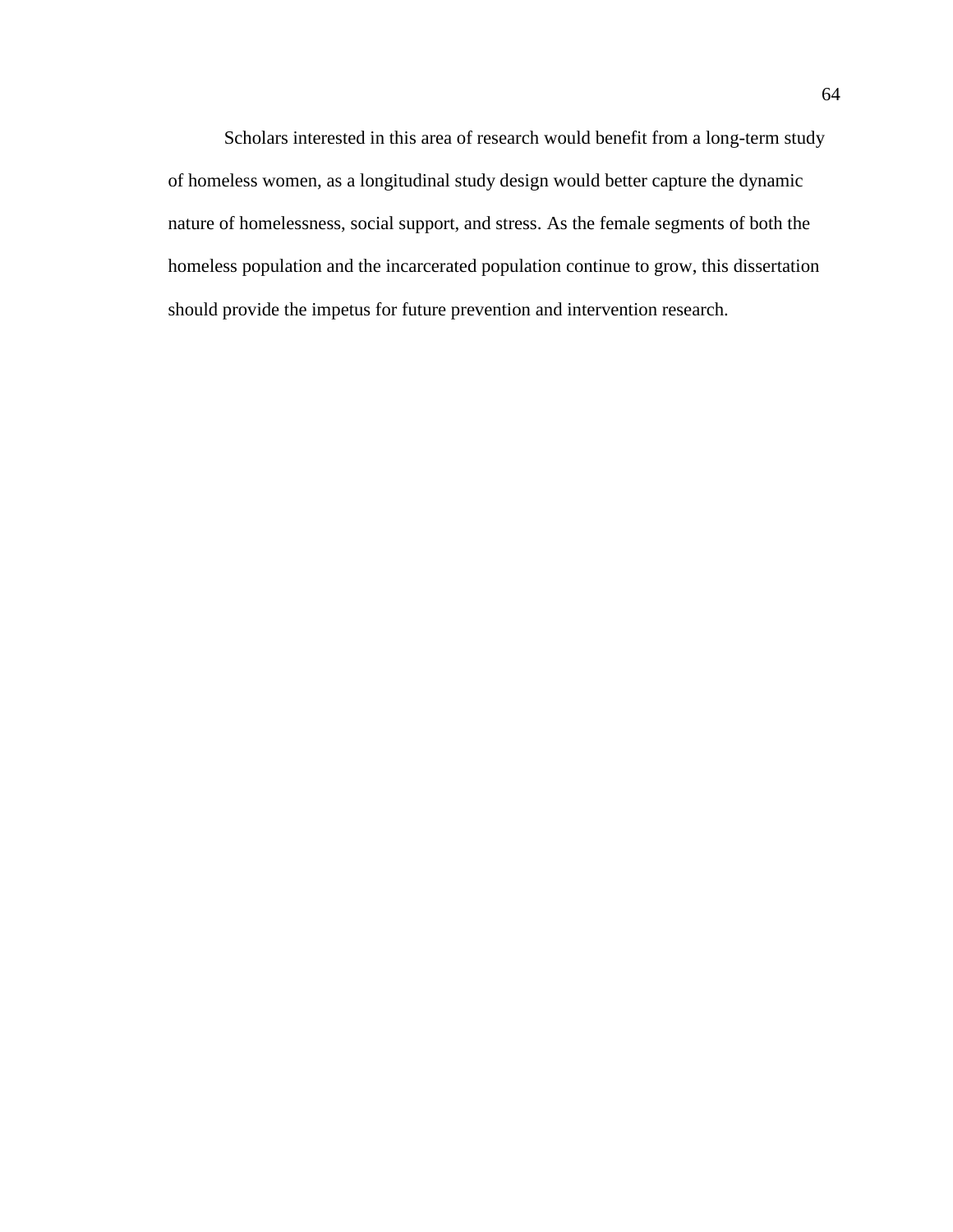#### **REFERENCES**

American Psychological Association. 2000. *Diagnostic and Statistical Manual of Mental Disorders* (4<sup>th</sup> Edition Text Revision). Washington DC: Author.

Armenta, Brian E., Les B. Whitbeck, and Mary C. Zanarini. 2012. "Technical Report for the Diagnostic Inventory for DSM-IV Personality Disorders-Standardized: Development, Evaluation, and Preliminary Estimates for Adult Homeless Women." Lincoln, NE: University of Nebraska-Lincoln.

- Avison, William R. 1999. "The Impact of Mental Illness on the Family." In Carol S. Aneshensel and Jo C. Phelan (Eds.), *Handbook of the Sociology of Mental Health* (pp. 495-518). New York: Plenum.
- Baron, Reuben M. and David A. Kenny. 1986. "The Moderator-Mediator Variable Distinction in Social Psychological Research: Conceptual, Strategic, and Statistical Considerations." *Journal of Personality and Social Psychology 51*(6): 1173-1182.
- Baron, Stephen W. and Timothy F. Hartnagel. 2002. "Street Youth and Labor Market Strain." *Journal of Criminal Justice 30*: 519-533.
- Bassuk, Ellen L. 1993. "Social and Economic Hardships of Homeless and Other Poor Women." *American Journal of Orthopsychiatry 63*(3): 340-347.
- Bassuk, Ellen L. and Lynn Rosenberg. 1988. "Why Does Family Homelessness Occur? A Case-Control Study." *American Journal of Public Health 78*(7): 783-788.
- Bassuk, Ellen L., Sharon Melnick, and Angela Browne. 1998. "Responding to the Needs of Low-Income and Homeless Women Who Are Survivors of Family Violence." *Journal of the American Medical Women's Association 53*(2): 57-64.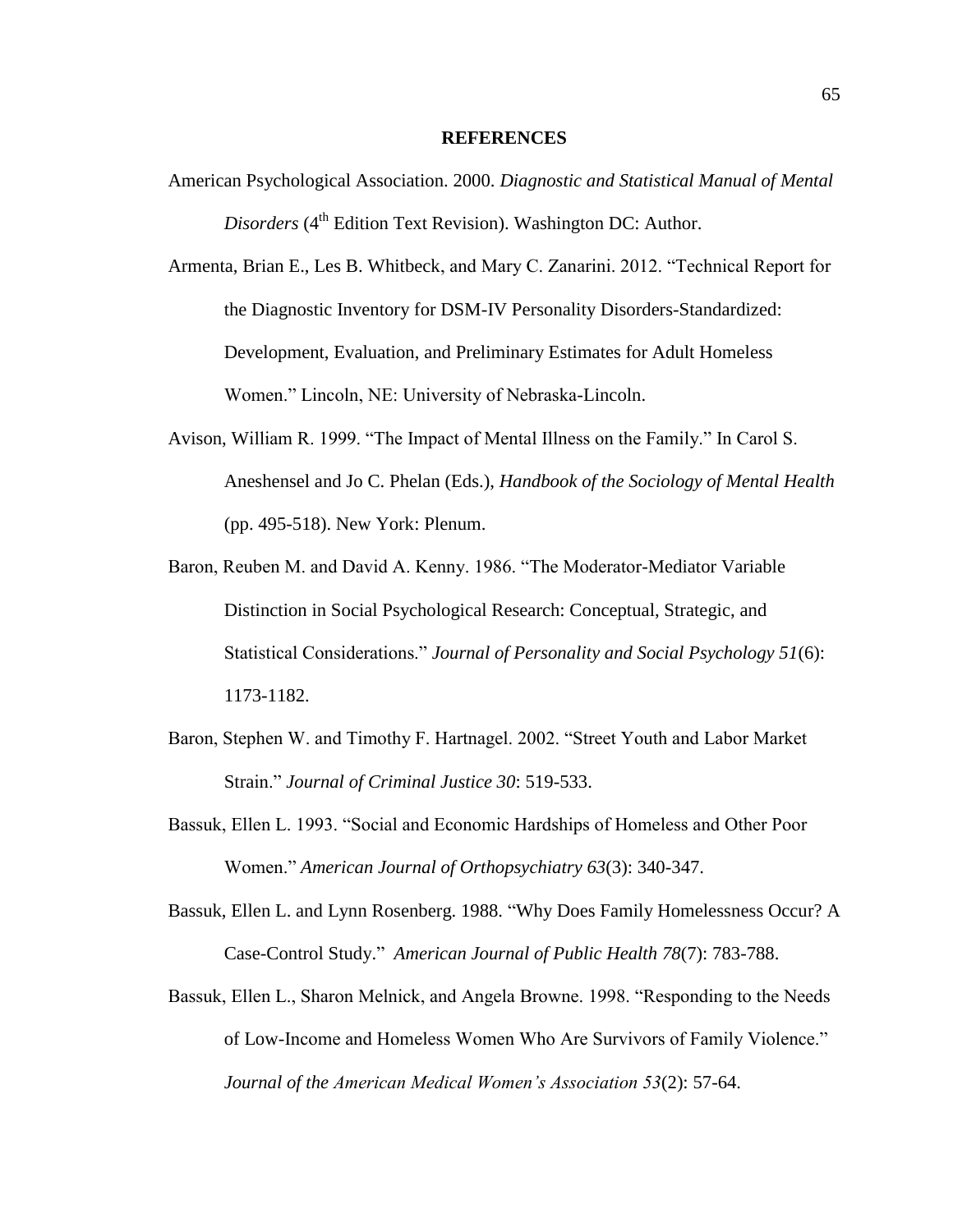Baumohl, Jim, ed. 1996. *Homelessness in America.* Phoenix, AZ: Oryx Press.

- Belknap, Joanne. 2007. *The Invisible Woman: Gender, Crime, and Justice.* Belmont, CA: Thomson Wadsworth Publishing Company.
- Belknap, Joanne and Kristi Holsinger. 2006. "The Gendered Nature of Risk Factors for Delinquency." *Feminist Criminology 1*(1): 48-71.

Bernard, Thomas J. 1990. "Angry Aggression among the "Truly Disadvantaged." *Criminology 28*: 73-96.

- Breakey, Williiam R., Pamela J. Fischer, Morton Kramer, Gerald Nestadt, Alan J. Romanoski, Alan Ross, Richard M. Royall, and Oscar C. Stine. 1989. "Health and Mental Health Problems of Homeless Men and Women in Baltimore." *Journal of the American Medical Association 262*(10): 1352-1357.
- Briere, John & Diana M. Elliott. 2003. "Prevalence and Psychological Sequelae of Self-Reported Childhood Physical and Sexual Abuse in a General Population Sample of Men and Women." *Child Abuse and Neglect 27*(10): 1205-1222.
- Burnam, M. Audrey, Judith A. Stein, Jacqueline M. Golding, Judith M. Siegel, Susan B. Sorenson, Alan B. Forsythe and Cynthia A. Telles. 1988. "Sexual Assault and Mental Disorders in a Community Population." *Journal of Consulting and Clinical Psychology 56*(6): 843-850.
- Burt, Martha R. 1996. "Homelessness: Definitions and Counts." Pp. 15-23 in *Homelessness in America,* edited by J. Baumohl. Phoenix: Oryx Press.
- Burt, Martha R. and Barbara E. Cohen. 1989. "America's Homeless: Numbers, Characteristics, and Programs that Serve Them." *Urban Institute Report 89-3.* Washington DC: Urban Institute Press.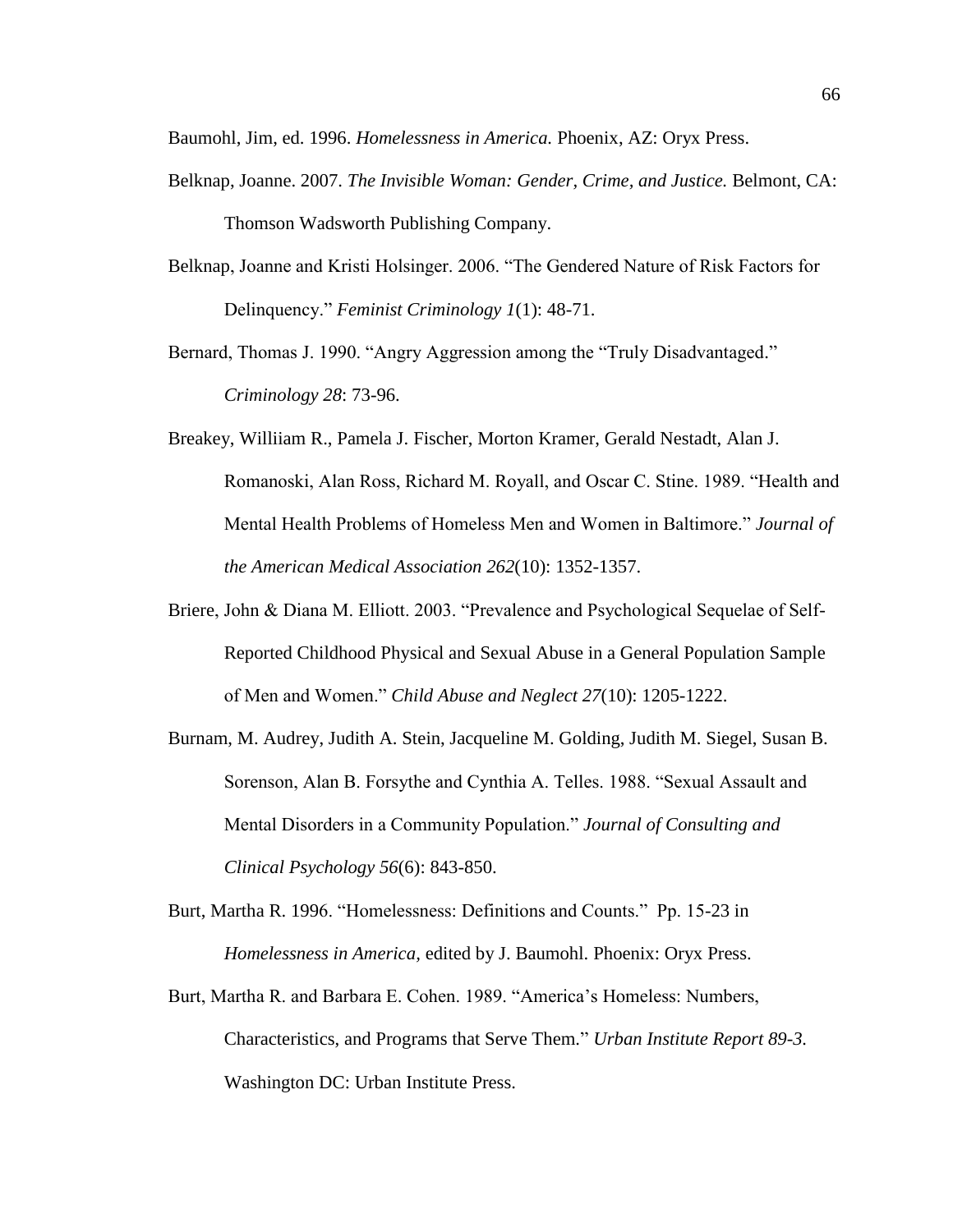- Burt, Martha R., Laudan Y. Aron, Toby Douglas, Jesse Valente, Edgar Lee, and Britta Iwan. 1999. "Homelessness: Programs and the People They Serve. Findings of the National Survey of Homeless Assistance Providers and Clients." Washington DC: Urban Institute Press.
- Butterfield, Marian I., Paula G. Panzer, and Catherine A. Forneris. 1999. "Victimization of Women and its Impact on Assessment and Treatment in the Psychiatric Emergency Setting." *Emergency Psychiatry 22*(4): 875-896.
- Cale, Ellison M. and Scott O. Lilienfeld. 2002. "Sex Differences in Psychopathy and Antisocial Personality Disorder: A Review and Integration." *Clinical Psychology Review 22*: 1179-1207.
- Carlson, Eve B., Lita Furby, Judith Armstrong, and Jennifer Shlaes. 1997. "A Conceptual Framework for the Long-Term Psychological Effects of Traumatic Childhood Abuse." *Child Maltreatment 2*(3): 272-295.
- Caspi, Avshalom, Daryl J. Bem, and Glen H. Elder Jr. 1989. "Continuities and Consequences of Interactional Styles across the Life Course." *Journal of Personality 57*: 375-406.
- Caton, Carol L.M., Boanerges Dominguez, Bella Schanzer, Deborah S. Hasin, Patrick E. Shrout, Alan Felix, Hunter McQuiston, Lewis A. Opler, and Eustace Hsu. 2005. "Risk Factors for Long-Term Homelessness: Findings from a Longitudinal Study of First-Time Homeless Single Adults." *American Journal of Public Health 95*(10): 1753-1759.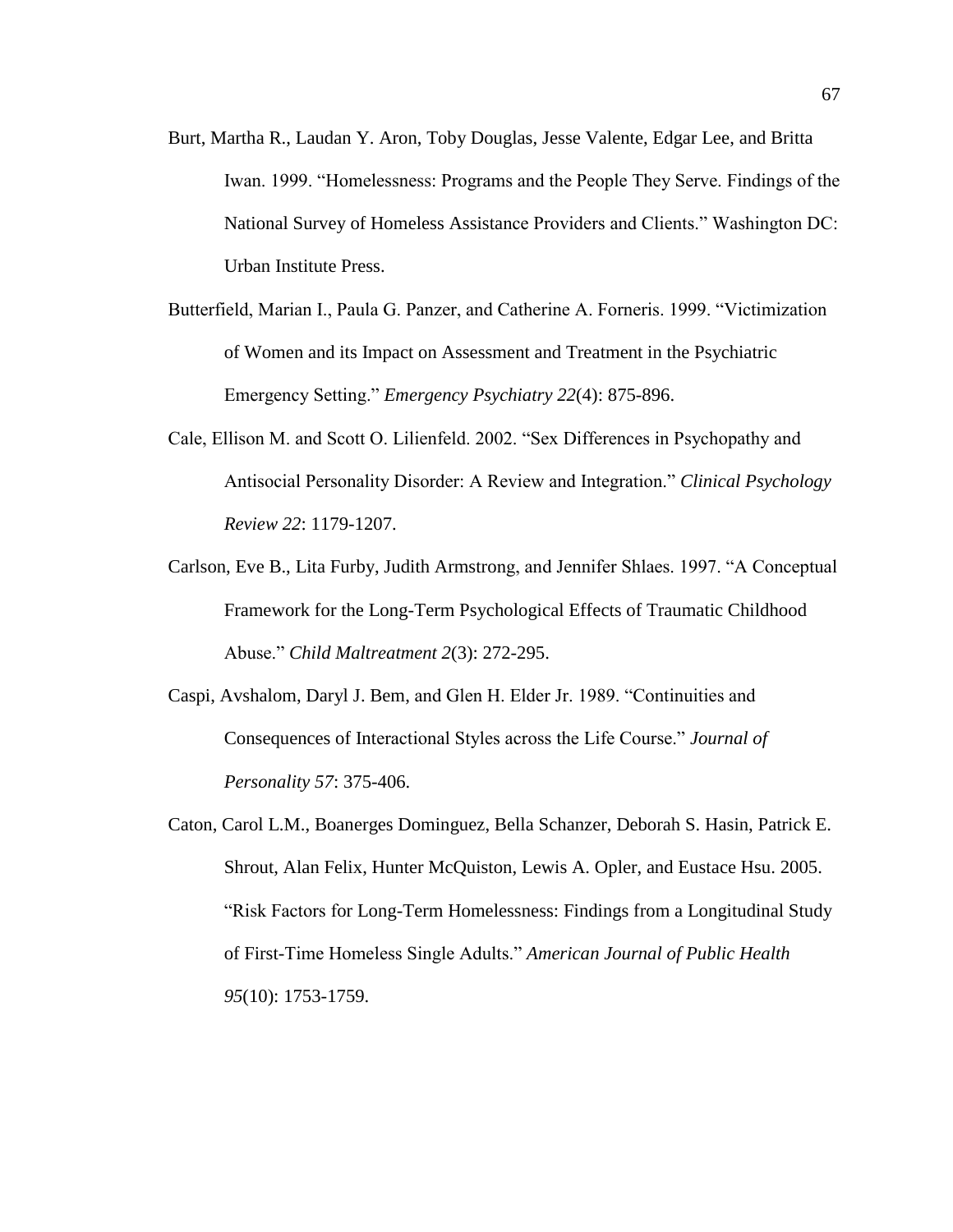- Chapple, Constance L., Kurt D. Johnson, and Les B. Whitbeck. 2004. "Gender and Arrest among Homeless and Runaway Youth: An Analysis of Background, Family, and Situational Factors." *Youth Violence and Juvenile Justice 2*(2): 12-147.
- Chen, X, Lisa Thrane, Les B. Whitbeck, and Kurt Johnson. 2006. "Mental Disorders, Comorbidity, and Postrunaway Arrests among Homeless and Runaway Adolescents." *Journal of Research on Adolescence 16*: 379-402.
- Chesney-Lind, Meda. 1989. "Girls' Crime and Woman's Place: Toward a Feminist Model of Female Delinquency." *Crime & Delinquency 35*(1): 5-29.
- Clark, Robin E., Susan K. Ricketts, and Gregory J. McHugo. 1999. "Legal System Involvement and Costs for Persons in Treatment for Severe Mental Illness and Substance Use Disorders." *Psychiatric Services 50*(5): 641-647.
- Colvin, Mark, Francis T. Cullen, and Thomas Vander Ven. 2002. "Coercion, Social Support, and Crime: An Emerging Theoretical Consensus." *Criminology 40*(1): 19-42.
- Constantine, Robert, Ross Andel, John Petrila, Marion Becker, John Robst, Gregory Teague, Timothy Boaz, and Andrew Howe. 2010. "Characteristics and Experiences of Adults with a Serious Mental Illness Who were Involved in the Criminal Justice System." *Psychiatric Services 61*(5): 451-457.
- Constantine, Robert J., John Petrila, Ross Andel, Eugena M. Givens, Marion Becker, John Robst, Richard Van Dorn, Tim Boaz, Greg Teague, Diane Haynes, and Andrew Howe. 2010. "Arrest Trajectories of Adult Offenders with a Serious Mental Illness." *Psychology, Public Policy, and Law 16*(4): 319-339.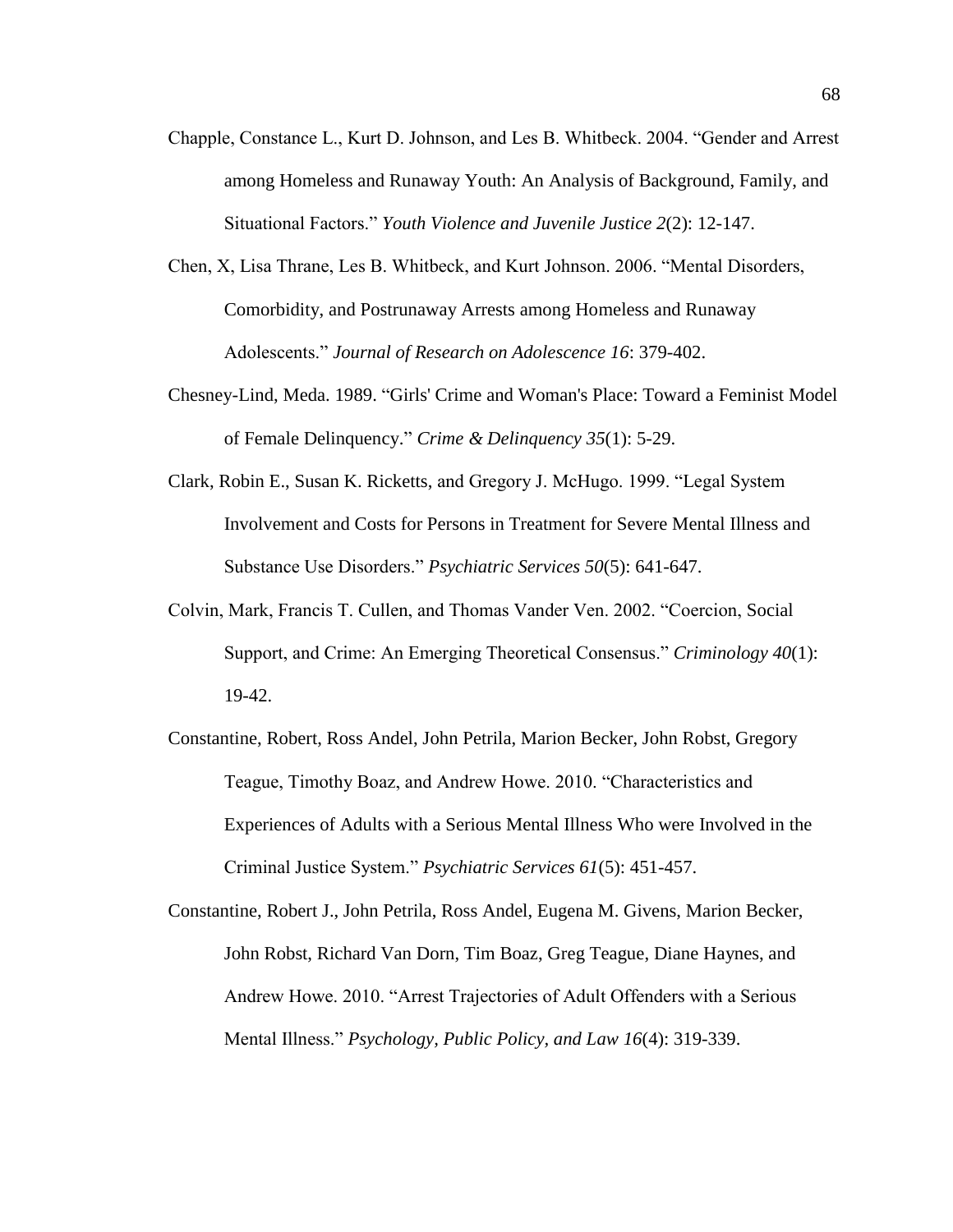- Cox, Judith F., Pamela C. Morschauser, Steven Banks, and James L. Stone. 2001. "A Five-Year Population Study of Persons Involved in the Mental Health and Local Correctional Systems: Implications for Service Planning." *Journal of Behavior Health Services and Research 28*(2): 177-187.
- Cullen, Francis T. 1994. "Social Support as an Organizing Concept for Criminology: Presidential Address to the Academy of Criminal Justice Sciences." *Justice Quarterly 11*: 527-559.
- Dachner, Naomi and Valerie Tarasuk. 2002. "Homeless 'Squeegee Kids': Food Insecurity and Daily Survival." *Social Science and Medicine* 54(7): 1039-1049.
- Davies-Netzley, Sally, Michael S. Hurlburt, and Richard L. Hough. 1996. "Childhood Abuse as a Precursor to Homelessness for Homeless Women with Severe Mental Illness." *Violence and Victims 11*(2): 129-142.
- DeHart, Dana D. 2008. "Pathways to Prison: Impact of Victimization in the Lives of Incarcerated Women." *Violence Against Women 14*: 1362-1381.
- DeHart, Dana D., Shannon Lynch, Jaonne Belknap, Priscilla Dass-Brailsford and Bonnie Green. 2013. "Life History Models of Female Offending: The Roles of Serious Mental Illness and Trauma in Women's Pathways to Jail." *Psychology of Women Quarterly 38*(1): 138-151.
- D'Ercole, Ann and Elmer Streuning. 1990. "Victimization among Homeless Women: Implications for Service Delivery." *Journal of Community Psychology 18*(2): 141- 152.
- Dodge, Kenneth A., John E. Bates, and Gregory S. Pettit. 1990. "Mechanisms in the Cycle of Violence." *Science 250*(4988): 1678-1683.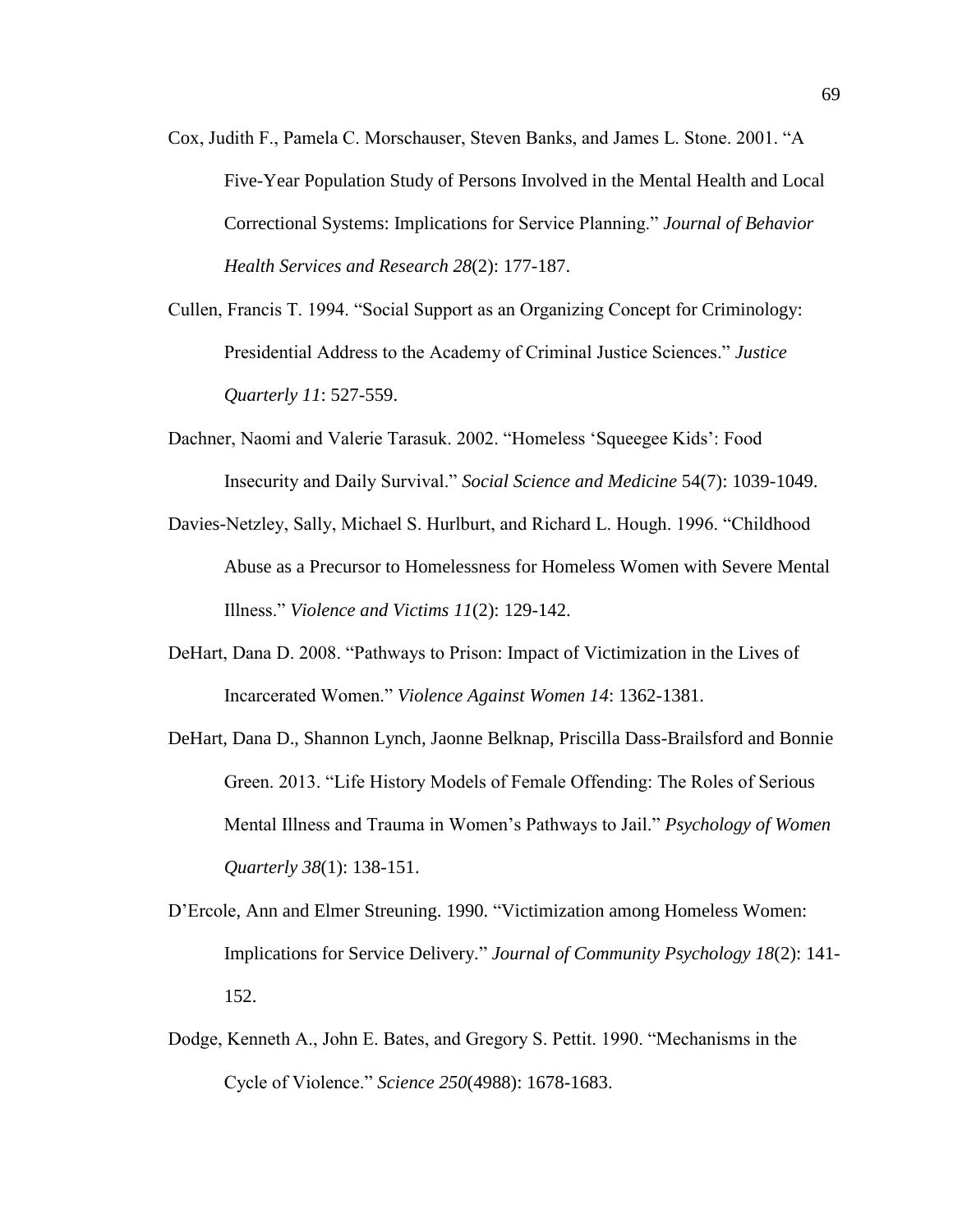- Dodge, Kenneth A., Gregory S. Pettit, John E. Bates, and Ernest Valente. 1995. "Social Information-Processing Patterns Partially Mediate the Effect of Early Physical Abuse on Later Conduct Problems." *Journal of Abnormal Psychology 104*(4): 632-643.
- Donley, Amy. 2008. "The Perception of Homeless People: Important Factors in Determining Perceptions of the Homeless as Dangerous." PhD Dissertation, Department of Sociology, University of Central Florida.
- Duncan, Renae D. Benjamin E. Saunders, Dean G. Kilpatrick, Rochelle F. Hanson, and Heidi S. Resnick. 1996. "Childhood Physical Assault as a Risk Factor for PTSD, Depression, and Substance Use: Findings from a National Survey." *American Journal of Orthopsychiatry 66*(3): 437-448.
- Eberle, Margaret, Deborah Kraus, Luba Serge, and David Hulchanski. 2000. *The Relationship between Homelessness and the Health, Social Services and Criminal Justice Systems: A Review of the Literature. Vol. 1 Homelessness—Causes and Effects.* Vancouver, B.C.: British Columbia Ministry of Social Development and Economic Security.
- Eitle, David R. and R. Jay Turner. 2003. "Stress Exposure, Race, and Young Adult Male Crime." *Sociological Quarterly 44*(2): 243-269.
- Elder, Glen H. 1994. "Time, Agency, and Social Change: Perspectives on the Life Course." *Social Psychology Quarterly 57*: 4-15.
- Elder, Glen H. Jr. 1998. "Life Course and Human Development." Pp. 939-991 in *Handbook of Child Psychology*, edited by W. Damon. New York: Wiley.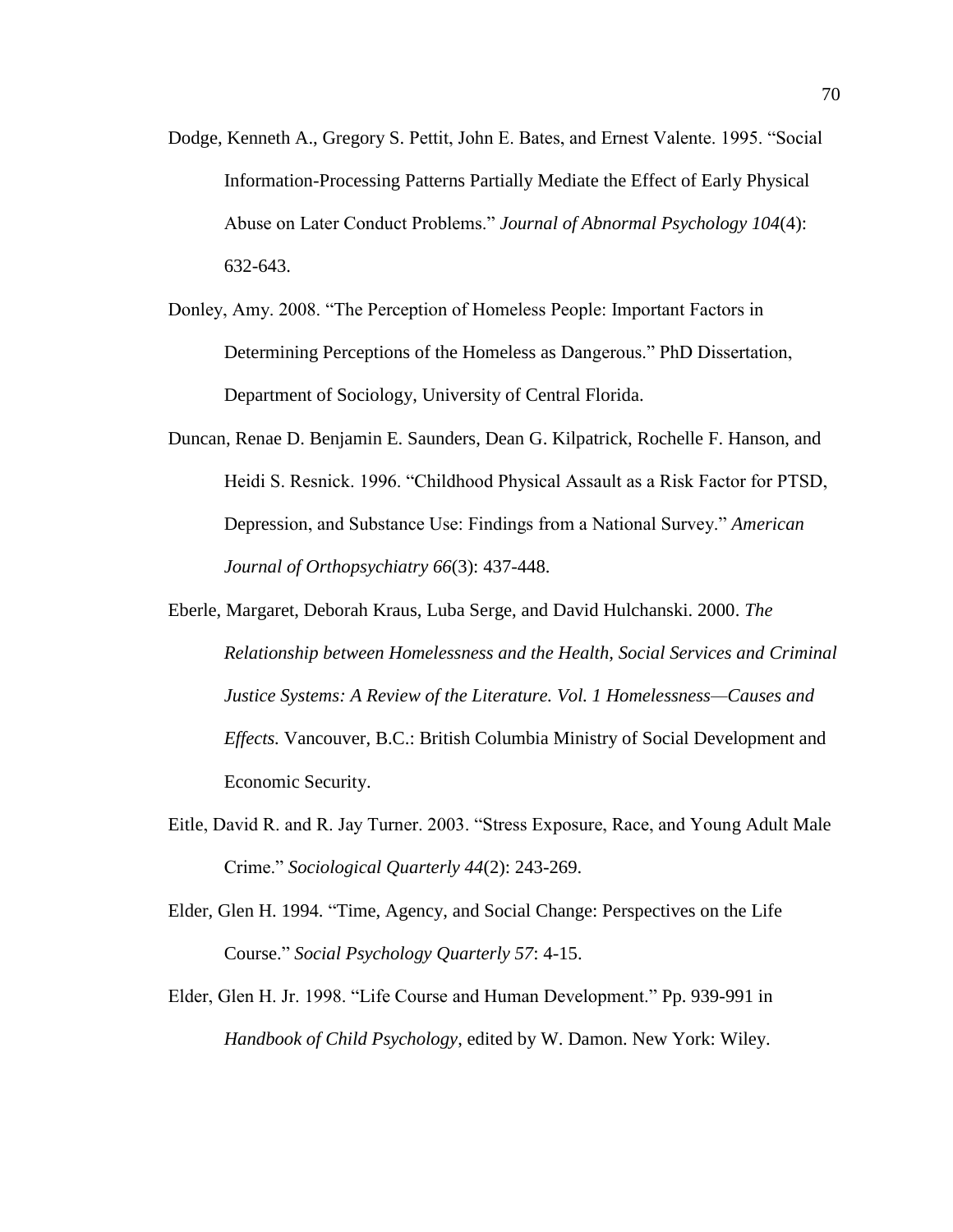- Elder, Glen H., Jr., Monica K. Johnson and Robert Crosnoe. 2003. "The Emergence and Development of Life Course Theory." Pp. 3-19 in *Handbook of the Life Course*, edited by J.T. Mortimer and M.J. Shanahan. New York: Kluwer Academic/Plenum Publishers.
- Eshbaugh, Elaine A. 2010. "Brief Report: Does Mastery Buffer the Impact of Stress on Depression among Low-Income Mothers?" *Journal of Poverty 14*(2): 237-244.
- Fagan, Abigail A. 2001. "The Gender Cycle of Violence: Comparing the Effects of Child Abuse and Neglect on Criminal Offending for Males and Females." *Violence and Victims 16*(4): 457-474.
- Ferguson, Kristin M., Kimberly Bender, Sanna J. Thompson, Bin Xie, and David Pollio. 2012. "Exploration of Arrest Activity among Homeless Young Adults in Four U.S. Cities." *Social Work Research 36*(3): 233-238.
- Finkelhor, David. 1990. "Early and Long-Term Effects of Child Sexual Abuse: An Update." *Professional Psychology: Research and Practice 21*(5): 325-330.
- Fischer, Pamela J. 1991. "Alcohol, Drug abuse, and Mental Health Problems among Homeless Persons: A Review of the Literature, 1980-1990." Rockville, MD: National Institute on Alcohol Abuse and Alcoholism.
- Fischer, Pamela J. and William R. Breakey. 1991. "The Epidemiology of Alcohol, Drugs, and Mental Disorders among Homeless Persons." *American Psychologist 46*(11): 1115-1128.
- Fitzpatrick, Kevin M. and Brad Myrstol. 2011. "The Jailing of America's Homeless: Evaluating the Rabble Management Thesis." *Crime and Delinquency 57*(2): 271- 297.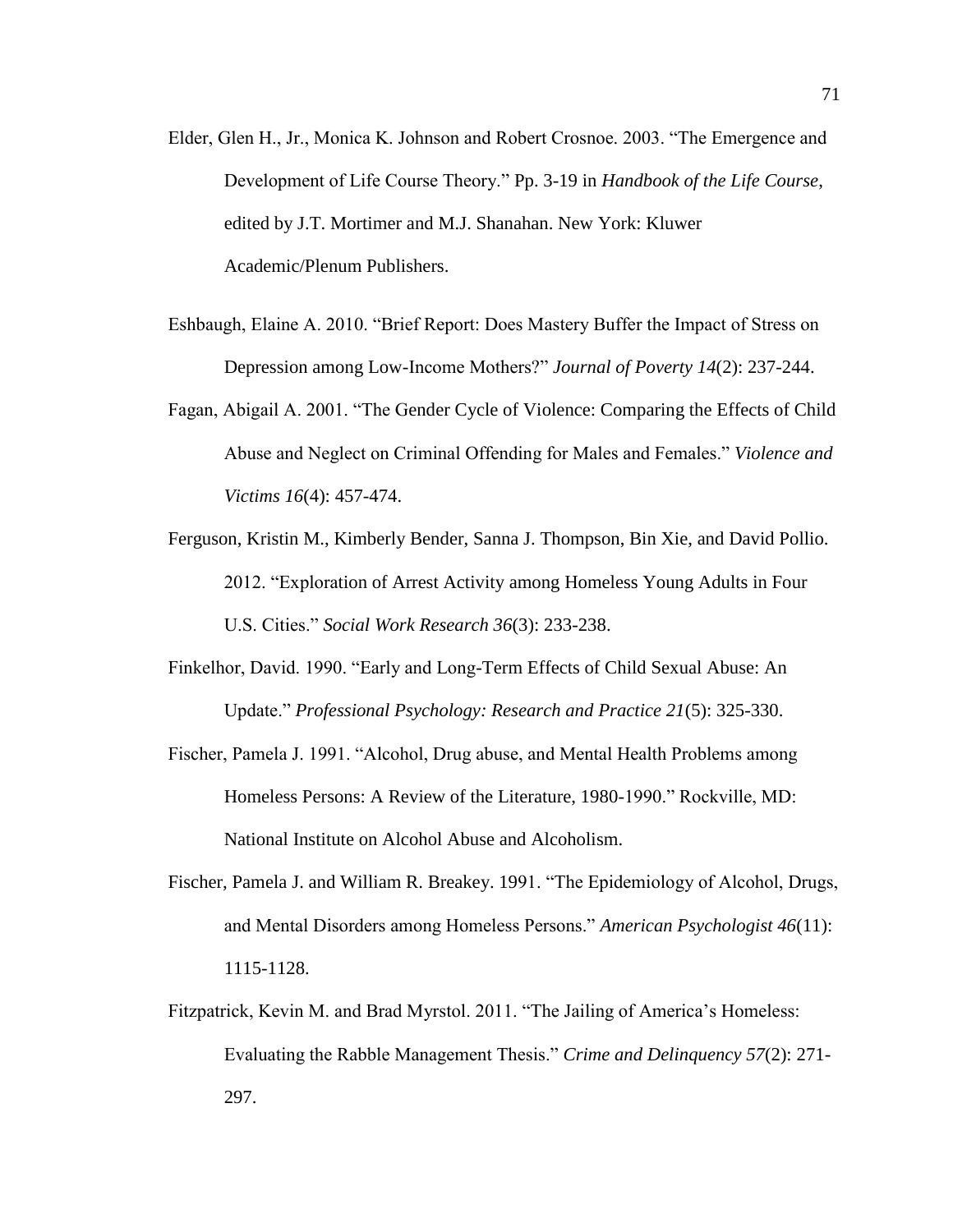- Frost, Natasha, Judith Greene and Kevin Pranis. 2006. "The Punitiveness Report. Hard Hit: The Growth in the Imprisonment of Women, 1977-2004." New York: Institute on Women and Criminal Justice.
- Gans, Herbert. 1995. *The War against the Poor: The Underclass and Anti-Poverty Policy.* New York: Basic.
- Garland, Tammy S., Tara Richards, and Mikaela Cooney. 2010. "Victims Hidden in Plain Sight: The Reality of Victimization among the Homeless." *Criminal Justice Studies 23*(4): 285-301.
- Gelberg, Lillian, Lawrence S. Linn, and Barbara D. Leake. 1988. "Mental Health, Alcohol and Drug Use, and Criminal History among Homeless Adults." *American Journal of Psychiatry 145*: 191-196.
- Glaser, Jean-Paul, Jim Van Os, Piet J.M. Portegijs, and Inez Myin-Germeys. 2006. "Childhood Trauma and Emotional Reactivity to Daily Life Stress in Adult Frequent Attenders of General Practitioners." *Journal of Psychosomatic Research 61*(2): 229-236.
- Glasheen, Cristie, Sarra L. Hedden, Karry A. Kroutil, Michael R. Pemberton, and Ingrid Goldstrom. 2012. "Past Year Arrest among Adults in the United States: Characteristics of and Association with Mental Illness and Substance Use." Rockville, MD: Substance Abuse and Mental Health Services Administration. Retrieved from http://www.samhsa.gov/data/2k12/DataReview/DR008/CBHSQdatareview-008-arrests-2012.htm
- Goodman, Lisa, Leonard Saxe, and Mary Harvey. 1991. "Homelessness as Psychological Trauma." *American Psychologist 46*(11): 1219-1225.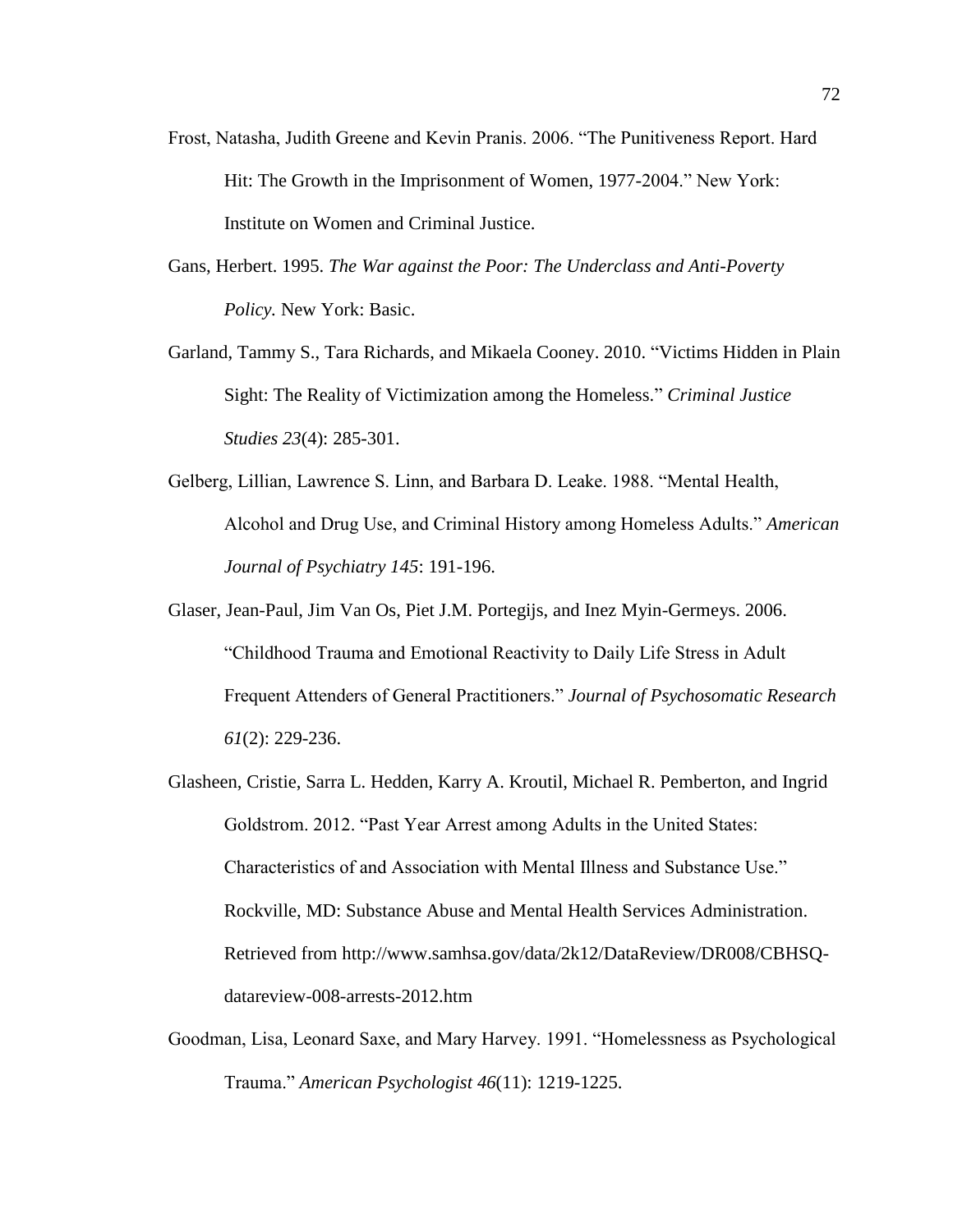- Greenberg, Robert A. and Robert A. Rosenheck. 2008. "Jail Incarceration, Homelessness, and Mental Health: A National Study." *Psychiatric Services 59*: 170-177.
- Grunberg, Jeffrey and Paula F. Eagle. 1990. "Shelterization: How the Homeless Adapt to Shelter Living." *Psychiatric Services 41*(5): 521-525.
- Hardt, Jochen and Michael Rutter. 2004. "Validity of Adult Retrospective Reports of Adverse Childhood Experiences: Review of the Evidence." *Child Psychology and Psychiatry 45*(2): 260-273.
- Hartley, Herman O. 1962. "Multiple Frame Surveys." *Proceedings of the Social Statistics Section, American Statistical Association 19*(6): 203-206.
- Hartwell, S. 2003. "Short-Term Outcomes for Offenders with Mental Illness Released from Incarceration." *International Journal of Offender Therapy and Comparative Criminology 47*: 145-158.
- Holsinger, Kristi. 2000. "Feminist Perspectives on Female Offending: Examining Real Girls' Lives." *Women and Criminal Justice 12*(1): 23-51.
- Horowitz, Lisa A., Frank W. Putnam, Jennie G. Noll, and Penelope K. Trickett. 1997. "Factors Affecting Utilization of Treatment Services by Sexually Abused Girls." *Child Abuse and Neglect 21*(1): 35–48.
- Houser, Kimberly A., Steven Belenko, and Pauline K. Brennan. 2012. "The Effects of Mental Health and Substance Abuse Disorders on Institutional Misconduct among Female Inmates." *Justice Quarterly 29*(6): 799-828.
- Iachan, Ronaldo and Michael L. Dennis. 1993. "A Multiple Frame Approach to Sampling the Homeless and Transient Population." *Journal of Official Statistics 9*(4): 747- 764.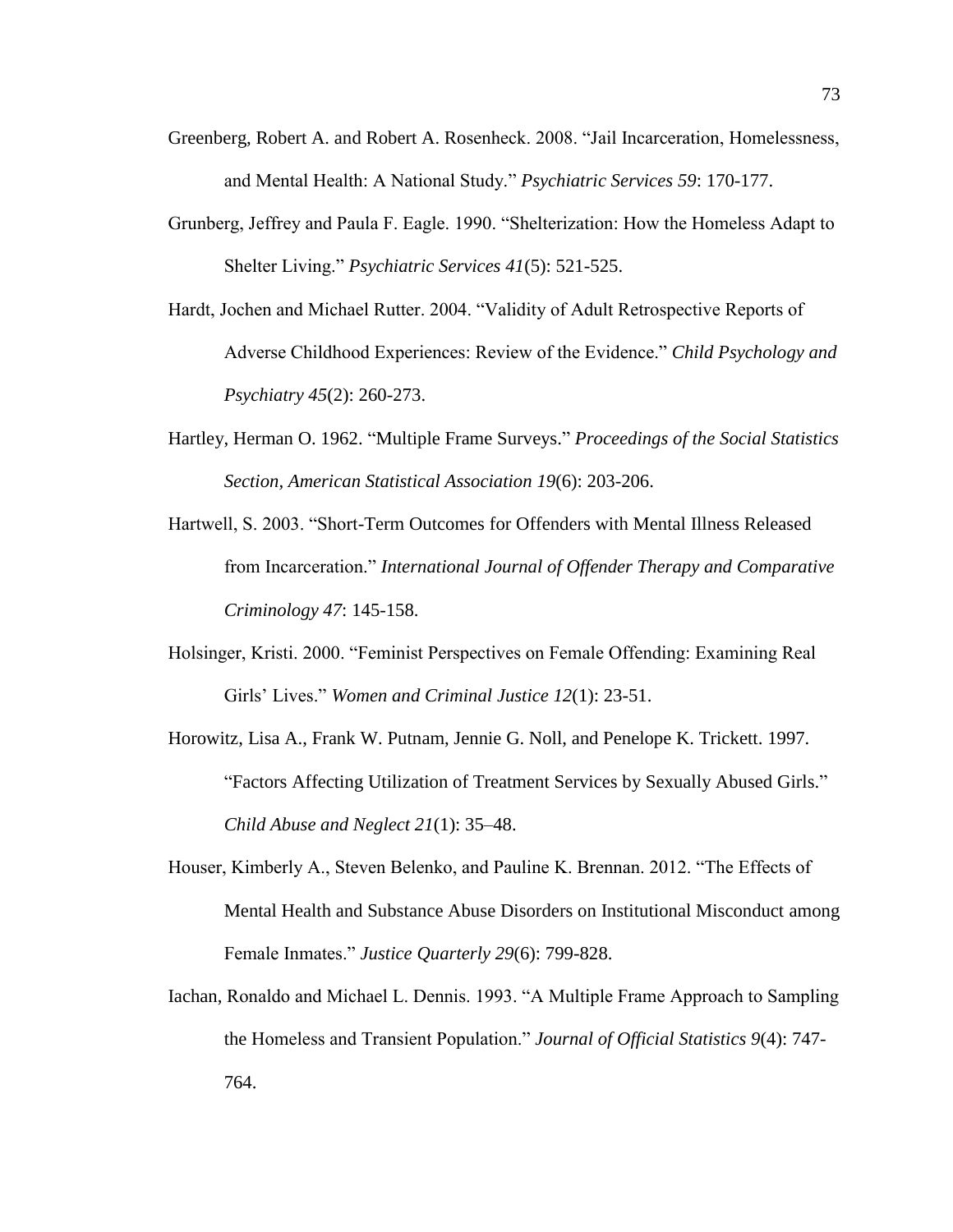- IBM Corp. Released 2012. *IBM SPSS Statistics for Windows, Version 21.0.* Armonk, NY: IBM Corp.
- James, Doris J. 2004. "Profile of Jail Inmates, 2002: Bureau of Justice Statistics Special Report" NCJ 201932. Washington DC: Bureau of Justice Statistics.
- James, Doris J. and Lauren E. Glaze. 2006. "Mental Health Problems of Prison and Jail Inmates: Bureau of Justice Statistics Special Report." NCJ 213600. Washington DC: Bureau of Justice Statistics.
- Jasinski, Jana L., Jennifer K. Wesely, Elizabeth E. Mustaine, and James D. Wright. 2007. "Childhood abuse as a Precursor to Violence among Adult Homeless Women." Pp. 182-195 in *Child Poverty in America Today,* edited by B.A. Arrighi and D.J. Maume. Westport, CT: Praeger Publishers.
- Jasinski, Jana L., Jennifer K. Wesely, James D. Wright, and Elizabeth E. Mustaine. 2010. *Hard Lives, Mean Streets; Violence in the Lives of Homeless Women.* Lebanon, NH: Northeastern University Press.
- Johnson, Jeffrey G., Patricia Cohen, Elizabeth M. Smailes, Andrew E. Skodol, Jocelyn Brown, and John M. Oldham. 2001. "Childhood Verbal Abuse and Risk for Personality Disorders During Adolescence and Early Adulthood." *Comprehensive Psychiatry 42*(1): 16-23.
- Jose, Paul E. 2013. *Doing Statistical Mediation and Moderation.* New York: Guilford Press.
- Kessler, Ronald C. 2004. "The Epidemiology of Dual Diagnosis." *Biological Psychiatry 56*(10): 730-737.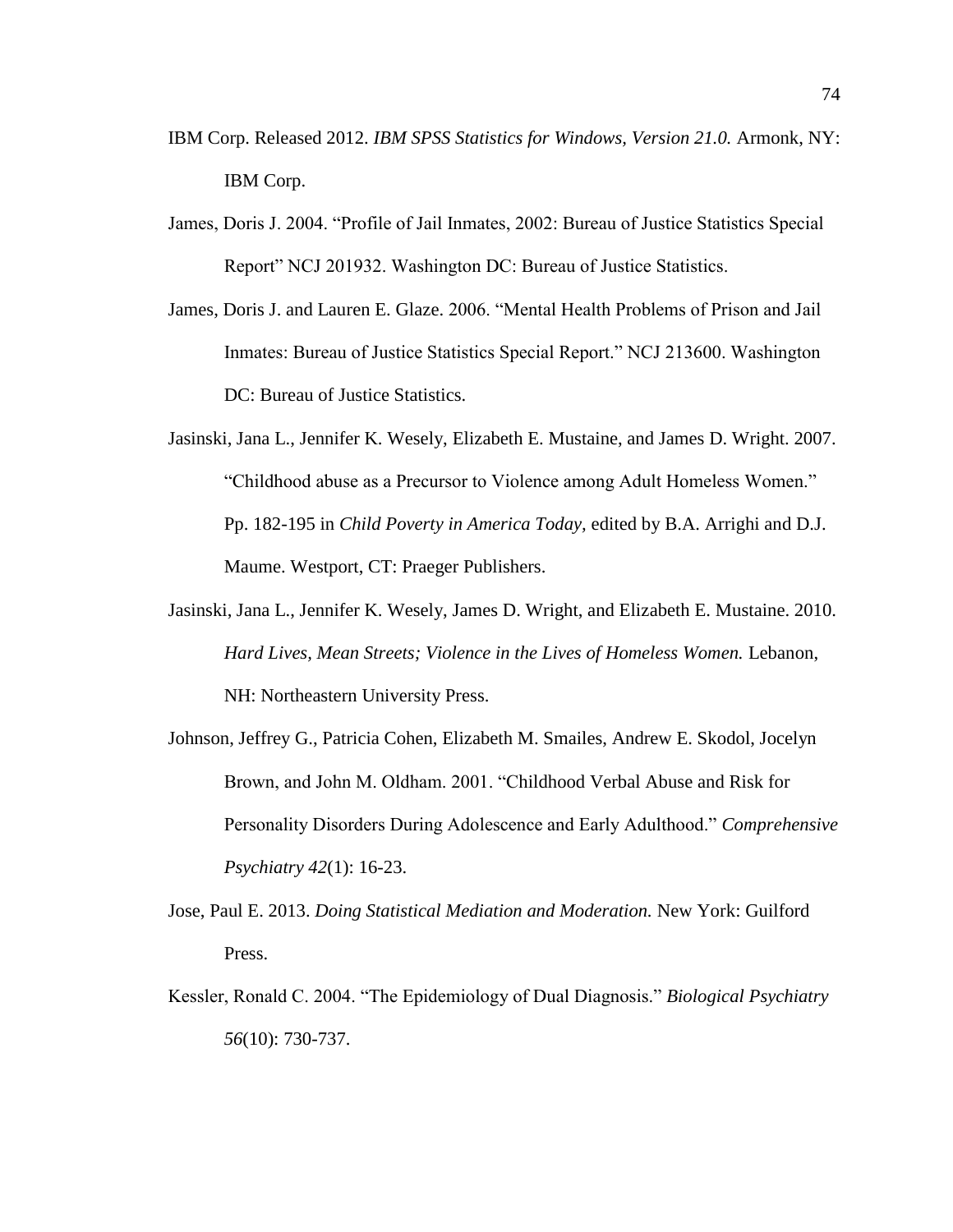Kessler, Ronald C, Patricia Berglund, Olga Demler, Robert Jin, Kathleen R. Merikangas, and Ellen E. Walters. 2005. "Lifetime Prevalence and Age-Of-Onset Distributions of DSM-IV Disorders in the National Comorbidity Survey Replication." *Archives of General Psychiatry 62*(6): 593-602.

Kessler, Ronald C., Wai Tat Chiu, Olga Demler, and Ellen E. Walters. 2005. "Prevalence, Severity, and Comorbidity of 12-Month DSM-IV Disorders in the National Comorbidity Survey Replication." *Archives of General Psychiatry 62*(6): 617-627.

- Klitzing, Gail Wolf. 2004. "Women Living in Homeless Shelters: Stress, Coping, and Leisure." *Journal of Leisure Research 36*(4): 483-512.
- Koegel, Paul, M. Audrey Burnam, and Sally C. Morton. 1996. "Enumerating Homeless People: Alternative Strategies and their Consequences." *Evaluation Review 20*(4): 378-403.
- Koegel, Paul, Elan Melamid, and M. Audrey Burnam. 1995. "Childhood Risk Factors for Homelessness among Homeless Adults." *American Journal of Public Health 85*(12): 1642-1649.
- Kort-Butler, Lisa A., Kimberly A. Tyler, and Lisa A. Melander. 2011. "Childhood Maltreatment, Parental Monitoring, and Self-Control among Homeless Young Adults: Consequences for Negative Social Outcomes." *Criminal Justice and Behavior 38*(12): 1244-1264.
- Kruttschnitt, Candace. 2010. "The Paradox of Women's Imprisonment." *Daedalus 139*(3): 32-42.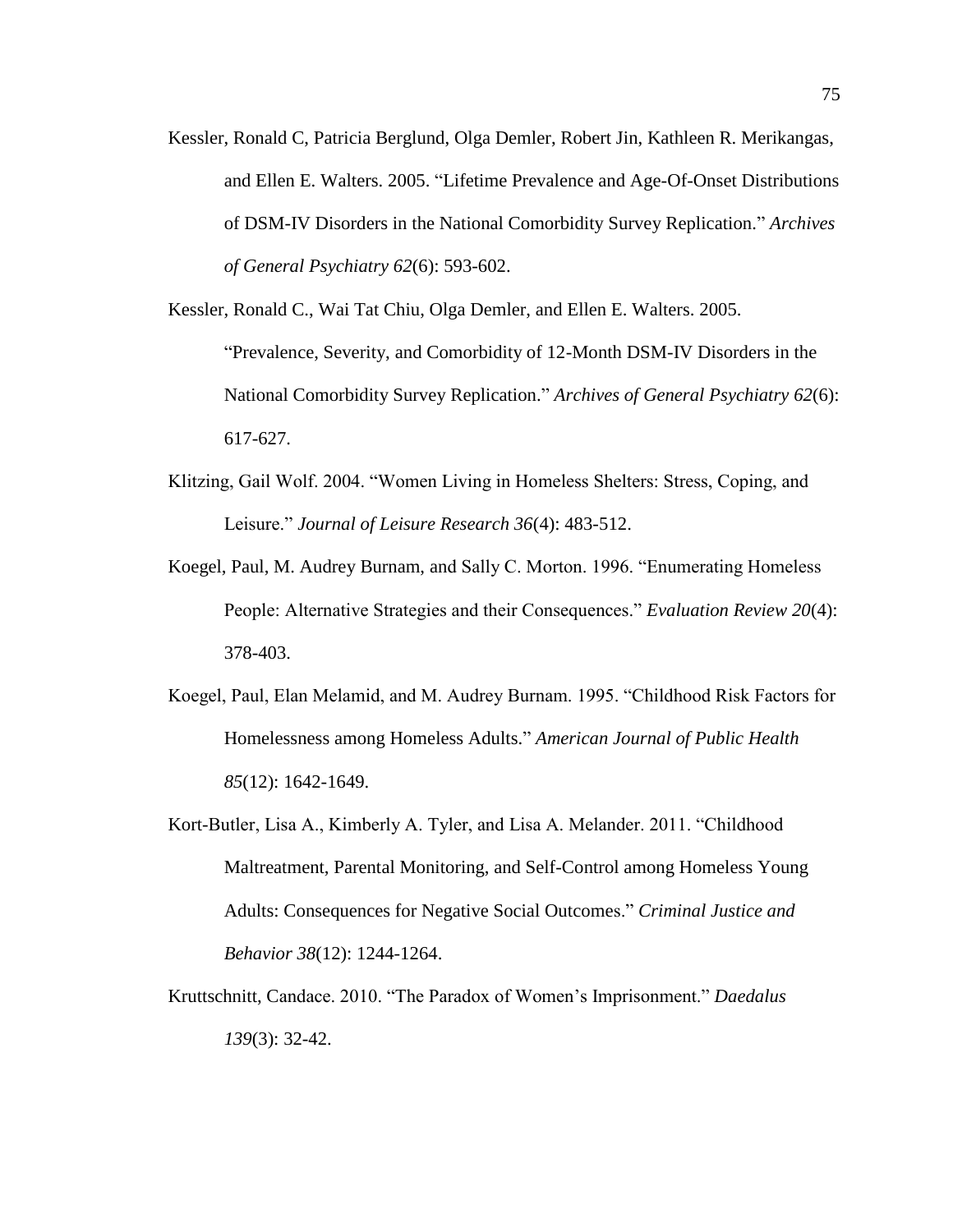- Kushel, Margot B., Judith A. Hahn, Jennifer L. Evans, David R. Bangsberg, and Andrew R. Moss. 2005. "Revolving Doors: Imprisonment among the Homeless and Marginally Housed Population." *American Journal of Public Health 95*(10): 1747-1752.
- Lake, Elise S. 1995. "Offenders Experiences of Violence: A Comparison of Male and Female Inmates as Victims." *Deviant Behavior 16*(3): 269-290.
- Lamb, H. Richard, Linda E. Weinberger, and Bruce H. Gross. 2004. "Mentally Ill Persons in the Criminal Justice System: Some Perspectives." *Psychiatric Quarterly 75*(2): 107-126.
- Lee, Barrett A., Kimberly A. Tyler, and James D. Wright. 2010. "The New Homeless Revisited." *Annual Review of Sociology 36*: 501-521.
- Luntz, Barbara K. and Cathy Spatz Widom. 1994. "Antisocial Personality in Abused and Neglected Children Grown Up." *American Journal of Psychiatry 151*(5): 670- 674.
- MacMillan, Ross. 2001. "Violence and the Life Course: The Consequences of Victimization for Personal and Social Development." *Annual Review of Sociology 27*: 1-22.
- McClellan, Dorothy S. David Farabee, and Ben M. Crouch. 1997. "Early Victimization, Drug Use, and Criminality: A Comparison of Male and Female Prisoners." *Criminal Justice and Behavior 24*(4): 455-476.
- McMorris, Barabara J., Kimberly A. Tyler, Les B. Whitbeck, and Dan R. Hoyt. 2002. "Familial and "On-the-Street" Risk Factors Associated with Alcohol Use among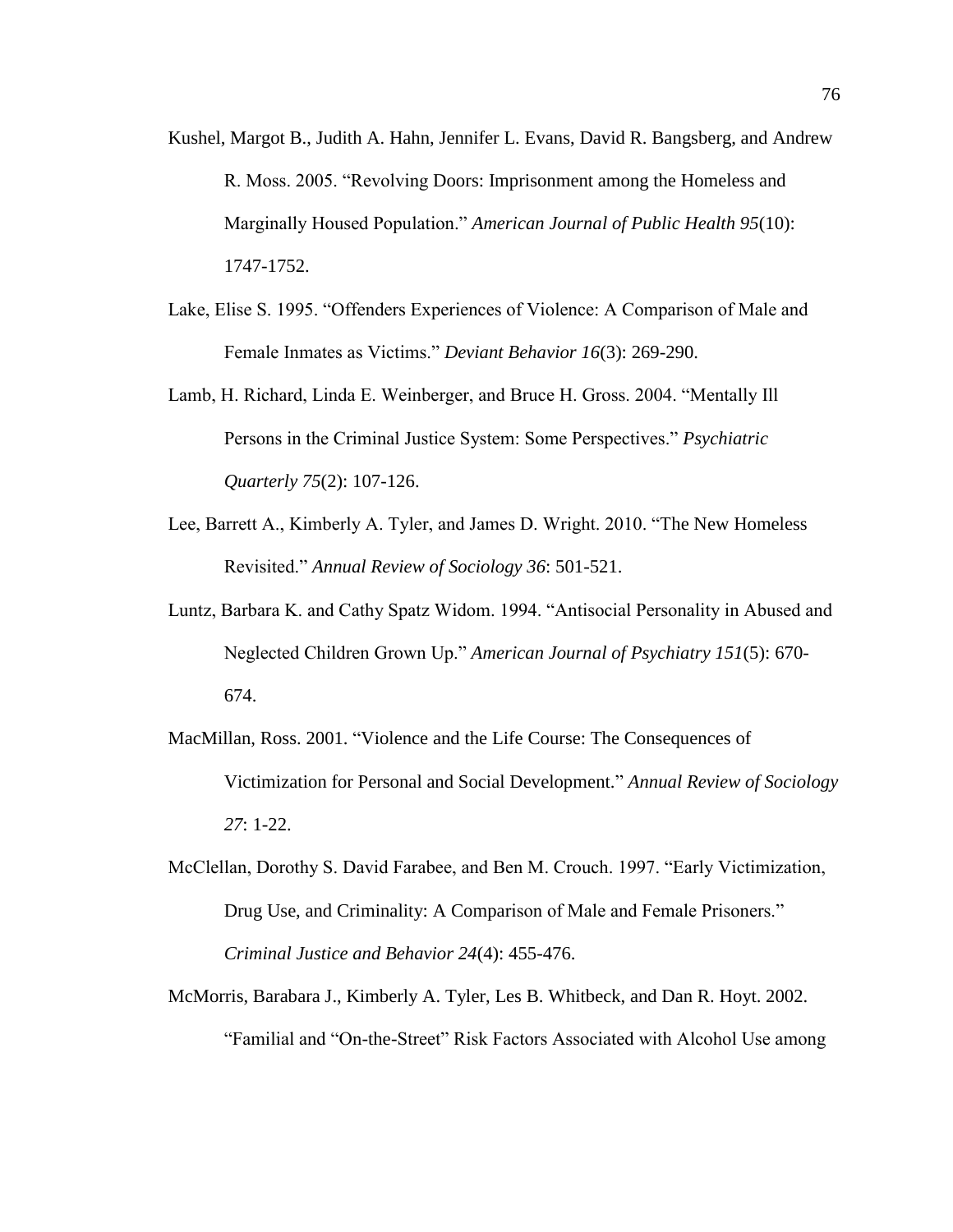Homeless and Runaway Adolescents." *Journal of Studies on Alcohol and Drugs 63*(1): 34-43.

- McNiel, Dale E., Renee L. Binder, and Jo C. Robinson. 2005. "Incarceration Associated with Homelessness, Mental Disorder, and Co-Occurring Substance Use." *Psychiatric Services 56*(7): 840-846.
- Meadows-Oliver, Mikki. 2003. "Mothering in Public: A Meta-Synthesis of Homeless Women with Children Living in Shelters." *Journal for Specialists in Pediatric Nursing 8*(4): 130-136.
- Metraux, Stephen and Dennis P. Culhane. 2006. "Recent Incarceration History among a Sheltered Homeless Population." *Crime and Delinquency 52*(3): 504-517.
- Metraux, Stephen, Caterina G. Roman, and Richard S. Cho. 2007. "Incarceration and Homelessness." Toward Understanding Homelessness: The 2007 National Symposium on Homelessness Research. Retrieved September 12, 2013 (http://aspe.hhs.gov/hsp/homelessness/symposium07/metraux/index.htm).
- Milburn, Norweeta and Ann D'Ercole. 1991. "Homeless Women: Moving Towards a Comprehensive Model." *American Psychologist 46*(11): 1161-1169.
- Mitchell, Don. 2003. *The Right to the City: Social Justice and the Fight for Public Space.*  New York, NY: The Guilford Press.
- Min, Meeyoung, Kathleen Farkas, Sonia Minnes and Lynn T. Singer. 2007. "Impact of Childhood Abuse and Neglect on Substance Use and Psychological Distress in Adulthood." *Journal of Traumatic Stress 20*(5): 833-844.
- National Law Center on Homelessness and Poverty and the National Coalition for the Homeless. 2009. *Homes Not Handcuffs: The Criminalization of Homelessness in*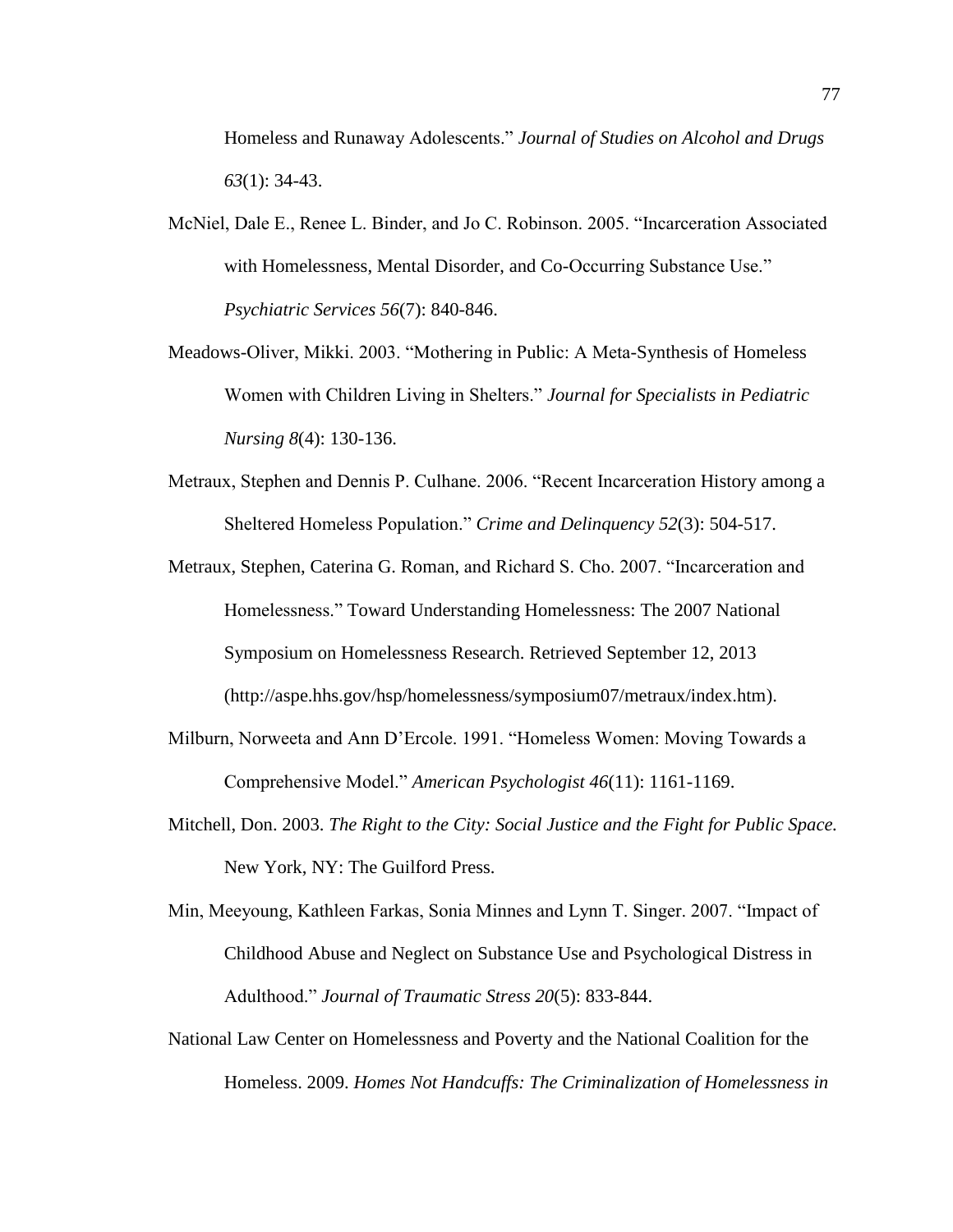*U.S. Cities.* Retrieved September 12, 2013

(http://www.nationalhomeless.org/publications/crimreport/index.html).

- Norman, Rosana E., Munkhtseteg Byambaa, Rumna De, Alexander Butchart, James Scott, and Theo Vos. 2012. "The Long-Term Health Consequences of Child Physical Abuse, Emotional Abuse, and Neglect: A Systematic Review and Meta-Analysis." *PLoS Medicine 9*: 450-461.
- North, Carol S. and Elizabeth M. Smith. 1992. "Posttraumatic Stress Disorder among Homeless Men and Women." *Hospital and Community Psychiatry 43*(10): 1010- 1016.
- North, Carol S., Elizabeth M. Smith, and Edward L. Spitznagel. 1994."Violence and the Homeless: An Epidemiological Study of Victimization and Aggression." *Journal of Traumatic Stress 7*(1): 95-110.
- North, Carol S. and Elizabeth M. Smith. 1993. "A Comparison of Homeless Men and Women: Different Populations, Different Needs." *Community Mental Health Journal 29*(5): 423-431.
- Nyamathi, Adeline M., Barbara Leake, and Lillian Gelberg. 2001. "Sheltered versus Nonsheltered Homeless Women: Differences in Health, Behavior, Victimization, and Utilization of Care." *Journal of General Internal Medicine 15*(8): 565-572.
- Pearlin, Leonard I. 1989. "The Sociological Study of Stress." *Journal of Health and Social Behavior 30*(3): 241-256.
- Pearlin, Leonard I. 1999. "The Stress Process Revisited: Reflections on Concepts and Their Interrelationships." Pp. 395-415 in *Handbook of the Sociology of Mental Health,* edited by C.S. Aneshensel and J.C. Phelan. New York: Plenum.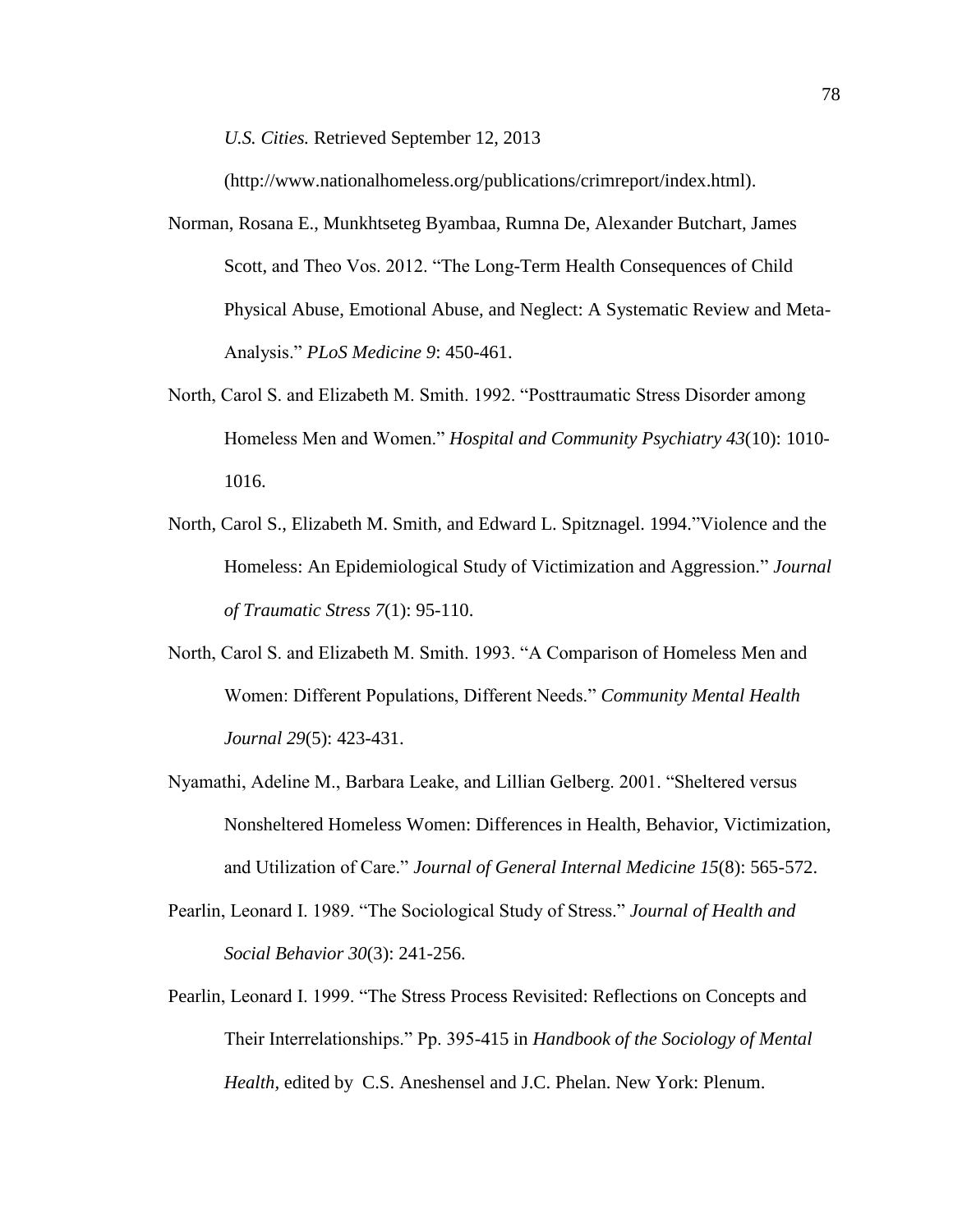- Pearlin, Leonard I., Carol S. Aneshensel, and Allen J. LeBlanc. 1997. "The Forms and Mechanisms of Stress Proliferation: The Case of AIDS Caregivers." *Journal of Health and Social Behavior 22*: 337-356.
- Pearlin, Leonard I., Elizabeth G. Menaghan, Morton A. Lieberman, and Joseph T. Mullen. 1981. "The Stress Process." *Journal of Health and Social Behavior 22*(4): 337-356.
- Pedhazur, Elazar J. 1997. *Multiple Regression in Behavioral Research: Explanation and Practice.* Fort Worth, TX: Harcourt Brace College Publishers.
- Piliavin, Irving, Bradley R. Entner Wright, Robert D. Mare, and Alex H. Westerfelt. 1996. "Exits from and Returns to Homelessness." *Social Science Review 70*(1): 33-57.
- Polusny, Melissa A. and Victoria M. Follette. 1995. "Long-Term Correlates of Child Sexual Abuse: Theory and Review of Empirical Literature." *Applied and Preventative Psychology 4*: 143-166.
- Putnam, Frank W. 2002. "Ten-Year Research Update Review: Child Sexual Abuse." *Journal of the American Academy of Child and Adolescent Psychiatry 42*(2): 269- 278.
- Raphael, Karen. 1987. "Recall Bias: A Proposal for Assessment and Control." *International Journal of Epidemiology 16*: 167-170.
- Rice, Eric, Judith A. Stein, and Norweeta Milburn. 2008. "Countervailing Social Network Influences on Problem Behaviors among Homeless Youth." *Journal of Adolescence 31*(5): 625-639.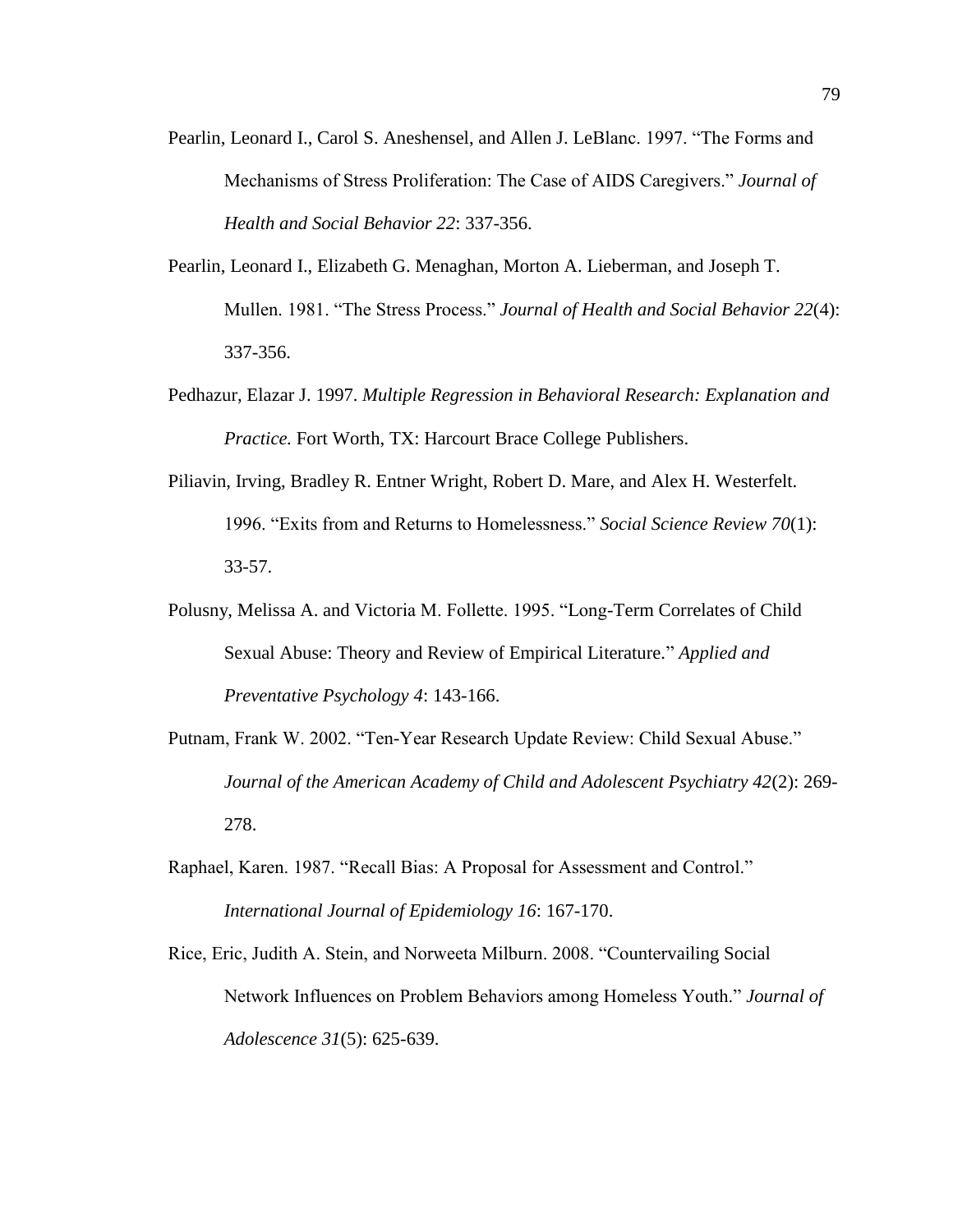- Richie, Beth E. 2001. "Challenges Incarcerated Women Face as They Return to Their Communities: Findings from Life History Interviews." *Crime and Delinquency 47*(3): 368-389.
- Robertson, Marjorie J. and Marilyn A. Winkleby. 1996. "Mental Health Problems of Homeless Women and Differences across Subgroups." *Annual Review of Public Health 17*: 311-336.
- Rossi, Peter H., Gene A. Fisher, and Georgianna Willis. 1986. *The Condition of the Homeless in Chicago.* Chicago: National Opinion Research Center.

Rutter, Micahel, Judy Dunn, Robert Plomin, Emily Simonoff, Andrew Pickels, Barbara Maughan, Johan Ormel, Joanne Meyer, and Lindon Eaves. 1997. "Integrating Nature and Nurture: Implications of Person-Environment Correlations and Interactions for Developmental Psychology." *Developmental and Psychopathology 9*: 335-364.

Sachs-Ericsson, Natalie, Dan Blazer, E. Ashby Plant, and Bruce Arnow. 2005. "Childhood Sexual and Physical Abuse and the 1-Year Prevalence of Medical Problems in the National Comorbidity Survey." *Health Psychology 24*(1): 32-40.

Sachs-Ericsson, Natalie, Edelyn Verona, Thomas Joiner, and Kristopher J. Preacher. 2006. "Parental Verbal Abuse and the Mediating Role of Self-Criticism in Adult Internalizing Disorders." *Journal of Affective Disorders 93*: 71-78.

Salisbury, Emily J. and Patrica Von Voorhis. 2009. "Gendered Pathways: A Quantitative Investigation of Women Probationers' Pathways to Incarceration." *Criminal Justice and Behavior 36*(6): 541-566.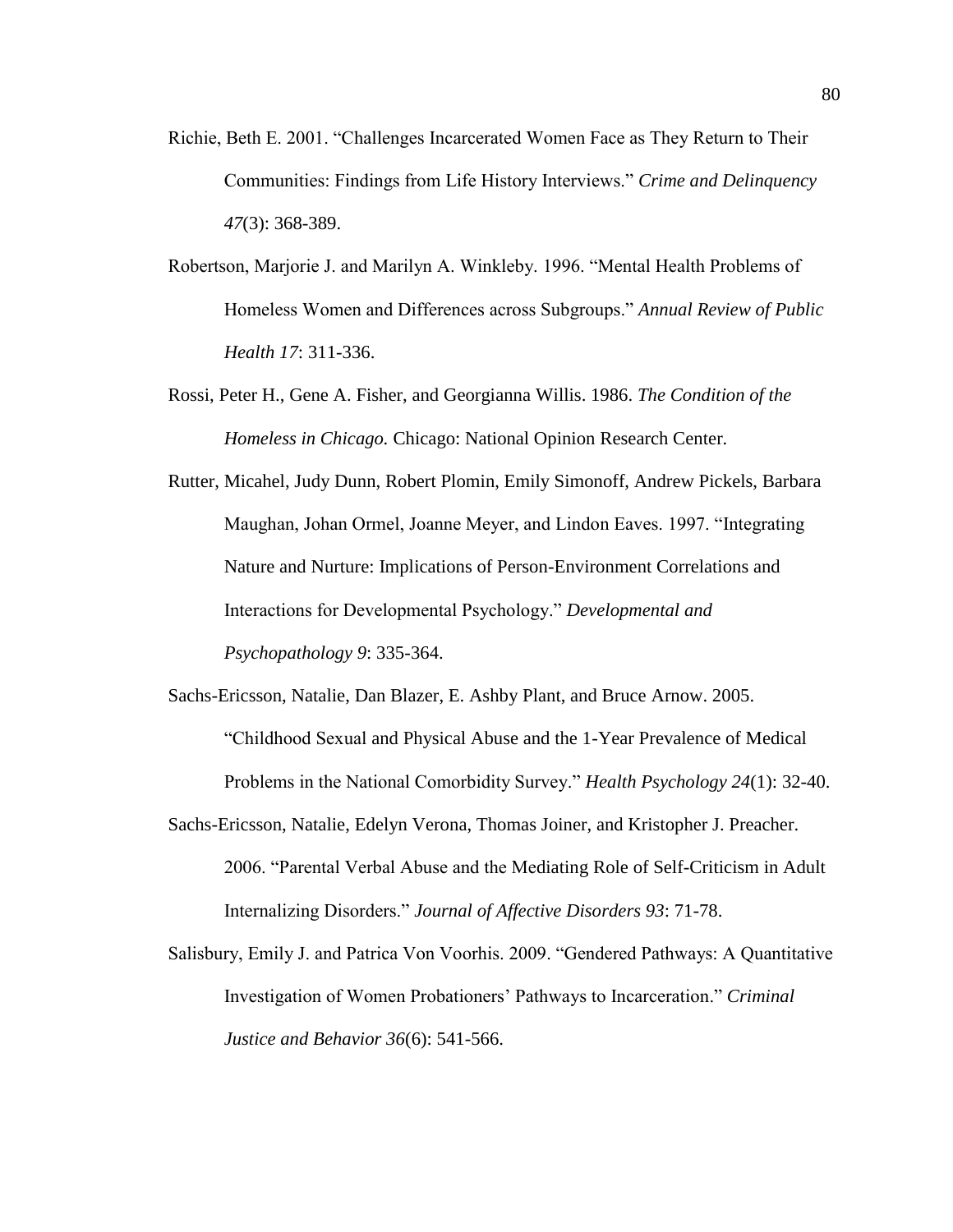- Sapolsky, Robert M. 2004. *Why Zebras Don't Get Ulcers.* New York: St. Martin's Griffen.
- Schnittiker, Jason, Michael Massoglia, and Christopher Uggen. 2012. "Out and Down: Incarceration and Psychiatric Disorders." *Journal of Health and Social Behavior 53*: 448-464.
- Sermons, M. William and Peter Witte. 2011. "State of Homelessness in America: A Research Report of Homelessness." Washington DC: National Alliance to End Homelessness.
- Siegel, Jane A. and Linda M. Williams. 2003. "The Relationship between Child Sexual Abuse and Female Delinquency and Crime: A Prospective Study." *Journal of Research in Crime and Delinquency 40*(1): 71-94.
- Simpson, Sally S., Jennifer L. Yahner, and Laura Dugan. 2008. "Understanding Women's Pathways to Jail: Analysing the Lives of Incarcerated Women." *The Australian and New Zealand Journal of Criminology 41*(1): 84-108.
- Smith, Elizabeth M., Carol S. North, and Edward L. Spitznagel. 1993. "Alcohol, Drugs, and Psychiatric Comorbidity among Homeless Women: An Epidemiological Study." *Journal of Clinical Psychiatry 54*(3): 82-87.
- Smith, Carolyn and Terence P. Thornberry. 1995. The Relationship between Childhood Maltreatment and Adolescent Involvement in Delinquency. *Criminology 33*(4): 451–481.
- Sobel, Michael E. 1982. "Asymptotic Intervals for Indirect Effects in Structural Equation Models." *Sociological Methodology 13*: 290-312.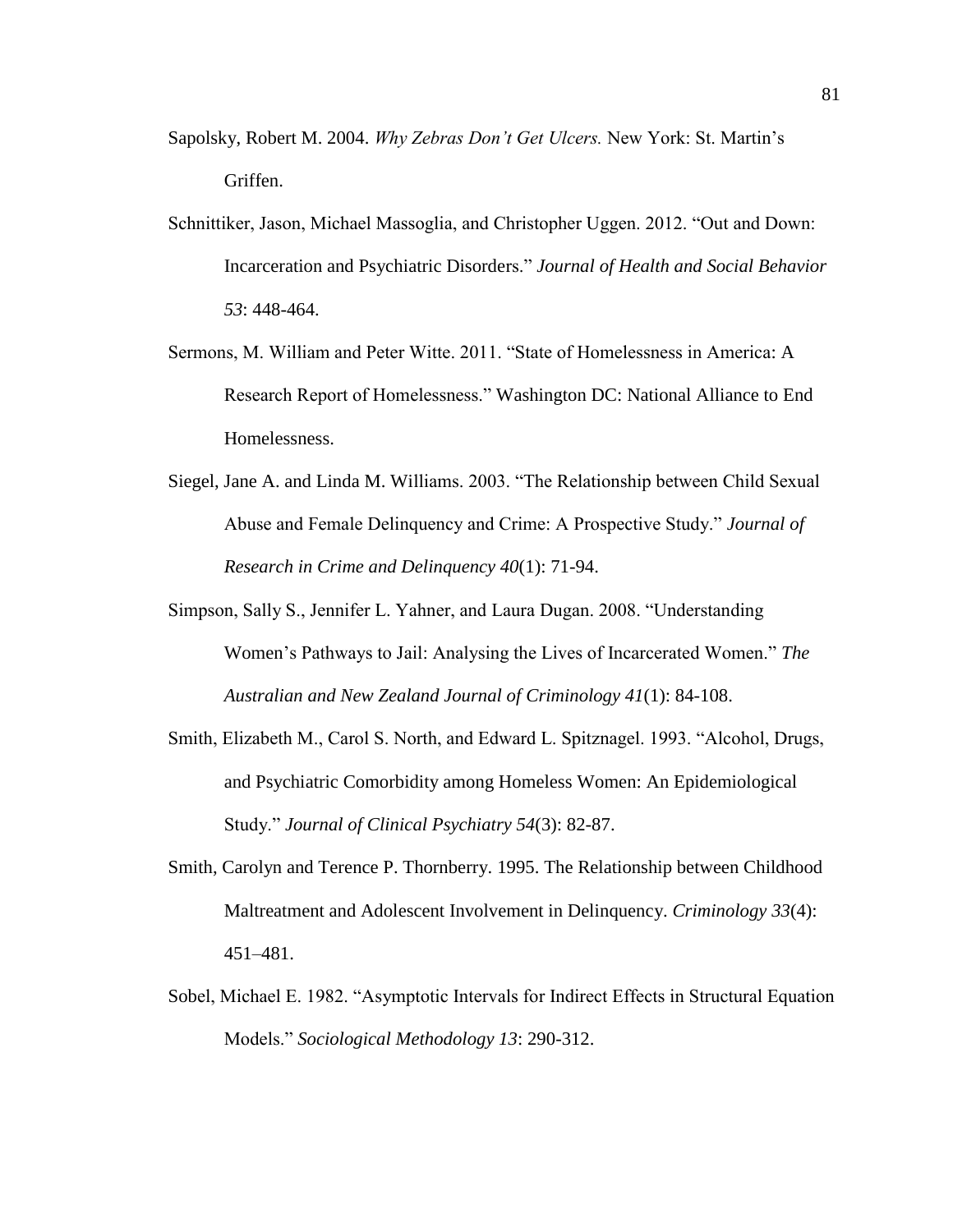- Sousa, Cindy, Todd I. Herrenkohl, Carrie A. Moylan, Emiko A. Tajima, J. Bart Klika, Roy C. Herrenkohl, and M. Jean Russo. 2010. "Longitudinal Study on the Effects of Child Abuse and Children's Exposure to Domestic Violence, Parent-Child Attachments, and Antisocial Behavior in Adolescence." *Journal of Interpersonal Violence 26*(1): 111–136.
- StataCorp. 2009. *Stata Statistical Software: Release 11*. College Station, TX: StataCorp LP.
- Stein, Judith A., Jacqueline M. Golding, Judith M. Siegel, M. Audrey Burnham, and Susan B. Sorenson. 1988. "Long-term Psychological Sequelae of Child Sexual Abuse: The Los Angeles Epidemiologic Catchment Area Study." Pp. 135-154 in *Lasting Effects of Child Sexual Abuse*, edited by G. Wyatt and G. Powell. Newbury Park, CA: Sage.
- Stein, Judith A., Michelle Burden Leslie, and Adeline Nyamathi. 2002. "Relative Contributions of Parent Substance Use and Childhood Maltreatment to Chronic Homelessness, Depression, and Substance Abuse Problems among Homeless Women: Mediating Roles of Self-Esteem and Abuse in Adulthood."*Child Abuse and Neglect, 26*: 1011-1027.
- Sudman, Seymour, Monroe G. Sirken, and Charles D. Cowan. 1988. "Sampling Rare and Elusive Populations." *Science 240*(4855): 991-996.
- Swartz, James A. and Aruther J. Lurigio. 2007. "Serious Mental Illness and Arrest: The Generalized Mediating Effect of Substance Use." *Crime and Delinquency 53*(4): 581-604.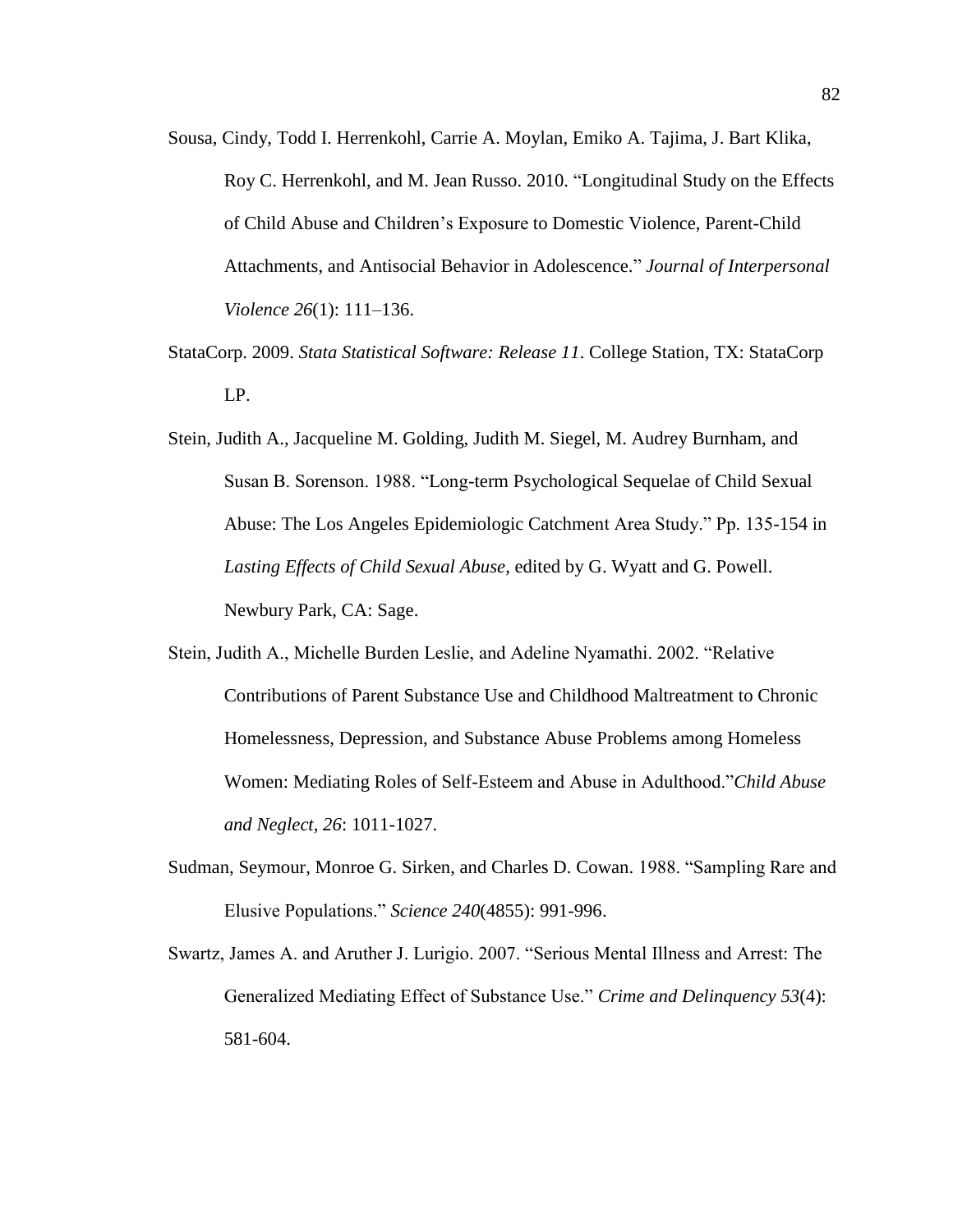- Taylor, Kathryn M. and Louise Sharpe. 2008. "Trauma and Post-Traumatic Stress Disorder among Homeless Adults in Sydney." *Australian and New Zealand Journal of Psychiatry 42*: 206-213.
- Taylor, Sshelley E. and Lisa G. Aspinwall. 1996. "Mediating and Moderating Processes in Psychosocial Stress: Appraisal, Coping, Resistance, and Vulnerability." Pp. 71- 110 in *Psychosocial Stress: Perspectives on Structure, Theory, Life Course, and Methods*, edited by H.B. Kaplan. San Diego, CA: Academic Press.
- Teplin, Linda A., Karen M. Abram, and Gary M. McClelland. 1996. "Prevalence of Psychiatric Disorders among Incarcerated Women: Pretrial Jail Detainees." *Archives of General Psychiatry 53*(6): 505-512.
- Thoits, Peggy A. 2010. "Stress and Health: Major Findings and Policy Implications." *Journal of Health and Social Behavior 51*(1): S41-S53.
- Thoits, Peggy A. 2011. "Mechanisms Linking Social Ties and Support to Physical and Mental Health." *Journal of Health and Social Behavior 52*(2):145-161.
- Tolomieczenko, George and Paula Goering. 2001. "Gender Differences in Legal Involvement among Homeless Shelter Users." *International Journal of Law and Psychiatry 24*: 583-593.
- Torrey, E. Fuller, Aaron D. Kennard, Don Eslinger, Richard Lamb and James Pavle. 2010. *More Mentally Ill Persons are in Jails and Prisons than Hospitals: A Survey of the States.* Arlington, VA: Treatment Advocacy Center.
- Turner, Heather A. 2010. "Stress Process Applications of Child Victimization Research." Pp. 207-228 in *Advances in the Conceptualization of the Stress Process: Essays in*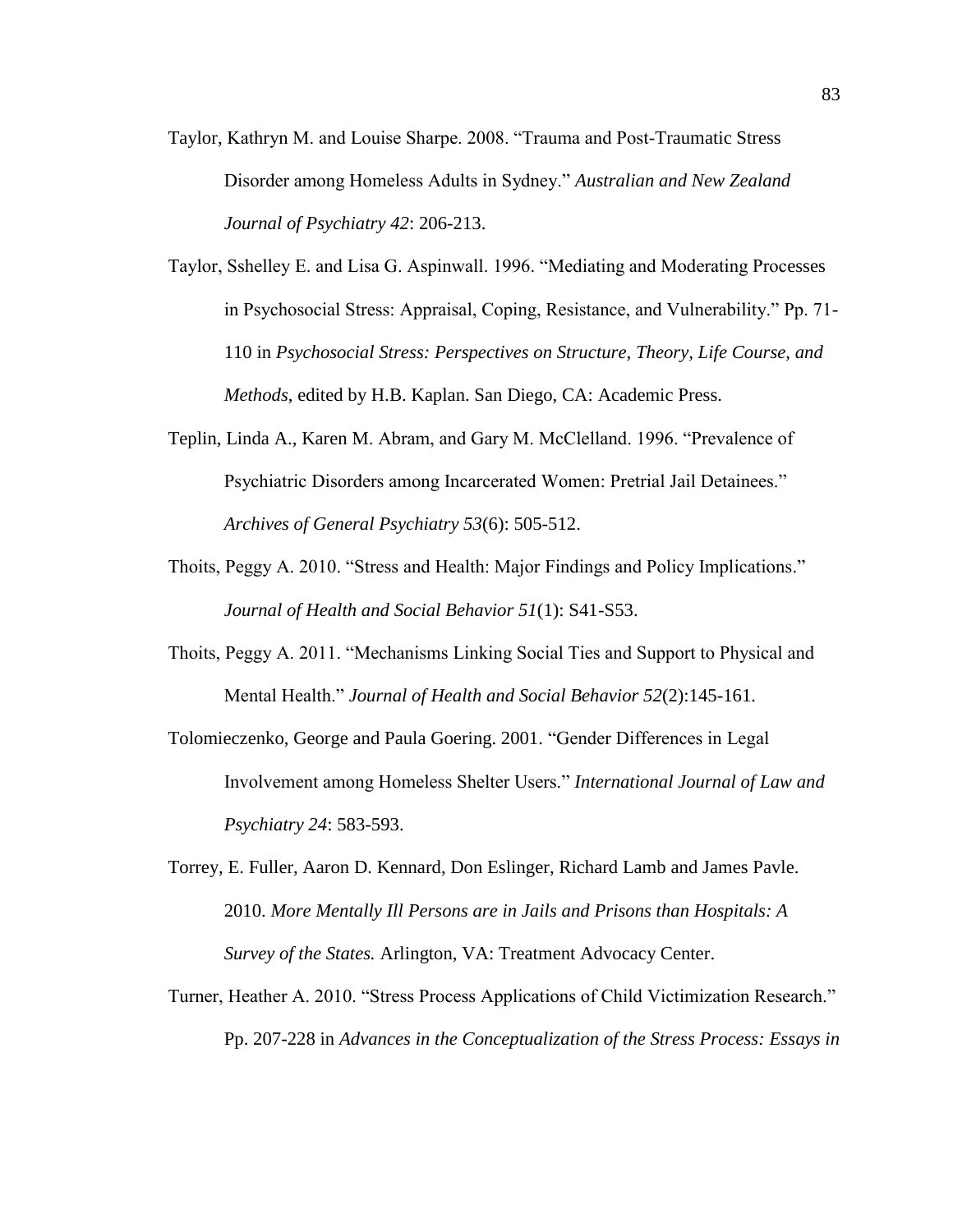*Honor of Leonard I. Pearlin*, edited by W.R. Avison, C.S. Aneshensel, S. Schieman, and B. Wheaton. New York: Springer.

- Turner, R. Jay and J. Blake Turner. 1999. "Social Integration and Support." Pp. 301-320 in *Handbook of the Sociology of Mental Health*, edited by C.S. Aneshensel and J.C. Phelan. New York: Plenum.
- Tyler, Kimberly A., Dan R. Hoyt, Les B. Whitbeck, and Ana Mari Cauce. 2001. "The Impact of Childhood Sexual Abuse on Later Sexual Victimization among Runaway Youth." *Journal of Research on Adolescence 11*(2): 151-176.
- U.S. Conference of Mayors. 2012. "Hunger and Homelessness Survey." Retrieved September 16, 2013 from (http://usmayors.org/pressreleases/uploads/2012/1219 report-HH.pdf).
- U.S. Department of Housing and Urban Development. 1995. "Stewart B. McKinneyHomeless Programs." Retrieved September 16, 2013 (http://www.huduser.org/portal/publications/homeless/mckin/intro.html).
- Vranceau, Ana-Maria, Stevan E. Hobfoll, and Robert J. Johnson. 2007. "Child Multi-Type Maltreatment and Associated Depression and PTSD Symptoms: The Role of Social Support and Stress." *Child Abuse and Neglect 31*(1): 71-84.
- Weissmann, Tiffany and Louise Silvern. 1994. "Parenting and Family Stress as Mediators of the Long-Terms Effects of Child Abuse." *Child Abuse and Neglect 18*(5): 439-453.
- Wenzel, Suzanne L., Paul Koegel, and Lillian Gelberg. 2000. "Antecedents of Physical and Sexual Victimization among Homeless Women: A Comparison to Homeless Men." *American Journal of Community Psychology 28*(3): 367-390.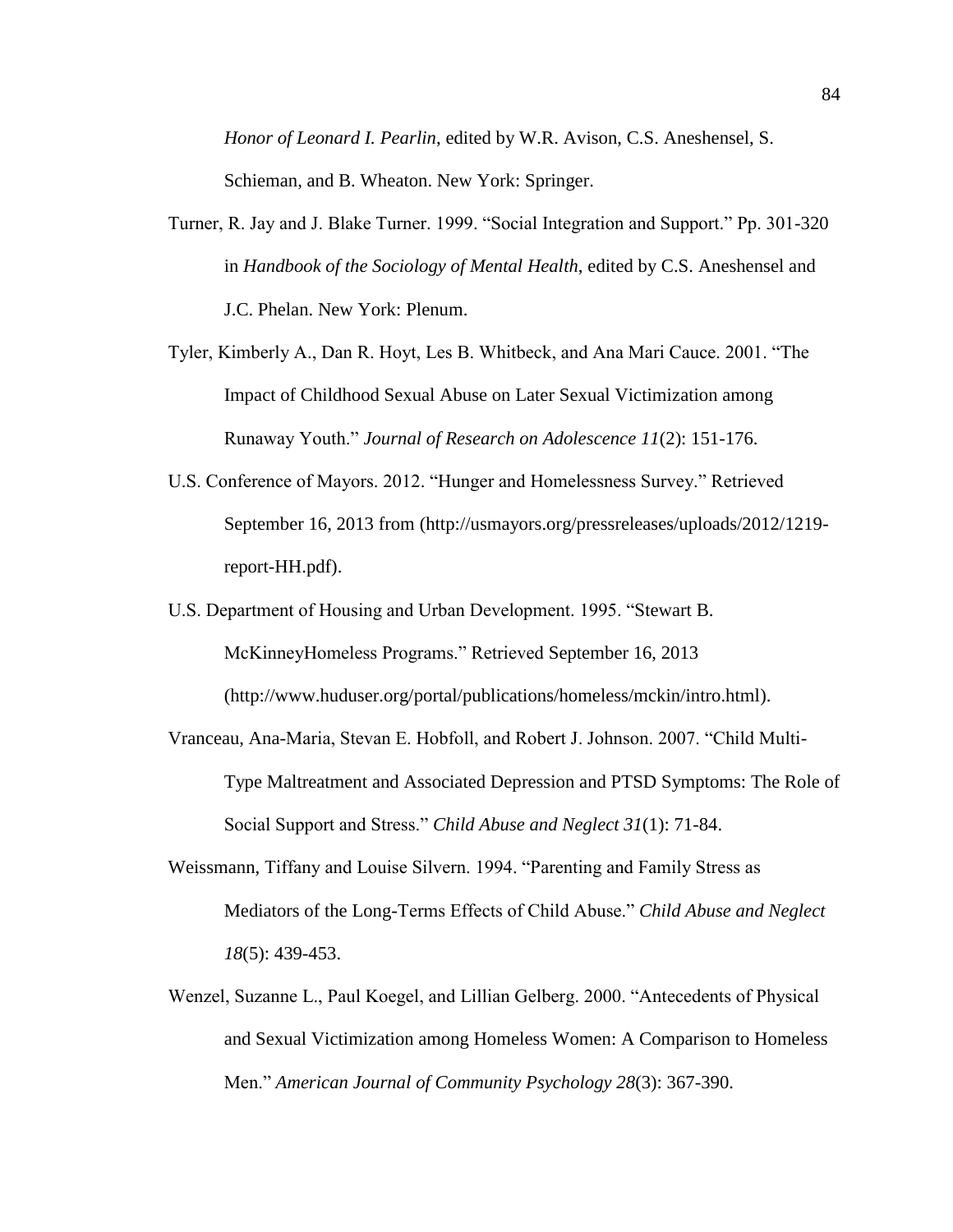- Wheaton, Blair. 1996. "The Domains and Boundaries of Stress Concepts." Pp. 29-58 in *Psychosocial Stress: Trends in Theory and Research*, edited by H.B. Kaplan. New York: Academic Press.
- Whitbeck, Les B. 2009. *Mental Health and Emerging Adulthood among Homeless Young People.* New York: Taylor and Francis.
- Whitbeck, Les B. and Dan R. Hoyt. 1999. *Nowhere to Grow: Homeless and Runaway Adolescents and Their Families.* New York: Aldine de Gruyter.
- Whitbeck, Les B., Dan R. Hoyt, Kurt D. Johnson, and Xiaojin Chen. 2007. "Victimization and Posttraumatic Stress Disorder among Runaway and Homeless Adolescents." *Violence and Victims 22*(6): 721-734.
- Whitbeck, Les B., Dan R. Hoyt, and Kevin Yoder. 1999. "A Risk-Amplification Model of Victimization and Depressive Symptoms among Runaway and Homeless Adolescents." *American Journal of Community Psychology 27*: 292-296.
- Widom, Cathy S. 1989. "Child Abuse, Neglect, and Violent Criminal Behavior." *Criminology 27*(2): 251-271.
- Widom, Cathy S. 1999. "Posttraumatic Stress Disorder in Abused and Neglected Children Grown Up." *American Journal of Psychiatry 156*: 1223–1229.
- Widom, Cathy .S. 2000. "Understanding the Consequences of Childhood abuse." Pp. 339-361 in *Treatment of Child Abuse*, edited by R.M. Reece. Baltimore, MD: John Hopkins University Press.
- Wolfe, David A., Katreena Scott, Christine Wekerle, and Anna-Lee Pittman. 2001. "Child Maltreatment: Risk of Adjustment Problems and Dating Violence in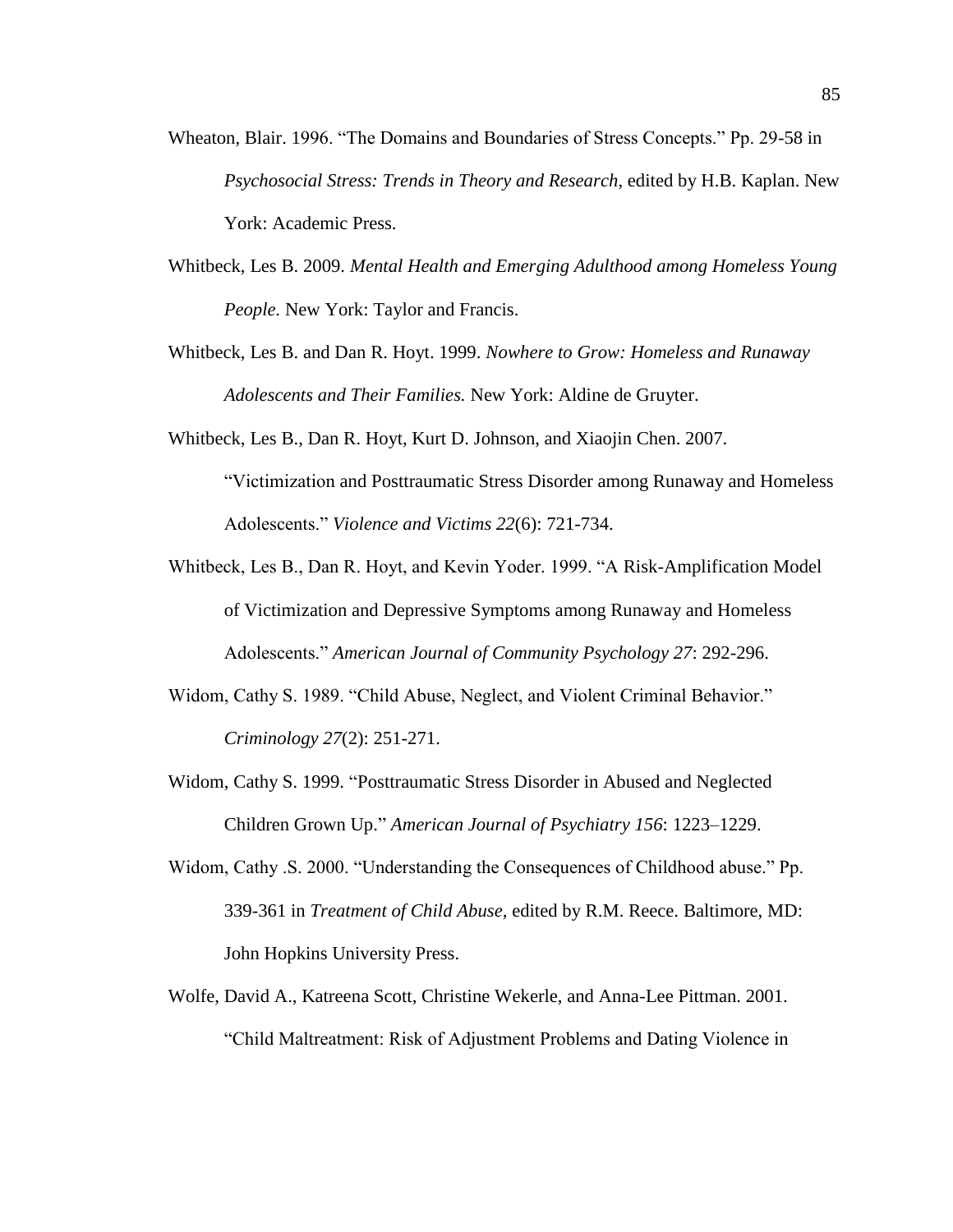Adolescence." *Journal of the American Academy of Child and Adolescent Psychiatry 40*(3): 282-289.

- Yehuda, Rachel, Ilyse L. Spertus, and Julia A. Golier. 2001. "Relationship between Childhood Traumatic Experiences and PTSD in Adults." Pp. 117-146 in *PTSD in Children and Adolescents,* edited by S. Eth, J.M. Oldham, and M.B. Riba. Washington DC: American Psychiatric Publishing.
- Zanarini, Mary C., Frances R. Frankenburg, Amy E. Sickel and Li Yong. 1996. "The Diagnostic Interview for DSM-IV Personality Disorders (DIPD-IV)". Belmont, MA: McLean Hospital.
- Zugazaga, Carole. 2004. "Stressful Life Event Experiences of Homeless Adults: A Comparison of Single Men, Single Women, and Women with Children." *Journal of Community Psychology 32*(6): 643-654.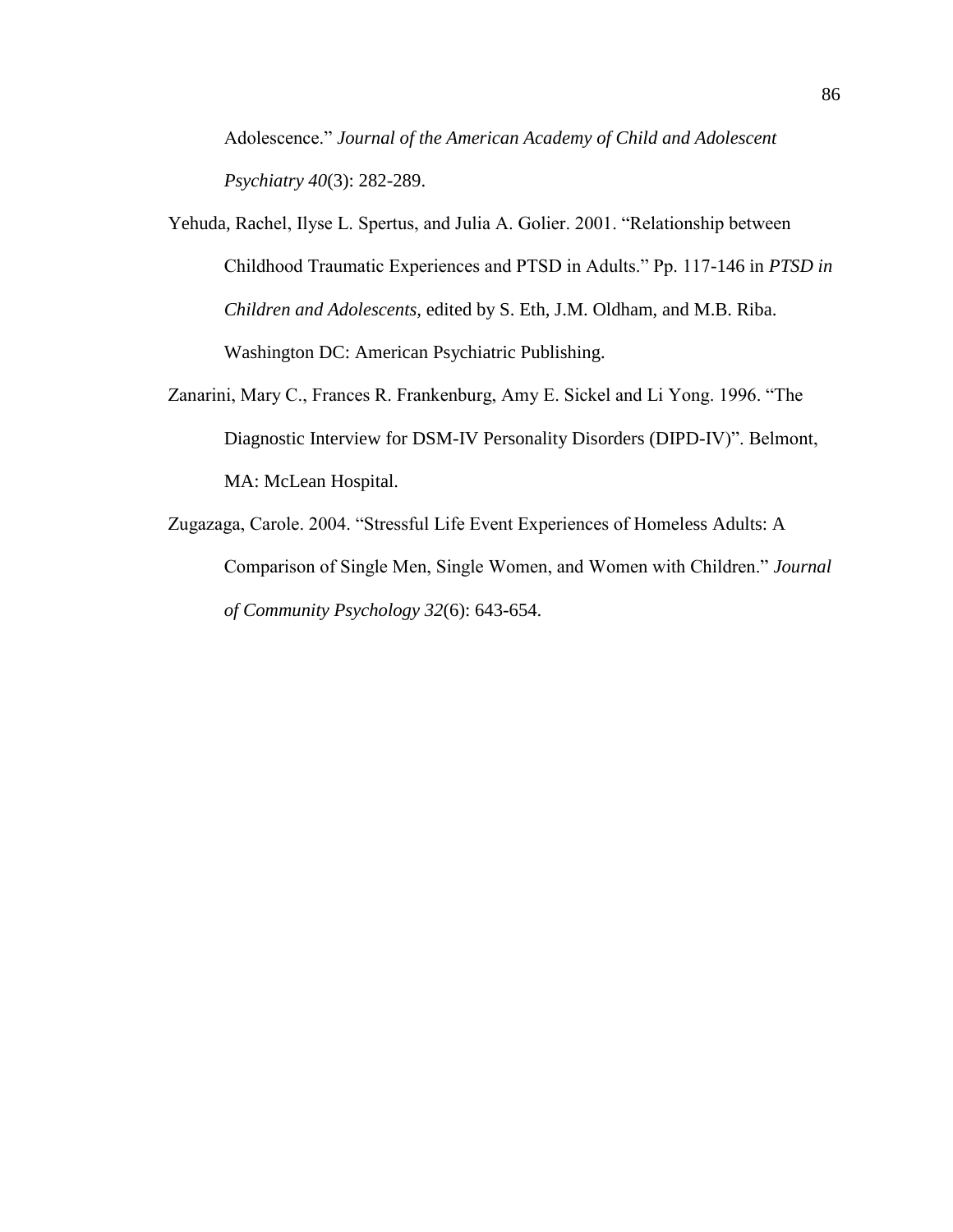**Table 1. Descriptive Statistics**

|                                               | Mean $(SD)/\%$ | N   |
|-----------------------------------------------|----------------|-----|
| <b>Dependent Variable</b>                     |                |     |
| Arrested (past year)                          | 20.0%          | 30  |
| <b>Sociodemographic Characteristics</b>       |                |     |
| Age (years)                                   | 38.9 (10.18)   | 147 |
| Racial/ethnic minority                        | 52.5%          | 84  |
| Lesbian/bisexual                              | 13.3%          | 20  |
| Education (years)                             | 12.13(1.99)    | 150 |
| Past month income <\$300                      | 53.4%          | 80  |
| Currently married                             | 22.0%          | 33  |
| <b>Childhood Abuse (overall)</b>              | 75.3%          | 113 |
| Physical/verbal abuse                         | 62.7%          | 94  |
| Sexual abuse                                  | 51.9%          | 83  |
| <b>Mental Health and Substance Use</b>        |                |     |
| <b>Disorders<sup>a</sup></b>                  |                |     |
| Major depressive episode                      | 50.0%          | 79  |
| Posttraumatic stress disorder                 | 41.1%          | 65  |
| Antisocial personality disorder <sup>bc</sup> | 7.5%           | 10  |
| Alcohol abuse disorder <sup>d</sup>           | 27.2%          | 43  |
| Alcohol dependence disorder                   | 26.6%          | 42  |
| Drug abuse disorder <sup>d</sup>              | 15.8%          | 25  |
| Drug dependence disorder                      | 42.4%          | 67  |
| <b>Homelessness Stressors</b>                 |                |     |
| Victimized while homeless                     | 1.00(1.45)     | 150 |
| Housing-related stressors                     | 1.44(1.45)     | 150 |
| Slept outside                                 | 41.3%          | 62  |
| Months with homeless episode                  | 35.91 (47.94)  | 150 |
| <b>Protective Factors</b>                     |                |     |
| Number of emotional social supporters         | 2.83(2.90)     | 149 |
| Number of instrumental social supporters      | 1.26(1.80)     | 147 |
| Self-efficacy                                 | 22.88 (3.21)   | 150 |

<sup>a</sup> DSM-IV Lifetime criteria; <sup>b</sup> DSM-IV Past-Year Criteria; <sup>c</sup> abuse without dependence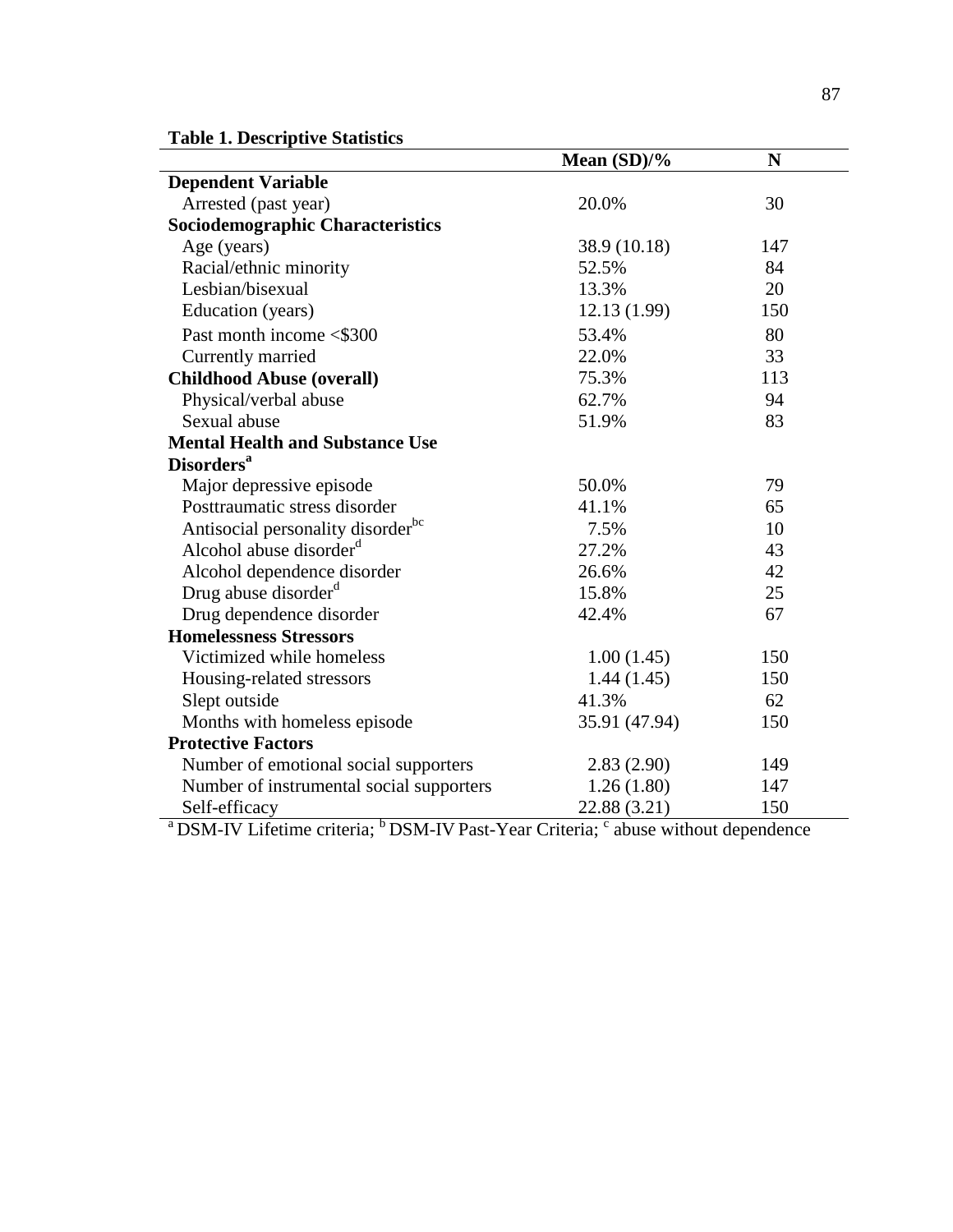**Table 2. Pearson Correlations among the Study Variables**

| Variables                                                      | 1            | $\overline{2}$               | 3       | $\overline{4}$ | 5            | 6        | $\tau$  | $\,8\,$      | 9            |
|----------------------------------------------------------------|--------------|------------------------------|---------|----------------|--------------|----------|---------|--------------|--------------|
| 1. Arrest                                                      | <u></u>      |                              |         |                |              |          |         |              |              |
| 2. Age                                                         | $-.09$       | $\overline{a}$               |         |                |              |          |         |              |              |
| 3. Racial/Ethnic<br>Minority                                   | $-.09$       | .03                          | ---     |                |              |          |         |              |              |
| 4. Lesbian/<br>Bisexual                                        | $-.01$       | $-.18*$                      | $-.03$  |                |              |          |         |              |              |
| 5. Education                                                   | $-.02$       | $-.03$                       | $-16†$  | .03            | ---          |          |         |              |              |
| 6. Income $\leq$ \$300                                         | .13          | .04                          | $-.12$  | $-.05$         | $-.09$       |          |         |              |              |
| 7. Married                                                     | .10          | .01                          | $-.08$  | $-.08$         | $-.17*$      | .07      | ---     |              |              |
| 8. Any<br>Childhood<br>Abuse                                   | $.17*$       | $-.07$                       | $-.01$  | .05            | $-.08$       | $-.13$   | $-.03$  |              |              |
| 9. Physical<br>Childhood<br>Abuse                              | .09          | $-.03$                       | $-.01$  | $-.01$         | $-.03$       | $-.08$   | $-.03$  | $.62***$     |              |
| 10. Verbal<br>Childhood<br>Abuse                               | .13          | $-.01$                       | $-.04$  | .03            | $-.02$       | $-.06$   | $-.02$  | $.62***$     | $.65***$     |
| 11. Sexual<br>Childhood<br>Abuse                               | $.18*$       | $-.03$                       | $.16*$  | .05            | $-.05$       | $-.10$   | $-.04$  | $.64***$     | $.38***$     |
| $12. \text{ MDE}^a$                                            | .06          | .05                          | $-.03$  | .04            | .11          | $-.17*$  | .06     | .08          | $.16\dagger$ |
| 13. PTSD <sup>a</sup>                                          | .08          | $-.01$                       | .06     | .08            | $-.06$       | $-.08$   | .05     | $.15\dagger$ | $.17*$       |
| 14. $ASPDb$                                                    | $.16\dagger$ | $.15\dagger$                 | .10     | .04            | $-19†$       | .03      | $-.01$  | .09          | .10          |
| 15. Alcohol<br>Abuse <sup>ac</sup>                             | $-.02$       | $-.03$                       | .06     | $-.21*$        | .06          | $-.01$   | $-.07$  | .02          | .10          |
| 16. Alcohol<br>Dependence <sup>a</sup>                         | $.23**$      | $.27**$                      | $-.04$  | $.15\dagger$   | $-.20*$      | $-.06$   | .06     | .06          | .12          |
| 17. Drug Abuse <sup>ac</sup>                                   | $-.02$       | .07                          | .02     | $-.06$         | $-.10$       | $-.10$   | .06     | $-.11$       | $-.03$       |
| 18. Drug<br>Dependence <sup>a</sup>                            | $.27**$      | .13                          | $-.02$  | .12            | $-.02$       | .02      | $-.12$  | $.15\dagger$ | $.18*$       |
| 19. Victimization<br>While<br>Homeless                         | $.31***$     | .12                          | .00     | .12            | $-.04$       | .03      | $-.19*$ | $.14\dagger$ | $.24**$      |
| 20. Housing<br><b>Stressors</b>                                | .12          | $-.05$                       | .03     | .13            | $.14\dagger$ | $-.04$   | $-.17*$ | $.18*$       | $.32***$     |
| 21. Slept Outside                                              | $.19*$       | .11                          | $-0.02$ | .13            | $-.08$       | $-.02$   | $-.02$  | .14          | .29***       |
| 22. Months with<br>Homeless<br>Episode                         | .06          | $.15\dagger$                 | .03     | $.15\dagger$   | $-.10$       | $-.05$   | $-.06$  | .08          | .08          |
| 23. Number of<br>Emotional                                     | $-.07$       | $-.04$                       | .04     | $.22**$        | $-.01$       | $-.17*$  | $.08\,$ | $-.06$       | $-.02$       |
| Supporters<br>24. Number of<br>Instrumental                    | $-.20†$      | .10                          | .05     | .00.           | $-.05$       | $-.34**$ | $-.11$  | $-.14$       | $-.12$       |
| Supporters<br>25. Self-Efficacy<br>$3 \text{max}$ $\mathbf{W}$ | .12          | $-.07$<br>$b$ DOM $\epsilon$ | $-.11$  | $-.03$         | $.26**$      | .04      | $-.02$  | $-.02$       | $-.02$       |

 $a<sup>a</sup>$ DSM-IV Lifetime criteria;  $b<sup>b</sup>$ DSM-IV Past-Year Criteria;  $c<sup>c</sup>$  abuse without dependence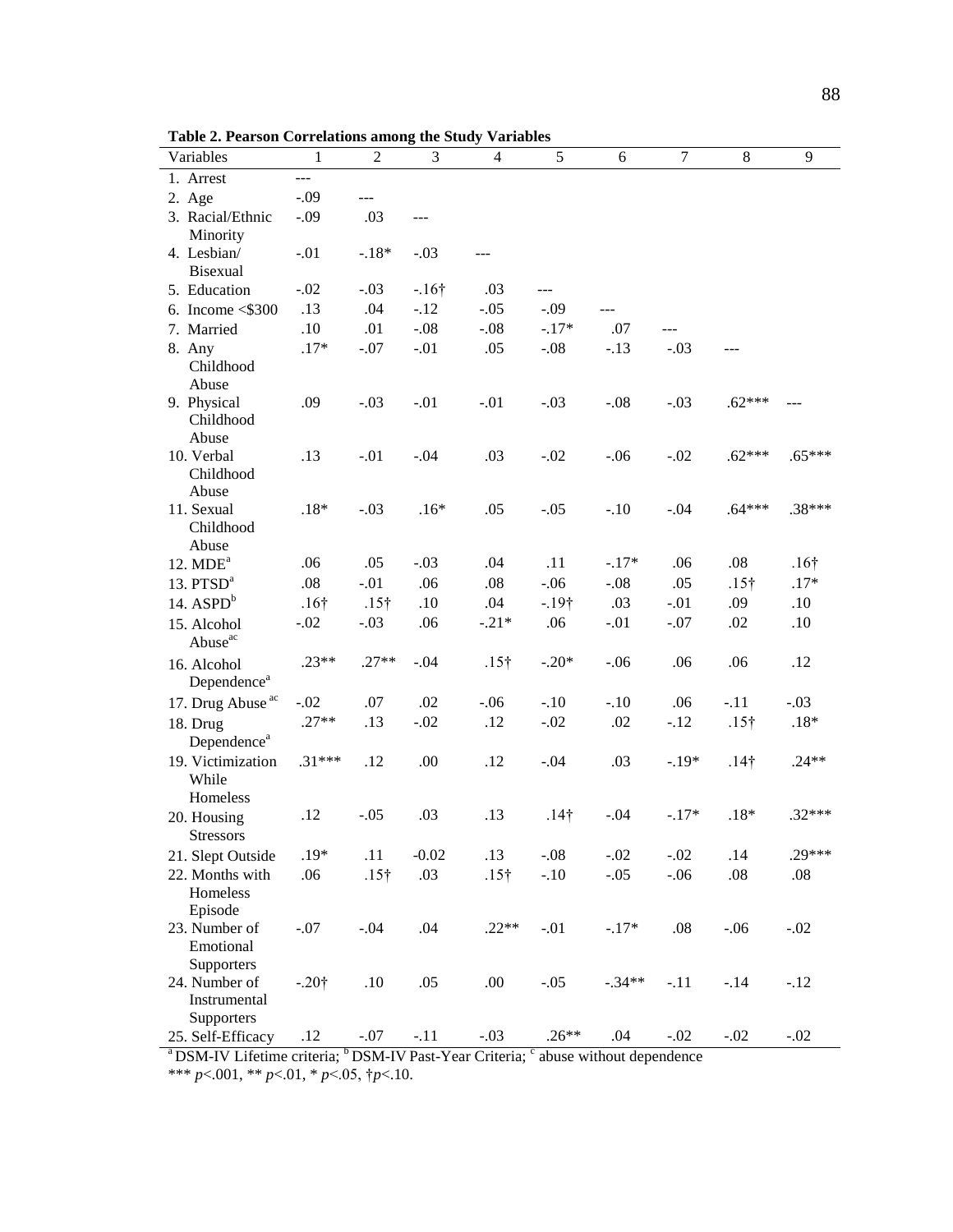| Variables                                   | $10\,$   | $11\,$           | 12           | 13           | 14      | 15        | $\overline{16}$ | $\overline{17}$ | 18       |
|---------------------------------------------|----------|------------------|--------------|--------------|---------|-----------|-----------------|-----------------|----------|
| 10. Verbal<br>Childhood<br>Abuse            |          |                  |              |              |         |           |                 |                 |          |
| 11. Sexual<br>Childhood<br>Abuse            | $.35***$ |                  |              |              |         |           |                 |                 |          |
| $12. \text{ MDE}^a$                         | $.25**$  | .05              |              |              |         |           |                 |                 |          |
| 13. $PTSDa$                                 | $.26**$  | $.26**$          | $.37***$     | ---          |         |           |                 |                 |          |
| 14. $ASPDb$                                 | .02      | .14              | $-.11$       | $-.07$       |         |           |                 |                 |          |
| 15. Alcohol<br>Abuse <sup>ac</sup>          | .00      | .10              | $-.10$       | $-.08$       | $-.11$  |           |                 |                 |          |
| 16. Alcohol<br>Dependence <sup>a</sup>      | .13      | .09              | .06          | $.20*$       | $.26**$ | $-.37***$ |                 |                 |          |
| 17. Drug Abuse <sup>ac</sup>                | $-.01$   | $-14$ †          | $.15\dagger$ | .03          | .12     | .05       | .01             | ---             |          |
| 18. Drug<br>Dependence <sup>a</sup>         | .11      | $.21**$          | .06          | $.14\dagger$ | .14     | .02       | $.32***$        | $-.37***$       |          |
| 19. Victimization<br>While<br>Homeless      | $.26**$  | $.19*$           | $.16\dagger$ | $.26**$      | .11     | .02       | $.17*$          | .09             | $.19*$   |
| 20. Housing<br><b>Stressors</b>             | $.40***$ | .10              | $.29***$     | $.23**$      | $-.01$  | $-.08$    | $.23**$         | $-14$ †         | $.17*$   |
| 21. Slept Outside                           | $.24**$  | .16 <sup>†</sup> | $.19*$       | $.20*$       | .11     | $-.01$    | $.19*$          | .00             | $.27**$  |
| 22. Months with<br>Homeless<br>Episode      | .07      | .11              | .12          | $.26**$      | .14     | .05       | .03             | .03             | $.34***$ |
| 23. Number of<br>Emotional<br>Supporters    | $-.11$   | .03              | $.15\dagger$ | $.19*$       | $-.04$  | .03       | .11             | .10             | .12      |
| 24. Number of<br>Instrumental<br>Supporters | $-.20+$  | $-.08$           | $-.11$       | $.22\dagger$ | $-.18$  | .12       | .13             | $-.04$          | $.25*$   |
| 25. Self-Efficacy                           | $-.04$   | .05              | .00.         | $-.06$       | $-.04$  | .11       | .05             | .03             | .03      |

**Table 2. Pearson Correlations among the Study Variables, CONT'D.**

 $a^{a}$ DSM-IV Lifetime criteria;  $b^{b}$ DSM-IV Past-Year Criteria;  $c^{c}$  abuse without dependence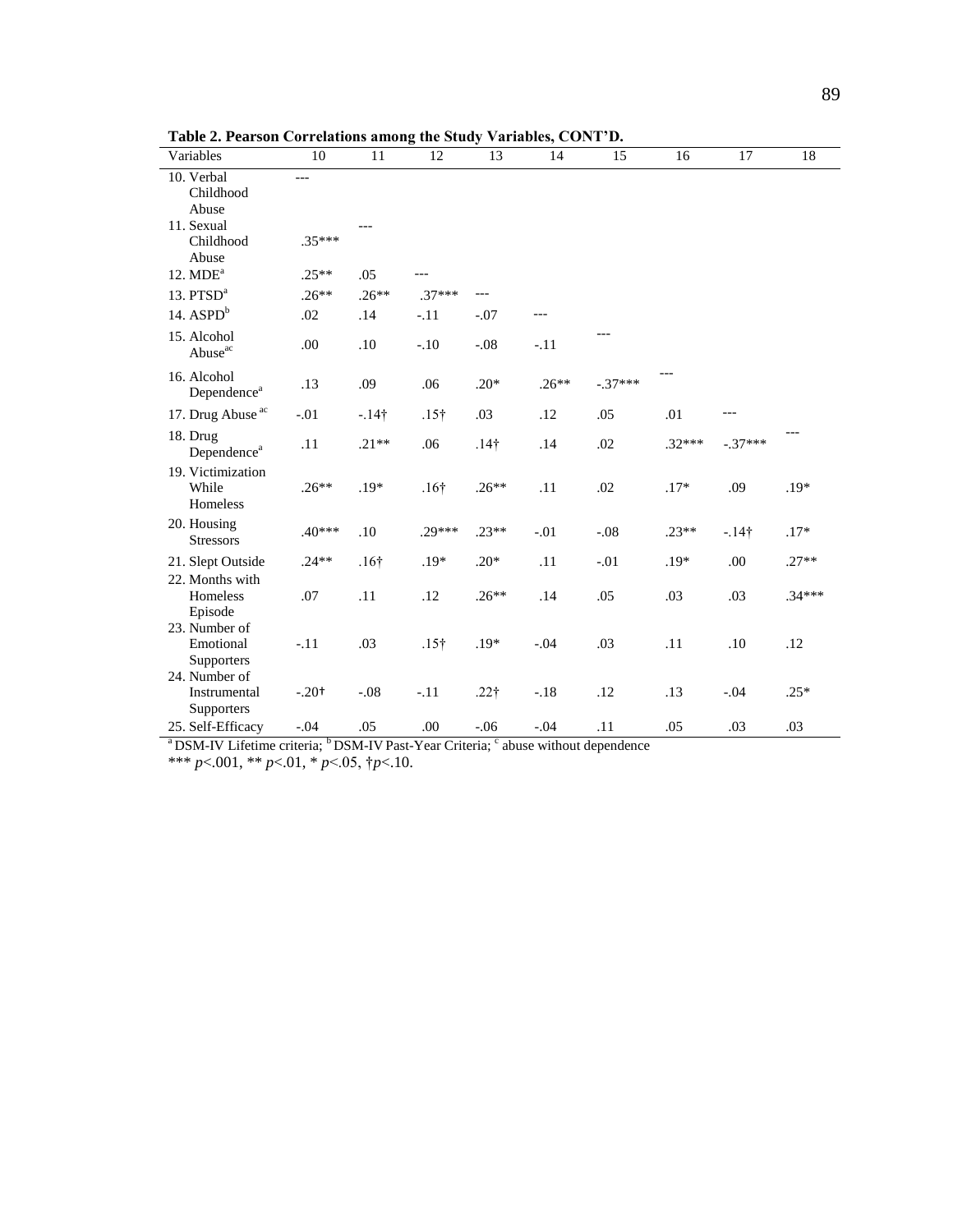| Variables                                     | 19       | 20               | 21           | 22               | 23               | 24  | 25 |
|-----------------------------------------------|----------|------------------|--------------|------------------|------------------|-----|----|
| 19. Victimization<br>While<br>Homeless        |          |                  |              |                  |                  |     |    |
| 20. Housing<br><b>Stressors</b>               | $.24**$  |                  |              |                  |                  |     |    |
| 21. Slept Outside                             | .48***   | .15 <sup>†</sup> |              |                  |                  |     |    |
| 22. Months with<br><b>Homeless</b><br>Episode | $.47***$ | .02              | $.52***$     |                  |                  |     |    |
| 23. Number of<br>Emotional<br>Supporters      | $-0.03$  | $-15$ †          | .07          | .07              |                  |     |    |
| 24. Number of<br>Instrumental<br>Supporters   | .01      | $-.18$           | $.21\dagger$ | .21 <sup>†</sup> | $.37**$          |     |    |
| 25. Self-Efficacy                             | .00.     | $-.01$           | $-.08$       | $-.08$           | .16 <sup>†</sup> | .08 |    |

**Table 2. Pearson Correlations among the Study Variables, CONT'D.**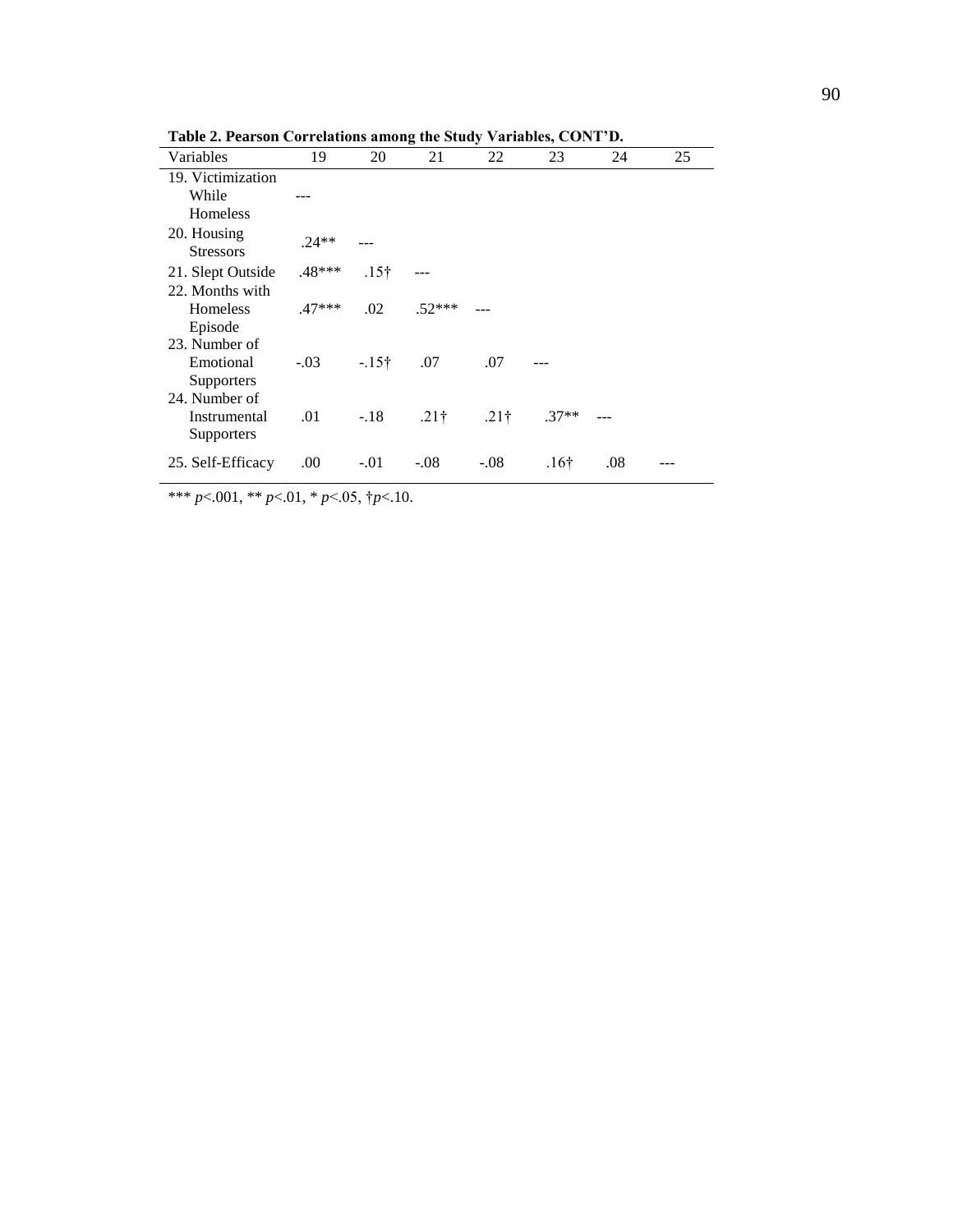|                                        | h    | S.E. | OR.     | 95% C.L        |
|----------------------------------------|------|------|---------|----------------|
| Childhood abuse (overall) <sup>a</sup> | 1.27 | 0.64 | $3.56*$ | $1.01 - 12.51$ |
| Physical and verbal abuse <sup>a</sup> | 0.61 | 0.45 | 1.83    | $0.76 - 4.46$  |
| Sexual abuse <sup>b</sup>              | 0.98 | 0.45 | 2.66*   | $1.10 - 6.44$  |

**Table 3. Bivariate Logistic Regression Predicting Recent Arrest.** 

 $a$  N=150; <sup>b</sup> N=149

\*\*\* *p*<.001, \*\* *p*<.01, \* *p*<.05, †*p*<.10.

**Table 4. Bivariate Logistic Regression Predicting Major Depressive Episode.** 

| <b>Episouc.</b>                        |      |      |                     |               |
|----------------------------------------|------|------|---------------------|---------------|
|                                        |      | S.E. | OR.                 | 95% C.I.      |
| Childhood abuse (overall) <sup>a</sup> | 0.38 | 0.38 | 1.47                | $0.69 - 3.12$ |
| Physical and verbal abuse <sup>a</sup> | 0.66 | 0.35 | $1.94$ <sup>†</sup> | $0.98 - 3.82$ |
| Sexual abuse <sup>b</sup>              | 0.20 | 0.32 | 1.23                | $0.66 - 2.29$ |

 $a^{a}$ N=149; <sup>b</sup> N=148

\*\*\* *p*<.001, \*\* *p*<.01, \* *p*<.05, †*p*<.10.

**Table 5. Bivariate Logistic Regression Predicting Posttraumatic Stress Disorder.**

|                                        |       | S.E. | OR.      | 95% C.I.      |
|----------------------------------------|-------|------|----------|---------------|
| Childhood abuse (overall) <sup>a</sup> | 0.72  | 0.41 | $2.05$ † | $0.92 - 4.54$ |
| Physical and verbal abuse <sup>a</sup> | 0.69  | 0.35 | 198†     | $0.99 - 3.96$ |
| Sexual abuse b                         | 1 1 1 | 0.34 | $3.03**$ | $1.56 - 5.89$ |

 $a$  N=149; <sup>b</sup> N=148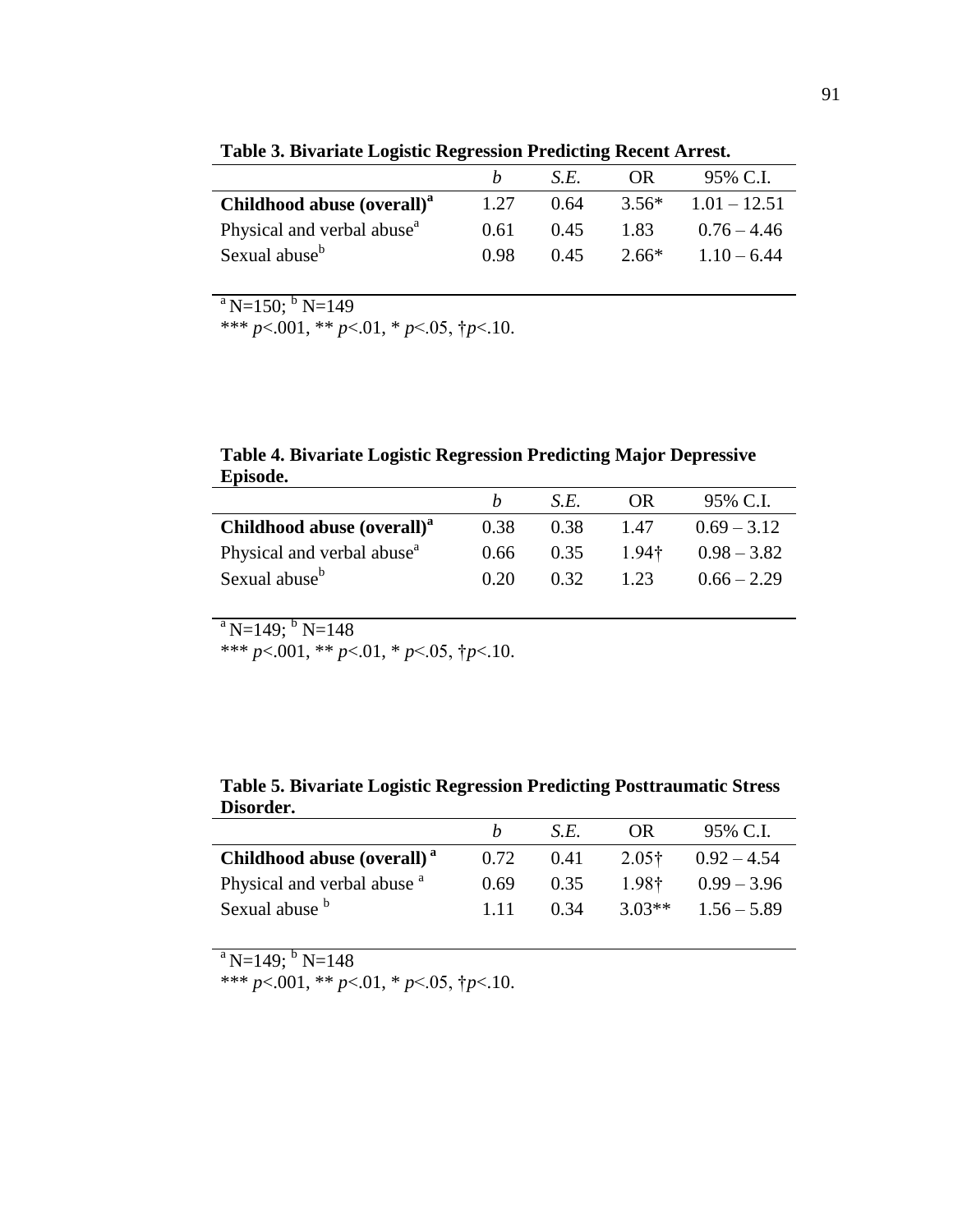|                                        |       | SE.  | OR.  | 95% C.L        |
|----------------------------------------|-------|------|------|----------------|
| Childhood abuse (overall) <sup>a</sup> | 1.10  | 1.08 | 3.00 | $0.67 - 24.67$ |
| Physical and verbal abuse <sup>a</sup> | 0.37  | 0.72 | 1.45 | $0.36 - 5.89$  |
| Sexual abuse b                         | 1 1 7 | 0.81 | 3.21 | $0.65 - 15.77$ |

**Table 6. Bivariate Logistic Regression Predicting Antisocial Personality Disorder.** 

 $a$  N=130;  $b$  N=129

\*\*\* *p*<.001, \*\* *p*<.01, \* *p*<.05, †*p*<.10.

**Table 7. Bivariate Logistic Regression Predicting Alcohol Abuse Disorder.**

|                                        | h    | S.E. | OR.  | 95% C.I.      |
|----------------------------------------|------|------|------|---------------|
| Childhood abuse (overall) <sup>a</sup> | 0.08 | 0.43 | 1.08 | $0.47 - 2.49$ |
| Physical and verbal abuse <sup>a</sup> | 0.11 | 0.38 | 1.12 | $0.53 - 2.35$ |
| Sexual abuse b                         | 0.37 | 0.37 | 1.45 | $0.70 - 3.01$ |

 $a$  N=149; <sup>b</sup> N=148

\*\*\* *p*<.001, \*\* *p*<.01, \* *p*<.05,  $\uparrow$ *p*<.10.

| Table 8. Bivariate Logistic Regression Predicting Alcohol Dependence |  |
|----------------------------------------------------------------------|--|
| Disorder.                                                            |  |

|                                        |      | S.E. | OR.  | 95% C.I.      |
|----------------------------------------|------|------|------|---------------|
| Childhood abuse (overall) <sup>a</sup> | 0.33 | 0.45 | 1.39 | $0.57 - 3.63$ |
| Physical and verbal abuse <sup>a</sup> | 0.41 | 0.40 | 1.50 | $0.68 - 3.27$ |
| Sexual abuse b                         | 0.49 | 0.39 | 1.63 | $0.77 - 3.46$ |

 $a$  N=149; <sup>b</sup> N=148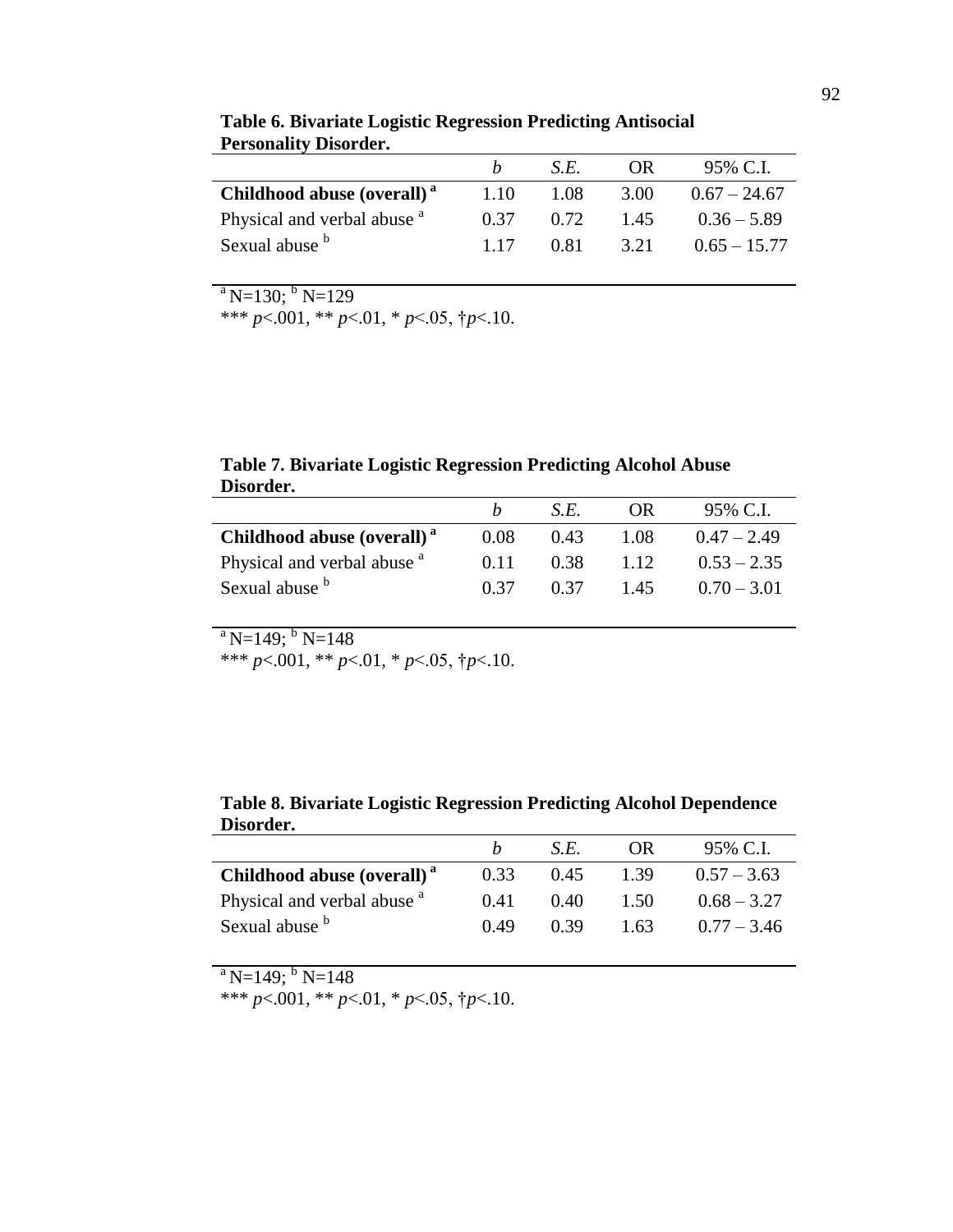|                                        | h       | S.E. | OR.  | 95% C.I.      |
|----------------------------------------|---------|------|------|---------------|
| Childhood abuse (overall) <sup>a</sup> | $-0.66$ | 0.49 | 0.52 | $0.20 - 1.36$ |
| Physical and verbal abuse <sup>a</sup> | $-0.16$ | 0.47 | 0.85 | $0.34 - 2.14$ |
| Sexual abuse b                         | $-0.69$ | 0.47 | 0.50 | $0.20 - 1.26$ |

**Table 9. Bivariate Logistic Regression Predicting Drug Abuse Disorder.**

 $a$  N=149; <sup>b</sup> N=148

\*\*\* *p*<.001, \*\* *p*<.01, \* *p*<.05,  $\uparrow p$ <.10.

**Table 10. Bivariate Logistic Regression Predicting Drug Dependence Disorder.**

|                                        |      | SE.  | OR.   | 95% C.I.      |
|----------------------------------------|------|------|-------|---------------|
| Childhood abuse (overall) <sup>a</sup> | 0.75 | 0.41 | 2.12† | $0.96 - 4.71$ |
| Physical and verbal abuse <sup>a</sup> | 0.48 | 0.35 | 1.62  | $0.82 - 3.20$ |
| Sexual abuse b                         | 0.86 | 0.35 | 2.36* | $1.20 - 4.64$ |

 $a$  N=149; <sup>b</sup> N=148

\*\*\* *p*<.001, \*\* *p*<.01, \* *p*<.05, †*p*<.10.

| Table 11. Bivariate Negative Binomial Regression Predicting |
|-------------------------------------------------------------|
| <b>Victimization While Homeless.</b>                        |

|                                        | h             | S.E. | 95% C.I.       |
|----------------------------------------|---------------|------|----------------|
| Childhood abuse (overall) <sup>a</sup> | $0.54\dagger$ | 0.32 | $-0.08 - 1.16$ |
| Physical and verbal abuse <sup>a</sup> | $0.75**$      | 0.27 | $0.21 - 1.29$  |
| Sexual abuse b                         | $0.60*$       | 0.26 | $0.08 - 1.11$  |

 $a$  N=150; <sup>b</sup> N=149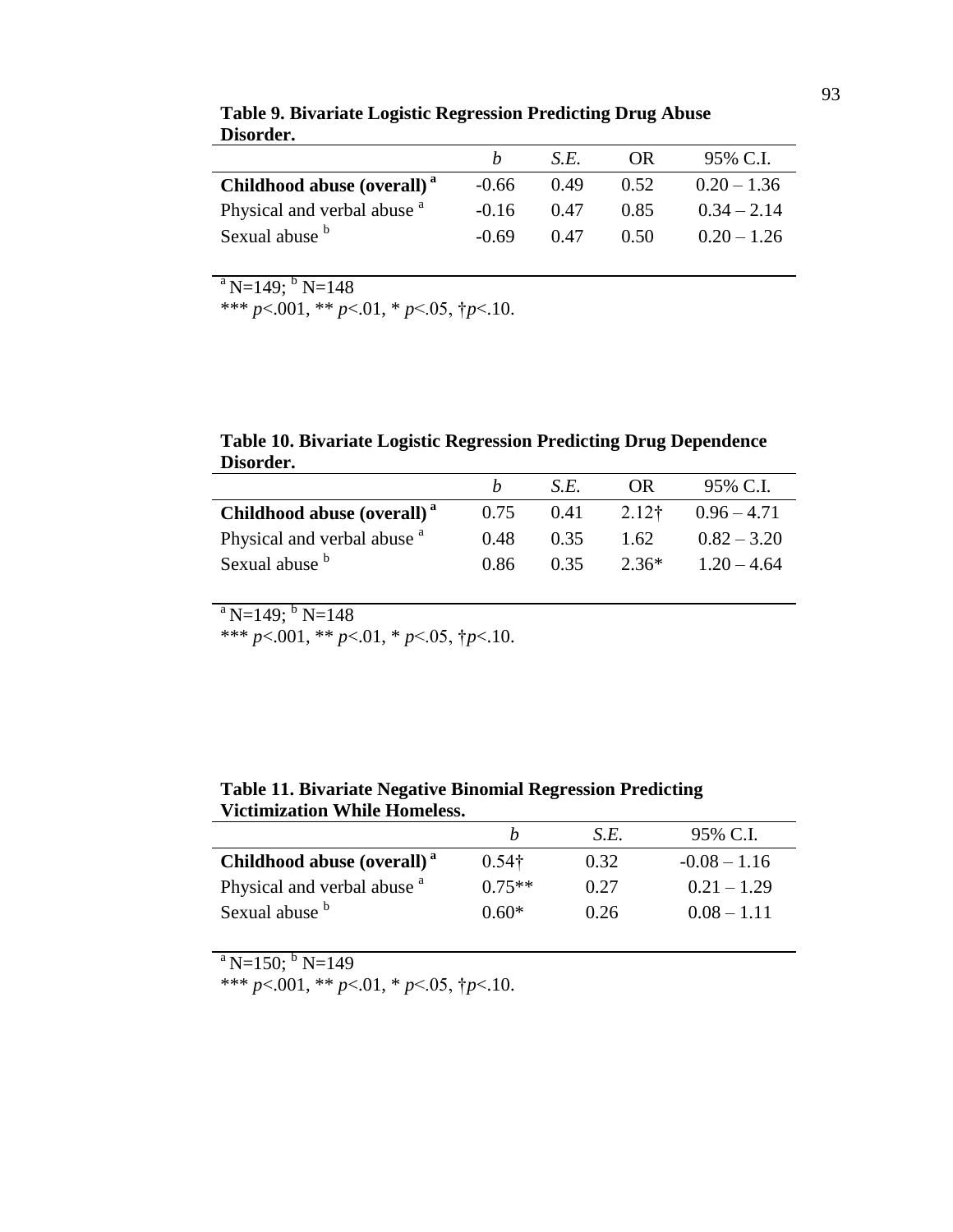|                                        |           | S.E. | 95% C.L        |
|----------------------------------------|-----------|------|----------------|
| Childhood abuse (overall) <sup>a</sup> | $0.49*$   | 0.22 | $0.07 - 0.92$  |
| Physical and verbal abuse <sup>a</sup> | $0.73***$ | 0.19 | $0.37 - 1.10$  |
| Sexual abuse b                         | 0.22.     | 0.18 | $-0.13 - 0.57$ |

**Table 12. Bivariate Negative Binomial Regression Predicting Housing Stressors.** 

 $a^{a}$ N=150; <sup>b</sup> N=149

\*\*\* *p*<.001, \*\* *p*<.01, \* *p*<.05, †*p*<.10.

|  | Table 13. Bivariate Logistic Regression Predicting Sleeping Outside. |  |  |
|--|----------------------------------------------------------------------|--|--|
|  |                                                                      |  |  |

|                                        |      | S.E. | OR.      | 95% C.L       |
|----------------------------------------|------|------|----------|---------------|
| Childhood abuse (overall) <sup>a</sup> | 0.67 | 0.41 | 1.94     | $0.88 - 4.31$ |
| Physical and verbal abuse <sup>a</sup> | 1.01 | 0.37 | $2.73**$ | $1.34 - 5.60$ |
| Sexual abuse b                         | 0.69 | 0.34 | 1.99*    | $1.02 - 3.91$ |

 $a$  N=150; <sup>b</sup> N=149

\*\*\* *p*<.001, \*\* *p*<.01, \* *p*<.05,  $\uparrow$ *p*<.10.

|      | S.E. | 95% C.L        |
|------|------|----------------|
| 0.12 | 0.11 | $-0.11 - 0.34$ |
| 0.10 | 0.08 | $-0.10 - 0.29$ |
| 0.13 | 0.10 | $-0.06 - 0.32$ |
|      |      |                |

**Table 14. Bivariate OLS Regression Predicting Months With Homeless Episode<sup>a</sup>**

<sup>a</sup> natural log;  $^{\rm b}$  N=149;  $^{\rm c}$  N=148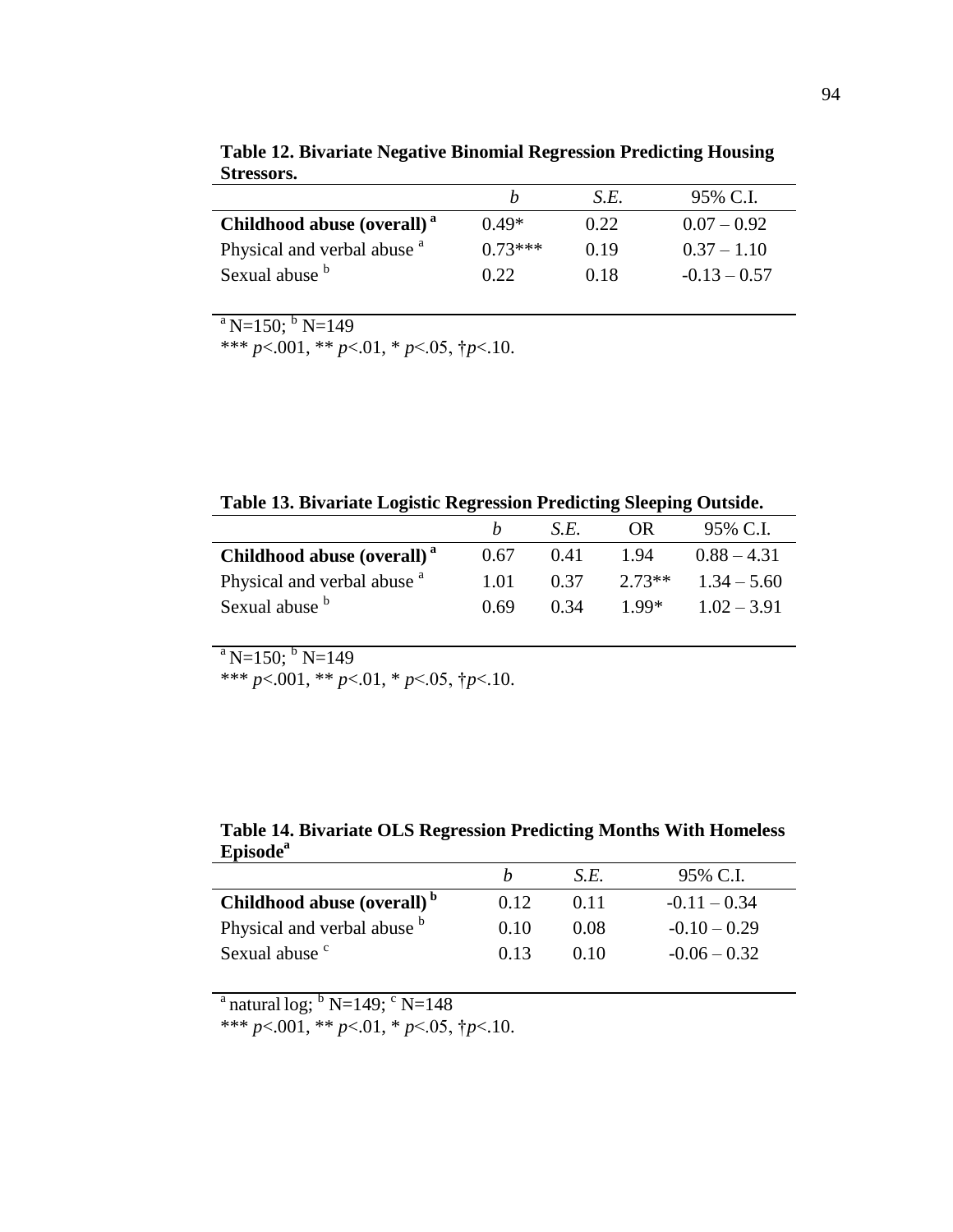|                                              | $\overline{C}$ Disorders I reducting Arrest $(15-142)$ . |      |               |                |  |  |  |
|----------------------------------------------|----------------------------------------------------------|------|---------------|----------------|--|--|--|
|                                              | $\boldsymbol{b}$                                         | S.E. | <b>OR</b>     | 95% C.I.       |  |  |  |
| Major depressive episode                     | 0.29                                                     | 0.41 | 1.33          | $0.60 - 2.97$  |  |  |  |
| Posttraumatic stress disorder                | 0.39                                                     | 0.41 | 1.48          | $0.62 - 3.31$  |  |  |  |
| Antisocial personality disorder <sup>a</sup> | 1.20                                                     | 0.69 | $3.33\dagger$ | $0.86 - 12.90$ |  |  |  |
| Alcohol abuse disorder                       | 0.10                                                     | 0.46 | 0.91          | $0.37 - 2.24$  |  |  |  |
| Alcohol dependence disorder                  | 1.19                                                     | 0.43 | $3.29**$      | $1.42 - 7.64$  |  |  |  |
| Drug abuse disorder                          | 0.15                                                     | 0.60 | 0.86          | $0.27 - 2.77$  |  |  |  |
| Drug dependence disorder                     | 1.42                                                     | 0.44 | $4.12**$      | $1.74 - 9.80$  |  |  |  |
|                                              |                                                          |      |               |                |  |  |  |

**Table 15. Bivariate Logistic Regressions for Mental Health and Substance Use Disorders Predicting Arrest (N=149).**

95

 $a_{N=130}$ 

| Table 16. Multivariate Logistic Regression for Mental Health and Substance Use |         |           |         |           |         |           |  |  |  |
|--------------------------------------------------------------------------------|---------|-----------|---------|-----------|---------|-----------|--|--|--|
| Disorders Predicting Arrest (N=129).                                           |         |           |         |           |         |           |  |  |  |
|                                                                                | Model 1 |           | Model 2 |           | Model 3 |           |  |  |  |
|                                                                                | B       |           | B       |           | B       |           |  |  |  |
|                                                                                | (SE)    | <b>OR</b> | (SE)    | <b>OR</b> | (SE)    | <b>OR</b> |  |  |  |
| Antisocial personality disorder                                                | 1.19    | 3.30†     | 0.68    | 1.98      | 0.66    | 1.93      |  |  |  |
|                                                                                | (0.69)  |           | (0.74)  |           | (0.76)  |           |  |  |  |
| Alcohol dependence disorder                                                    |         |           | 1.27    | $3.58**$  | 0.73    | 2.08      |  |  |  |
|                                                                                |         |           | (0.49)  |           | (0.52)  |           |  |  |  |
| Drug dependence disorder                                                       |         |           |         |           | 1.82    | $6.20**$  |  |  |  |
|                                                                                |         |           |         |           | (0.61)  |           |  |  |  |
| Nagelkerke R-Square                                                            |         | 0.03      | 0.11    |           |         | 0.24      |  |  |  |
| *** $p<.001$ , ** $p<.01$ , * $p<.05$ , $\dagger p<.10$ .                      |         |           |         |           |         |           |  |  |  |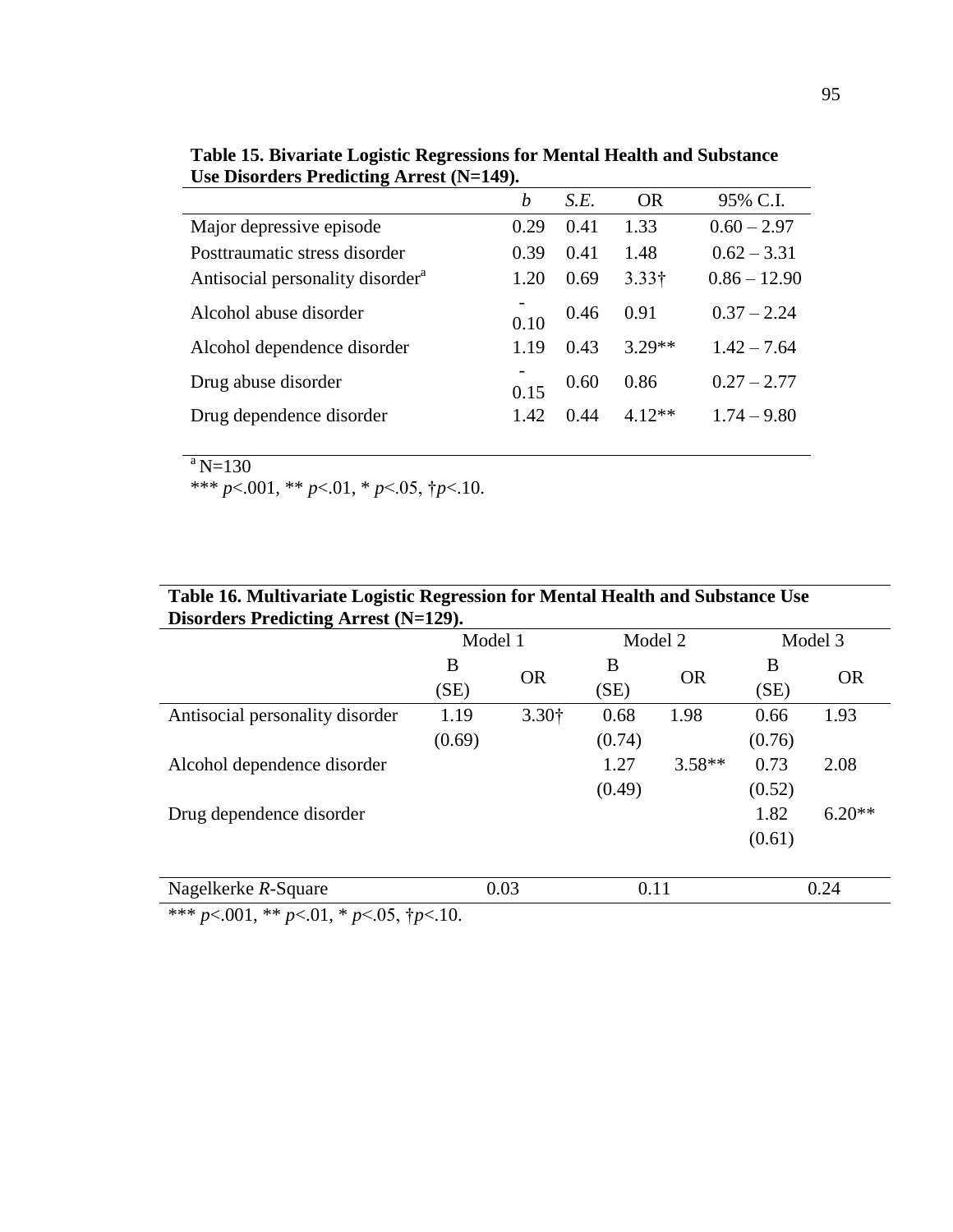| ALLESL $(19-130)$            |      |                    |           |               |
|------------------------------|------|--------------------|-----------|---------------|
|                              |      | S.E.               | OR.       | 95% C.I.      |
| Victimization while homeless | 0.47 | 0.13               | $1.59***$ | $1.23 - 2.06$ |
| Housing stressors            | 0.20 | 0.14               | 1 23      | $0.94 - 1.60$ |
| Slept outside                | 0.95 | $0.42 \quad 2.59*$ |           | $1.14 - 5.88$ |
| Months homeless <sup>a</sup> |      | $0.26 \quad 0.35$  | 1.29      | $0.65 - 2.58$ |
|                              |      |                    |           |               |

**Table 17. Bivariate Logistic Regressions for Homelessness Stressors Predicting Arrest (N=150)**

<sup>a</sup> Natural log

\*\*\*  $p<.001$ , \*\*  $p<.01$ , \*  $p<.05$ ,  $\dagger p<.10$ .

| Table 18. Multivariate Logistic Regression for homelessness stressors |  |
|-----------------------------------------------------------------------|--|
| predicting arrest $(N=150)$ .                                         |  |

|                              | Model 1 |           | Model 2 |           |
|------------------------------|---------|-----------|---------|-----------|
|                              | B       | <b>OR</b> | В       |           |
|                              | (SE)    |           | (SE)    | <b>OR</b> |
| Slept outside                | 0.95    | $2.95*$   | 0.32    | 1.38      |
|                              | (0.42)  |           | (0.49)  |           |
| Victimization while homeless |         |           | 0.42    | $1.52**$  |
|                              |         |           | (0.15)  |           |
|                              |         |           |         |           |
| Nagelkerke R-Square          | 0.06    |           | 0.13    |           |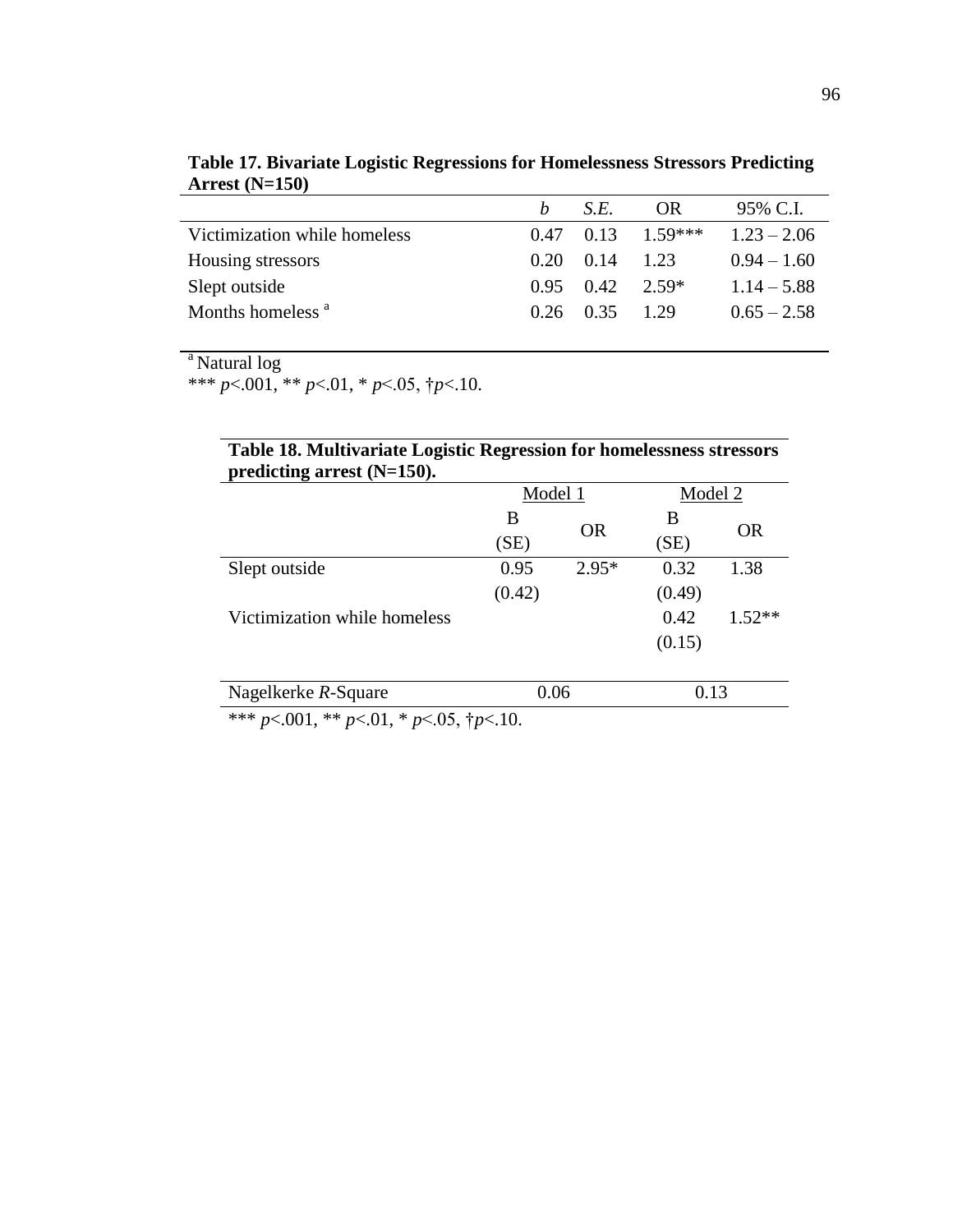|      | <i>Sobel</i> | SE   |      |  |
|------|--------------|------|------|--|
|      |              |      |      |  |
| 1.00 | 1.57         | 0.04 | 0.12 |  |
| 0.24 | 1.53         | 0.03 | 0.13 |  |
|      |              |      |      |  |

**Table 19. Mediated Associations From Childhood Abuse (Overall) To Arrest.**

**Table 20. Mediated Associations from Childhood Sexual Abuse to Arrest.**

| 711 LOL.                     |      |       |      |      |
|------------------------------|------|-------|------|------|
|                              |      | Sobel | SE   |      |
| <b>Mediating Variable</b>    |      |       |      |      |
| Drug dependence disorder     | 1.10 | 1.87  | 0.04 | 0.06 |
| Victimization while Homeless | 0.26 | 1.86  | 0.03 | 0.06 |
| Slept outside                | 0.60 | 1.43  | 0.03 | 0.15 |

**Table 21. Logistic Regression For Protective Factors Predicting Arrest (N=147).**

|                                          | $\mathbf{h}$ | S.E.         | OR. | 95% C.I.                                       |
|------------------------------------------|--------------|--------------|-----|------------------------------------------------|
| Number of emotional social supporters    |              |              |     | $-0.07$ 0.14 0.93 0.70 - 1.23                  |
| Number of instrumental social supporters |              | $-0.06$ 0.09 |     | $0.94$ $0.80 - 1.11$                           |
| Self-efficacy                            |              |              |     | $0.10 \quad 0.07 \quad 1.10 \quad 0.96 - 1.26$ |
|                                          |              |              |     |                                                |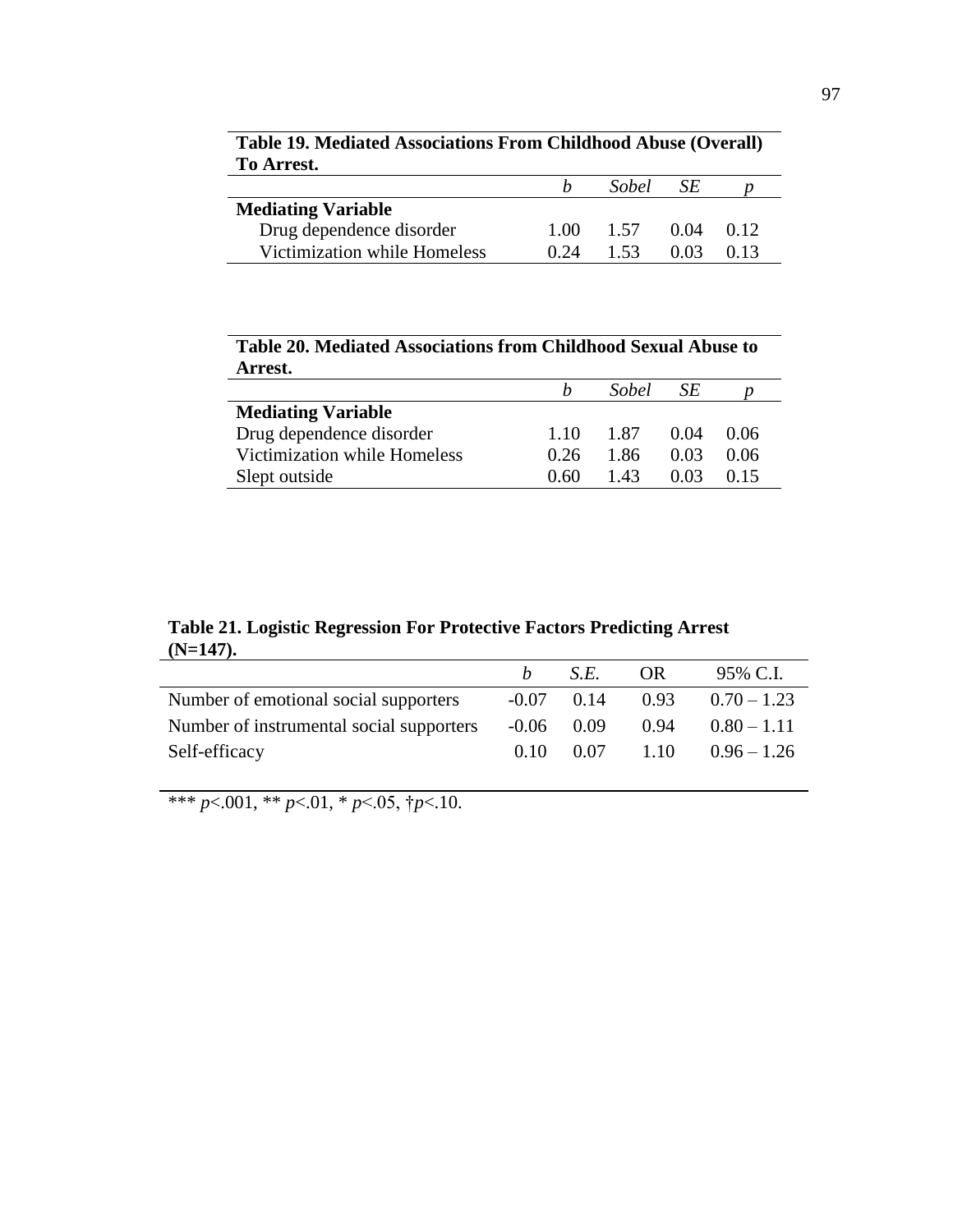**Figure 1. Conceptual Model.**

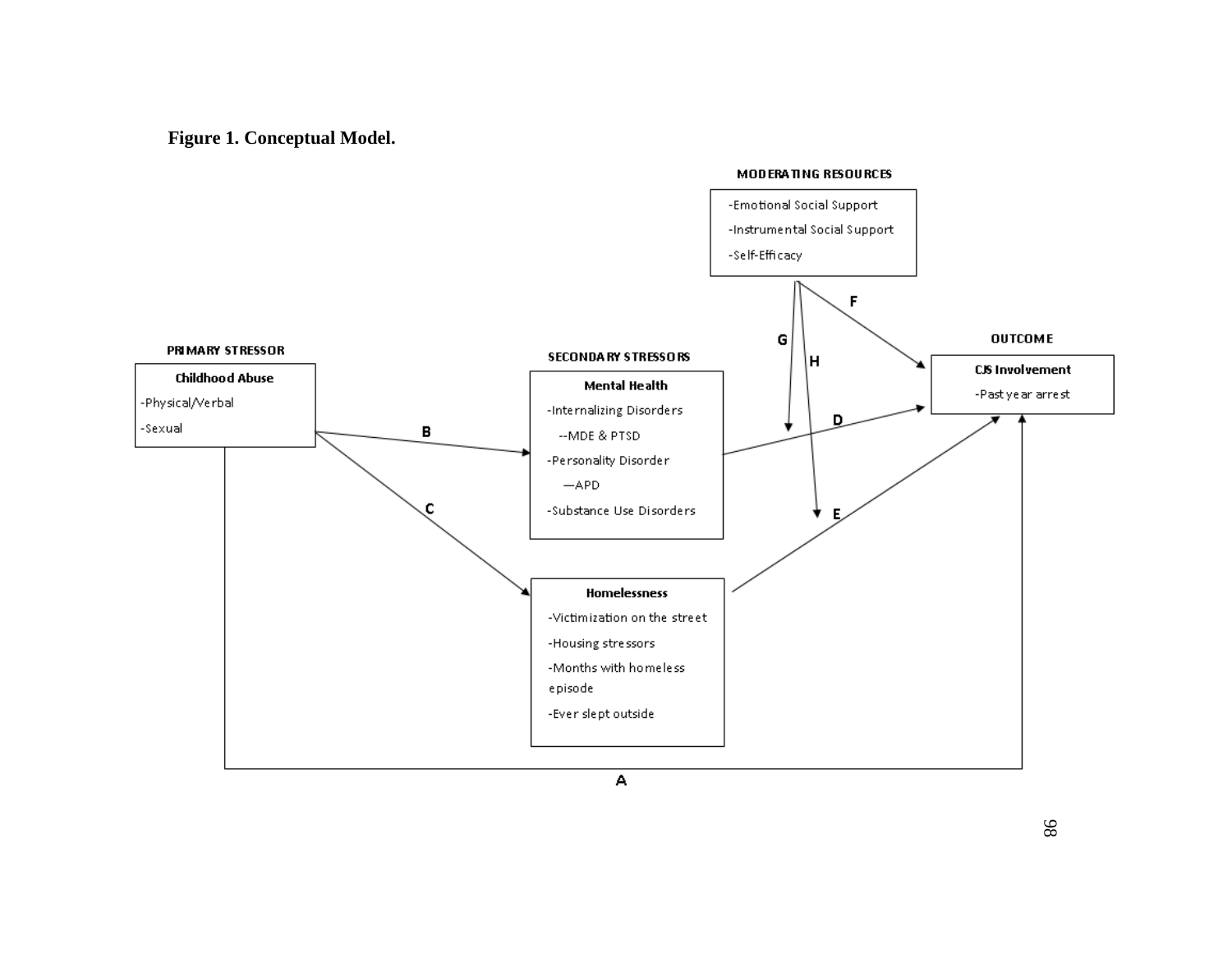



Note: \*\*\* *p*<.001, \*\* *p*<.01, \* *p*<.05, †*p*<.10.

## **Figure 3. Mediation Model for Victimization while Homeless as a Mediator of the Association between Any Childhood Abuse and Arrest.**



Note: \*\*\* *p*<.001, \*\* *p*<.01, \* *p*<.05, †*p*<.10.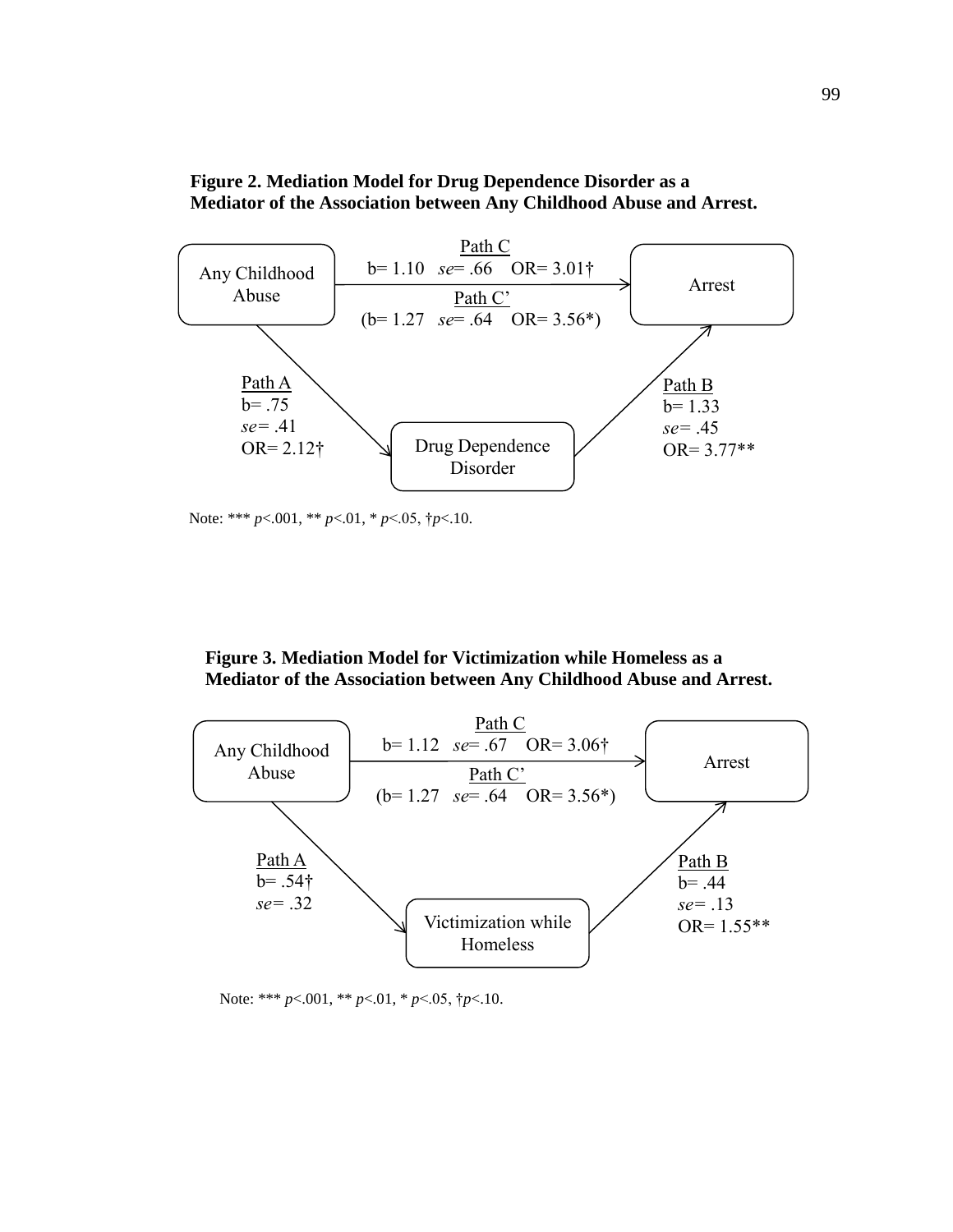## **Figure 4. Mediation Model for Drug Dependence Disorder as a Mediator of the Association between Sexual Childhood Abuse and Arrest.**



Note: Dashed line represents significant mediation, as indicated by Sobel's test. \*\*\* *p*<.001, \*\* *p*<.01, \* *p*<.05, †*p*<.10.

## **Figure 5. Mediation Model for Victimization while Homeless as a Mediator of the Association between Sexual Childhood Abuse and Arrest.**



Note: Dashed line represents significant mediation, as indicated by Sobel's test. \*\*\* *p*<.001, \*\* *p*<.01, \* *p*<.05, †*p*<.10.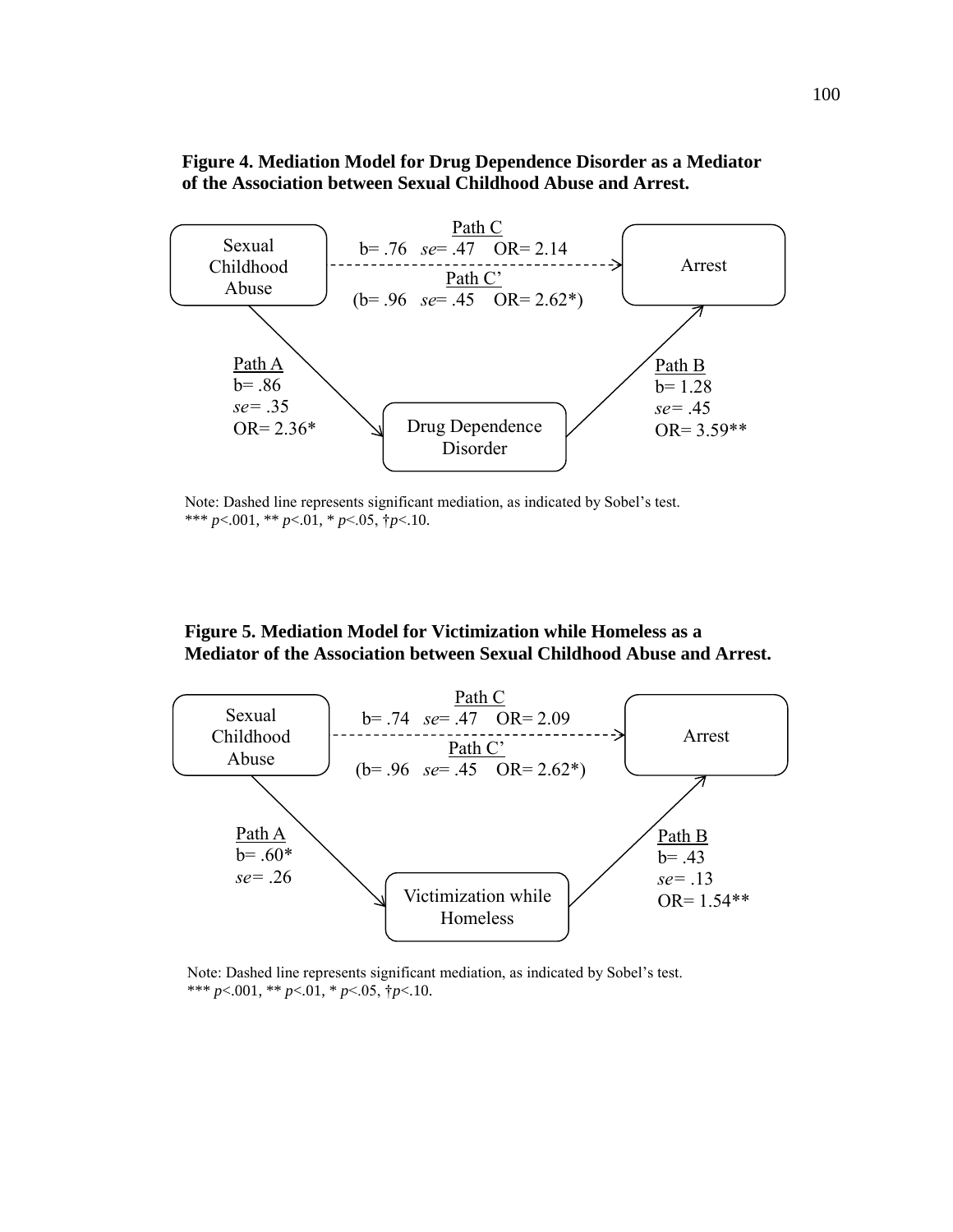## **Figure 6. Mediation Model for Sleeping Outside as a Mediator of the Association between Sexual Childhood Abuse and Arrest.**



Note: \*\*\* *p*<.001, \*\* *p*<.01, \* *p*<.05, †*p*<.10.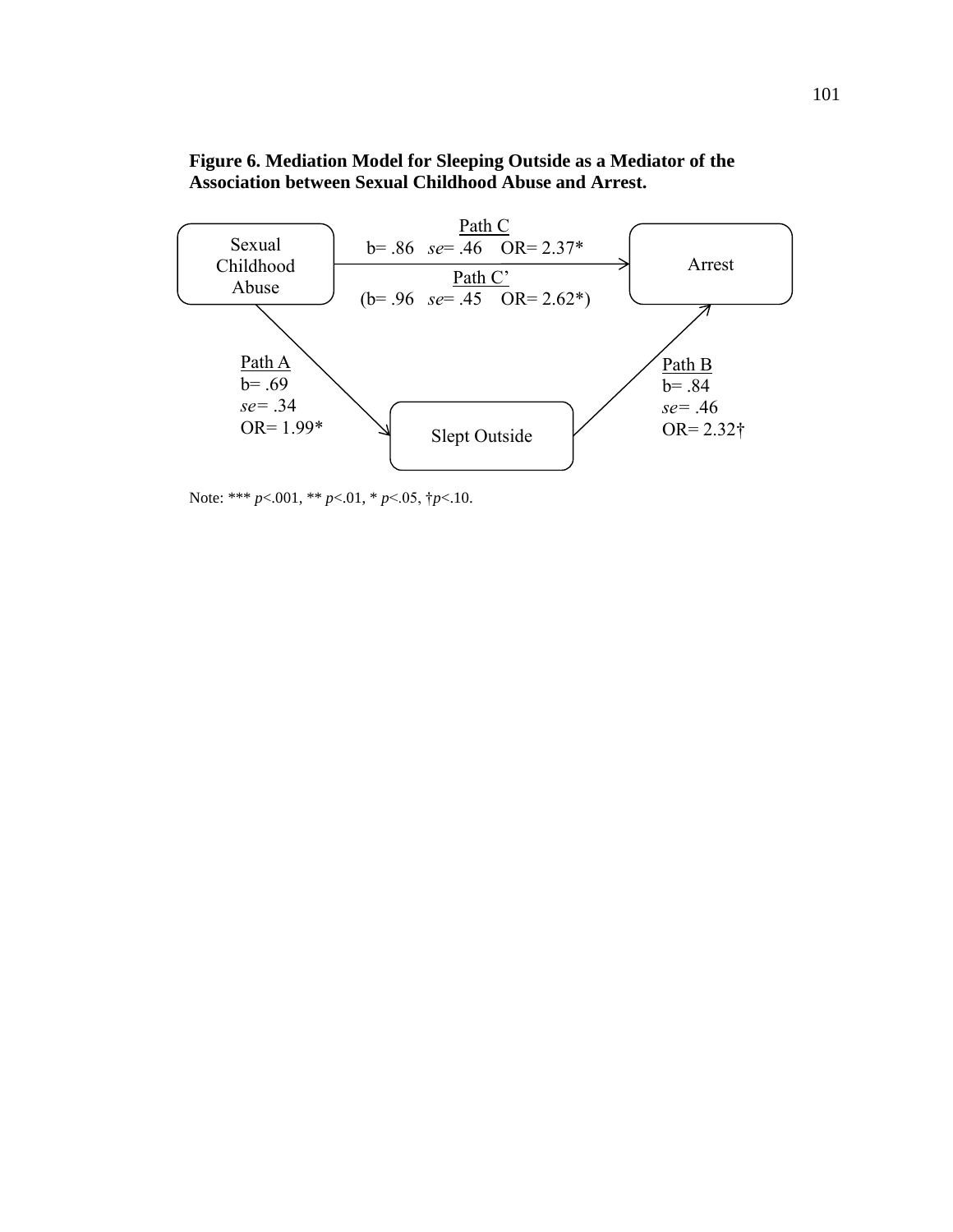## **Appendix A. Housing-Related Stressors**

*(No=0; Yes=1)*

*Please tell me if you have experienced any of the following things in the past 12 months:*

- 1. You had problems finding shelter.
- 2. You reached your maximum stay at a shelter.
- 3. There was overcrowding where you were staying.
- 4. There was too much noise where you were staying.
- 5. You had problems finding good.
- 6. You had problems finding showers.